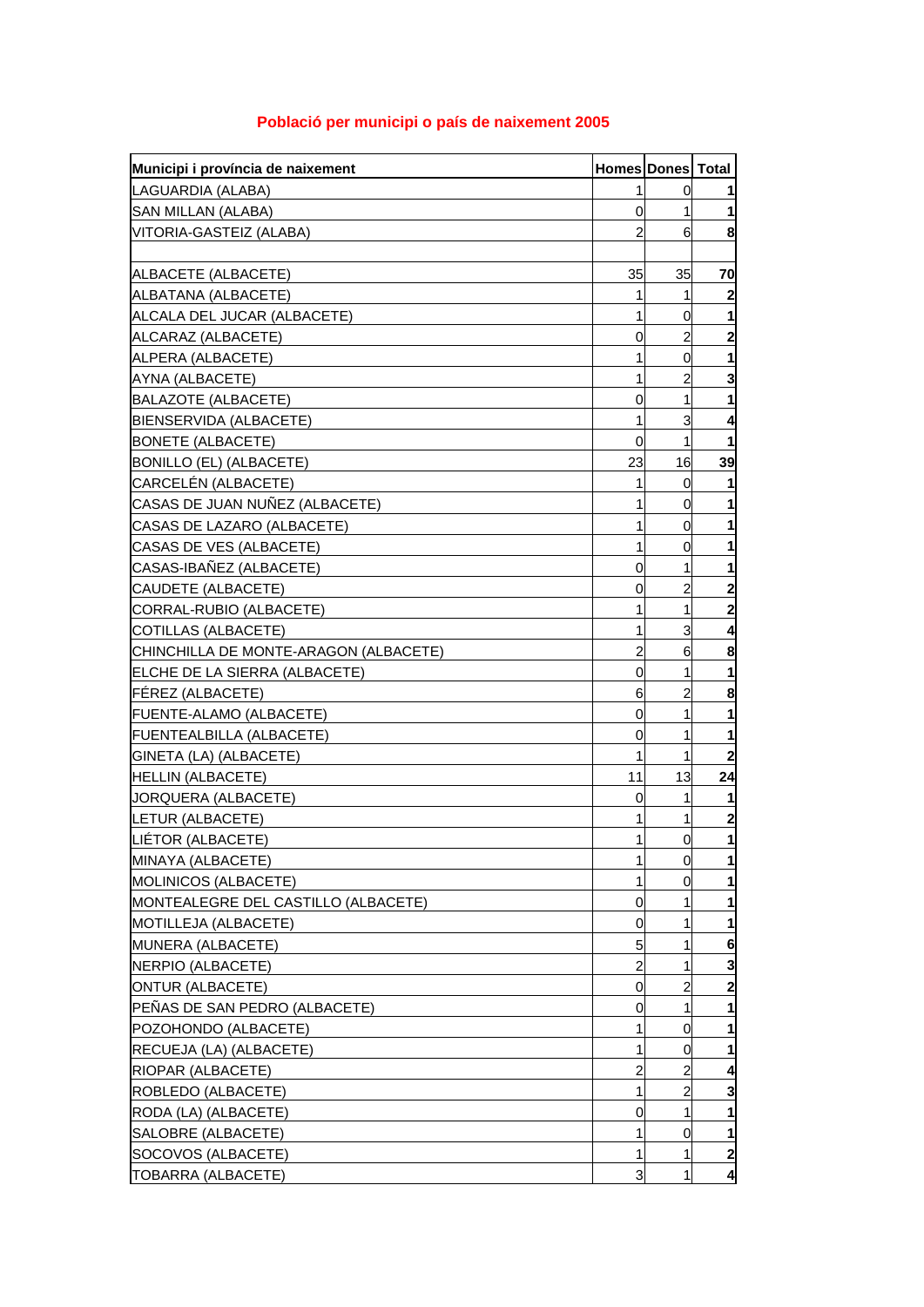| VILLALGORDO DEL JUCAR (ALBACETE)       | 3              | $\overline{a}$ | 5                       |
|----------------------------------------|----------------|----------------|-------------------------|
| VILLAMALEA (ALBACETE)                  | 1              | 0              | 1                       |
| VILLARROBLEDO (ALBACETE)               | 6              | 12             | 18                      |
| VILLAVERDE DE GUADALIMAR (ALBACETE)    | 8              | 4              | 12                      |
| <b>VIVEROS (ALBACETE)</b>              | 1              | 0              | 1                       |
| YESTE (ALBACETE)                       | 1              |                | $\mathbf{2}$            |
|                                        |                |                |                         |
| ALCOLEJA (ALACANT)                     | 0              | 1              | 1                       |
| ALCOY/ALCOI (ALACANT)                  | 1              | 1              | $\boldsymbol{2}$        |
| ALICANTE/ALACANT (ALACANT)             | 11             | 12             | 23                      |
| ALTEA (ALACANT)                        | 0              | 1              | 1                       |
| BENIARRÉS (ALACANT)                    | $\overline{a}$ | $\overline{a}$ | 4                       |
| <b>BENIDORM (ALACANT)</b>              | 0              | $\overline{c}$ | $\mathbf{2}$            |
| CALPE/CALP (ALACANT)                   | 1              | 0              | 1                       |
| CALLOSA DE SEGURA (ALACANT)            | 1              | 0              | 1                       |
| CAMPELLO (EL) (ALACANT)                | 1              | $\overline{a}$ | 3                       |
| CATRAL (ALACANT)                       | 0              | 1              | 1                       |
| <b>CREVILLENTE (ALACANT)</b>           | 1              | $\overline{a}$ | 3                       |
| ELCHE/ELX (ALACANT)                    | 1              | $\overline{c}$ | 3                       |
| ELDA (ALACANT)                         | 1              | 1              | $\mathbf{2}$            |
| GORGA (ALACANT)                        | 0              | 1              | 1                       |
| <b>IBI (ALACANT)</b>                   | 1              | 0              | 1                       |
| JIJONA/XIXONA (ALACANT)                | 0              | 1              | 1                       |
| MONOVAR/MONOVER (ALACANT)              | 0              | 1              | 1                       |
| <b>MURLA (ALACANT)</b>                 | 0              | 1              | 1                       |
| NOVELDA (ALACANT)                      | 0              | $\overline{a}$ | $\mathbf{2}$            |
| ORIHUELA (ALACANT)                     | 0              | 4              | 4                       |
| POLOP (ALACANT)                        | 1              | 0              |                         |
| <b>REDOVAN (ALACANT)</b>               | 1              | 0              | 1                       |
| SAX (ALACANT)                          | 1              | 0              | 1                       |
| SENIJA (ALACANT)                       | 1              | 0              | 1                       |
| TIBI (ALACANT)                         | 1              | 0              | 1                       |
| TORREVIEJA (ALACANT)                   | 0              | 1              | 1                       |
| VILLAJOYOSA/VILA JOIOSA (LA) (ALACANT) | $\overline{0}$ | $\overline{a}$ | $\mathbf{2}$            |
| VILLENA (ALACANT)                      | 1              |                | $\overline{\mathbf{c}}$ |
|                                        |                |                |                         |
| ABLA (ALMERIA)                         | 1              | 1              | $\overline{\mathbf{c}}$ |
| ADRA (ALMERIA)                         | $\overline{a}$ | 1              | 3                       |
| ALBANCHEZ (ALMERIA)                    | 1              | 1              | $\overline{\mathbf{c}}$ |
| ALBOLODUY (ALMERIA)                    | 1              | 1              | $\mathbf{2}$            |
| ALBOX (ALMERIA)                        | 4              | 3              | $\overline{7}$          |
| ALCOLEA (ALMERIA)                      | 4              | 5              | 9                       |
| ALCUDIA DE MONTEAGUD (ALMERIA)         | 1              | 0              | 1                       |
| ALHABIA (ALMERIA)                      | 1              | 4              | 5                       |
| ALHAMA DE ALMERIA (ALMERIA)            | 7              | 11             | 18                      |
| ALMERIA (ALMERIA)                      | 60             | 67             | 127                     |
| <b>BACARES (ALMERIA)</b>               | 3              | 0              | 3                       |
| BÉDAR (ALMERIA)                        | 7              | 4              | 11                      |
| <b>BENAHADUX (ALMERIA)</b>             | $\overline{c}$ | 1              | 3                       |
| <b>BENITAGLA (ALMERIA)</b>             | 18             | 19             | 37                      |
| <b>BENIZALON (ALMERIA)</b>             | 3              | 0              | 3                       |
|                                        |                |                |                         |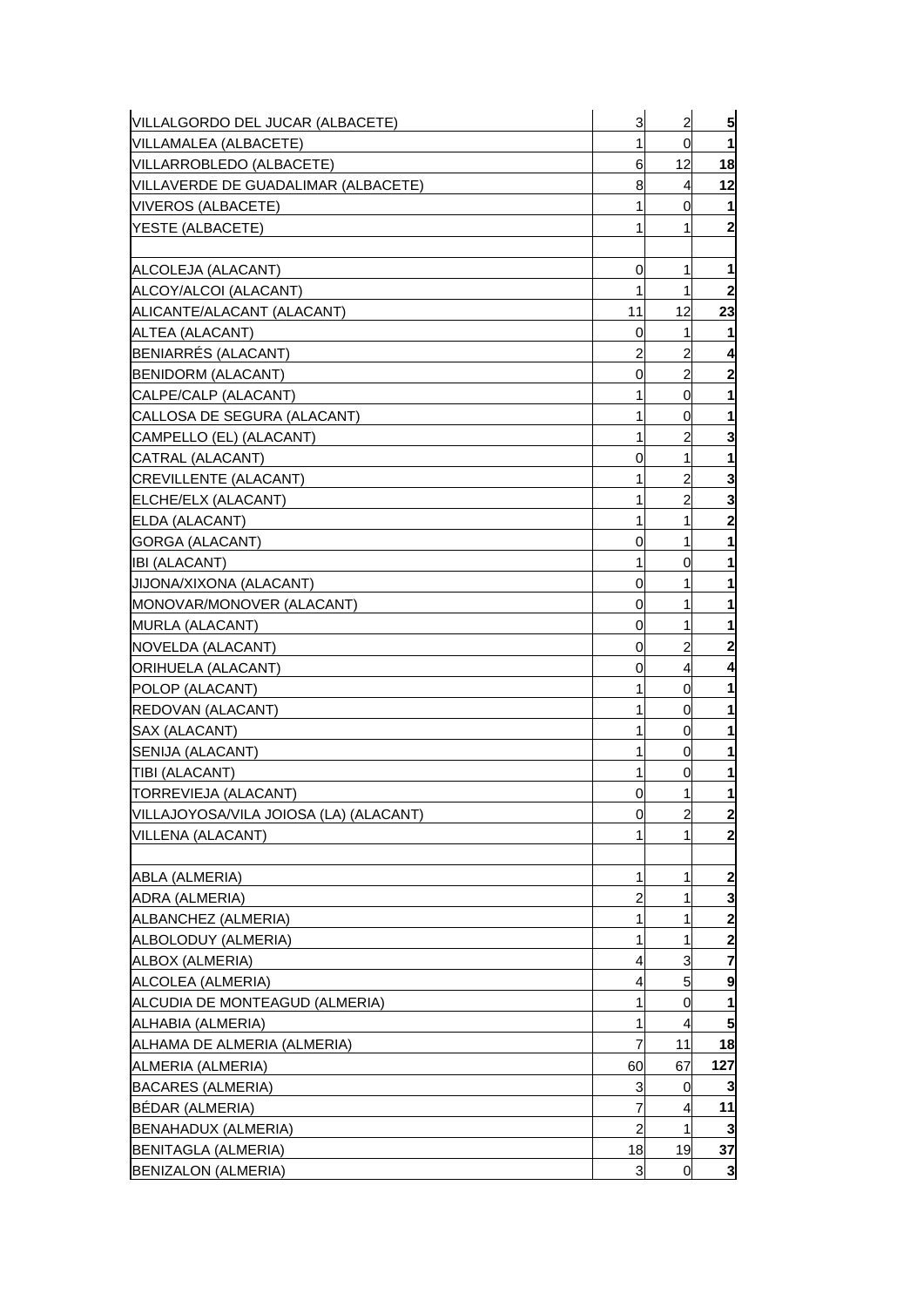| BERJA (ALMERIA)                                          | 11             | 21                  | 32                  |
|----------------------------------------------------------|----------------|---------------------|---------------------|
| CANJAYAR (ALMERIA)                                       | 2              | 1                   | 3                   |
| CANTORIA (ALMERIA)                                       | 2              | 1                   | 3                   |
| CARBONERAS (ALMERIA)                                     | 4              | 2                   | 6                   |
| COBDAR (ALMERIA)                                         | 1              | 1                   | $\mathbf{2}$        |
| CUEVAS DEL ALMANZORA (ALMERIA)                           | 5              | 9                   | 14                  |
| DALIAS (ALMERIA)                                         | 4              | 8                   | 12                  |
| DARRICAL (ALMERIA)                                       | 2              | 0                   | 2                   |
| FELIX (ALMERIA)                                          | 0              | 1                   | 1                   |
| FINES (ALMERIA)                                          | 2              | 5                   | 7                   |
| FINANA (ALMERIA)                                         | 1              | 0                   | 1                   |
| FONDON (ALMERIA)                                         | 2              | 0                   | 2                   |
| GADOR (ALMERIA)                                          | 3              | 5                   | 8                   |
| GARRUCHA (ALMERIA)                                       | 1              | 0                   | 1                   |
| GÉRGAL (ALMERIA)                                         | 2              | 4                   | 6                   |
| HUÉRCAL DE ALMERIA (ALMERIA)                             | 0              | 1                   | 1                   |
| HUERCAL-OVERA (ALMERIA)                                  | 14             | 19                  | 33                  |
| ILLAR (ALMERIA)                                          | 0              | 2                   | $\overline{2}$      |
| LAUJAR DE ANDARAX (ALMERIA)                              | 1              | 1                   |                     |
| LIJAR (ALMERIA)                                          | 5              | 2                   | 7                   |
| LUBRIN (ALMERIA)                                         | $\overline{c}$ | $\overline{c}$      | 4                   |
| LUCAINENA DE LAS TORRES (ALMERIA)                        | 3              | 2                   | 5                   |
| LUCAR (ALMERIA)                                          | 2              | 3                   | 5                   |
| MACAEL (ALMERIA)                                         | 2              | 4                   | 6                   |
|                                                          | 1              | 0                   | 1                   |
| MARIA (ALMERIA)                                          | 7              | 6                   | 13                  |
| MOJACAR (ALMERIA)                                        |                | 2                   |                     |
| NACIMIENTO (ALMERIA)                                     | 0<br>6         | 10                  | 16                  |
| NIJAR (ALMERIA)<br>OLULA DE CASTRO (ALMERIA)             | 1              | 0                   | 1                   |
| OLULA DEL RIO (ALMERIA)                                  | 3              | 2                   | 5                   |
|                                                          | 4              | 10                  | 14                  |
| PULPI (ALMERIA)<br>PURCHENA (ALMERIA)                    | 0              | 1                   |                     |
| RIOJA (ALMERIA)                                          | 3              | 1                   | 4                   |
| ROQUETAS DE MAR (ALMERIA)                                | 1              | 3                   | 4                   |
|                                                          | 1              | 0                   | 1                   |
| SANTA CRUZ DE MARCHENA (ALMERIA)                         | 1              | 0                   | 1                   |
| SANTA FE DE MONDUJAR (ALMERIA)<br><b>SERON (ALMERIA)</b> |                | 8                   | 22                  |
| SIERRO (ALMERIA)                                         | 14             | 1                   |                     |
| SOMONTIN (ALMERIA)                                       | 0              | 1                   | 1                   |
|                                                          | 0              | 7                   | 12                  |
| SORBAS (ALMERIA)                                         | 5              | 2                   | 2                   |
| SUFLI (ALMERIA)                                          | 0              |                     |                     |
| TABERNAS (ALMERIA)                                       | 3              | 1                   | 4<br>$\overline{2}$ |
| TABERNO (ALMERIA)                                        | 1              | 1                   |                     |
| TIJOLA (ALMERIA)                                         | 8              | 4<br>$\overline{2}$ | 12                  |
| TURRE (ALMERIA)                                          | 5              |                     | 7                   |
| <b>TURRILLAS (ALMERIA)</b>                               | 5              | 3                   | 8                   |
| ULEILA DEL CAMPO (ALMERIA)                               | 3              | 2                   | 5                   |
| URRACAL (ALMERIA)                                        | 0              | 1                   |                     |
| VÉLEZ-BLANCO (ALMERIA)                                   | $\overline{c}$ | $\overline{c}$      | 4                   |
| VÉLEZ-RUBIO (ALMERIA)                                    | 3              | 0                   | 3                   |
| <b>VERA (ALMERIA)</b>                                    | 3              | $\overline{2}$      | 5 <sub>l</sub>      |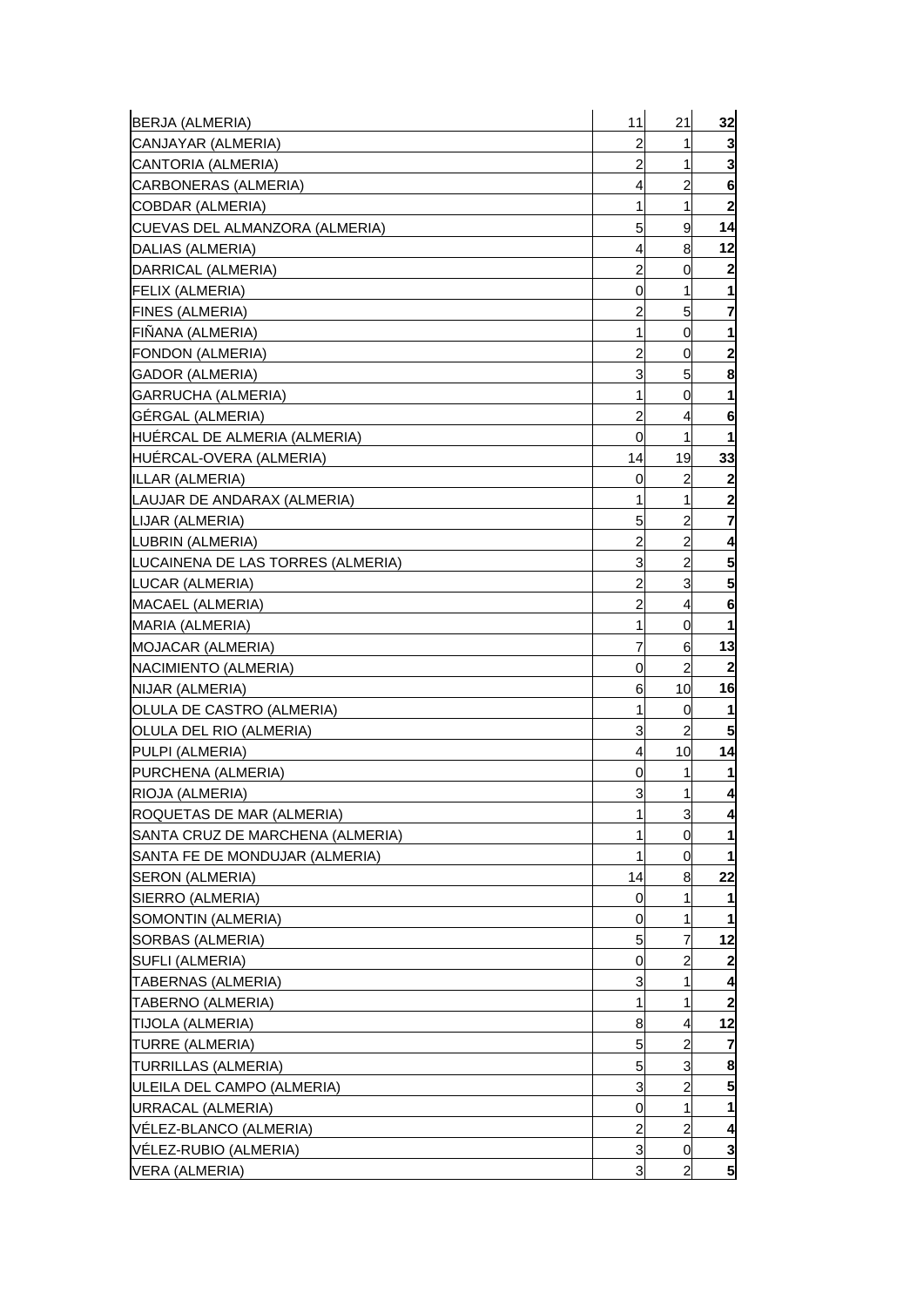| VICAR (ALMERIA)                      | $\mathbf 0$    | 1              | $\mathbf{1}$     |
|--------------------------------------|----------------|----------------|------------------|
| ZURGENA (ALMERIA)                    | 4              | 2              | 6                |
| TRES VILLAS (LAS) (ALMERIA)          | 2              | $\overline{c}$ | 4                |
| EJIDO (EL) (ALMERIA)                 | 1              | 1              | $\mathbf{z}$     |
|                                      |                |                |                  |
| ADANERO (AVILA)                      | 3              | 0              | 3                |
| AVILA (AVILA)                        | 6              | 6              | 12               |
| BECEDAS (AVILA)                      | 0              | 1              | 11               |
| <b>BLASCOMILLAN (AVILA)</b>          | 1              | 0              | 1                |
| BLASCOSANCHO (AVILA)                 |                | 0              | 1                |
| BONILLA DE LA SIERRA (AVILA)         |                | 0              | 1                |
| CABEZAS DE ALAMBRE (AVILA)           | 0              | 1              |                  |
| CABEZAS DEL VILLAR (AVILA)           | 1              | 2              | 3                |
| CANDELEDA (AVILA)                    | 0              | 1              | 1                |
| CASILLAS (AVILA)                     | 1              | 0              | 1                |
| CEBREROS (AVILA)                     | 1              | 2              | 3                |
| CHAMARTIN (AVILA)                    | 0              | 1              | 1                |
| <b>FLORES DE AVILA (AVILA)</b>       | 4              | 6              | 10               |
| HERRADON DE PINARES (AVILA)          | 0              | 1              | 1                |
| HORCAJADA (LA) (AVILA)               | 1              | 0              |                  |
| <b>HORCAJO DE LAS TORRES (AVILA)</b> | 2              | 1              | 3                |
| LANGA (AVILA)                        |                | 0              | 1                |
| LANZAHITA (AVILA)                    | 1              | 0              | 1                |
| MADRIGAL DE LAS ALTAS TORRES (AVILA) | 3              | 0              | 3                |
| MALPARTIDA DE CORNEJA (AVILA)        | 1              | 0              | 1                |
| NAVATALGORDO (AVILA)                 |                | 1              | $\mathbf{2}$     |
| RASUEROS (AVILA)                     | 1              | 1              | $\mathbf{2}$     |
| RIOFRIO (AVILA)                      |                | 0              | 1                |
| SAN BARTOLOME DE CORNEJA (AVILA)     | 0              | $\overline{c}$ | $\boldsymbol{2}$ |
| SAN BARTOLOMÉ DE PINARES (AVILA)     | 1              | 1              | $\mathbf{z}$     |
| SANCHIDRIAN (AVILA)                  | 0              | $\overline{a}$ | $\mathbf{2}$     |
| SANTA MARIA DEL BERROCAL (AVILA)     | 6              | 1              | 7                |
| SOLANA DE AVILA (AVILA)              | $\overline{a}$ | 1              | 3                |
| SOLANA DE RIOALMAR (AVILA)           | 0              | 1              | 1                |
| SOTALVO (AVILA)                      | 1              | 0              | $\mathbf{1}$     |
| VILLANUEVA DE GOMEZ (AVILA)          | 0              | 1              | 1                |
| DIEGO DEL CARPIO (AVILA)             | 0              | 1              | 1                |
|                                      |                |                |                  |
| ACEDERA (BADAJOZ)                    | 0              | 1              | 1                |
| ACEUCHAL (BADAJOZ)                   | 5              | 2              | 7                |
| AHILLONES (BADAJOZ)                  | 4              | $\overline{2}$ | 6                |
| ALANGE (BADAJOZ)                     | 21             | 15             | 36               |
| ALBURQUERQUE (BADAJOZ)               | 3              | 2              | 5                |
| ALCONCHEL (BADAJOZ)                  | 1              | 0              | 1                |
| ALCONERA (BADAJOZ)                   | 0              | 1              | 1                |
| ALMENDRALEJO (BADAJOZ)               | 9              | 2              | 11               |
| ATALAYA (BADAJOZ)                    | 1              | 1              | $\mathbf{2}$     |
| AZUAGA (BADAJOZ)                     | 17             | 19             | 36               |
| BADAJOZ (BADAJOZ)                    | 60             | 65             | 125              |
| BARCARROTA (BADAJOZ)                 | 7              | 16             | 23               |
| BATERNO (BADAJOZ)                    | 2              |                | 3                |
|                                      |                |                |                  |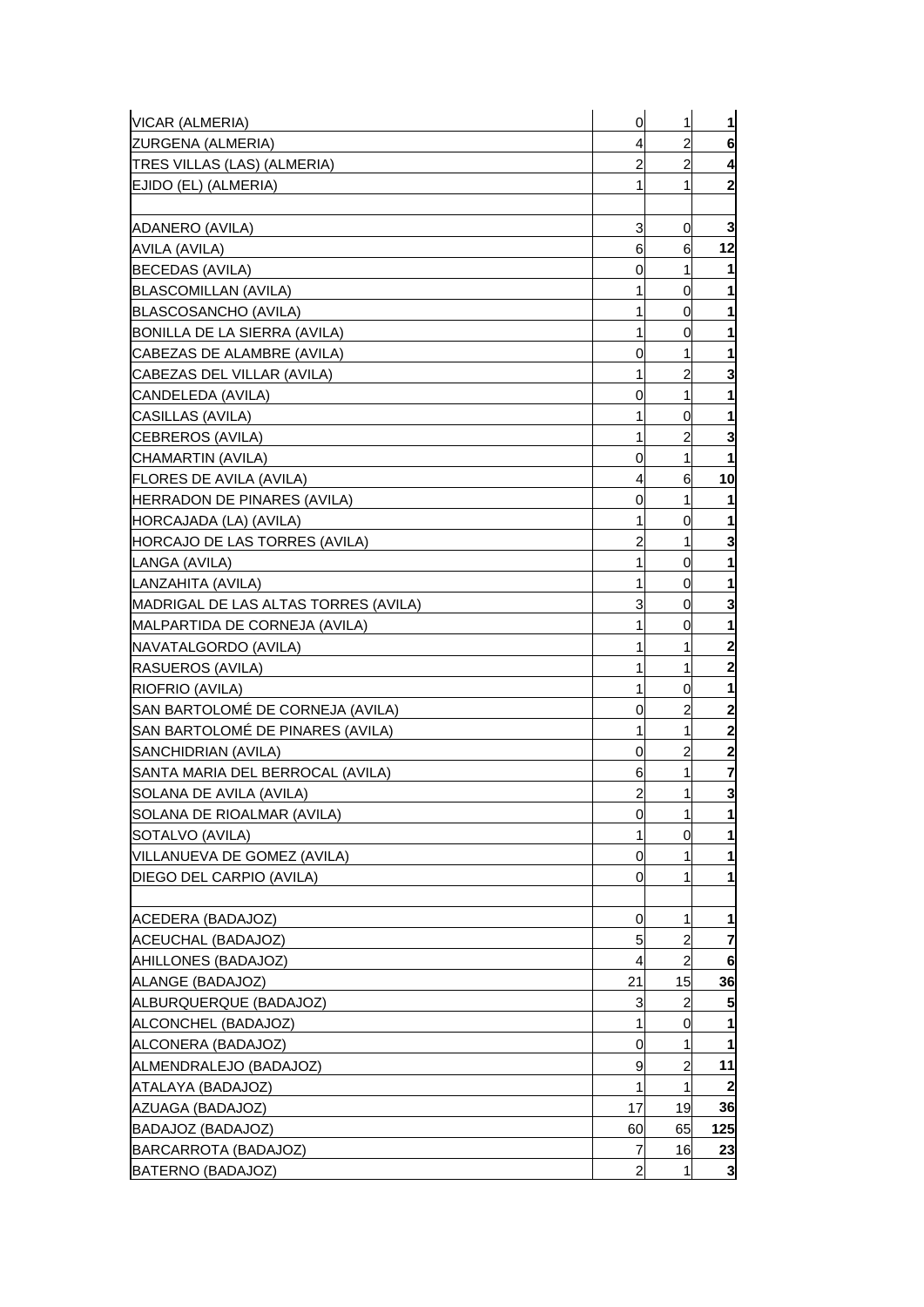| BENQUERENCIA DE LA SERENA (BADAJOZ)      | 1              | 1              | $\overline{\mathbf{c}}$ |
|------------------------------------------|----------------|----------------|-------------------------|
| BERLANGA (BADAJOZ)                       | 9              | 13             | 22                      |
| BIENVENIDA (BADAJOZ)                     | 11             | 13             | 24                      |
| BODONAL DE LA SIERRA (BADAJOZ)           | 4              | 4              | 8                       |
| BURGUILLOS DEL CERRO (BADAJOZ)           | 4              | 5              | 9                       |
| CABEZA DEL BUEY (BADAJOZ)                | 17             | 12             | 29                      |
| CABEZA LA VACA (BADAJOZ)                 | 4              | $\overline{c}$ | 6                       |
| CALAMONTE (BADAJOZ)                      | 2              | 2              | 4                       |
| CALERA DE LEON (BADAJOZ)                 | 1              | $\overline{c}$ | 3                       |
| CALZADILLA DE LOS BARROS (BADAJOZ)       | 2              | 1              | 3                       |
| CAMPANARIO (BADAJOZ)                     | 2              | 4              | 6                       |
| CAMPILLO DE LLERENA (BADAJOZ)            | 9              | 8              | 17                      |
| CAPILLA (BADAJOZ)                        | 0              | $\overline{c}$ | 2                       |
| CASTILBLANCO (BADAJOZ)                   | 4              | 0              | 4                       |
| CASTUERA (BADAJOZ)                       | 3              | 1              | 4                       |
| CODOSERA (LA) (BADAJOZ)                  | 1              | 0              |                         |
| CORDOBILLA DE LACARA (BADAJOZ)           | 1              | 1              | 2                       |
| CORONADA (LA) (BADAJOZ)                  | 1              | 2              | 3                       |
| CRISTINA (BADAJOZ)                       | 1              | 0              |                         |
| CHELES (BADAJOZ)                         | 1              | 3              |                         |
| DON ALVARO (BADAJOZ)                     | 6              | 3              | 9                       |
| DON BENITO (BADAJOZ)                     | 30             | 15             | 45                      |
| ESPARRAGALEJO (BADAJOZ)                  | 2              | 0              | 2                       |
| ESPARRAGOSA DE LARES (BADAJOZ)           | 0              | 1              | 1                       |
| FERIA (BADAJOZ)                          | 4              | $\overline{c}$ | 6                       |
| FREGENAL DE LA SIERRA (BADAJOZ)          | $\overline{a}$ | 8              | 10                      |
| FUENTE DE CANTOS (BADAJOZ)               | 14             | 10             | 24                      |
| FUENTE DEL ARCO (BADAJOZ)                | 2              | 0              | 2                       |
| FUENTE DEL MAESTRE (BADAJOZ)             | $\overline{c}$ | 0              | 2                       |
| FUENTES DE LEON (BADAJOZ)                | 1              | 2              | 3                       |
| GARLITOS (BADAJOZ)                       | 1              | 0              | 1                       |
| GRANJA DE TORREHERMOSA (BADAJOZ)         | 2              | 2              | 4                       |
| GUARENA (BADAJOZ)                        | 1              | $\overline{a}$ | 3                       |
| HABA (LA) (BADAJOZ)                      | 1              | $\overline{a}$ | 3                       |
| <b>HELECHOSA DE LOS MONTES (BADAJOZ)</b> | 2              | 0              | $\overline{c}$          |
| <b>HIGUERA DE LLERENA (BADAJOZ)</b>      | 0              | 1              | 1                       |
| HIGUERA DE VARGAS (BADAJOZ)              | 1              | 1              | $\overline{\mathbf{2}}$ |
| HORNACHOS (BADAJOZ)                      | 4              | 2              | 6                       |
| JEREZ DE LOS CABALLEROS (BADAJOZ)        | 3              | 7              | 10                      |
| LOBON (BADAJOZ)                          | 7              | 3              | 10                      |
| LLERA (BADAJOZ)                          | 1              | $\mathbf 0$    | -1                      |
| LLERENA (BADAJOZ)                        | 13             | 20             | 33                      |
| MALPARTIDA DE LA SERENA (BADAJOZ)        | 2              | 1              | 3                       |
| MEDELLIN (BADAJOZ)                       | 3              | 1              | 4                       |
| MEDINA DE LAS TORRES (BADAJOZ)           | $\overline{2}$ | 1              | 3                       |
| MERIDA (BADAJOZ)                         | 11             | 12             | 23                      |
| MIRANDILLA (BADAJOZ)                     | 2              | 1              | 3                       |
| MONESTERIO (BADAJOZ)                     | 0              | 2              | 2                       |
| MONTEMOLIN (BADAJOZ)                     | $\overline{c}$ | 4              | 6                       |
| MONTERRUBIO DE LA SERENA (BADAJOZ)       | 1              | 0              | 1                       |
| MONTIJO (BADAJOZ)                        | 22             | 24             | 46                      |
|                                          |                |                |                         |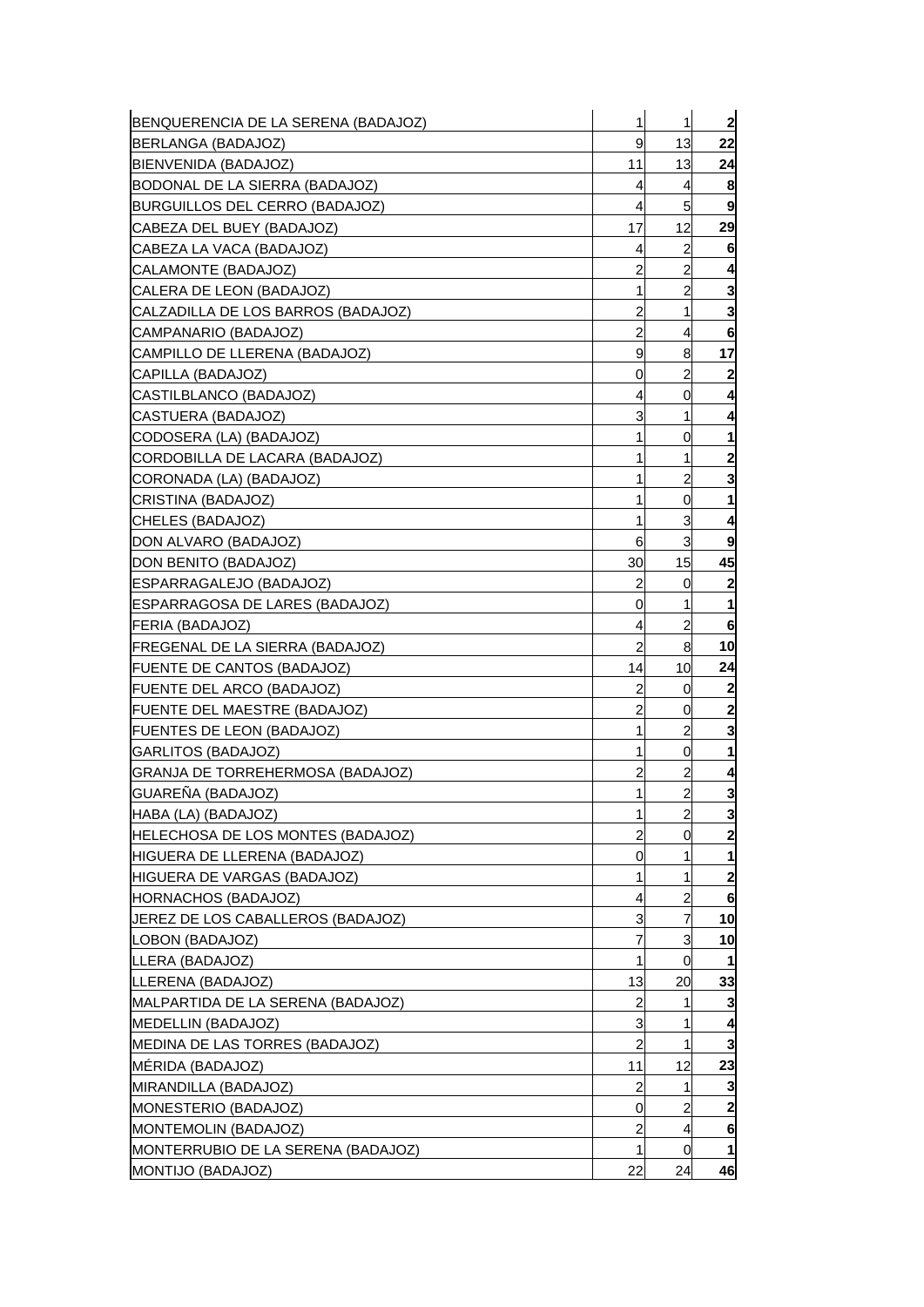| NAVALVILLAR DE PELA (BADAJOZ)       | 3              | 3                     | 6                       |
|-------------------------------------|----------------|-----------------------|-------------------------|
| NOGALES (BADAJOZ)                   | 0              | 3                     | 3                       |
| OLIVA DE LA FRONTERA (BADAJOZ)      | 2              | 7                     | 9                       |
| OLIVA DE MÉRIDA (BADAJOZ)           | 1              | 4                     | 5                       |
| JOLIVENZA (BADAJOZ)                 | 4              | 5                     | 9                       |
| ORELLANA DE LA SIERRA (BADAJOZ)     | 2              | 0                     | $\boldsymbol{2}$        |
| ORELLANA LA VIEJA (BADAJOZ)         | 1              | 5 <sup>1</sup>        | 6                       |
| PALOMAS (BADAJOZ)                   | 1              | 0                     | 1                       |
| PEÑALSORDO (BADAJOZ)                | 5              | 3                     | 8                       |
| PUEBLA DE ALCOCER (BADAJOZ)         | 4              | 3                     | 7                       |
| PUEBLA DE LA CALZADA (BADAJOZ)      | 5              | 5 <sup>1</sup>        | 10                      |
| IPUEBLA DEL MAESTRE (BADAJOZ)       | 8              | 6                     | 14                      |
| PUEBLA DEL PRIOR (BADAJOZ)          | 1              | 0                     | 1                       |
| PUEBLA DE OBANDO (BADAJOZ)          | 0              | 1                     | 1                       |
| PUEBLA DE SANCHO PEREZ (BADAJOZ)    | 12             | 7                     | 19                      |
| IQUINTANA DE LA SERENA (BADAJOZ)    | 6              | 7                     | 13                      |
| IRETAMAL DE LLERENA (BADAJOZ)       | 1              | 2                     | 3                       |
| RIBERA DEL FRESNO (BADAJOZ)         | 1              | 1                     | $\boldsymbol{2}$        |
| ROCA DE LA SIERRA (LA) (BADAJOZ)    | 3              | 2                     | 5                       |
| SALVALEON (BADAJOZ)                 | 2              | 1                     | 3                       |
| ISANCTI-SPIRITUS (BADAJOZ)          | 0              | 1                     | 1                       |
| SANTA AMALIA (BADAJOZ)              | 2              | 4                     | 6                       |
| SANTA MARTA (BADAJOZ)               | $\overline{c}$ | 0                     | $\mathbf{2}$            |
| SANTOS DE MAIMONA (LOS) (BADAJOZ)   | 4              | 2                     | 6                       |
| ISAN VICENTE DE ALCANTARA (BADAJOZ) | 10             | 5                     | 15                      |
| SEGURA DE LEON (BADAJOZ)            | 3              | 4                     | 7                       |
| SIRUELA (BADAJOZ)                   | 1              | $\overline{2}$        | 3                       |
| TALARRUBIAS (BADAJOZ)               | 0              | 2                     | 2                       |
| ITALAVERA LA REAL (BADAJOZ)         | 0              | $\overline{c}$        | $\overline{\mathbf{c}}$ |
| TAMUREJO (BADAJOZ)                  | 0              | 1                     | 1                       |
| (TORRE DE MIGUEL SESMERO (BADAJOZ   | 2              | 1                     | 3                       |
| TORREMAYOR (BADAJOZ)                | 0              | 1                     | 1                       |
| TORREMEJIA (BADAJOZ)                | $\overline{a}$ | 4                     | 6                       |
| TRASIERRA (BADAJOZ)                 | $\mathbf{1}$   | 0                     | 1                       |
| TRUJILLANOS (BADAJOZ)               | 0              |                       | 1                       |
| USAGRE (BADAJOZ)                    | 2              | 3                     | 5                       |
| VALDETORRES (BADAJOZ)               | $\overline{c}$ | 1                     | 3                       |
| VALENCIA DE LAS TORRES (BADAJOZ)    | 1              | 1                     | $\boldsymbol{2}$        |
| VALENCIA DEL MOMBUEY (BADAJOZ)      | 3              | 5                     | 8                       |
| VALENCIA DEL VENTOSO (BADAJOZ)      | 38             | 37                    | 75                      |
| VALVERDE DE LEGANÉS (BADAJOZ)       | 1              | 1                     | 2                       |
| VALVERDE DE LLERENA (BADAJOZ)       | 3              | 2                     | 5                       |
| VALVERDE DE MÉRIDA (BADAJOZ)        | 0              | 1                     |                         |
| VALLE DE LA SERENA (BADAJOZ)        | 0              | 1                     |                         |
| VALLE DE MATAMOROS (BADAJOZ)        | 1              | 0                     | 1                       |
| VALLE DE SANTA ANA (BADAJOZ)        | 3              | 2                     | 5                       |
| VILLAFRANCA DE LOS BARROS (BADAJOZ) | 3              | 3                     | 6                       |
| VILLAGARCIA DE LA TORRE (BADAJOZ)   | 5              | 3                     | 8                       |
| VILLAGONZALO (BADAJOZ)              | $\overline{c}$ | 0                     | $\mathbf{2}$            |
| VILLALBA DE LOS BARROS (BADAJOZ)    | 0              | 3                     | 3                       |
| VILLANUEVA DE LA SERENA (BADAJOZ)   | 6              | $\boldsymbol{\Delta}$ | 10                      |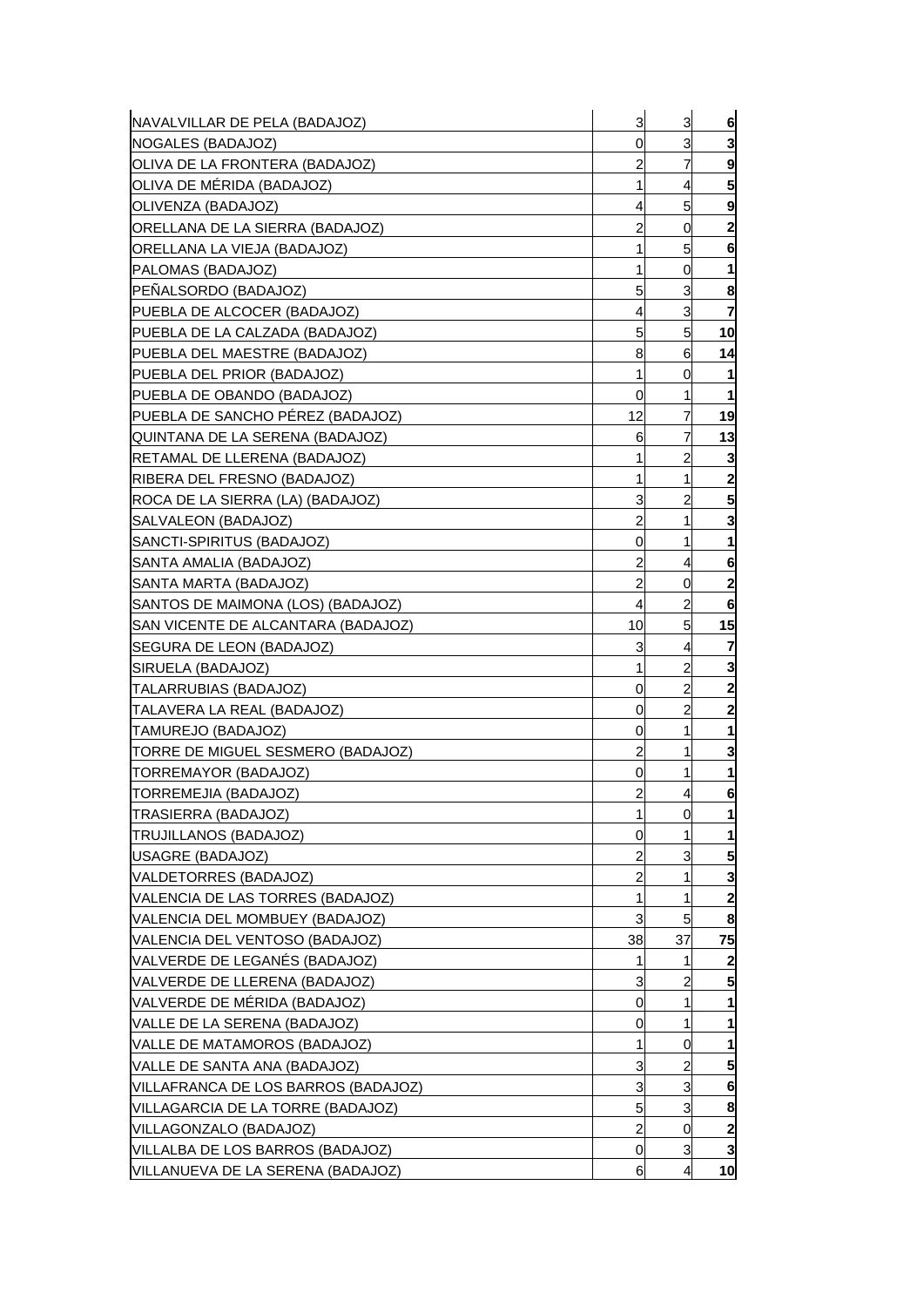| VILLANUEVA DEL FRESNO (BADAJOZ)         | 3           | $\overline{a}$ | 5            |
|-----------------------------------------|-------------|----------------|--------------|
| VILLAR DEL REY (BADAJOZ)                | 8           | 12             | 20           |
| VILLAR DE RENA (BADAJOZ)                | 2           | 1              | 3            |
| VILLARTA DE LOS MONTES (BADAJOZ)        | 0           | 1              |              |
| ZAFRA (BADAJOZ)                         | 5           | 7              | 12           |
| ZAHINOS (BADAJOZ)                       | 8           | 10             | 18           |
| ZALAMEA DE LA SERENA (BADAJOZ)          | 6           | 0              | 6            |
| ZARZA-CAPILLA (BADAJOZ)                 | 1           | 61             | 7            |
| ZARZA (LA) (BADAJOZ)                    | 21          | 24             | 45           |
|                                         |             |                |              |
| ANDRAITX (ILLES BALEARS)                | 0           | 1              |              |
| ARTA (ILLES BALEARS)                    | 0           | 1              |              |
| CAMPOS (ILLES BALEARS)                  | 1           | 0              |              |
| CIUTADELLA DE MENORCA (ILLES BALEARS)   | 1           | 1              | $\mathbf{2}$ |
| <b>FELANITX (ILLES BALEARS)</b>         | 0           | 1              |              |
| EIVISSA (ILLES BALEARS)                 | 1           | 4              | 5            |
| LLUCMAJOR (ILLES BALEARS)               | 0           | 1              | 1            |
| <b>MAHON (ILLES BALEARS)</b>            | 2           | 2              |              |
| MANACOR (ILLES BALEARS)                 | 0           | $\overline{c}$ |              |
| PALMA DE MALLORCA (ILLES BALEARS)       | 11          | 14             | 25           |
| PORRERES (ILLES BALEARS)                | 2           | 0              |              |
| SANT ANTONI DE PORTMANY (ILLES BALEARS) | 0           | 1              |              |
| VALLDEMOSA (ILLES BALEARS)              | 0           | 1              |              |
| CASTELL (ES) (ILLES BALEARS)            | 1           | 0              |              |
| ABRERA (BARCELONA)                      | 0           | 1              |              |
| ALELLA (BARCELONA)                      | 0           | 1              |              |
| ALPENS (BARCELONA)                      | 0           | 1              |              |
| AMETLLA DEL VALLES (L') (BARCELONA)     | 3           | 6              |              |
| ARENYS DE MAR (BARCELONA)               | 1           | $\overline{c}$ | 3            |
| ARGENTONA (BARCELONA)                   | 0           | 3              | 3            |
| ARTES (BARCELONA)                       | 0           | 3              |              |
| AVIA (BARCELONA)                        |             | 6              | 7            |
| AVINYO (BARCELONA)                      | 1           | 3              | 4            |
| AIGUAFREDA (BARCELONA)                  | $\mathbf 0$ | 1              |              |
| BADALONA (BARCELONA)                    | 559         | 483            | 1042         |
| BAGA (BARCELONA)                        | 5           | 4              |              |
| BALENYA (BARCELONA)                     | 4           |                | 11           |
| BALSARENY (BARCELONA)                   | 1           | 0              |              |
| BARCELONA (BARCELONA)                   | 5090        |                | 4958 10048   |
| BERGA (BARCELONA)                       | 13          | 13             | 26           |
| <b>BIGUES I RIELLS (BARCELONA)</b>      | 1           | 6              |              |
| BORREDA (BARCELONA)                     | 3           | 3              | 6            |
| <b>BRUC (EL) (BARCELONA)</b>            | 2           | 1              | 3            |
| CABRERA DE MAR (BARCELONA)              | 1           | 0              |              |
| CABRILS (BARCELONA)                     | 0           | 1              |              |
| CALAF (BARCELONA)                       | 2           | 2              |              |
| CALDES D'ESTRAC (BARCELONA)             | 0           | 1              |              |
| CALDES DE MONTBUI (BARCELONA)           | 11          | 24             | 35           |
| CALELLA (BARCELONA)                     | 3           | 5              | 8            |
| CALONGE DE SEGARRA (BARCELONA)          | 0           | 1              |              |
| CALLDETENES (BARCELONA)                 | 1           | 0              | 1            |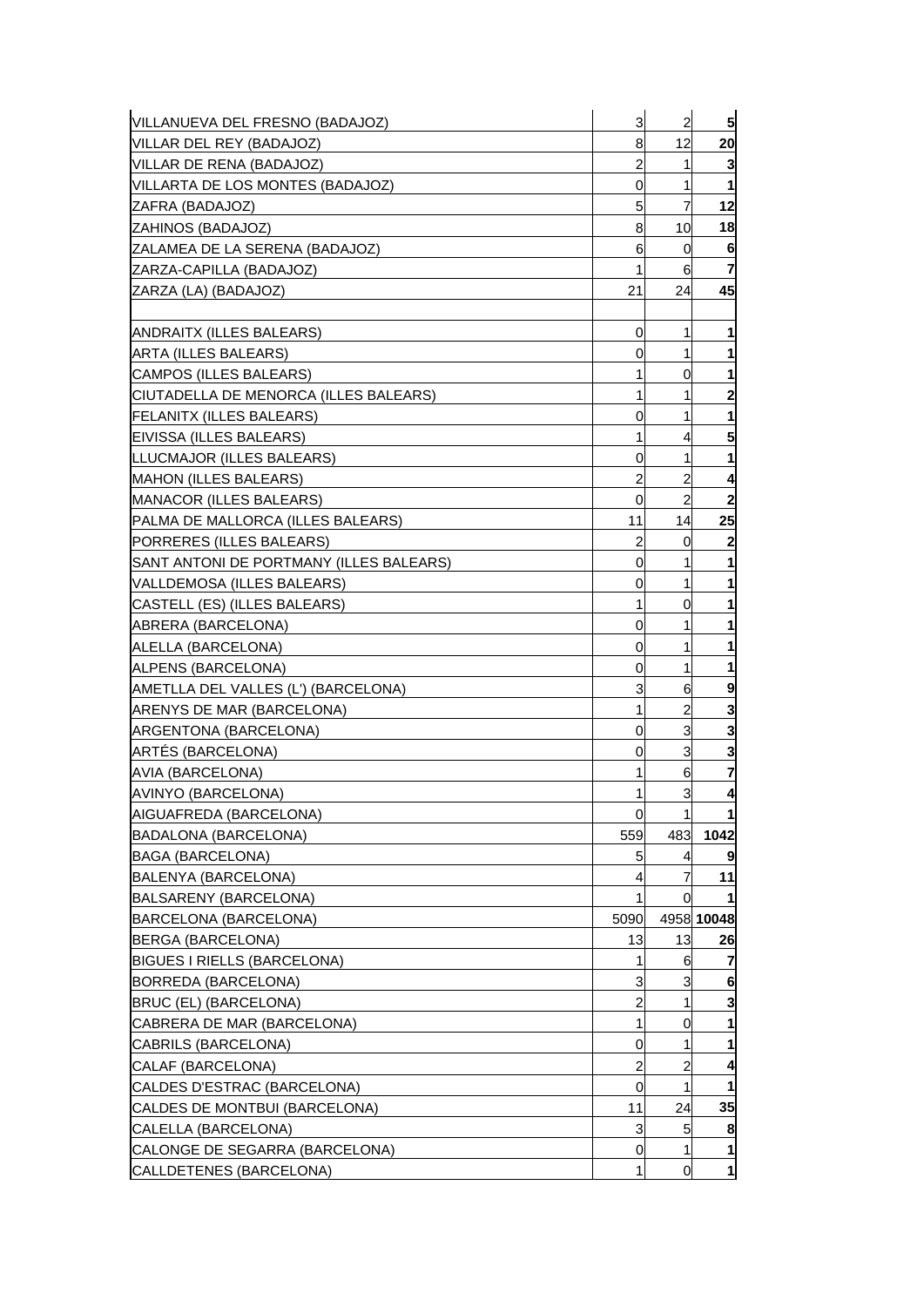| CALLUS (BARCELONA)                       | 1              | 1              | $\overline{\mathbf{c}}$ |
|------------------------------------------|----------------|----------------|-------------------------|
| CANET DE MAR (BARCELONA)                 | 3              | 3              | 6                       |
| CANOVELLES (BARCELONA)                   | 4              | 9              | 13                      |
| CANOVES I SAMALUS (BARCELONA)            | 0              | 2              | 2                       |
| CAPELLADES (BARCELONA)                   | 0              | 1              | 1                       |
| CARDEDEU (BARCELONA)                     | 3              | $\overline{7}$ | 10                      |
| CARDONA (BARCELONA)                      | 3              | $\overline{4}$ | $\overline{7}$          |
| CASTELLAR DEL VALLES (BARCELONA)         | 3              | 3              | 6                       |
| CASTELLAR DE N'HUG (BARCELONA)           | $\overline{c}$ | 4              | 6                       |
| CASTELLCIR (BARCELONA)                   | 0              | 1              | 1                       |
| CASTELLDEFELS (BARCELONA)                | 2              | 3              | 5                       |
| CASTELL DE L'ARENY (BARCELONA)           | 0              | 1              |                         |
| CASTELLET I LA GORNAL (BARCELONA)        | 0              | 1              | 1                       |
| CASTELLFOLLIT DEL BOIX (BARCELONA)       | 1              | 0              | 1                       |
| CASTELLTERÇOL (BARCELONA)                | 2              | 5              | $\overline{7}$          |
| CASTELLVI DE LA MARCA (BARCELONA)        | 1              | 2              | 3                       |
| CENTELLES (BARCELONA)                    | 1              | 0              | 1                       |
| COLLBATO (BARCELONA)                     | 1              | 0              | 1                       |
| COLLSUSPINA (BARCELONA)                  | 1              | 0              | 1                       |
| CORBERA DE LLOBREGAT (BARCELONA)         | 0              | 1              |                         |
| CORNELLA DE LLOBREGAT (BARCELONA)        | 14             | 10             | 24                      |
| DOSRIUS (BARCELONA)                      | 1              | 0              | 1                       |
| ESPARREGUERA (BARCELONA)                 | <sub>0</sub>   | $\overline{2}$ | $\overline{\mathbf{c}}$ |
| ESPLUGUES DE LLOBREGAT (BARCELONA)       | 34             | 43             | 77                      |
| ESTANY (L') (BARCELONA)                  | 1              | 0              | 1                       |
| FOGARS DE MONTCLUS (BARCELONA)           | 1              | 0              | 1                       |
| FOLGUEROLES (BARCELONA)                  | 0              | 1              | 1                       |
| FONOLLOSA (BARCELONA)                    | 0              | 1              |                         |
| [FRANQUESES DEL VALLES (LES) (BARCELONA) | 5              | 6              | 11                      |
| GARRIGA (LA) (BARCELONA)                 | 8              | 6              | 14                      |
| <b>GAVA (BARCELONA)</b>                  | 2              | $\overline{c}$ | 4                       |
| GAIA (BARCELONA)                         | 1              | 0              | 1                       |
| <b>GELIDA (BARCELONA)</b>                | 1              | 0              | 1                       |
| GIRONELLA (BARCELONA)                    | 8              | $\overline{7}$ | 15                      |
| GRANOLLERS (BARCELONA)                   | 357            | 393            | 750                     |
| GUALBA (BARCELONA)                       | 1              | 0              |                         |
| GUARDIOLA DE BERGUEDA (BARCELONA)        | 2              | $\overline{c}$ | 4                       |
| GURB (BARCELONA)                         | 0              | 1              |                         |
| HOSPITALET DE LLOBREGAT (L') (BARCELONA) | 112            | 104            | 216                     |
| IGUALADA (BARCELONA)                     | 7              | 8              | 15                      |
| LLACUNA (LA) (BARCELONA)                 | 1              | 1              | $\mathbf{2}$            |
| LLAGOSTA (LA) (BARCELONA)                | 62             | 62             | 124                     |
| LLINARS DEL VALLES (BARCELONA)           | 3              | 6              | 9                       |
| LLICA D'AMUNT (BARCELONA)                | 11             | 15             | 26                      |
| LLICA DE VALL (BARCELONA)                | 8              | 13             | 21                      |
| MALGRAT DE MAR (BARCELONA)               | 1              | 0              | 1                       |
| <b>MANLLEU (BARCELONA)</b>               | 3              | $\overline{4}$ | $\overline{7}$          |
| MANRESA (BARCELONA)                      | 19             | 25             | 44                      |
| MARTORELL (BARCELONA)                    | 3              | 8              | 11                      |
| MARTORELLES (BARCELONA)                  | 99             | 111            | 210                     |
| MASIES DE VOLTREGA (LES) (BARCELONA)     | 0              | 2              | $\mathbf{2}$            |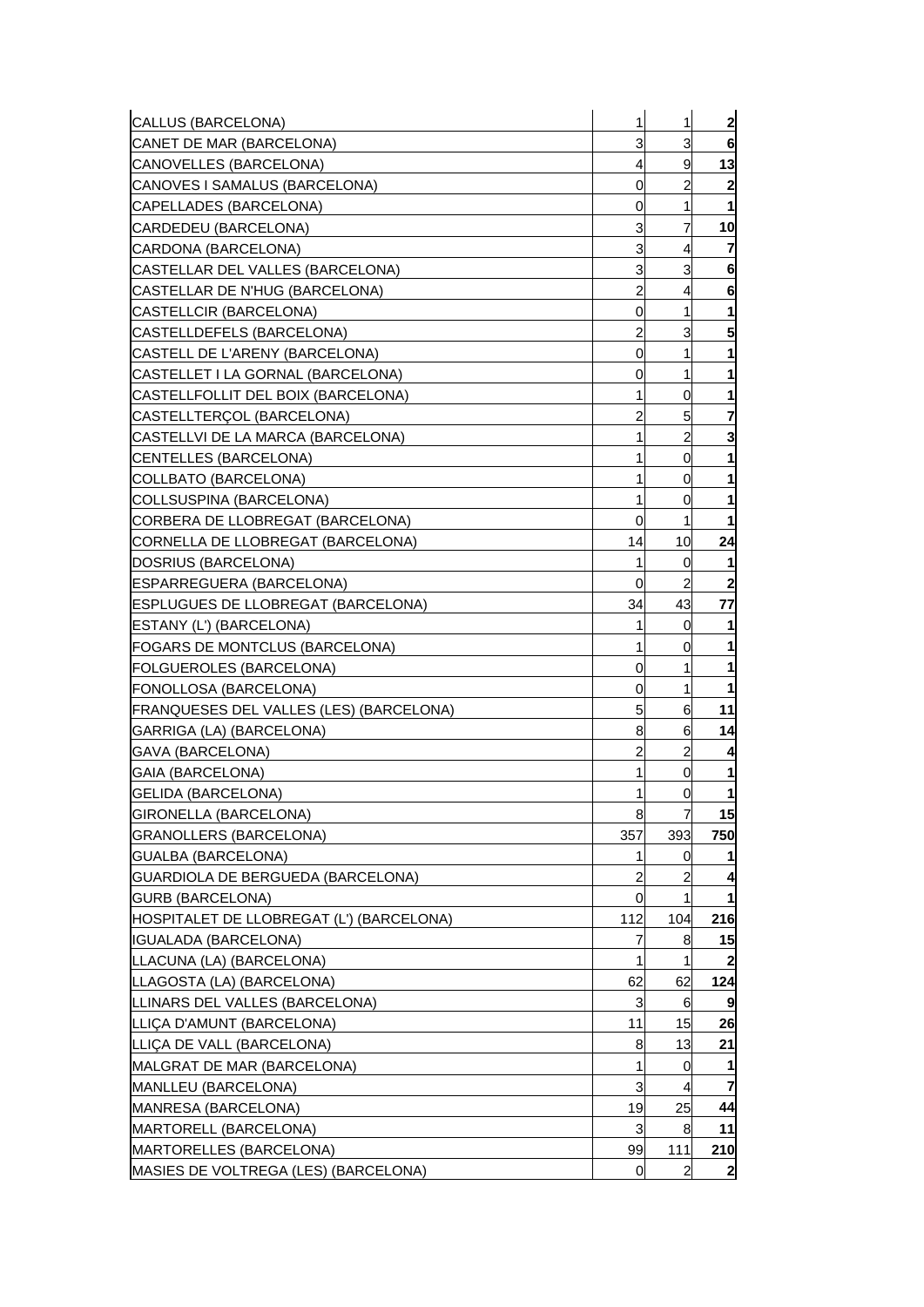| MASNOU (EL) (BARCELONA)                      | 6              | 3              | 9              |
|----------------------------------------------|----------------|----------------|----------------|
| MATADEPERA (BARCELONA)                       | 1              | 2              | 3              |
| MATARO (BARCELONA)                           | 13             | 26             | 39             |
| MOLINS DE REI (BARCELONA)                    | 4              | 1              |                |
| MOLLET DEL VALLES (BARCELONA)                | 7057           |                | 7069 14126     |
| MONTCADA I REIXAC (BARCELONA)                | 134            | 98             | 232            |
| MONTGAT (BARCELONA)                          | 3              | 4              |                |
| MONISTROL DE MONTSERRAT (BARCELONA)          | 1              | 4              |                |
| MUNTANYOLA (BARCELONA)                       | 0              | 1              | 1              |
| MONTESQUIU (BARCELONA)                       | 5              | 3              | 8              |
| FIGARO-MONTMANY (BARCELONA)                  | 3              | $\overline{0}$ | 3              |
| MONTMELO (BARCELONA)                         | 22             | 27             | 49             |
| MONTORNES DEL VALLES (BARCELONA)             | 24             | 22             | 46             |
| MONTSENY (BARCELONA)                         | 2              | 0              | $\mathbf 2$    |
| MOIA (BARCELONA)                             | 3              | 2              | 5              |
| MURA (BARCELONA)                             | 0              | 2              | 2              |
| NAVARCLES (BARCELONA)                        | 0              | 1              | 1              |
| NAVAS (BARCELONA)                            | 1              | 1              | $\mathbf{2}$   |
| ODENA (BARCELONA)                            | 0              | 1              | 1              |
| OLVAN (BARCELONA)                            | 1              | 2              | 3              |
| OLOST (BARCELONA)                            | $\overline{2}$ | 4              | 6              |
| ORISTA (BARCELONA)                           | 5              | 3              | 8              |
| PACS DEL PENEDES (BARCELONA)                 | 0              | $\overline{a}$ | 2              |
| PALAU-SOLITA I PLEGAMANS (BARCELONA)         | 13             | 20             | 33             |
| PAPIOL (EL) (BARCELONA)                      | 0              | 1              |                |
| PARETS DEL VALLES (BARCELONA)                | 67             | 86             | 153            |
| PERAFITA (BARCELONA)                         | 0              | 1              |                |
| PIERA (BARCELONA)                            | 1              | 2              |                |
| HOSTALETS DE PIEROLA (ELS) (BARCELONA)       | 1              | 0              |                |
| POBLA DE LILLET (LA) (BARCELONA)             | 4              | 8              | 12             |
| POLINYA (BARCELONA)                          | 0              | 2              |                |
| PRAT DE LLOBREGAT (EL) (BARCELONA)           | 6              | 11             | 17             |
| PRATS DE LLUÇANES (BARCELONA)                | 0              | 1              | $\mathbf 1$    |
| PREMIA DE MAR (BARCELONA)                    | 2              | 8              | 10             |
| PUIG-REIG (BARCELONA)                        | 4              |                | 11             |
| RAJADELL (BARCELONA)                         | 0              | 1              |                |
| RELLINARS (BARCELONA)                        | $\overline{2}$ | 1              | 3              |
| RIPOLLET (BARCELONA)                         | 12             | 5              | 17             |
| ROCA DEL VALLES (LA) (BARCELONA)             | 6              | 8              | 14             |
| PONT DE VILOMARA I ROCAFORT (EL) (BARCELONA) | 0              | 1              |                |
| RODA DE TER (BARCELONA)                      | 1              | 4              | 5              |
| RUBI (BARCELONA)                             | 6              | 5              | 11             |
| SABADELL (BARCELONA)                         | 358            | 338            | 696            |
| SALDES (BARCELONA)                           | 2              | 3              |                |
| SALLENT (BARCELONA)                          | 3              | 6              | 9              |
| SANT ISCLE DE VALLALTA (BARCELONA)           | 1              | 0              |                |
| SANT ADRIA DE BESOS (BARCELONA)              | 6              | 13             | 19             |
| SANT ANDREU DE LA BARCA (BARCELONA)          | 1              | 4              |                |
| SANT ANDREU DE LLAVANERES (BARCELONA)        | 1              | $\overline{0}$ | 1              |
| SANT ANTONI DE VILAMAJOR (BARCELONA)         | 1              | 3              | 4              |
| SANT BOI DE LLOBREGAT (BARCELONA)            | 3              | 4              | $\overline{7}$ |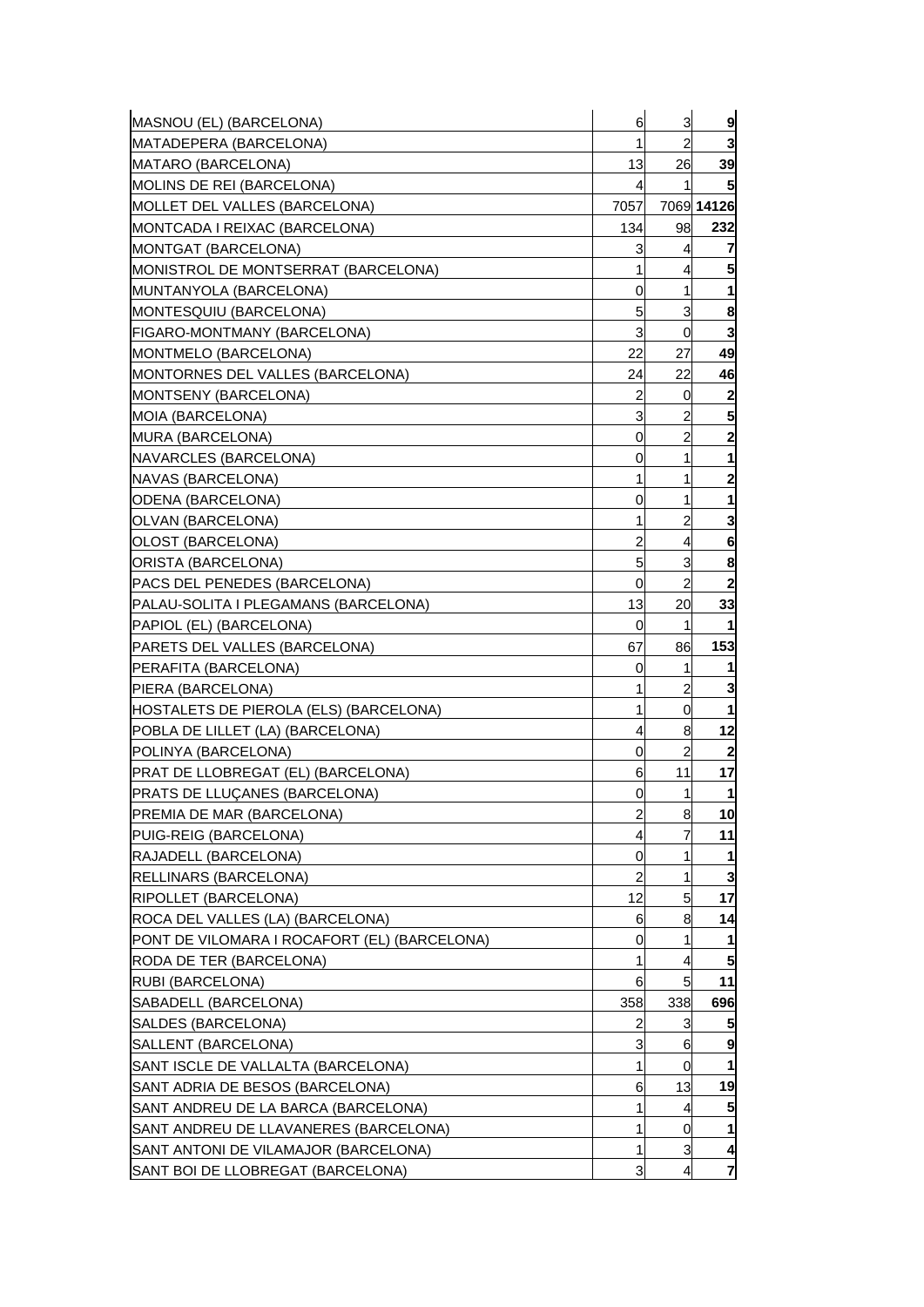| SANT BOI DE LLUÇANES (BARCELONA)         | 0              | 1              | 1                |
|------------------------------------------|----------------|----------------|------------------|
| SANT CELONI (BARCELONA)                  | 7              | 9              | 16               |
| SANT CLIMENT DE LLOBREGAT (BARCELONA)    | 1              | 1              | $\mathbf{2}$     |
| SANT CUGAT DEL VALLES (BARCELONA)        | 10             | 18             | 28               |
| SANT ESTEVE DE PALAUTORDERA (BARCELONA)  | $\overline{c}$ | 1              | 3                |
| SANT ESTEVE SESROVIRES (BARCELONA)       | 2              | 0              | $\boldsymbol{2}$ |
| SANT FOST DE CAMPSENTELLES (BARCELONA)   | 80             | 91             | 171              |
| SANT FELIU DE CODINES (BARCELONA)        | 5              | 9              | 14               |
| SANT FELIU DE LLOBREGAT (BARCELONA)      | $\overline{c}$ | 4              | 6                |
| SANT FRUITOS DE BAGES (BARCELONA)        | 1              | 0              | 1                |
| VILASSAR DE DALT (BARCELONA)             | 1              | 0              | 1                |
| SANT HIPOLIT DE VOLTREGA (BARCELONA)     | $\overline{c}$ | 0              | 2                |
| SANT JOAN DESPI (BARCELONA)              | 5              | 0              | 5                |
| VILASSAR DE MAR (BARCELONA)              | 1              | 0              | 1                |
| SANT JULIA DE VILATORTA (BARCELONA)      | 1              | 0              | 1                |
| SANT JUST DESVERN (BARCELONA)            | 3              | 2              | 5                |
| SANT LLORENC SAVALL (BARCELONA)          | 3              | 1              | 4                |
| SANT MARTI DE CENTELLES (BARCELONA)      | 2              | 1              | 3                |
| SANT MARTI D'ALBARS (BARCELONA)          | 0              | 1              | 1                |
| SANT MARTI DE TOUS (BARCELONA)           | 0              | 1              |                  |
| SANT MARTI SESGUEIOLES (BARCELONA)       | 0              | 1              | 1                |
| SANT MATEU DE BAGES (BARCELONA)          | 0              | 1              | 1                |
| PREMIA DE DALT (BARCELONA)               | 1              | 0              | 1                |
| SANT PERE DE RIBES (BARCELONA)           | $\overline{c}$ | 2              | 4                |
| SANT PERE DE RIUDEBITLLES (BARCELONA)    | 0              | 1              | 1                |
| SANT PERE DE TORELLO (BARCELONA)         | 2              | 1              | 3                |
| SANT PERE DE VILAMAJOR (BARCELONA)       | 1              | 3              | 4                |
| SANT QUIRZE DE BESORA (BARCELONA)        | 0              | 1              | 1                |
| SANT QUIRZE DEL VALLES (BARCELONA)       | 1              | 0              | 1                |
| SANT QUIRZE SAFAJA (BARCELONA)           | 6              | 1              | 7                |
| SANT SADURNI D'ANOIA (BARCELONA)         | 1              | $\overline{c}$ | 3                |
| SANTA COLOMA DE GRAMENET (BARCELONA)     | 275            | 282            | 557              |
| SANTA EULALIA DE RIUPRIMER (BARCELONA)   | 0              | 1              | 1                |
| SANTA EULALIA DE RONÇANA (BARCELONA)     | $\overline{c}$ | 10             | 12               |
| SANTA FE DEL PENEDES (BARCELONA)         | 0              |                | 1                |
| SANTA MARGARIDA I ELS MONJOS (BARCELONA) | 0              | 1              |                  |
| BARBERA DEL VALLES (BARCELONA)           | 9              | 0              | 9                |
| SANTA MARIA DE MARTORELLES (BARCELONA)   | 8              | 8              | 16               |
| SANTA MARIA D'OLO (BARCELONA)            | 0              |                | 1                |
| SANTA MARIA DE PALAUTORDERA (BARCELONA)  | 0              | 1              |                  |
| SANTA PERPETUA DE MOGODA (BARCELONA)     | 63             | 83             | 146              |
| SANT VICENÇ DE CASTELLET (BARCELONA)     | 5              | 6              | 11               |
| SANT VICENÇ DELS HORTS (BARCELONA)       | 6              | 1              | 7                |
| SANT VICENÇ DE MONTALT (BARCELONA)       | 1              | 1              | 2                |
| SANT VICENÇ DE TORELLO (BARCELONA)       | 1              | 0              | 1                |
| CERDANYOLA DEL VALLES (BARCELONA)        | 7              | 11             | 18               |
| SENTMENAT (BARCELONA)                    | 3              | $\overline{c}$ | 5                |
| CERCS (BARCELONA)                        | 7              | 11             | 18               |
| SEVA (BARCELONA)                         | 2              | 1              | 3                |
| SITGES (BARCELONA)                       | $\overline{c}$ | 3              | 5                |
| SORA (BARCELONA)                         | <sub>0</sub>   | 1              | $\mathbf{1}$     |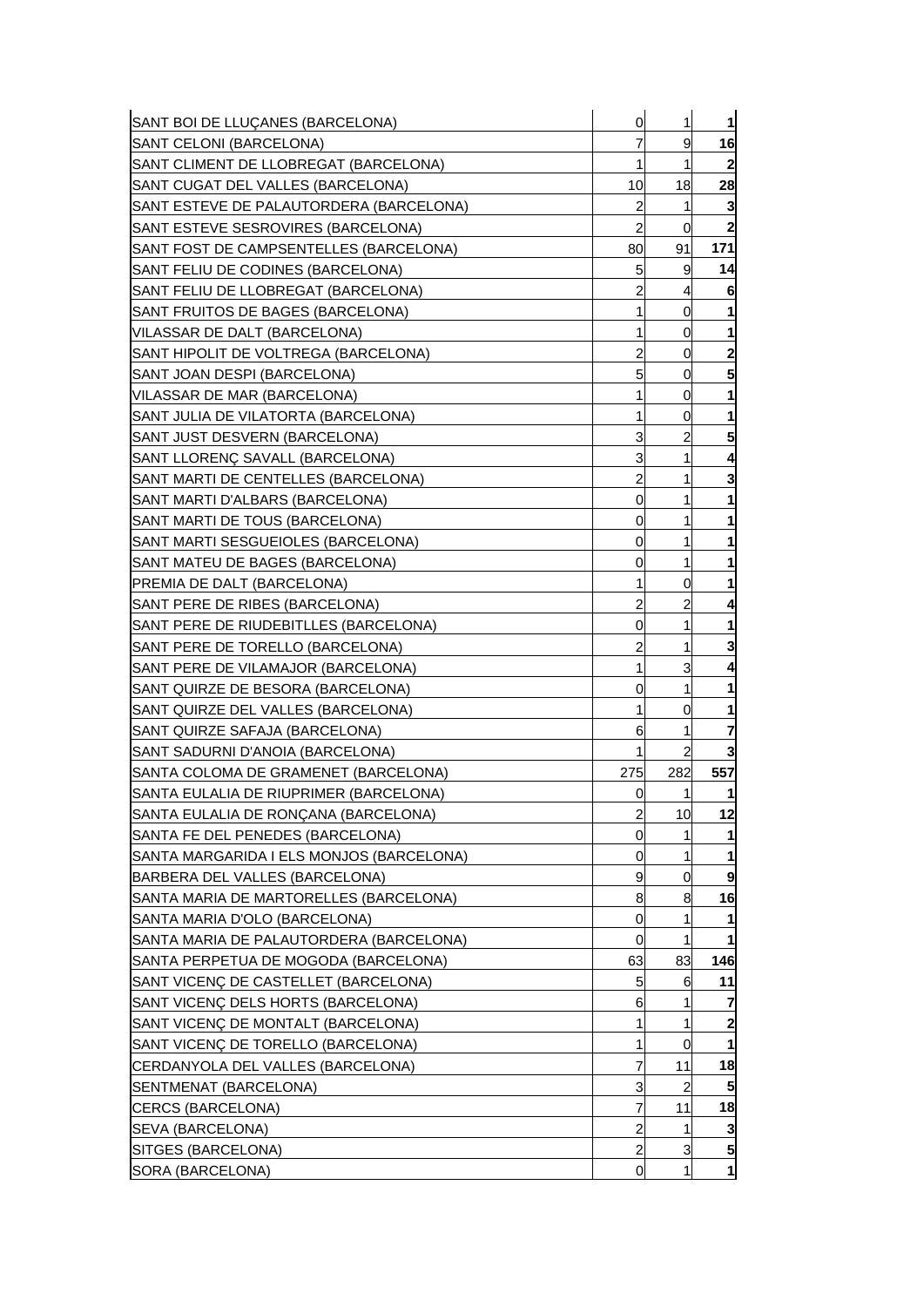| SUBIRATS (BARCELONA)                   | $\mathbf 0$    | 1                       | $\mathbf{1}$ |
|----------------------------------------|----------------|-------------------------|--------------|
| SURIA (BARCELONA)                      | $\overline{a}$ | $\overline{c}$          | 4            |
| TALAMANCA (BARCELONA)                  | 0              | 1                       | $\mathbf{1}$ |
| TARADELL (BARCELONA)                   | 1              | 1                       | $\mathbf{2}$ |
| ITERRASSA (BARCELONA)                  | 83             | 68                      | 151          |
| ITEIA (BARCELONA)                      | 1              | 0                       | 11           |
| TIANA (BARCELONA)                      | 5              | 1                       | 6            |
| TORDERA (BARCELONA)                    | 0              | 2                       | $\mathbf{2}$ |
| (TORELLO (BARCELONA                    | $\overline{c}$ | $\overline{c}$          | 4            |
| TORRELLES DE LLOBREGAT (BARCELONA)     | 1              | 0                       | $\mathbf{1}$ |
| VALLCEBRE (BARCELONA)                  | $\overline{c}$ | 2                       | 4            |
| VALLGORGUINA (BARCELONA)               | 0              | 1                       | 1            |
| [VALLIRANA (BARCELONA)                 | 1              | 0                       | 1            |
| VALLROMANES (BARCELONA)                | 3              | $\overline{a}$          | 5            |
| VIC (BARCELONA)                        | 21             | 27                      | 48           |
| VILADECAVALLS (BARCELONA)              | 0              | 1                       | 1            |
| VILADECANS (BARCELONA)                 | 3              | 2                       | 5            |
| VILANOVA DEL CAMI (BARCELONA)          | 1              | 0                       | $\mathbf{1}$ |
| VILANOVA DE SAU (BARCELONA)            | 0              | $\mathbf{1}$            | $\mathbf{1}$ |
| VILAFRANCA DEL PENEDES (BARCELONA)     | 7              | 9                       | 16           |
| IVILANOVA I LA GELTRU (BARCELONA)      | 3              | 3                       | 6            |
| VIVER I SERRATEIX (BARCELONA)          | 2              | 1                       | 3            |
| VILANOVA DEL VALLES (BARCELONA)        | 1              | 1                       | $\mathbf{2}$ |
| BADIA DEL VALLES (BARCELONA)           | 1              | 0                       | $\mathbf{1}$ |
|                                        |                |                         |              |
| IADRADA DE HAZA (BURGOS)               | 1              | 1                       | $\mathbf{2}$ |
| ALFOZ DE SANTA GADEA (BURGOS)          | 0              | 1                       | $\mathbf{1}$ |
| IARANDA DE DUERO (BURGOS)              | 1              | $\overline{7}$          | 8            |
| ARENILLAS DE RIOPISUERGA (BURGOS)      | 1              | 0                       | $\mathbf 1$  |
| ARIJA (BURGOS)                         | 0              | 1                       | 1            |
| BAHABON DE ESGUEVA (BURGOS)            | 4              | 6                       | 10           |
| BALBASES (LOS) (BURGOS)                | 3              | 1                       | 4            |
| BAÑOS DE VALDEARADOS (BURGOS)          | 0              | 1                       | $\mathbf 1$  |
| <b>BUGEDO (BURGOS)</b>                 | 1              | 0                       | $\mathbf{1}$ |
| <b>BURGOS (BURGOS)</b>                 | 16             | 14                      | 30           |
| <b>BUSTO DE BUREBA (BURGOS)</b>        | 0              | 1                       | 1            |
| CALERUEGA (BURGOS)                     | 1              | 2                       | 3            |
| CARAZO (BURGOS)                        |                | 0                       | 1            |
| CASCAJARES DE LA SIERRA (BURGOS)       | 0              |                         | $\mathbf{1}$ |
| CASTRILLO DE RIOPISUERGA (BURGOS)      |                | 1                       | $\mathbf{2}$ |
| <b>ICILLERUELO DE ABAJO (BURGOS)</b>   | 0              | 2                       | $\mathbf{2}$ |
| COGOLLOS (BURGOS)                      | 0              | 1                       | 1            |
| CONDADO DE TREVIÑO (BURGOS)            | 1              | 0                       | $\mathbf{1}$ |
| CUEVA DE ROA (LA) (BURGOS)             | 0              |                         | 1            |
| ESPINOSA DE LOS MONTEROS (BURGOS)      | 0              | 2                       | $\mathbf{2}$ |
| FRESNILLO DE LAS DUEÑAS (BURGOS)       | 2              | 0                       | $\mathbf{z}$ |
| <b>JURISDICCION DE LARA (BURGOS)</b>   | 0              |                         | $\mathbf{1}$ |
| LERMA (BURGOS)                         |                | 0                       | 1            |
| <b>IMELGAR DE FERNAMENTAL (BURGOS)</b> | 0              | 1                       | 1            |
| MIRANDA DE EBRO (BURGOS)               |                | $\overline{\mathbf{c}}$ | 3            |
| <b>NAVA DE ROA (BURGOS)</b>            | 0              | 2                       | $\mathbf{2}$ |
|                                        |                |                         |              |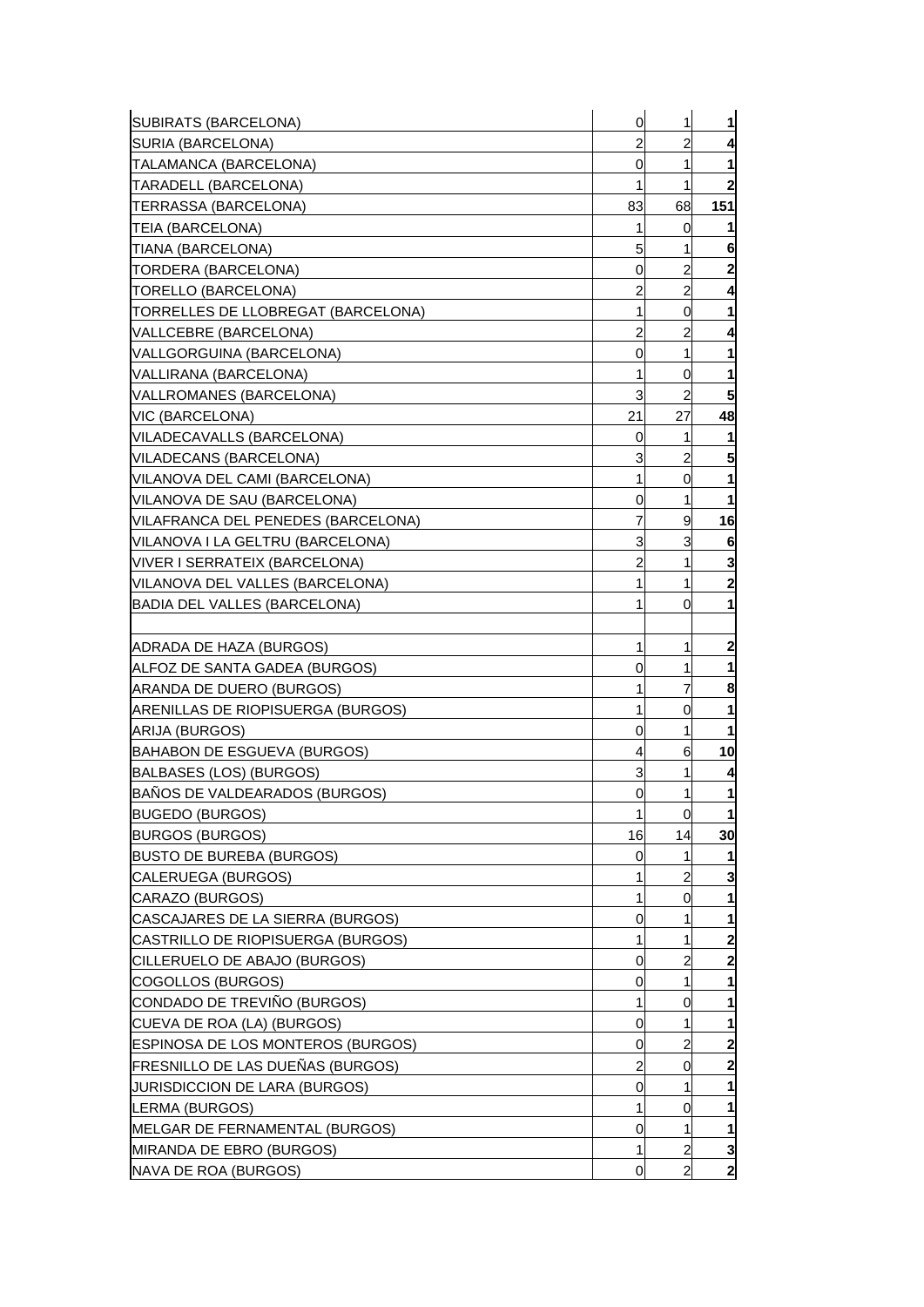| NEILA (BURGOS)                            | 1  | 0              | $\mathbf{1}$            |
|-------------------------------------------|----|----------------|-------------------------|
| ONA (BURGOS)                              | 0  | 1              | 1                       |
| PALACIOS DE LA SIERRA (BURGOS)            | 1  | 0              | $\mathbf{1}$            |
| <b>PAMPLIEGA (BURGOS)</b>                 | 0  | 2              | $\mathbf{2}$            |
| PARDILLA (BURGOS)                         | 1  | 0              | 1                       |
| PEDROSA DE DUERO (BURGOS)                 |    | 0              | 1                       |
| PINEDA DE LA SIERRA (BURGOS)              | 1  | 0              | 1                       |
| PINILLA TRASMONTE (BURGOS)                | 2  | 2              | 4                       |
| IQUINTANABUREBA (BURGOS)                  | 0  | 1              | 1                       |
| QUINTANAR DE LA SIERRA (BURGOS)           | 1  | 4              | 5                       |
| QUINTANILLA VIVAR (BURGOS)                | 1  | 0              | 1                       |
| REVILLA DEL CAMPO (BURGOS)                |    | 0              | 1                       |
| <b>REVILLA-VALLEGERA (BURGOS)</b>         | 1  | 0              | 1                       |
| IROA (BURGOS)                             |    | 0              | 1                       |
| ROYUELA DE RIO FRANCO (BURGOS)            | 2  | 0              | $\overline{\mathbf{c}}$ |
| ISAN JUAN DEL MONTE (BURGOS)              | 1  | 1              | $\mathbf{2}$            |
| SANTIBANEZ DE ESGUEVA (BURGOS)            | 2  | 0              | $\overline{\mathbf{c}}$ |
| SASAMON (BURGOS)                          | 0  | $\overline{c}$ | $\overline{\mathbf{c}}$ |
| TORREGALINDO (BURGOS)                     | 1  | 0              | $\mathbf{1}$            |
| VADOCONDES (BURGOS)                       | 0  | 2              | $\mathbf{2}$            |
| VALLEGERA (BURGOS)                        | 1  | 0              | 1                       |
| VID Y BARRIOS (LA) (BURGOS)               | 0  | 1              | 1                       |
| VILLADIEGO (BURGOS)                       | 1  | 0              | 1                       |
| VILLAESCUSA DE ROA (BURGOS)               | 1  | 0              | 1                       |
| VILLAESCUSA LA SOMBRIA (BURGOS)           | 0  | 1              | 1                       |
| VILLALBILLA DE BURGOS (BURGOS)            |    | 0              | 1                       |
| VILLANGOMEZ (BURGOS)                      | 1  | 0              | 1                       |
| VILLANUEVA DE GUMIEL (BURGOS)             | 1  | 0              | 1                       |
| VILLARIEZO (BURGOS)                       | 0  | 1              | 1                       |
| VILLATUELDA (BURGOS)                      | 0  | 1              | 1                       |
| VILLEGAS (BURGOS)                         | 1  | 1              | $\overline{\mathbf{c}}$ |
| QUINTANILLA DEL AGUA Y TORDUELES (BURGOS) | 0  | 1              | 1                       |
| VALLE DE LAS NAVAS (BURGOS)               | 0  | 1              | 1                       |
| VALLE DE SEDANO (BURGOS)                  | 0  | 1              | $\mathbf{1}$            |
| <b>IMERINDAD DE RIO UBIERNA (BURGOS)</b>  | 0  |                | $\mathbf{1}$            |
|                                           |    |                |                         |
| ABADIA (CACERES)                          | 0  | 1              | 1                       |
| <b>ABERTURA (CACERES)</b>                 |    | 0              | 1                       |
| <b>ACEHUCHE (CACERES)</b>                 | 11 | 6              | 17                      |
| ALBALA DEL CAUDILLO (CACERES)             |    | 0              | 1                       |
| ALCUÉSCAR (CACERES)                       | 1  | 0              | 1                       |
| ALDEA DEL CANO (CACERES)                  | 2  | 1              | 3                       |
| ALDEANUEVA DE LA VERA (CACERES)           | 1  | 0              | $\mathbf{1}$            |
| ALDEANUEVA DEL CAMINO (CACERES)           | 0  | 3              | 3                       |
| ALIA (CACERES)                            | 1  | 3              | 4                       |
| ALISEDA (CACERES)                         | 0  | $\overline{c}$ | $\mathbf{2}$            |
| ALMOHARIN (CACERES)                       | 2  | 0              | $\mathbf{2}$            |
| ARROYOMOLINOS DE LA VERA (CACERES)        | 0  | 1              | 1                       |
| ARROYOMOLINOS (CACERES)                   | 2  | 1              | 3                       |
| BARRADO (CACERES)                         | 1  | 0              | $\mathbf{1}$            |
| <b>BOTIJA (CACERES)</b>                   | 2  | <sub>0</sub>   | $\mathbf{2}$            |
|                                           |    |                |                         |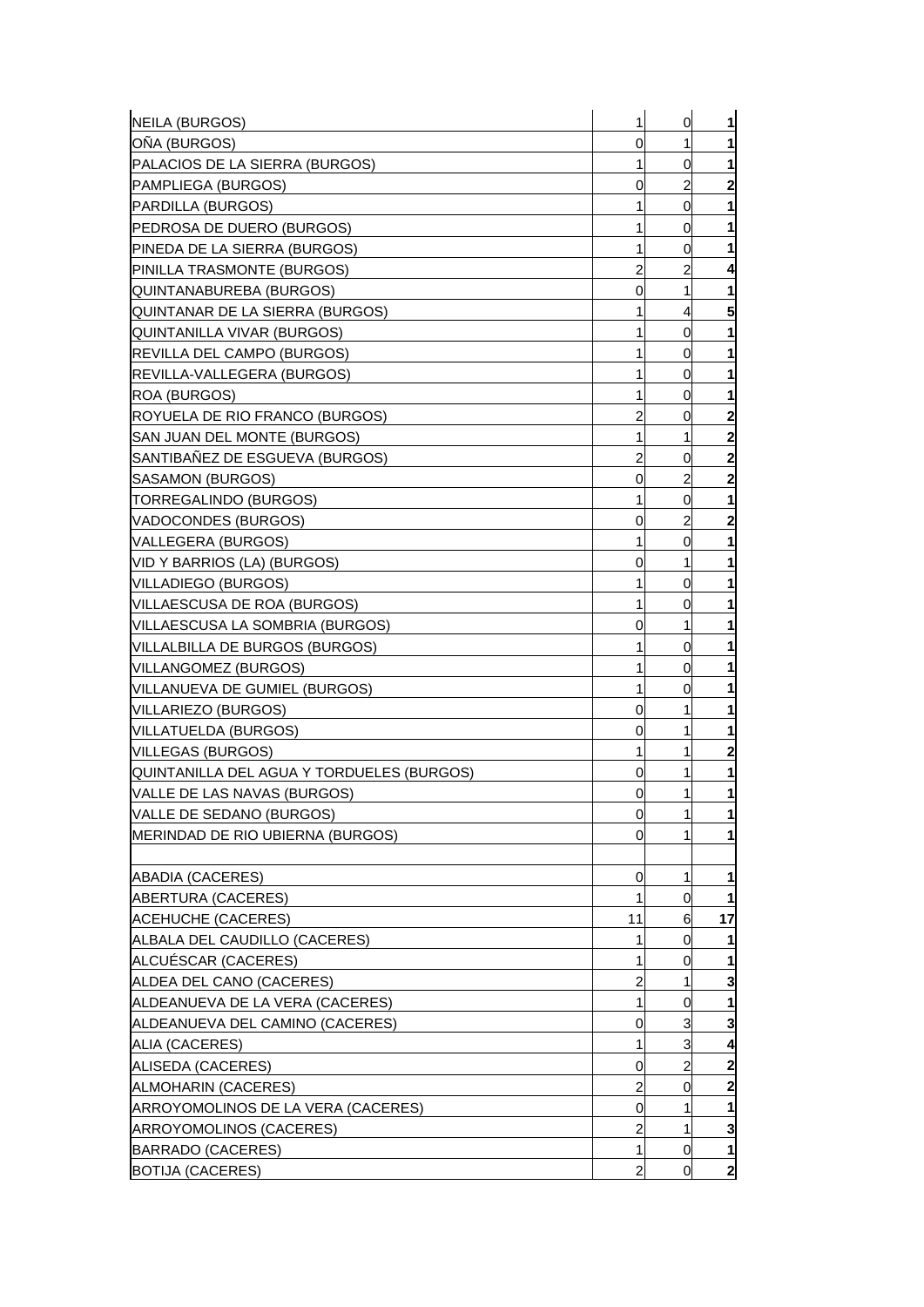| <b>CACERES (CACERES)</b>             | 21             | 27             | 48                      |
|--------------------------------------|----------------|----------------|-------------------------|
| CALZADILLA (CACERES)                 | 0              | 1              |                         |
| CAMINOMORISCO (CACERES)              | 6              | 4              | 10                      |
| CAÑAMERO (CACERES)                   | 3              | 1              |                         |
| CASAS DEL CASTAÑAR (CACERES)         | 0              | 1              |                         |
| CASAS DEL MONTE (CACERES)            | 0              | 3              | 3                       |
| CASAS DE MILLAN (CACERES)            | 1              | 0              |                         |
| <b>CASAS DE MIRAVETE (CACERES)</b>   | 0              | 1              | 1                       |
| CASATEJADA (CACERES)                 | 3              | 0              | 3                       |
| CECLAVIN (CACERES)                   | 6              | 8              | 14                      |
| CEDILLO (CACERES)                    | 0              | 1              |                         |
| CILLEROS (CACERES)                   | 2              | 3              | 5                       |
| CORIA (CACERES)                      | 1              | 1              | 2                       |
| <b>GALISTEO (CACERES)</b>            | 1              | 0              | 1                       |
| <b>GARCIAZ (CACERES)</b>             | 0              | 1              | 1                       |
| <b>GARGANTA LA OLLA (CACERES)</b>    | 0              | 1              | 1                       |
| <b>GATA (CACERES)</b>                | 1              | 0              | 1                       |
| <b>GUADALUPE (CACERES)</b>           | 0              | $\overline{c}$ | 2                       |
| GUIJO DE CORIA (CACERES)             | 0              | 1              | 1                       |
| <b>GUIJO DE GRANADILLA (CACERES)</b> | 2              | 0              | $\overline{\mathbf{c}}$ |
| HERNAN-PÉREZ (CACERES)               | 1              | 0              | 1                       |
| HERRERA DE ALCANTARA (CACERES)       | 1              | 3              | 4                       |
| HINOJAL (CACERES)                    | 3              | 3              | 6                       |
| <b>HOLGUERA (CACERES)</b>            | $\overline{c}$ | 0              | $\overline{\mathbf{c}}$ |
| <b>IBAHERNANDO (CACERES)</b>         | 0              | 1              | 1                       |
| JARAIZ DE LA VERA (CACERES)          | 1              | 1              | 2                       |
| LADRILLAR (CACERES)                  | 4              | 1              | 5                       |
| LOSAR DE LA VERA (CACERES)           | $\overline{c}$ | 0              | $\overline{\mathbf{c}}$ |
| MADRIGAL DE LA VERA (CACERES)        | 1              | 0              | 1                       |
| MADROÑERA (CACERES)                  | 1              | 0              | 1                       |
| MALPARTIDA DE CACERES (CACERES)      |                | 1              | $\overline{2}$          |
| MALPARTIDA DE PLASENCIA (CACERES)    | $\overline{c}$ | 3              | 5                       |
| <b>MEMBRIO (CACERES)</b>             | 1              | 0              | 1                       |
| MIAJADAS (CACERES)                   | 1              | $\mathbf{1}$   | $\mathbf{2}$            |
| MOHEDAS DE GRANADILLA (CACERES)      | 1              |                | $\overline{2}$          |
| MONROY (CACERES)                     | $\overline{c}$ | 1              | 3                       |
| MONTANCHEZ (CACERES)                 | 1              | 0              |                         |
| MONTEHERMOSO (CACERES)               | 22             | 26             | 48                      |
| MORALEJA (CACERES)                   | 2              | 1              |                         |
| NAVALMORAL DE LA MATA (CACERES)      | $\overline{c}$ | 1              | 3                       |
| NAVAS DEL MADROÑO (CACERES)          | 9              | 7              | 16                      |
| NUÑOMORAL (CACERES)                  | $\overline{c}$ | 4              | 6                       |
| OLIVA DE PLASENCIA (CACERES)         | 0              | 1              |                         |
| PALOMERO (CACERES)                   | 0              | 1              | 1                       |
| PERALEDA DE LA MATA (CACERES)        | 2              | 1              | 3                       |
| PIEDRAS ALBAS (CACERES)              | 0              | 1              | 1                       |
| PINOFRANQUEADO (CACERES)             | $\overline{c}$ | 0              | 2                       |
| PLASENCIA (CACERES)                  | $\overline{c}$ | 10             | 12                      |
| PLASENZUELA (CACERES)                | 1              | 1              | 2                       |
| PORTAJE (CACERES)                    | 1              | $\overline{0}$ | 1                       |
| PORTEZUELO (CACERES)                 | 1              | 1              | $\mathbf{2}$            |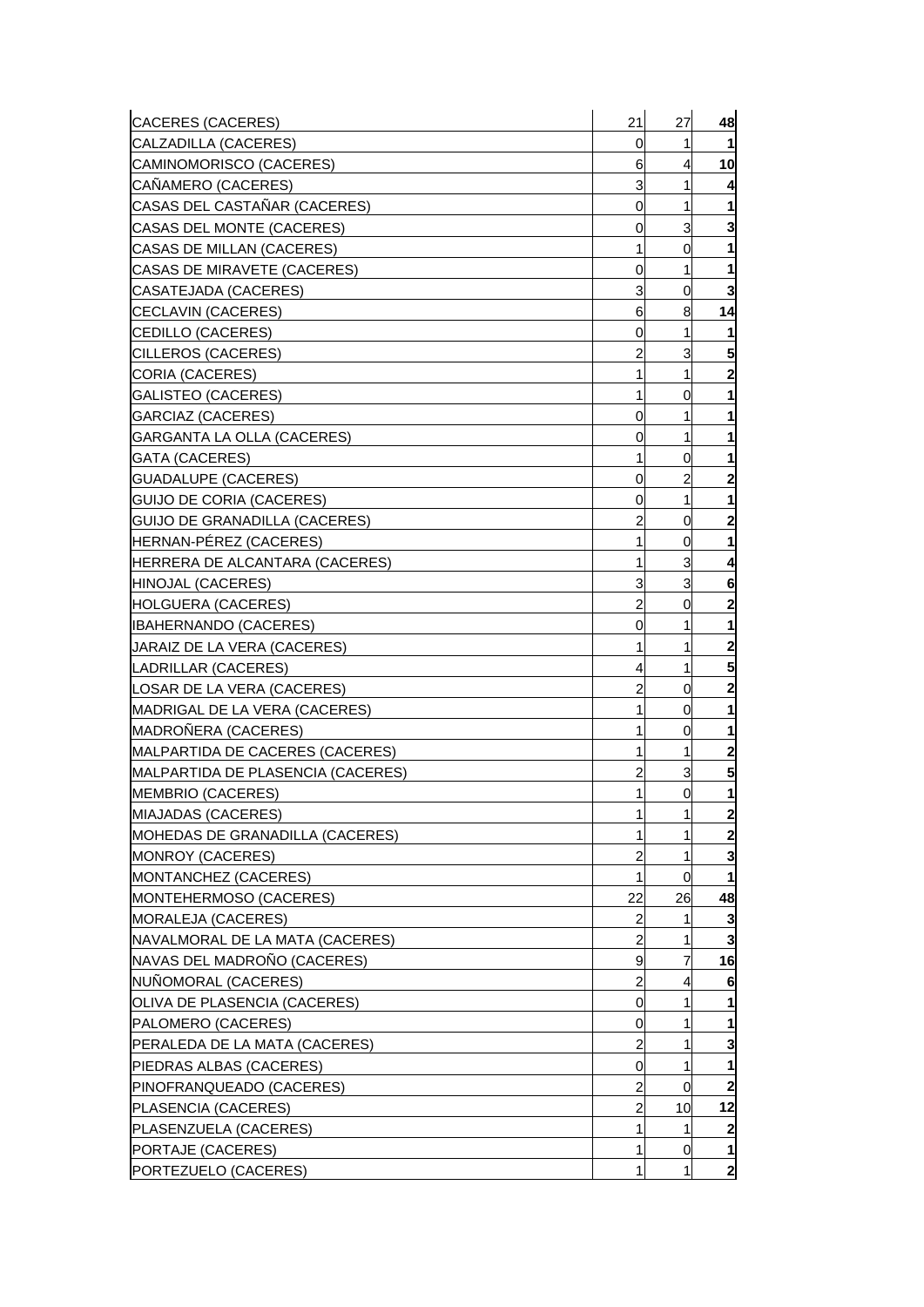| SANTA CRUZ DE LA SIERRA (CACERES)   | $\mathbf 0$    | $\overline{\mathbf{c}}$ | $\overline{\mathbf{c}}$ |
|-------------------------------------|----------------|-------------------------|-------------------------|
| SANTIAGO DE ALCANTARA (CACERES)     | 0              | 1                       | 1                       |
| SANTIAGO DEL CAMPO (CACERES)        | 1              | $\overline{c}$          | 3                       |
| SANTIBAÑEZ EL BAJO (CACERES)        | 1              | 4                       | 5                       |
| SERRADILLA (CACERES)                | 0              | 1                       | 1                       |
| TALAYUELA (CACERES)                 | 1              | 1                       | $\overline{\mathbf{c}}$ |
| TEJEDA DE TIÉTAR (CACERES)          | 2              | $\overline{a}$          | 4                       |
| TORRECILLAS DE LA TIESA (CACERES)   | 1              | 0                       | 1                       |
| TORRE DE SANTA MARIA (CACERES)      | $\overline{a}$ | 1                       | 3                       |
| TORREJONCILLO (CACERES)             | 0              | 1                       | 1                       |
| TORREJON EL RUBIO (CACERES)         | 1              | $\overline{a}$          | 3                       |
| TORREMOCHA (CACERES)                | 0              | 1                       | 1                       |
| TRUJILLO (CACERES)                  | 0              | 3                       | 3                       |
| VALDEFUENTES (CACERES)              | 5              | 8                       | 13                      |
| VALDEHUNCAR (CACERES)               | 0              | $\overline{a}$          |                         |
| VALDELACASA DE TAJO (CACERES)       | 8              | 4                       | 12                      |
| VALENCIA DE ALCANTARA (CACERES)     | 1              | $\overline{a}$          | 3                       |
| VALVERDE DEL FRESNO (CACERES)       | 1              | $\overline{c}$          | 3                       |
| VILLA DEL REY (CACERES)             | 0              | 1                       | 1                       |
| <b>VILLAMESIAS (CACERES)</b>        | 0              | 1                       | 1                       |
| VILLANUEVA DE LA VERA (CACERES)     | 1              | 0                       | 1                       |
| ZARZA DE GRANADILLA (CACERES)       | 3              | 6                       | 9                       |
| ZARZA DE MONTANCHEZ (CACERES)       | 1              | 0                       | 1                       |
| ZARZA LA MAYOR (CACERES)            | 5              | 3                       | 8                       |
| ZORITA (CACERES)                    | 3              | 3                       | 6                       |
|                                     |                |                         |                         |
| ALCALA DE LOS GAZULES (CADIS)       | $\mathbf{1}$   | $\overline{\mathbf{c}}$ | 3                       |
| ALCALA DEL VALLE (CADIS)            | 0              | 3                       | 3                       |
| ALGAR (CADIS)                       | $\overline{a}$ | $\overline{4}$          | 6                       |
| ALGECIRAS (CADIS)                   | 16             | 13                      | 29                      |
| ALGODONALES (CADIS)                 | 16             | 14                      | 30                      |
| ARCOS DE LA FRONTERA (CADIS)        | 10             | 3                       | 13                      |
| <b>BARBATE (CADIS)</b>              | 1              | 1                       | $\overline{\mathbf{c}}$ |
| BARRIOS (LOS) (CADIS)               | $\overline{a}$ | $\mathbf{1}$            | $\overline{\mathbf{3}}$ |
| BENAOCAZ (CADIS)                    | 5              | 7                       | 12                      |
| <b>BORNOS (CADIS)</b>               | 9              | 5                       | 14                      |
| <b>BOSQUE (EL) (CADIS)</b>          | 1              | 1                       | 2                       |
| CADIZ (CADIS)                       | 25             | 24                      | 49                      |
| CHICLANA DE LA FRONTERA (CADIS)     | 0              |                         |                         |
| CHIPIONA (CADIS)                    | 0              | 1                       | 1                       |
| ESPERA (CADIS)                      | 1              | 3                       | 4                       |
| GASTOR (EL) (CADIS)                 | 3              | 0                       | 3                       |
| GRAZALEMA (CADIS)                   | 1              |                         | $\mathbf{2}$            |
| JEREZ DE LA FRONTERA (CADIS)        | 17             | 31                      | 48                      |
| JIMENA DE LA FRONTERA (CADIS)       | 3              | 7                       | 10                      |
| LINEA DE LA CONCEPCION (LA) (CADIS) | 18             | 14                      | 32                      |
| MEDINA-SIDONIA (CADIS)              | 1              | 1                       | $\mathbf{2}$            |
| OLVERA (CADIS)                      | 8              | 7                       | 15                      |
| PATERNA DE RIVERA (CADIS)           | 0              | 1                       | 1                       |
| PRADO DEL REY (CADIS)               | 4              | 3                       | 7                       |
| PUERTO DE SANTA MARIA (EL) (CADIS)  | $\mathbf{1}$   | 0                       | $\mathbf{1}$            |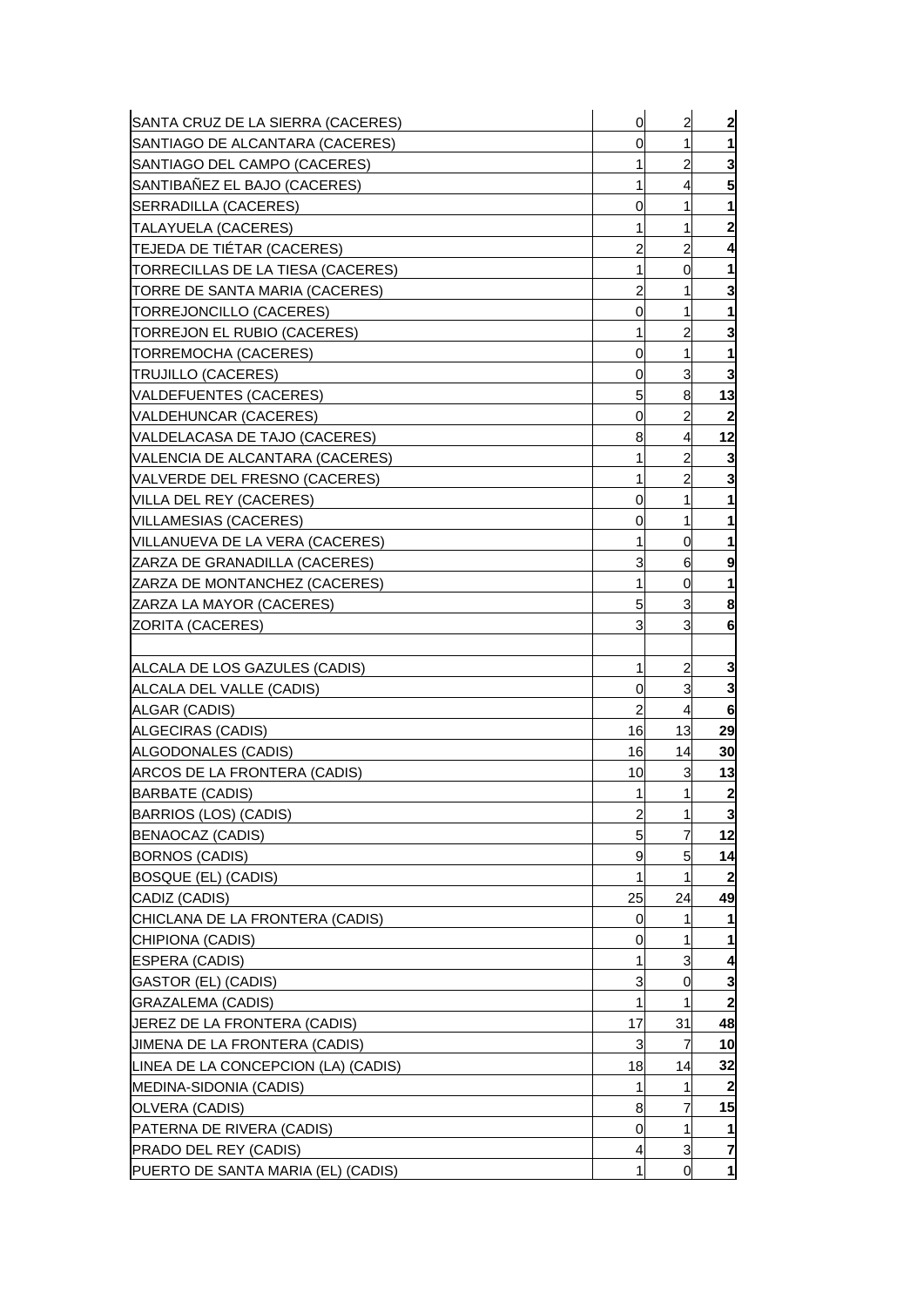| PUERTO REAL (CADIS)                                   | 0  | 3  | 3                |
|-------------------------------------------------------|----|----|------------------|
| PUERTO SERRANO (CADIS)                                | 0  | 2  | $\mathbf{2}$     |
| ROTA (CADIS)                                          | 0  | 4  | 4                |
| SAN FERNANDO (CADIS)                                  | 3  | 6  | 9                |
| SANLUCAR DE BARRAMEDA (CADIS)                         | 9  | 10 | 19               |
| SAN ROQUE (CADIS)                                     | 6  | 5  | 11               |
| SETENIL DE LAS BODEGAS (CADIS)                        | 1  | 1  | $\overline{2}$   |
| TARIFA (CADIS)                                        | 13 | 18 | 31               |
| UBRIQUE (CADIS)                                       | 1  | 1  | $\overline{2}$   |
| VEJER DE LA FRONTERA (CADIS)                          | 1  | 0  |                  |
| VILLALUENGA DEL ROSARIO (CADIS)                       | 1  | 0  | 1                |
| VILLAMARTIN (CADIS)                                   | 2  | 5  | 7                |
| ZAHARA (CADIS)                                        | 5  | 12 | 17               |
|                                                       |    |    |                  |
| ATZENETA DEL MAESTRAT (CASTELLO)                      | 1  | 0  | 1                |
| ALCORA/ALCORA (L') (CASTELLO)                         | 2  | 1  | 3                |
| ALGIMIA DE ALMONACID (CASTELLO)                       | 1  | 0  |                  |
| ALTURA (CASTELLO)                                     | 1  | 0  |                  |
| ARTANA (CASTELLO)                                     | 0  | 1  |                  |
| AYODAR (CASTELLO)                                     | 1  | 1  | 2                |
| <b>BENLLOCH (CASTELLO)</b>                            | 0  | 1  | 1                |
| <b>BURRIANA (CASTELLO)</b>                            | 1  | 1  | $\boldsymbol{2}$ |
| CASTELLON DE LA PLANA/CASTELLO DE LA PLANA (CASTELLO) | 7  | 10 | 17               |
| CORTES DE ARENOSO (CASTELLO)                          | 6  | 7  | 13               |
| CHODOS/XODOS (CASTELLO)                               | 0  | 1  | 1                |
| FANZARA (CASTELLO)                                    | 1  | 0  |                  |
| FORCALL (CASTELLO)                                    | 2  | 0  | $\mathbf{2}$     |
| LUDIENTE (CASTELLO)                                   | 1  | 0  |                  |
| MATA DE MORELLA (LA) (CASTELLO)                       | 2  | 2  | 4                |
| <b>MORELLA (CASTELLO)</b>                             | 1  | 3  | 4                |
| NULES (CASTELLO)                                      | 0  | 1  | 1                |
| ONDA (CASTELLO)                                       | 1  | 1  | $\mathbf{2}$     |
| PALANQUES (CASTELLO)                                  | 0  | 1  | 1                |
| PAVIAS (CASTELLO)                                     | 1  | 0  |                  |
| PINA DE MONTALGRAO (CASTELLO)                         | 0  |    | 1                |
| PUEBLA DE ARENOSO (CASTELLO)                          | 1  | 1  | 2                |
| ROSSELL (CASTELLO)                                    | 0  | 1  | 1                |
| SEGORBE (CASTELLO)                                    | 1  | 0  |                  |
| SONEJA (CASTELLO)                                     | 0  | 1  |                  |
| TORO (EL) (CASTELLO)                                  | 1  | 1  | 2                |
| TORREBLANCA (CASTELLO)                                | 0  | 1  |                  |
| TORRE ENDOMÉNECH (CASTELLO)                           | 0  | 1  |                  |
| USERAS/USERES (LES) (CASTELLO)                        | 0  | 1  | 1                |
| VALL D'ALBA (CASTELLO)                                | 1  | 0  |                  |
| VALL DE ALMONACID (CASTELLO)                          | 1  | 0  | 1                |
| VALL D'UIXO (LA) (CASTELLO)                           | 5  | 2  | 7                |
| VILLAHERMOSA DEL RIO (CASTELLO)                       | 0  | 1  |                  |
| <b>VILLORES (CASTELLO)</b>                            | 7  | 9  | 16               |
| <b>VIVER (CASTELLO)</b>                               | 0  | 1  | 1                |
|                                                       |    |    |                  |
| ABENOJAR (CIUDAD REAL)                                | 3  | 0  | 3                |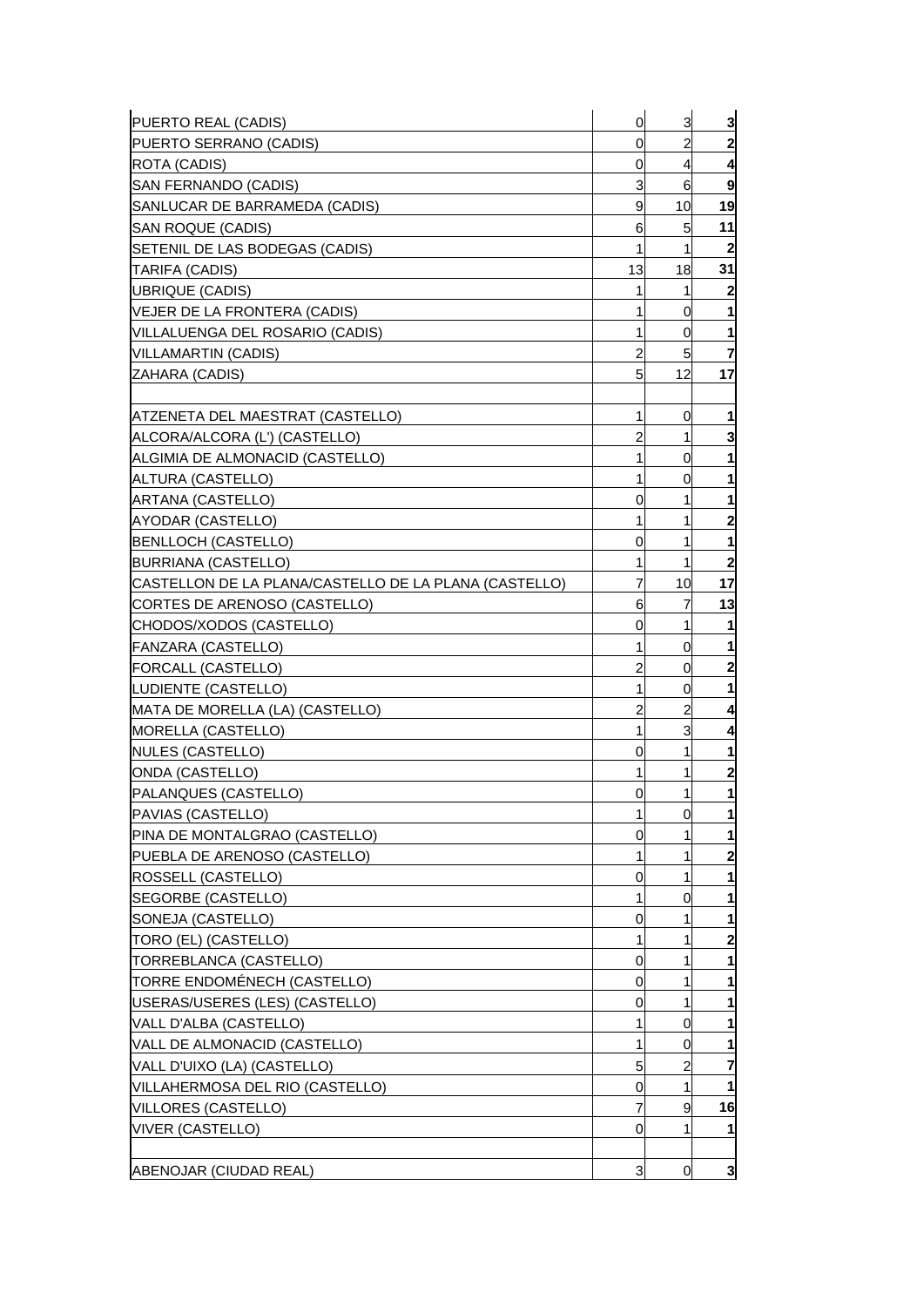| 1<br>0<br>1<br>3<br>2<br>1<br>5<br>5<br>0<br>1<br>1<br>2<br>0<br>1<br>1<br>42<br>ALMADÉN (CIUDAD REAL)<br>45<br>87<br> ALMADENEJOS (CIUDAD REAL)<br>0<br>1<br>1<br>$\overline{2}$<br>5<br>3<br>ALMAGRO (CIUDAD REAL)<br>5<br>ALMODOVAR DEL CAMPO (CIUDAD REAL)<br>4<br>1<br>3<br>1<br>$\overline{a}$<br>ARGAMASILLA DE ALBA (CIUDAD REAL)<br>7<br>3<br>10<br>ARGAMASILLA DE CALATRAVA (CIUDAD REAL)<br>3<br>1<br>ARROBA DE LOS MONTES (CIUDAD REAL)<br>4<br>$\overline{7}$<br>BOLANOS DE CALATRAVA (CIUDAD REAL)<br>10<br>17<br>2<br>$\overline{\mathbf{2}}$<br><b>BRAZATORTAS (CIUDAD REAL)</b><br>0<br>1<br>$\mathbf{2}$<br>CALZADA DE CALATRAVA (CIUDAD REAL)<br>1<br>1<br>1<br>CARRIZOSA (CIUDAD REAL)<br>0<br>12<br>30<br>CIUDAD REAL (CIUDAD REAL)<br>18<br>6<br>14<br>CORRAL DE CALATRAVA (CIUDAD REAL)<br>8<br>7<br>5<br>12<br>CHILLON (CIUDAD REAL)<br>1<br>$\overline{c}$<br>3<br> DAIMIEL (CIUDAD REAL)<br>$\overline{a}$<br>$\boldsymbol{2}$<br>FUENCALIENTE (CIUDAD REAL)<br>0<br>1<br>$\overline{0}$<br>1<br>FUENLLANA (CIUDAD REAL)<br>12<br>12<br>24<br>GRANATULA DE CALATRAVA (CIUDAD REAL)<br>1<br> GUADALMEZ (CIUDAD REAL)<br>0<br>-1<br>3<br>4<br><b>LABORES (LAS) (CIUDAD REAL)</b><br>1<br>1<br>1<br>$\overline{2}$<br>LUCIANA (CIUDAD REAL)<br>5<br>5<br>10<br> MALAGON (CIUDAD REAL)<br>3<br>6<br>9<br><b>MANZANARES (CIUDAD REAL)</b><br>1<br>1<br><b>IMEMBRILLA (CIUDAD REAL)</b><br>0<br>$\overline{a}$<br>3<br>1<br><b>IMESTANZA (CIUDAD REAL)</b><br>2<br>3<br><b>MIGUELTURRA (CIUDAD REAL)</b><br>1<br>$\overline{\mathbf{c}}$<br>1<br>1<br><b>IMORAL DE CALATRAVA (CIUDAD REAL)</b><br>PEDRO MUÑOZ (CIUDAD REAL)<br>3<br>$\mathbf{1}$<br>4<br>1<br>$\overline{0}$<br>1<br>POZUELOS DE CALATRAVA (LOS) (CIUDAD REAL)<br>PUEBLA DEL PRINCIPE (CIUDAD REAL)<br>0<br>1<br>1<br>PUERTOLLANO (CIUDAD REAL)<br>39<br>34<br>73<br>SACERUELA (CIUDAD REAL)<br>2<br>3<br>1<br>5<br>1<br>6<br>SAN LORENZO DE CALATRAVA (CIUDAD REAL)<br>SANTA CRUZ DE LOS CAÑAMOS (CIUDAD REAL)<br>1<br>0<br>1<br>2<br>SANTA CRUZ DE MUDELA (CIUDAD REAL)<br>3<br>SOCUÉLLAMOS (CIUDAD REAL)<br>$\overline{c}$<br>7<br>9<br>1<br>$\overline{0}$<br>1<br>SOLANA (LA) (CIUDAD REAL)<br>15<br>SOLANA DEL PINO (CIUDAD REAL)<br>9<br>6<br>TERRINCHES (CIUDAD REAL)<br>2<br>0<br>3<br>TOMELLOSO (CIUDAD REAL)<br>3<br>6<br>$\overline{0}$<br>1<br>1<br> TORRALBA DE CALATRAVA (CIUDAD REAL)<br>3<br>TORRE DE JUAN ABAD (CIUDAD REAL)<br>1<br>4<br>1<br>TORRENUEVA (CIUDAD REAL)<br>0<br>1<br>VALDEMANCO DEL ESTERAS (CIUDAD REAL)<br>0<br>1<br>1<br>7<br>10 | AGUDO (CIUDAD REAL)                | $\overline{c}$ | $\overline{\mathcal{A}}$ | 6 |
|-----------------------------------------------------------------------------------------------------------------------------------------------------------------------------------------------------------------------------------------------------------------------------------------------------------------------------------------------------------------------------------------------------------------------------------------------------------------------------------------------------------------------------------------------------------------------------------------------------------------------------------------------------------------------------------------------------------------------------------------------------------------------------------------------------------------------------------------------------------------------------------------------------------------------------------------------------------------------------------------------------------------------------------------------------------------------------------------------------------------------------------------------------------------------------------------------------------------------------------------------------------------------------------------------------------------------------------------------------------------------------------------------------------------------------------------------------------------------------------------------------------------------------------------------------------------------------------------------------------------------------------------------------------------------------------------------------------------------------------------------------------------------------------------------------------------------------------------------------------------------------------------------------------------------------------------------------------------------------------------------------------------------------------------------------------------------------------------------------------------------------------------------------------------------------------------------------------------------------------------------------------------------------------------------------------------------------------------------------------------------------------------------------------------------------------------------------------------------------------------------------------------------------------------------------------|------------------------------------|----------------|--------------------------|---|
| 17                                                                                                                                                                                                                                                                                                                                                                                                                                                                                                                                                                                                                                                                                                                                                                                                                                                                                                                                                                                                                                                                                                                                                                                                                                                                                                                                                                                                                                                                                                                                                                                                                                                                                                                                                                                                                                                                                                                                                                                                                                                                                                                                                                                                                                                                                                                                                                                                                                                                                                                                                        | ALAMILLO (CIUDAD REAL)             |                |                          |   |
|                                                                                                                                                                                                                                                                                                                                                                                                                                                                                                                                                                                                                                                                                                                                                                                                                                                                                                                                                                                                                                                                                                                                                                                                                                                                                                                                                                                                                                                                                                                                                                                                                                                                                                                                                                                                                                                                                                                                                                                                                                                                                                                                                                                                                                                                                                                                                                                                                                                                                                                                                           | ALBALADEJO (CIUDAD REAL)           |                |                          |   |
|                                                                                                                                                                                                                                                                                                                                                                                                                                                                                                                                                                                                                                                                                                                                                                                                                                                                                                                                                                                                                                                                                                                                                                                                                                                                                                                                                                                                                                                                                                                                                                                                                                                                                                                                                                                                                                                                                                                                                                                                                                                                                                                                                                                                                                                                                                                                                                                                                                                                                                                                                           | ALCAZAR DE SAN JUAN (CIUDAD REAL)  |                |                          |   |
|                                                                                                                                                                                                                                                                                                                                                                                                                                                                                                                                                                                                                                                                                                                                                                                                                                                                                                                                                                                                                                                                                                                                                                                                                                                                                                                                                                                                                                                                                                                                                                                                                                                                                                                                                                                                                                                                                                                                                                                                                                                                                                                                                                                                                                                                                                                                                                                                                                                                                                                                                           | ALCOLEA DE CALATRAVA (CIUDAD REAL) |                |                          |   |
|                                                                                                                                                                                                                                                                                                                                                                                                                                                                                                                                                                                                                                                                                                                                                                                                                                                                                                                                                                                                                                                                                                                                                                                                                                                                                                                                                                                                                                                                                                                                                                                                                                                                                                                                                                                                                                                                                                                                                                                                                                                                                                                                                                                                                                                                                                                                                                                                                                                                                                                                                           | ALDEA DEL REY (CIUDAD REAL)        |                |                          |   |
|                                                                                                                                                                                                                                                                                                                                                                                                                                                                                                                                                                                                                                                                                                                                                                                                                                                                                                                                                                                                                                                                                                                                                                                                                                                                                                                                                                                                                                                                                                                                                                                                                                                                                                                                                                                                                                                                                                                                                                                                                                                                                                                                                                                                                                                                                                                                                                                                                                                                                                                                                           |                                    |                |                          |   |
|                                                                                                                                                                                                                                                                                                                                                                                                                                                                                                                                                                                                                                                                                                                                                                                                                                                                                                                                                                                                                                                                                                                                                                                                                                                                                                                                                                                                                                                                                                                                                                                                                                                                                                                                                                                                                                                                                                                                                                                                                                                                                                                                                                                                                                                                                                                                                                                                                                                                                                                                                           |                                    |                |                          |   |
|                                                                                                                                                                                                                                                                                                                                                                                                                                                                                                                                                                                                                                                                                                                                                                                                                                                                                                                                                                                                                                                                                                                                                                                                                                                                                                                                                                                                                                                                                                                                                                                                                                                                                                                                                                                                                                                                                                                                                                                                                                                                                                                                                                                                                                                                                                                                                                                                                                                                                                                                                           |                                    |                |                          |   |
|                                                                                                                                                                                                                                                                                                                                                                                                                                                                                                                                                                                                                                                                                                                                                                                                                                                                                                                                                                                                                                                                                                                                                                                                                                                                                                                                                                                                                                                                                                                                                                                                                                                                                                                                                                                                                                                                                                                                                                                                                                                                                                                                                                                                                                                                                                                                                                                                                                                                                                                                                           |                                    |                |                          |   |
|                                                                                                                                                                                                                                                                                                                                                                                                                                                                                                                                                                                                                                                                                                                                                                                                                                                                                                                                                                                                                                                                                                                                                                                                                                                                                                                                                                                                                                                                                                                                                                                                                                                                                                                                                                                                                                                                                                                                                                                                                                                                                                                                                                                                                                                                                                                                                                                                                                                                                                                                                           |                                    |                |                          |   |
|                                                                                                                                                                                                                                                                                                                                                                                                                                                                                                                                                                                                                                                                                                                                                                                                                                                                                                                                                                                                                                                                                                                                                                                                                                                                                                                                                                                                                                                                                                                                                                                                                                                                                                                                                                                                                                                                                                                                                                                                                                                                                                                                                                                                                                                                                                                                                                                                                                                                                                                                                           |                                    |                |                          |   |
|                                                                                                                                                                                                                                                                                                                                                                                                                                                                                                                                                                                                                                                                                                                                                                                                                                                                                                                                                                                                                                                                                                                                                                                                                                                                                                                                                                                                                                                                                                                                                                                                                                                                                                                                                                                                                                                                                                                                                                                                                                                                                                                                                                                                                                                                                                                                                                                                                                                                                                                                                           |                                    |                |                          |   |
|                                                                                                                                                                                                                                                                                                                                                                                                                                                                                                                                                                                                                                                                                                                                                                                                                                                                                                                                                                                                                                                                                                                                                                                                                                                                                                                                                                                                                                                                                                                                                                                                                                                                                                                                                                                                                                                                                                                                                                                                                                                                                                                                                                                                                                                                                                                                                                                                                                                                                                                                                           |                                    |                |                          |   |
|                                                                                                                                                                                                                                                                                                                                                                                                                                                                                                                                                                                                                                                                                                                                                                                                                                                                                                                                                                                                                                                                                                                                                                                                                                                                                                                                                                                                                                                                                                                                                                                                                                                                                                                                                                                                                                                                                                                                                                                                                                                                                                                                                                                                                                                                                                                                                                                                                                                                                                                                                           |                                    |                |                          |   |
|                                                                                                                                                                                                                                                                                                                                                                                                                                                                                                                                                                                                                                                                                                                                                                                                                                                                                                                                                                                                                                                                                                                                                                                                                                                                                                                                                                                                                                                                                                                                                                                                                                                                                                                                                                                                                                                                                                                                                                                                                                                                                                                                                                                                                                                                                                                                                                                                                                                                                                                                                           |                                    |                |                          |   |
|                                                                                                                                                                                                                                                                                                                                                                                                                                                                                                                                                                                                                                                                                                                                                                                                                                                                                                                                                                                                                                                                                                                                                                                                                                                                                                                                                                                                                                                                                                                                                                                                                                                                                                                                                                                                                                                                                                                                                                                                                                                                                                                                                                                                                                                                                                                                                                                                                                                                                                                                                           |                                    |                |                          |   |
|                                                                                                                                                                                                                                                                                                                                                                                                                                                                                                                                                                                                                                                                                                                                                                                                                                                                                                                                                                                                                                                                                                                                                                                                                                                                                                                                                                                                                                                                                                                                                                                                                                                                                                                                                                                                                                                                                                                                                                                                                                                                                                                                                                                                                                                                                                                                                                                                                                                                                                                                                           |                                    |                |                          |   |
|                                                                                                                                                                                                                                                                                                                                                                                                                                                                                                                                                                                                                                                                                                                                                                                                                                                                                                                                                                                                                                                                                                                                                                                                                                                                                                                                                                                                                                                                                                                                                                                                                                                                                                                                                                                                                                                                                                                                                                                                                                                                                                                                                                                                                                                                                                                                                                                                                                                                                                                                                           |                                    |                |                          |   |
|                                                                                                                                                                                                                                                                                                                                                                                                                                                                                                                                                                                                                                                                                                                                                                                                                                                                                                                                                                                                                                                                                                                                                                                                                                                                                                                                                                                                                                                                                                                                                                                                                                                                                                                                                                                                                                                                                                                                                                                                                                                                                                                                                                                                                                                                                                                                                                                                                                                                                                                                                           |                                    |                |                          |   |
|                                                                                                                                                                                                                                                                                                                                                                                                                                                                                                                                                                                                                                                                                                                                                                                                                                                                                                                                                                                                                                                                                                                                                                                                                                                                                                                                                                                                                                                                                                                                                                                                                                                                                                                                                                                                                                                                                                                                                                                                                                                                                                                                                                                                                                                                                                                                                                                                                                                                                                                                                           |                                    |                |                          |   |
|                                                                                                                                                                                                                                                                                                                                                                                                                                                                                                                                                                                                                                                                                                                                                                                                                                                                                                                                                                                                                                                                                                                                                                                                                                                                                                                                                                                                                                                                                                                                                                                                                                                                                                                                                                                                                                                                                                                                                                                                                                                                                                                                                                                                                                                                                                                                                                                                                                                                                                                                                           |                                    |                |                          |   |
|                                                                                                                                                                                                                                                                                                                                                                                                                                                                                                                                                                                                                                                                                                                                                                                                                                                                                                                                                                                                                                                                                                                                                                                                                                                                                                                                                                                                                                                                                                                                                                                                                                                                                                                                                                                                                                                                                                                                                                                                                                                                                                                                                                                                                                                                                                                                                                                                                                                                                                                                                           |                                    |                |                          |   |
|                                                                                                                                                                                                                                                                                                                                                                                                                                                                                                                                                                                                                                                                                                                                                                                                                                                                                                                                                                                                                                                                                                                                                                                                                                                                                                                                                                                                                                                                                                                                                                                                                                                                                                                                                                                                                                                                                                                                                                                                                                                                                                                                                                                                                                                                                                                                                                                                                                                                                                                                                           |                                    |                |                          |   |
|                                                                                                                                                                                                                                                                                                                                                                                                                                                                                                                                                                                                                                                                                                                                                                                                                                                                                                                                                                                                                                                                                                                                                                                                                                                                                                                                                                                                                                                                                                                                                                                                                                                                                                                                                                                                                                                                                                                                                                                                                                                                                                                                                                                                                                                                                                                                                                                                                                                                                                                                                           |                                    |                |                          |   |
|                                                                                                                                                                                                                                                                                                                                                                                                                                                                                                                                                                                                                                                                                                                                                                                                                                                                                                                                                                                                                                                                                                                                                                                                                                                                                                                                                                                                                                                                                                                                                                                                                                                                                                                                                                                                                                                                                                                                                                                                                                                                                                                                                                                                                                                                                                                                                                                                                                                                                                                                                           |                                    |                |                          |   |
|                                                                                                                                                                                                                                                                                                                                                                                                                                                                                                                                                                                                                                                                                                                                                                                                                                                                                                                                                                                                                                                                                                                                                                                                                                                                                                                                                                                                                                                                                                                                                                                                                                                                                                                                                                                                                                                                                                                                                                                                                                                                                                                                                                                                                                                                                                                                                                                                                                                                                                                                                           |                                    |                |                          |   |
|                                                                                                                                                                                                                                                                                                                                                                                                                                                                                                                                                                                                                                                                                                                                                                                                                                                                                                                                                                                                                                                                                                                                                                                                                                                                                                                                                                                                                                                                                                                                                                                                                                                                                                                                                                                                                                                                                                                                                                                                                                                                                                                                                                                                                                                                                                                                                                                                                                                                                                                                                           |                                    |                |                          |   |
|                                                                                                                                                                                                                                                                                                                                                                                                                                                                                                                                                                                                                                                                                                                                                                                                                                                                                                                                                                                                                                                                                                                                                                                                                                                                                                                                                                                                                                                                                                                                                                                                                                                                                                                                                                                                                                                                                                                                                                                                                                                                                                                                                                                                                                                                                                                                                                                                                                                                                                                                                           |                                    |                |                          |   |
|                                                                                                                                                                                                                                                                                                                                                                                                                                                                                                                                                                                                                                                                                                                                                                                                                                                                                                                                                                                                                                                                                                                                                                                                                                                                                                                                                                                                                                                                                                                                                                                                                                                                                                                                                                                                                                                                                                                                                                                                                                                                                                                                                                                                                                                                                                                                                                                                                                                                                                                                                           |                                    |                |                          |   |
|                                                                                                                                                                                                                                                                                                                                                                                                                                                                                                                                                                                                                                                                                                                                                                                                                                                                                                                                                                                                                                                                                                                                                                                                                                                                                                                                                                                                                                                                                                                                                                                                                                                                                                                                                                                                                                                                                                                                                                                                                                                                                                                                                                                                                                                                                                                                                                                                                                                                                                                                                           |                                    |                |                          |   |
|                                                                                                                                                                                                                                                                                                                                                                                                                                                                                                                                                                                                                                                                                                                                                                                                                                                                                                                                                                                                                                                                                                                                                                                                                                                                                                                                                                                                                                                                                                                                                                                                                                                                                                                                                                                                                                                                                                                                                                                                                                                                                                                                                                                                                                                                                                                                                                                                                                                                                                                                                           |                                    |                |                          |   |
|                                                                                                                                                                                                                                                                                                                                                                                                                                                                                                                                                                                                                                                                                                                                                                                                                                                                                                                                                                                                                                                                                                                                                                                                                                                                                                                                                                                                                                                                                                                                                                                                                                                                                                                                                                                                                                                                                                                                                                                                                                                                                                                                                                                                                                                                                                                                                                                                                                                                                                                                                           |                                    |                |                          |   |
|                                                                                                                                                                                                                                                                                                                                                                                                                                                                                                                                                                                                                                                                                                                                                                                                                                                                                                                                                                                                                                                                                                                                                                                                                                                                                                                                                                                                                                                                                                                                                                                                                                                                                                                                                                                                                                                                                                                                                                                                                                                                                                                                                                                                                                                                                                                                                                                                                                                                                                                                                           |                                    |                |                          |   |
|                                                                                                                                                                                                                                                                                                                                                                                                                                                                                                                                                                                                                                                                                                                                                                                                                                                                                                                                                                                                                                                                                                                                                                                                                                                                                                                                                                                                                                                                                                                                                                                                                                                                                                                                                                                                                                                                                                                                                                                                                                                                                                                                                                                                                                                                                                                                                                                                                                                                                                                                                           |                                    |                |                          |   |
|                                                                                                                                                                                                                                                                                                                                                                                                                                                                                                                                                                                                                                                                                                                                                                                                                                                                                                                                                                                                                                                                                                                                                                                                                                                                                                                                                                                                                                                                                                                                                                                                                                                                                                                                                                                                                                                                                                                                                                                                                                                                                                                                                                                                                                                                                                                                                                                                                                                                                                                                                           |                                    |                |                          |   |
|                                                                                                                                                                                                                                                                                                                                                                                                                                                                                                                                                                                                                                                                                                                                                                                                                                                                                                                                                                                                                                                                                                                                                                                                                                                                                                                                                                                                                                                                                                                                                                                                                                                                                                                                                                                                                                                                                                                                                                                                                                                                                                                                                                                                                                                                                                                                                                                                                                                                                                                                                           |                                    |                |                          |   |
|                                                                                                                                                                                                                                                                                                                                                                                                                                                                                                                                                                                                                                                                                                                                                                                                                                                                                                                                                                                                                                                                                                                                                                                                                                                                                                                                                                                                                                                                                                                                                                                                                                                                                                                                                                                                                                                                                                                                                                                                                                                                                                                                                                                                                                                                                                                                                                                                                                                                                                                                                           |                                    |                |                          |   |
|                                                                                                                                                                                                                                                                                                                                                                                                                                                                                                                                                                                                                                                                                                                                                                                                                                                                                                                                                                                                                                                                                                                                                                                                                                                                                                                                                                                                                                                                                                                                                                                                                                                                                                                                                                                                                                                                                                                                                                                                                                                                                                                                                                                                                                                                                                                                                                                                                                                                                                                                                           |                                    |                |                          |   |
|                                                                                                                                                                                                                                                                                                                                                                                                                                                                                                                                                                                                                                                                                                                                                                                                                                                                                                                                                                                                                                                                                                                                                                                                                                                                                                                                                                                                                                                                                                                                                                                                                                                                                                                                                                                                                                                                                                                                                                                                                                                                                                                                                                                                                                                                                                                                                                                                                                                                                                                                                           |                                    |                |                          |   |
|                                                                                                                                                                                                                                                                                                                                                                                                                                                                                                                                                                                                                                                                                                                                                                                                                                                                                                                                                                                                                                                                                                                                                                                                                                                                                                                                                                                                                                                                                                                                                                                                                                                                                                                                                                                                                                                                                                                                                                                                                                                                                                                                                                                                                                                                                                                                                                                                                                                                                                                                                           |                                    |                |                          |   |
|                                                                                                                                                                                                                                                                                                                                                                                                                                                                                                                                                                                                                                                                                                                                                                                                                                                                                                                                                                                                                                                                                                                                                                                                                                                                                                                                                                                                                                                                                                                                                                                                                                                                                                                                                                                                                                                                                                                                                                                                                                                                                                                                                                                                                                                                                                                                                                                                                                                                                                                                                           |                                    |                |                          |   |
|                                                                                                                                                                                                                                                                                                                                                                                                                                                                                                                                                                                                                                                                                                                                                                                                                                                                                                                                                                                                                                                                                                                                                                                                                                                                                                                                                                                                                                                                                                                                                                                                                                                                                                                                                                                                                                                                                                                                                                                                                                                                                                                                                                                                                                                                                                                                                                                                                                                                                                                                                           |                                    |                |                          |   |
|                                                                                                                                                                                                                                                                                                                                                                                                                                                                                                                                                                                                                                                                                                                                                                                                                                                                                                                                                                                                                                                                                                                                                                                                                                                                                                                                                                                                                                                                                                                                                                                                                                                                                                                                                                                                                                                                                                                                                                                                                                                                                                                                                                                                                                                                                                                                                                                                                                                                                                                                                           |                                    |                |                          |   |
|                                                                                                                                                                                                                                                                                                                                                                                                                                                                                                                                                                                                                                                                                                                                                                                                                                                                                                                                                                                                                                                                                                                                                                                                                                                                                                                                                                                                                                                                                                                                                                                                                                                                                                                                                                                                                                                                                                                                                                                                                                                                                                                                                                                                                                                                                                                                                                                                                                                                                                                                                           |                                    |                |                          |   |
|                                                                                                                                                                                                                                                                                                                                                                                                                                                                                                                                                                                                                                                                                                                                                                                                                                                                                                                                                                                                                                                                                                                                                                                                                                                                                                                                                                                                                                                                                                                                                                                                                                                                                                                                                                                                                                                                                                                                                                                                                                                                                                                                                                                                                                                                                                                                                                                                                                                                                                                                                           |                                    |                |                          |   |
|                                                                                                                                                                                                                                                                                                                                                                                                                                                                                                                                                                                                                                                                                                                                                                                                                                                                                                                                                                                                                                                                                                                                                                                                                                                                                                                                                                                                                                                                                                                                                                                                                                                                                                                                                                                                                                                                                                                                                                                                                                                                                                                                                                                                                                                                                                                                                                                                                                                                                                                                                           |                                    |                |                          |   |
|                                                                                                                                                                                                                                                                                                                                                                                                                                                                                                                                                                                                                                                                                                                                                                                                                                                                                                                                                                                                                                                                                                                                                                                                                                                                                                                                                                                                                                                                                                                                                                                                                                                                                                                                                                                                                                                                                                                                                                                                                                                                                                                                                                                                                                                                                                                                                                                                                                                                                                                                                           |                                    |                |                          |   |
|                                                                                                                                                                                                                                                                                                                                                                                                                                                                                                                                                                                                                                                                                                                                                                                                                                                                                                                                                                                                                                                                                                                                                                                                                                                                                                                                                                                                                                                                                                                                                                                                                                                                                                                                                                                                                                                                                                                                                                                                                                                                                                                                                                                                                                                                                                                                                                                                                                                                                                                                                           |                                    |                |                          |   |
|                                                                                                                                                                                                                                                                                                                                                                                                                                                                                                                                                                                                                                                                                                                                                                                                                                                                                                                                                                                                                                                                                                                                                                                                                                                                                                                                                                                                                                                                                                                                                                                                                                                                                                                                                                                                                                                                                                                                                                                                                                                                                                                                                                                                                                                                                                                                                                                                                                                                                                                                                           |                                    |                |                          |   |
|                                                                                                                                                                                                                                                                                                                                                                                                                                                                                                                                                                                                                                                                                                                                                                                                                                                                                                                                                                                                                                                                                                                                                                                                                                                                                                                                                                                                                                                                                                                                                                                                                                                                                                                                                                                                                                                                                                                                                                                                                                                                                                                                                                                                                                                                                                                                                                                                                                                                                                                                                           | VALDEPEÑAS (CIUDAD REAL)           |                |                          |   |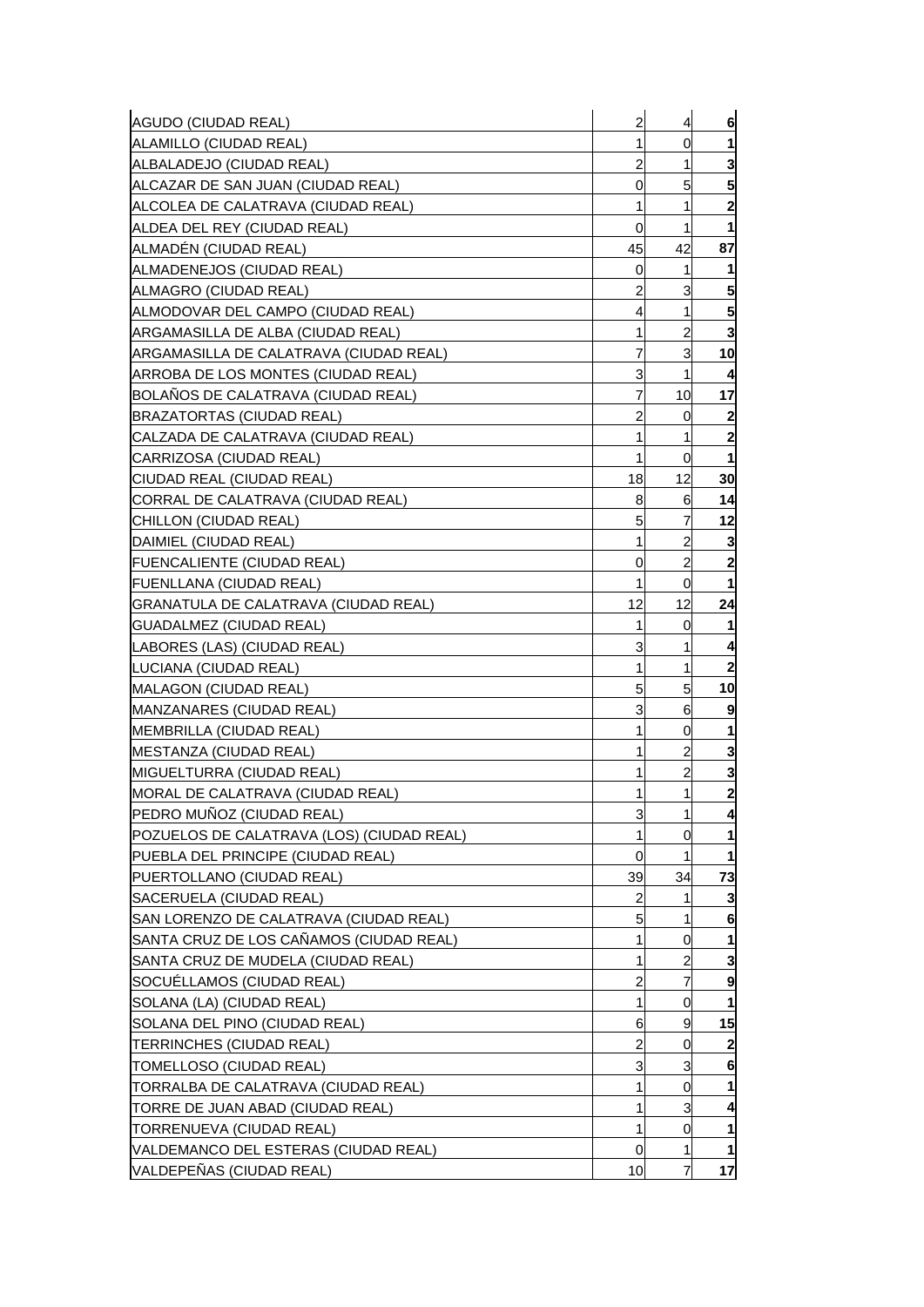| VALENZUELA DE CALATRAVA (CIUDAD REAL)    | $\mathbf 0$    | 1              | 1            |
|------------------------------------------|----------------|----------------|--------------|
| VILLAHERMOSA (CIUDAD REAL)               | 0              | 3              | 3            |
| VILLAMANRIQUE (CIUDAD REAL)              | 2              | 0              |              |
| VILLAMAYOR DE CALATRAVA (CIUDAD REAL)    | 1              | 0              | 1            |
| VILLANUEVA DE LA FUENTE (CIUDAD REAL)    | 2              | 0              | $\mathbf{2}$ |
| VILLANUEVA DE LOS INFANTES (CIUDAD REAL) | 0              | 3              | 3            |
| VILLARRUBIA DE LOS OJOS (CIUDAD REAL)    | 5              | 6              | 11           |
| VILLARTA DE SAN JUAN (CIUDAD REAL)       | 1              | 0              |              |
| VISO DEL MARQUÉS (CIUDAD REAL)           | 0              | 3              | 3            |
|                                          |                |                |              |
| ADAMUZ (CORDOBA)                         | 8              | 5              | 13           |
| AGUILAR DE LA FRONTERA (CORDOBA)         | 5              | 6              | 11           |
| ALCARACEJOS (CORDOBA)                    | 1              | 0              | 1            |
| ALMEDINILLA (CORDOBA)                    | 4              | 3              | 7            |
| ALMODOVAR DEL RIO (CORDOBA)              | 1              | 4              | 5            |
| ANORA (CORDOBA)                          | 0              | 1              |              |
| BAENA (CORDOBA)                          | 31             | 29             | 60           |
| BELALCAZAR (CORDOBA)                     | 3              | $\overline{c}$ | 5            |
| BELMEZ (CORDOBA)                         | 7              | 11             | 18           |
| BENAMEJI (CORDOBA)                       | 5              | 6              | 11           |
| BLAZQUEZ (LOS) (CORDOBA)                 | 0              | 1              | $\mathbf{1}$ |
| <b>BUJALANCE (CORDOBA)</b>               | 7              | 7              | 14           |
| CABRA (CORDOBA)                          | 18             | 13             | 31           |
| CAÑETE DE LAS TORRES (CORDOBA)           | 4              | 6              | 10           |
| CARCABUEY (CORDOBA)                      | 3              | $\overline{c}$ | 5            |
| CARDEÑA (CORDOBA)                        | $\overline{a}$ | $\overline{a}$ |              |
| CARLOTA (LA) (CORDOBA)                   | 20             | 35             | 55           |
| CARPIO (EL) (CORDOBA)                    | 0              | $\overline{a}$ | 2            |
| CASTRO DEL RIO (CORDOBA)                 | 14             | 10             | 24           |
| CONQUISTA (CORDOBA)                      | 1              | 0              |              |
| CORDOBA (CORDOBA)                        | 130            | 143            | 273          |
| DOÑA MENCIA (CORDOBA)                    | 2              | 1              | 3            |
| DOS TORRES (CORDOBA)                     | 5              | 3              | 8            |
| <b>ENCINAS REALES (CORDOBA)</b>          | 1              | 3              | 4            |
| ESPEJO (CORDOBA)                         | 1              | $\overline{0}$ | 1            |
| <b>ESPIEL (CORDOBA)</b>                  | 3              | 0              | 3            |
| FERNAN NUÑEZ (CORDOBA)                   | 7              | 5              | 12           |
| <b>FUENTE LA LANCHA (CORDOBA)</b>        | $\overline{c}$ | $\mathbf 0$    | 2            |
| <b>FUENTE OBEJUNA (CORDOBA)</b>          | 7              | 10             | 17           |
| <b>FUENTE PALMERA (CORDOBA)</b>          | 6              | 6              | 12           |
| <b>FUENTE-TOJAR (CORDOBA)</b>            | 1              | 1              | $\mathbf 2$  |
| GRANJUELA (LA) (CORDOBA)                 | 0              | 1              |              |
| GUADALCAZAR (CORDOBA)                    | 0              | 4              | 4            |
| HINOJOSA DEL DUQUE (CORDOBA)             | 7              | 6              | 13           |
| HORNACHUELOS (CORDOBA)                   | 4              | $\overline{c}$ | 6            |
| IZNAJAR (CORDOBA)                        | 6              | 14             | 20           |
| LUCENA (CORDOBA)                         | 23             | 28             | 51           |
| LUQUE (CORDOBA)                          | 10             | 6              | 16           |
| MONTALBAN DE CORDOBA (CORDOBA)           | 1              | 1              | $\mathbf{2}$ |
| MONTEMAYOR (CORDOBA)                     | 2              | 3              | 5            |
| MONTILLA (CORDOBA)                       | 15             | 14             | 29           |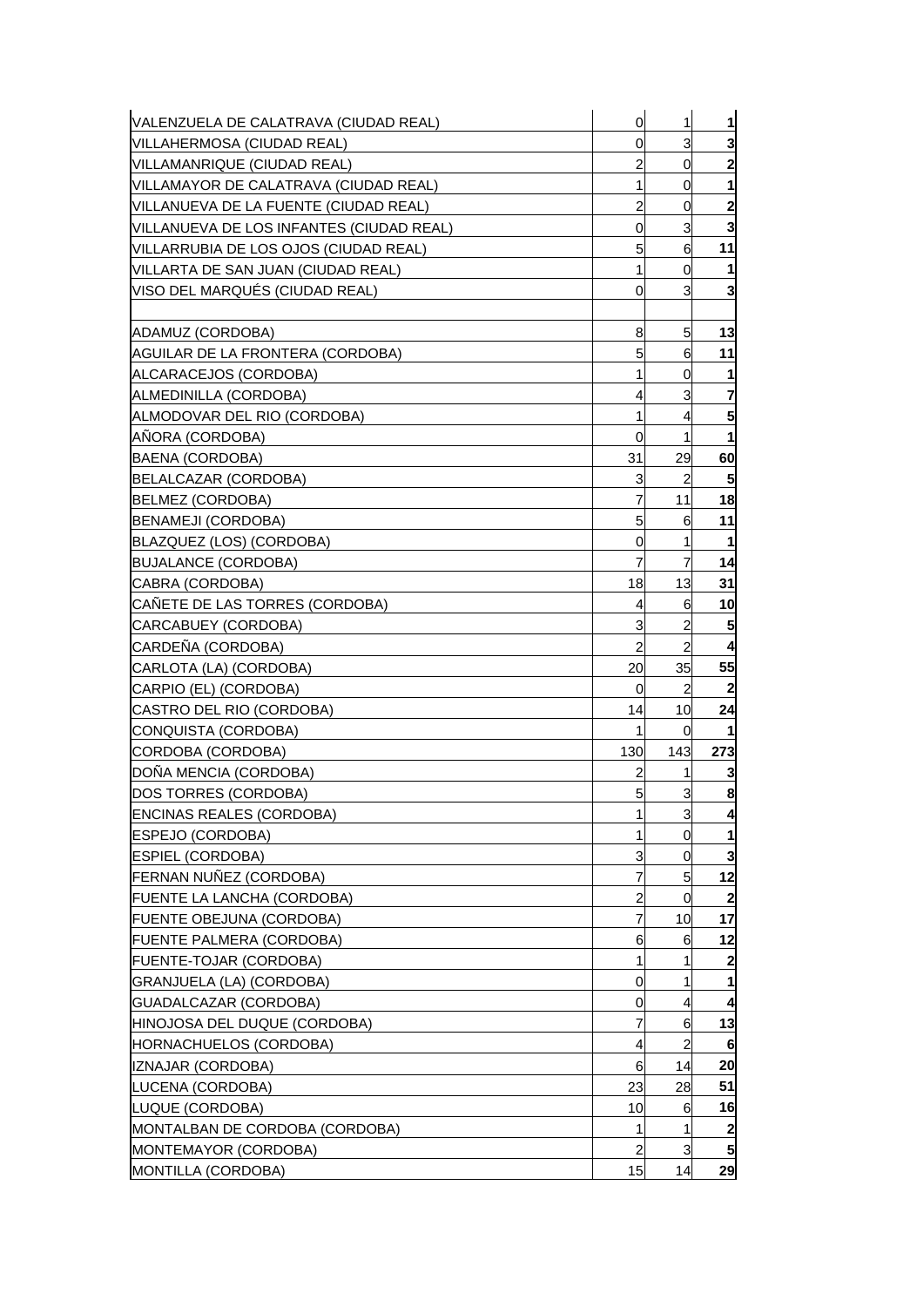| MONTORO (CORDOBA)                          | $\overline{a}$ | $\overline{a}$ | 4              |
|--------------------------------------------|----------------|----------------|----------------|
| MONTURQUE (CORDOBA)                        | 2              | 6              | 8              |
| <b>MORILES (CORDOBA)</b>                   | 3              | 1              | 4              |
| OBEJO (CORDOBA)                            | 2              | 0              | 2              |
| PALENCIANA (CORDOBA)                       | $\overline{a}$ | 3              | 5              |
| PALMA DEL RIO (CORDOBA)                    | 5              | 11             | 16             |
| PEDROCHE (CORDOBA)                         | 6              | 6              | 12             |
| PEÑARROYA-PUEBLONUEVO (CORDOBA)            | 15             | 22             | 37             |
| POSADAS (CORDOBA)                          | $\overline{a}$ | 5              | 7              |
| POZOBLANCO (CORDOBA)                       | $\overline{7}$ | $\overline{2}$ | 9              |
| PRIEGO DE CORDOBA (CORDOBA)                | 48             | 63             | 111            |
| PUENTE GENIL (CORDOBA)                     | 33             | 28             | 61             |
| RAMBLA (LA) (CORDOBA)                      | 1              | 3              | 4              |
| RUTE (CORDOBA)                             | 4              | 5              | 9              |
| SAN SEBASTIAN DE LOS BALLESTEROS (CORDOBA) | 3              | $\overline{2}$ | 5              |
| SANTAELLA (CORDOBA)                        | 5              | 4              | 9              |
| SANTA EUFEMIA (CORDOBA)                    | 1              | 3              | 4              |
| TORRECAMPO (CORDOBA)                       | 1              | $\overline{2}$ | 3              |
| VALENZUELA (CORDOBA)                       | 4              | 4              | 8              |
| VICTORIA (LA) (CORDOBA)                    | 13             | 9              | 22             |
| VILLA DEL RIO (CORDOBA)                    | 15             | 18             | 33             |
| VILLAFRANCA DE CORDOBA (CORDOBA)           | 28             | 18             | 46             |
| VILLAHARTA (CORDOBA)                       | 0              | 2              | 2              |
| VILLANUEVA DE CORDOBA (CORDOBA)            | 3              | 5              | 8              |
| VILLANUEVA DEL DUQUE (CORDOBA)             | 6              | 0              | 6              |
| VILLANUEVA DEL REY (CORDOBA)               | 1              | 0              |                |
| VILLARALTO (CORDOBA)                       | 1              | 6              | 7              |
| VILLAVICIOSA DE CORDOBA (CORDOBA)          | 6              | 3              | 9              |
| VISO (EL) (CORDOBA)                        | 1              | 0              | 1              |
|                                            |                |                |                |
| ARTEIXO (CORUNYA, LA)                      | 1              | 1              | $\mathbf{2}$   |
| ARZUA (CORUNYA, LA)                        | 1              | 2              | 3              |
| BAÑA (A) (CORUNYA, LA)                     | 0              | 1              | 1              |
| BETANZOS (CORUNYA, LA)                     | 0              | 1              | 1              |
| BOIMORTO (CORUNYA, LA)                     | 1              | 1              | $\overline{2}$ |
| BOIRO (CORUNYA, LA)                        | 0              | 1              |                |
| BRION (CORUNYA, LA)                        | 2              | 1              | 3              |
| CARBALLO (CORUNYA, LA)                     | 1              | 0              |                |
| CARRAL (CORUNYA, LA)                       | 1              | 0              |                |
| CEDEIRA (CORUNYA, LA)                      | 0              | 3              | 3              |
| CEE (CORUNYA, LA)                          | 0              | 1              |                |
| CORISTANCO (CORUNYA, LA)                   | 0              | 1              |                |
| CORUÑA (A) (CORUNYA, LA)                   | 8              | 5              | 13             |
| CURTIS (CORUNYA, LA)                       | 0              | 1              |                |
| DODRO (CORUNYA, LA)                        | 0              | 1              |                |
| FENE (CORUNYA, LA)                         | 2              | 1              | 3              |
| FERROL (CORUNYA, LA)                       | 6              | 6              | 12             |
| FISTERRA (CORUNYA, LA)                     | 2              | 0              | 2              |
| FRADES (CORUNYA, LA)                       | 1              | 0              |                |
| LOUSAME (CORUNYA, LA)                      | 1              | 0              | 1              |
| MALPICA DE BERGANTIÑOS (CORUNYA, LA)       | 0              | $\overline{2}$ | $\mathbf{2}$   |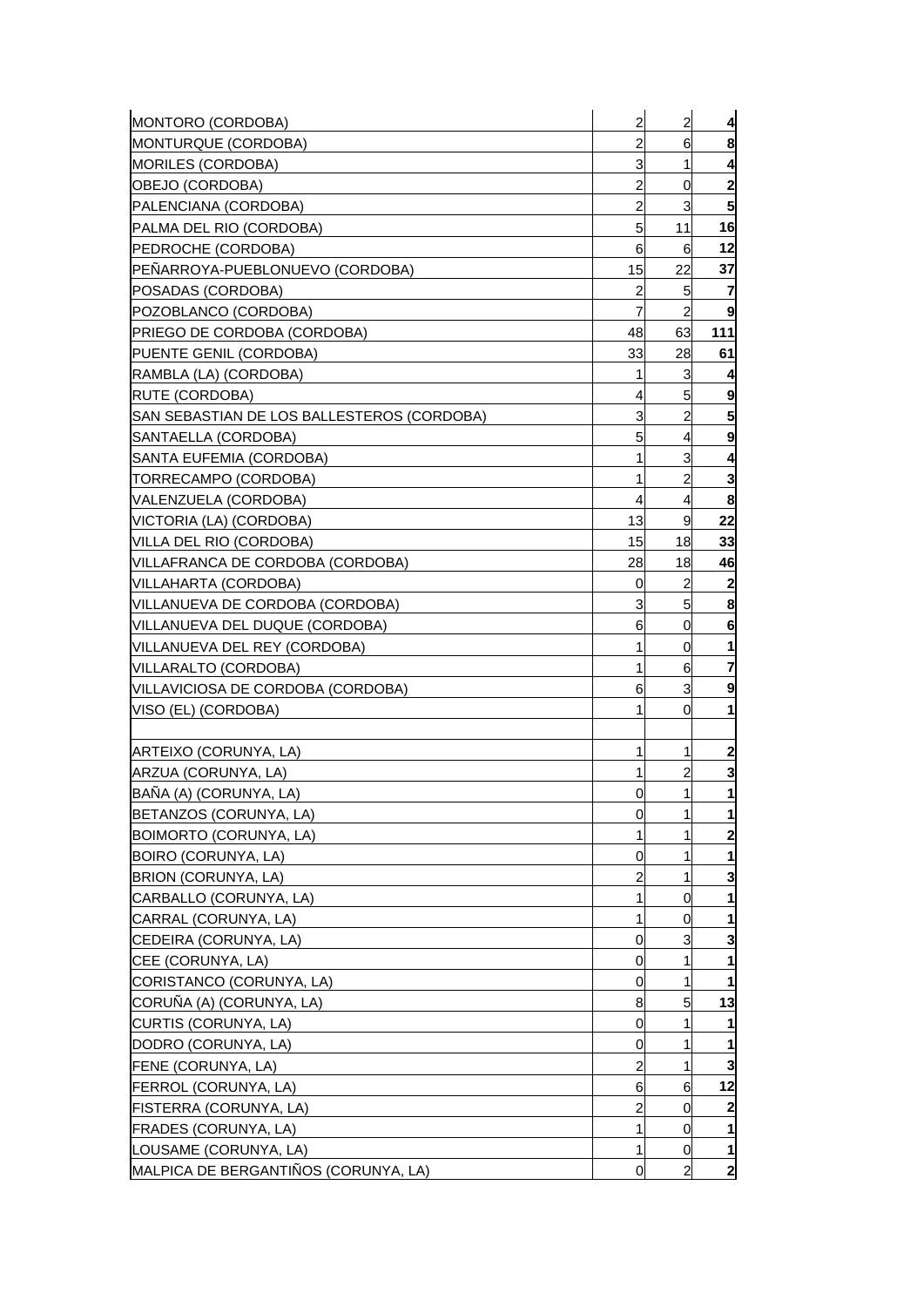| MAZARICOS (CORUNYA, LA)                          | $\overline{0}$ | 1              | $\mathbf{1}$                 |
|--------------------------------------------------|----------------|----------------|------------------------------|
| MELIDE (CORUNYA, LA)                             | 0              | 1              | 1                            |
| <b>MOECHE (CORUNYA, LA)</b>                      | 0              | 1              | 1                            |
| <b>IMUGARDOS (CORUNYA, LA)</b>                   | 0              | 1              | 1                            |
| NEDA (CORUNYA, LA)                               | 0              | 1              | 1                            |
| OROSO (CORUNYA, LA)                              | 0              | 1              | 1                            |
| ORTIGUEIRA (CORUNYA, LA)                         | 1              | 0              | 1                            |
| JOZA DOS RIOS (CORUNYA, LA)                      | 1              | 1              | $\mathbf{2}$                 |
| PADRON (CORUNYA, LA)                             | 5              | 3              | 8                            |
| PINO (O) (CORUNYA, LA)                           | 0              | 3              | 3                            |
| POBRA DO CARAMIÑAL (A) (CORUNYA, LA)             | 0              | 1              | 1                            |
| [PONTECESO (CORUNYA, LA)                         |                | 0              | 1                            |
| PONTEDEUME (CORUNYA, LA)                         | 0              |                | 1                            |
| RIANXO (CORUNYA, LA)                             | 1              | 1              | $\mathbf{2}$                 |
| ROIS (CORUNYA, LA)                               | 0              | 1              | $\mathbf{1}$                 |
| ISANTIAGO DE COMPOSTELA (CORUNYA, LA)            | 2              | 6              | 8                            |
| SOBRADO (CORUNYA, LA)                            | 0              | 1              | 1                            |
| TEO (CORUNYA, LA)                                | 11             | 11             | 22                           |
| TOQUES (CORUNYA, LA)                             | 0              | 2              | $\mathbf{2}$                 |
| <b>TOURO (CORUNYA, LA)</b>                       | 3              | 3              | 6                            |
| VEDRA (CORUNYA, LA)                              | 1              | $\overline{c}$ | 3                            |
| VIMIANZO (CORUNYA, LA)                           | 1              | 0              | $\mathbf{1}$                 |
| ZAS (CORUNYA, LA)                                | 0              |                | 1                            |
|                                                  |                |                |                              |
| IABIA DE LA OBISPALIA (CONCA)                    | 15             | 6              | 21                           |
| ALARCON (CONCA)                                  | 0              | 1              | 1                            |
| ALBALADEJO DEL CUENDE (CONCA)                    | 1              | 3              | 4                            |
| ALBERCA DE ZANCARA (LA) (CONCA)                  | 2              | 1              | 3                            |
| ALCALA DE LA VEGA (CONCA)                        | 1              | 0              | 1                            |
| ALCOHUJATE (CONCA)                               | 0              | 1              | 1                            |
| ALIAGUILLA (CONCA)                               | 0              | 1              | 1                            |
| ALMODOVAR DEL PINAR (CONCA)                      | 0              | 1              | 1                            |
| ARCOS DE LA SIERRA (CONCA)                       | 1              | 0              | 1                            |
| BARAJAS DE MELO (CONCA)                          | 1              | $\overline{a}$ | $\mathbf{3}$                 |
| <b>BONICHES (CONCA)</b>                          | 1              | 0              | $\mathbf{1}$                 |
| <b>BUENDIA (CONCA)</b>                           | 4              | 2              | 6                            |
| CAMPILLOS-SIERRA (CONCA)                         | 0              | 1              | 1                            |
| CAÑADAJUNCOSA (CONCA)                            | 2              |                | 3                            |
| CAÑAMARES (CONCA)                                | 1              | 2              | 3                            |
| CAÑIZARES (CONCA)                                | 2              | 4              | 6                            |
| CARRASCOSA DE HARO (CONCA)                       | 1              |                | $\mathbf{2}$                 |
| CASAS DE BENITEZ (CONCA)                         | 0              |                | 1                            |
| CASTILLO-ALBARAÑEZ (CONCA)                       | 2              | 4              | 6                            |
|                                                  | 0              | 1              |                              |
| CERVERA DEL LLANO (CONCA)<br>CIERVA (LA) (CONCA) | 0              | 2              | 1<br>$\overline{\mathbf{2}}$ |
| <b>CUENCA (CONCA)</b>                            | 21             | 18             | 39                           |
|                                                  | 5              |                |                              |
| <b>ENGUIDANOS (CONCA)</b>                        |                | 3<br>1         | 8                            |
| FUENTELESPINO DE MOYA (CONCA)                    | 0              |                | 1<br>$\overline{\mathbf{c}}$ |
| <b>FUENTES (CONCA)</b>                           | 2              | 0              |                              |
| GASCUEÑA (CONCA)                                 | 1              | 1              | $\mathbf{2}$                 |
| HINOJOSOS (LOS) (CONCA)                          | 0              | 1              | $\mathbf{1}$                 |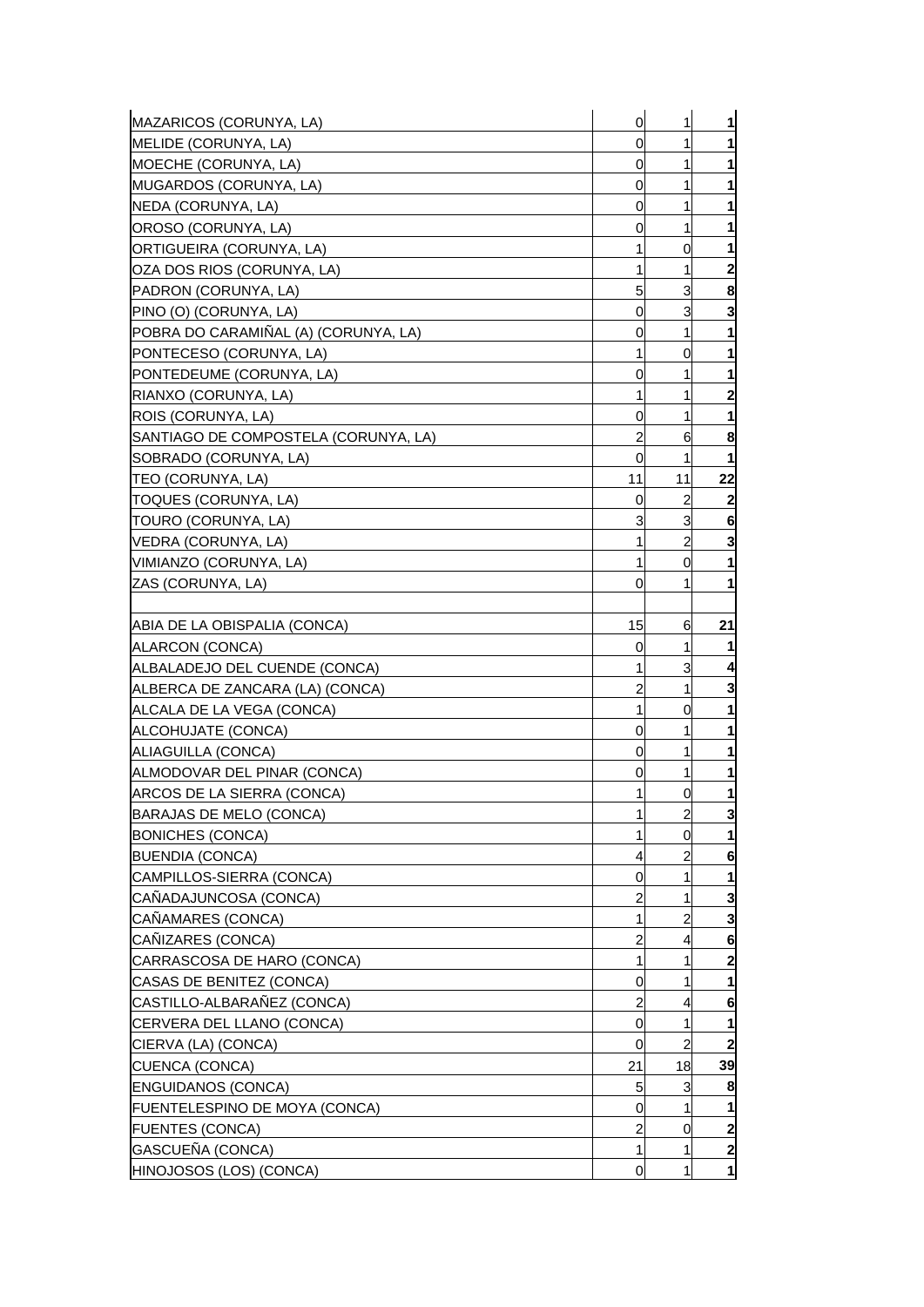| HUETE (CONCA)                                     | 0 | 1              | 1                       |
|---------------------------------------------------|---|----------------|-------------------------|
| LAGUNA DEL MARQUESADO (CONCA)                     | 1 | 0              | 1                       |
| LAGUNASECA (CONCA)                                | 1 | $\overline{c}$ | 3                       |
| LEDANA (CONCA)                                    | 0 | 1              | 1                       |
| MIRA (CONCA)                                      | 2 | 0              | $\overline{\mathbf{c}}$ |
| MONTALBO (CONCA)                                  | 1 | 1              | $\overline{\mathbf{2}}$ |
| MOTA DEL CUERVO (CONCA)                           | 2 | 1              | 3                       |
| MOYA (CONCA)                                      | 1 | 0              | 1                       |
| OLMEDA DE LA CUESTA (CONCA)                       | 1 | 0              | 1                       |
| OLMEDILLA DE ALARCON (CONCA)                      | 0 | 1              | 1                       |
| OLMEDILLA DE ELIZ (CONCA)                         | 2 | 2              | 4                       |
| PERALEJA (LA) (CONCA)                             | 0 | 1              |                         |
| POYATOS (CONCA)                                   | 2 | 0              | $\mathbf{2}$            |
| PRIEGO (CONCA)                                    | 1 | 0              | 1                       |
| PROVENCIO (EL) (CONCA)                            | 1 | 1              | $\overline{\mathbf{c}}$ |
| PUEBLA DEL SALVADOR (CONCA)                       | 1 | 4              | 5                       |
| QUINTANAR DEL REY (CONCA)                         | 1 | 1              | $\overline{2}$          |
| SALVACAÑETE (CONCA)                               | 3 | $\overline{a}$ | 5                       |
| <b>SAN CLEMENTE (CONCA)</b>                       | 5 | 1              | 6                       |
| SAN LORENZO DE LA PARRILLA (CONCA)                | 0 | 1              | 1                       |
| SANTA CRUZ DE MOYA (CONCA)                        | 1 | 0              | 1                       |
| SANTA MARIA DEL CAMPO RUS (CONCA)                 | 0 | 1              | 1                       |
| SANTA MARIA DE LOS LLANOS (CONCA)                 | 1 | 1              | $\overline{\mathbf{c}}$ |
| TALAYUELAS (CONCA)                                | 1 | 2              | 3                       |
| TARANCON (CONCA)                                  | 0 | 3              | 3                       |
| TINAJAS (CONCA)                                   | 1 | 0              |                         |
| TRESJUNCOS (CONCA)                                | 1 | 0              |                         |
| UCLÉS (CONCA)                                     | 0 | 1              | 1                       |
| VALDEMORILLO DE LA SIERRA (CONCA)                 | 1 | 1              | $\mathbf{2}$            |
| VALDEOLIVAS (CONCA)                               | 1 | 0              | 1                       |
| VALHERMOSO DE LA FUENTE (CONCA)                   | 1 | 1              | $\overline{\mathbf{c}}$ |
| VALVERDE DE JUCAR (CONCA)                         | 1 | 0              | 1                       |
| VILLALPARDO (CONCA)                               | 1 | $\overline{0}$ | 1                       |
| VILLAMAYOR DE SANTIAGO (CONCA)                    | 1 | 0              | 1                       |
| VILLANUEVA DE LA JARA (CONCA)                     | 1 | 1              | $\overline{\mathbf{c}}$ |
| VILLAREJO-PERIESTEBAN (CONCA)                     | 1 | 0              | 1                       |
| VILLAS DE LA VENTOSA (CONCA)                      | 5 | 6              | 11                      |
| VILLORA (CONCA)                                   | 6 | 4              | 10                      |
|                                                   |   |                |                         |
| AGULLANA (GIRONA)                                 | 0 | 1              | 1                       |
| FAR D'EMPORDA (EL) (GIRONA)                       | 1 | 0              | 1                       |
| AMER (GIRONA)                                     | 0 | 1              |                         |
| ANGLES (GIRONA)                                   | 0 | 1              | 1                       |
| <b>ARBUCIES (GIRONA)</b>                          | 5 | 7              | 12                      |
| AVINYONET DE PUIGVENTOS (GIRONA)                  | 1 | 0              | 1                       |
|                                                   | 1 |                |                         |
| <b>BEGUR (GIRONA)</b><br><b>BANYOLES (GIRONA)</b> |   | 0              | 1                       |
|                                                   | 0 | 1              |                         |
| BELLCAIRE D'EMPORDA (GIRONA)                      | 1 | 0              | 1                       |
| BISBAL D'EMPORDA (LA) (GIRONA)                    | 1 | 1              | $\overline{\mathbf{2}}$ |
| <b>BLANES (GIRONA)</b>                            | 6 | $\overline{4}$ | 10                      |
| <b>BREDA (GIRONA)</b>                             | 0 | 3              | $\mathbf{3}$            |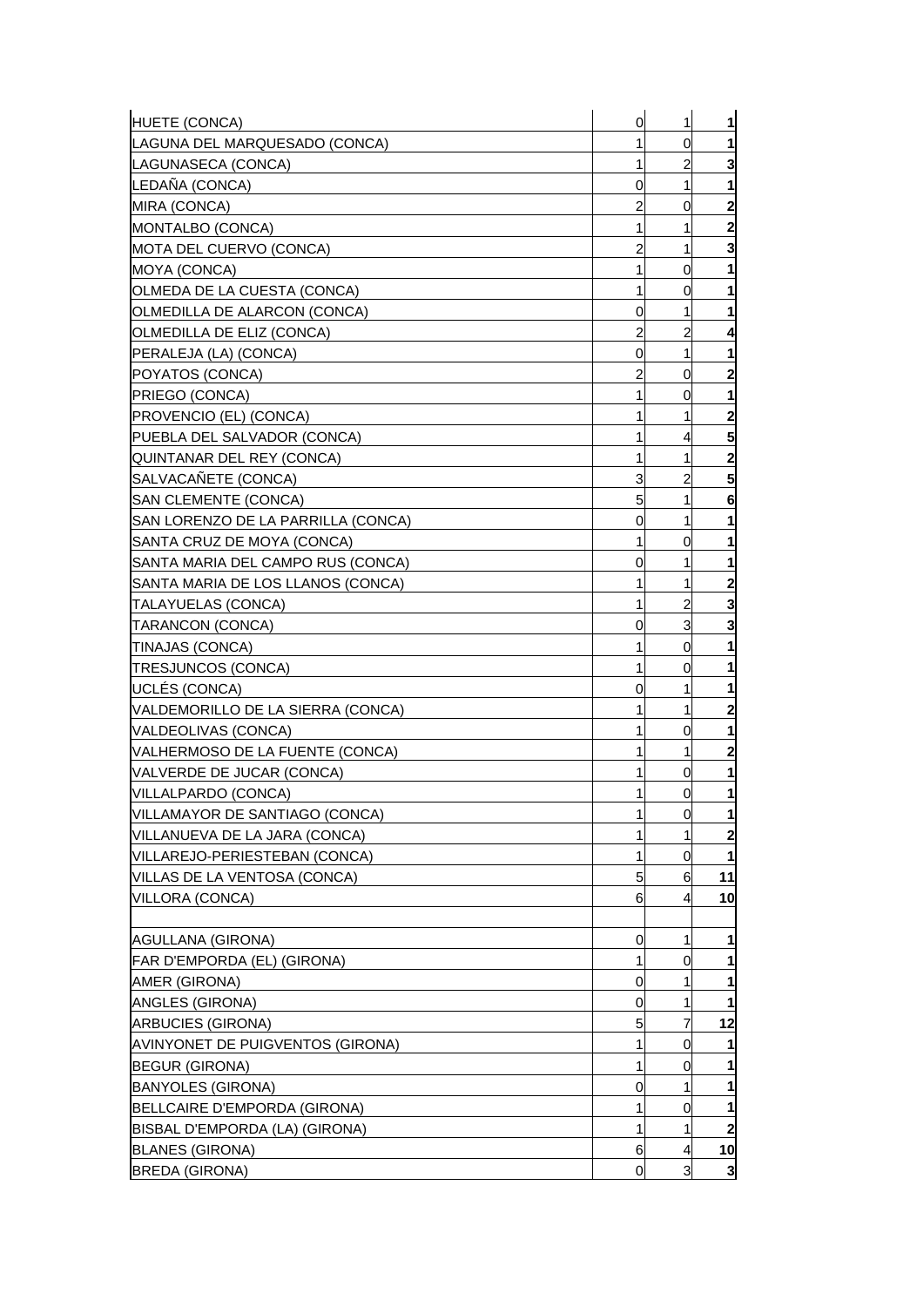| CALONGE (GIRONA)                    | 0              | $\overline{a}$ | $\mathbf{2}$   |
|-------------------------------------|----------------|----------------|----------------|
| CAMPDEVANOL (GIRONA)                | 4              | 1              | 5              |
| CAMPELLES (GIRONA)                  | 0              | 1              |                |
| CAMPRODON (GIRONA)                  | 3              | 3              | 6              |
| CAPMANY (GIRONA)                    | 1              | 4              | 5              |
| CASSA DE LA SELVA (GIRONA)          | 1              | 0              |                |
| CELRA (GIRONA)                      | 2              | 1              | 3              |
| CRESPIA (GIRONA)                    | 1              | 0              |                |
| DARNIUS (GIRONA)                    | 1              | 2              | З              |
| ESCALA (L') (GIRONA)                | 0              | 3              | 3              |
| <b>FIGUERES (GIRONA)</b>            | 11             | 6              | 17             |
| FOIXA (GIRONA)                      | 0              | 1              |                |
| FORNELLS DE LA SELVA (GIRONA)       | 1              | 0              | 1              |
| <b>GIRONA (GIRONA)</b>              | 15             | 23             | 38             |
| GUILS DE CERDANYA (GIRONA)          | 0              | 1              |                |
| JONQUERA (LA) (GIRONA)              | 0              | 1              |                |
| LLAMBILLES (GIRONA)                 | 0              | 1              | 1              |
| LLANARS (GIRONA)                    | 1              | 0              |                |
| LLANÇA (GIRONA)                     | 2              | 1              | 3              |
| LLORET DE MAR (GIRONA)              | 1              | 1              | 2              |
| MAÇANET DE CABRENYS (GIRONA)        | 0              | 1              |                |
| MONTAGUT I OIX (GIRONA)             | 1              | 0              |                |
| MONT-RAS (GIRONA)                   | 1              | 0              |                |
| NAVATA (GIRONA)                     | 2              | 5              | 7              |
| OLOT (GIRONA)                       | 5              | 4              | 9              |
| OSOR (GIRONA)                       | 0              | 1              |                |
| PALAMOS (GIRONA)                    | 1              | 1              | 2              |
| PALAU-SAVERDERA (GIRONA)            | 0              | 2              | 2              |
| PALS (GIRONA)                       | 0              | 1              |                |
| PORT DE LA SELVA (EL) (GIRONA)      | 1              | 1              | $\mathbf{2}$   |
| PUIGCERDA (GIRONA)                  | 2              | 3              | 5              |
| RABOS (GIRONA)                      | 0              | 1              |                |
| <b>RIBES DE FRESER (GIRONA)</b>     | $\overline{c}$ | $\overline{a}$ | 4              |
| RIELLS I VIABREA (GIRONA)           | 1              | $\mathbf 0$    | $\mathbf{1}$   |
| RIPOLL (GIRONA)                     | 6              | 11             | 17             |
| RIUDELLOTS DE LA SELVA (GIRONA)     | 0              | 1              |                |
| SALT (GIRONA)                       | 0              | 2              | $\mathbf{2}$   |
| SANT CLIMENT SESCEBES (GIRONA)      | 0              | 2              | $\overline{2}$ |
| SANT FELIU DE BUIXALLEU (GIRONA)    | 1              | 1              | 2              |
| SANT FELIU DE GUIXOLS (GIRONA)      | 1              | 4              | 5              |
| SANT FELIU DE PALLEROLS (GIRONA)    | 1              | 1              | $\overline{2}$ |
| SANT GREGORI (GIRONA)               | 4              | 10             | 14             |
| SANT HILARI SACALM (GIRONA)         | 4              | 7              | 11             |
| SANT JOAN DE LES ABADESSES (GIRONA) | 1              | 3              |                |
| VALLFOGONA DE RIPOLLES (GIRONA)     | 0              | 1              |                |
| SANTA COLOMA DE FARNERS (GIRONA)    | 3              | 5              | 8              |
| SANTA CRISTINA D'ARO (GIRONA)       | 0              | 1              |                |
| SUSQUEDA (GIRONA)                   | 1              | 0              |                |
| <b>TORRENT (GIRONA)</b>             | 0              | 1              | 1              |
| TORROELLA DE MONTGRI (GIRONA)       | 2              | 1              | 3              |
| VILADRAU (GIRONA)                   | 1              | 3              | 4              |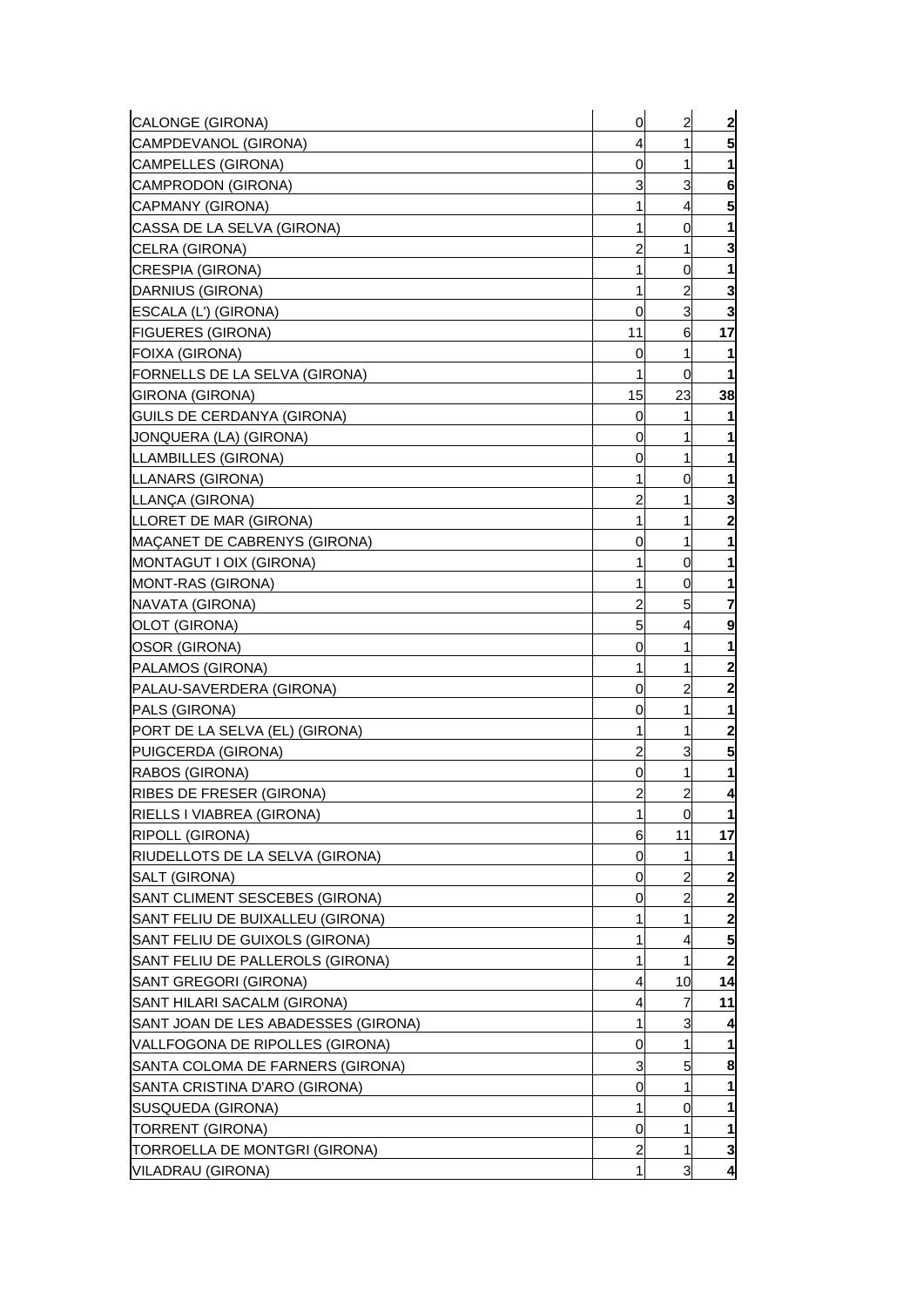| AGRON (GRANADA)<br>1<br>0<br>1<br>5<br>2<br>ALAMEDILLA (GRANADA)<br>7<br>3<br>ALBOLOTE (GRANADA)<br>0<br>3<br>ALBONDON (GRANADA)<br>0<br>1<br>$\overline{2}$<br>ALBUÑAN (GRANADA)<br>3<br>1<br>ALBUNOL (GRANADA)<br>5<br>1<br>6<br>ALBUÑUELAS (GRANADA)<br>1<br>0<br>1<br>$\overline{2}$<br>$\mathbf{2}$<br>ALDEIRE (GRANADA)<br>0<br>3<br>ALFACAR (GRANADA)<br>0<br>9<br>7<br>16<br>ALGARINEJO (GRANADA)<br>55<br>65<br>120<br>ALHAMA DE GRANADA (GRANADA)<br>ALHENDIN (GRANADA)<br>0<br>3<br>3<br>7<br>ALICUN DE ORTEGA (GRANADA)<br>0<br>2<br>2<br>ALMEGIJAR (GRANADA)<br>0<br>ALMUÑÉCAR (GRANADA)<br>2<br>4<br>6<br>$\mathbf{2}$<br>ALQUIFE (GRANADA)<br>1<br>1<br>7<br>10<br>3<br>ARENAS DEL REY (GRANADA)<br>3<br>ARMILLA (GRANADA)<br>1<br>3<br>5<br>8<br>ATARFE (GRANADA)<br>13<br>43<br>BAZA (GRANADA)<br>30<br>$\mathbf{2}$<br>BEAS DE GUADIX (GRANADA)<br>1<br>1<br>11<br>7<br>18<br>BENALUA DE GUADIX (GRANADA)<br>BENALUA DE LAS VILLAS (GRANADA)<br>1<br>1<br>2<br>$\overline{a}$<br>1<br>3<br>BENAMAUREL (GRANADA)<br>52<br>BÉRCHULES (GRANADA)<br>54<br>106<br><b>BUBION (GRANADA)</b><br>0<br>1<br>$\overline{c}$<br><b>BUSQUISTAR (GRANADA)</b><br>3<br>5<br>0<br>1<br>1<br>CACIN (GRANADA)<br>12<br>15<br>27<br>CADIAR (GRANADA)<br>CAJAR (GRANADA)<br>0<br>1<br>21<br>CALICASAS (GRANADA)<br>35<br>14<br>$\overline{a}$<br>3<br>CAMPOTÉJAR (GRANADA)<br>$\mathbf{1}$<br>14<br>CANILES (GRANADA)<br>8<br>6<br>CAÑAR (GRANADA)<br>2<br>2<br>CAPILEIRA (GRANADA)<br>1<br>0<br>CARATAUNAS (GRANADA)<br>0<br>1<br>CASTARAS (GRANADA)<br>0<br>4<br>CASTILLÉJAR (GRANADA)<br>2<br>1<br>1<br>CASTRIL (GRANADA)<br>3<br>3<br>6<br>CIJUELA (GRANADA)<br>1<br>0<br>COGOLLOS DE GUADIX (GRANADA)<br>$\overline{2}$<br>1<br>1<br>COGOLLOS VEGA (GRANADA)<br>8<br>7<br>15<br>7<br>11<br>COLOMERA (GRANADA)<br>4<br>CORTES DE BAZA (GRANADA)<br>1<br>4<br>2<br>1<br>CORTES Y GRAENA (GRANADA)<br>12<br>CULLAR (GRANADA)<br>6<br>6<br>CULLAR VEGA (GRANADA)<br>0<br>1<br>$\overline{2}$<br>CHAUCHINA (GRANADA)<br>3<br>1<br>$\overline{3}$<br>3<br>CHIMENEAS (GRANADA)<br>0 | VILANANT (GIRONA) | 1 | 0 | 1 |
|---------------------------------------------------------------------------------------------------------------------------------------------------------------------------------------------------------------------------------------------------------------------------------------------------------------------------------------------------------------------------------------------------------------------------------------------------------------------------------------------------------------------------------------------------------------------------------------------------------------------------------------------------------------------------------------------------------------------------------------------------------------------------------------------------------------------------------------------------------------------------------------------------------------------------------------------------------------------------------------------------------------------------------------------------------------------------------------------------------------------------------------------------------------------------------------------------------------------------------------------------------------------------------------------------------------------------------------------------------------------------------------------------------------------------------------------------------------------------------------------------------------------------------------------------------------------------------------------------------------------------------------------------------------------------------------------------------------------------------------------------------------------------------------------------------------------------------------------------------------------------------------------------------------------------------------------------------------------------------------------------------------------------------------------------------------------------------|-------------------|---|---|---|
|                                                                                                                                                                                                                                                                                                                                                                                                                                                                                                                                                                                                                                                                                                                                                                                                                                                                                                                                                                                                                                                                                                                                                                                                                                                                                                                                                                                                                                                                                                                                                                                                                                                                                                                                                                                                                                                                                                                                                                                                                                                                                 |                   |   |   |   |
|                                                                                                                                                                                                                                                                                                                                                                                                                                                                                                                                                                                                                                                                                                                                                                                                                                                                                                                                                                                                                                                                                                                                                                                                                                                                                                                                                                                                                                                                                                                                                                                                                                                                                                                                                                                                                                                                                                                                                                                                                                                                                 |                   |   |   |   |
|                                                                                                                                                                                                                                                                                                                                                                                                                                                                                                                                                                                                                                                                                                                                                                                                                                                                                                                                                                                                                                                                                                                                                                                                                                                                                                                                                                                                                                                                                                                                                                                                                                                                                                                                                                                                                                                                                                                                                                                                                                                                                 |                   |   |   |   |
|                                                                                                                                                                                                                                                                                                                                                                                                                                                                                                                                                                                                                                                                                                                                                                                                                                                                                                                                                                                                                                                                                                                                                                                                                                                                                                                                                                                                                                                                                                                                                                                                                                                                                                                                                                                                                                                                                                                                                                                                                                                                                 |                   |   |   |   |
|                                                                                                                                                                                                                                                                                                                                                                                                                                                                                                                                                                                                                                                                                                                                                                                                                                                                                                                                                                                                                                                                                                                                                                                                                                                                                                                                                                                                                                                                                                                                                                                                                                                                                                                                                                                                                                                                                                                                                                                                                                                                                 |                   |   |   |   |
|                                                                                                                                                                                                                                                                                                                                                                                                                                                                                                                                                                                                                                                                                                                                                                                                                                                                                                                                                                                                                                                                                                                                                                                                                                                                                                                                                                                                                                                                                                                                                                                                                                                                                                                                                                                                                                                                                                                                                                                                                                                                                 |                   |   |   |   |
|                                                                                                                                                                                                                                                                                                                                                                                                                                                                                                                                                                                                                                                                                                                                                                                                                                                                                                                                                                                                                                                                                                                                                                                                                                                                                                                                                                                                                                                                                                                                                                                                                                                                                                                                                                                                                                                                                                                                                                                                                                                                                 |                   |   |   |   |
|                                                                                                                                                                                                                                                                                                                                                                                                                                                                                                                                                                                                                                                                                                                                                                                                                                                                                                                                                                                                                                                                                                                                                                                                                                                                                                                                                                                                                                                                                                                                                                                                                                                                                                                                                                                                                                                                                                                                                                                                                                                                                 |                   |   |   |   |
|                                                                                                                                                                                                                                                                                                                                                                                                                                                                                                                                                                                                                                                                                                                                                                                                                                                                                                                                                                                                                                                                                                                                                                                                                                                                                                                                                                                                                                                                                                                                                                                                                                                                                                                                                                                                                                                                                                                                                                                                                                                                                 |                   |   |   |   |
|                                                                                                                                                                                                                                                                                                                                                                                                                                                                                                                                                                                                                                                                                                                                                                                                                                                                                                                                                                                                                                                                                                                                                                                                                                                                                                                                                                                                                                                                                                                                                                                                                                                                                                                                                                                                                                                                                                                                                                                                                                                                                 |                   |   |   |   |
|                                                                                                                                                                                                                                                                                                                                                                                                                                                                                                                                                                                                                                                                                                                                                                                                                                                                                                                                                                                                                                                                                                                                                                                                                                                                                                                                                                                                                                                                                                                                                                                                                                                                                                                                                                                                                                                                                                                                                                                                                                                                                 |                   |   |   |   |
|                                                                                                                                                                                                                                                                                                                                                                                                                                                                                                                                                                                                                                                                                                                                                                                                                                                                                                                                                                                                                                                                                                                                                                                                                                                                                                                                                                                                                                                                                                                                                                                                                                                                                                                                                                                                                                                                                                                                                                                                                                                                                 |                   |   |   |   |
|                                                                                                                                                                                                                                                                                                                                                                                                                                                                                                                                                                                                                                                                                                                                                                                                                                                                                                                                                                                                                                                                                                                                                                                                                                                                                                                                                                                                                                                                                                                                                                                                                                                                                                                                                                                                                                                                                                                                                                                                                                                                                 |                   |   |   |   |
|                                                                                                                                                                                                                                                                                                                                                                                                                                                                                                                                                                                                                                                                                                                                                                                                                                                                                                                                                                                                                                                                                                                                                                                                                                                                                                                                                                                                                                                                                                                                                                                                                                                                                                                                                                                                                                                                                                                                                                                                                                                                                 |                   |   |   |   |
|                                                                                                                                                                                                                                                                                                                                                                                                                                                                                                                                                                                                                                                                                                                                                                                                                                                                                                                                                                                                                                                                                                                                                                                                                                                                                                                                                                                                                                                                                                                                                                                                                                                                                                                                                                                                                                                                                                                                                                                                                                                                                 |                   |   |   |   |
|                                                                                                                                                                                                                                                                                                                                                                                                                                                                                                                                                                                                                                                                                                                                                                                                                                                                                                                                                                                                                                                                                                                                                                                                                                                                                                                                                                                                                                                                                                                                                                                                                                                                                                                                                                                                                                                                                                                                                                                                                                                                                 |                   |   |   |   |
|                                                                                                                                                                                                                                                                                                                                                                                                                                                                                                                                                                                                                                                                                                                                                                                                                                                                                                                                                                                                                                                                                                                                                                                                                                                                                                                                                                                                                                                                                                                                                                                                                                                                                                                                                                                                                                                                                                                                                                                                                                                                                 |                   |   |   |   |
|                                                                                                                                                                                                                                                                                                                                                                                                                                                                                                                                                                                                                                                                                                                                                                                                                                                                                                                                                                                                                                                                                                                                                                                                                                                                                                                                                                                                                                                                                                                                                                                                                                                                                                                                                                                                                                                                                                                                                                                                                                                                                 |                   |   |   |   |
|                                                                                                                                                                                                                                                                                                                                                                                                                                                                                                                                                                                                                                                                                                                                                                                                                                                                                                                                                                                                                                                                                                                                                                                                                                                                                                                                                                                                                                                                                                                                                                                                                                                                                                                                                                                                                                                                                                                                                                                                                                                                                 |                   |   |   |   |
|                                                                                                                                                                                                                                                                                                                                                                                                                                                                                                                                                                                                                                                                                                                                                                                                                                                                                                                                                                                                                                                                                                                                                                                                                                                                                                                                                                                                                                                                                                                                                                                                                                                                                                                                                                                                                                                                                                                                                                                                                                                                                 |                   |   |   |   |
|                                                                                                                                                                                                                                                                                                                                                                                                                                                                                                                                                                                                                                                                                                                                                                                                                                                                                                                                                                                                                                                                                                                                                                                                                                                                                                                                                                                                                                                                                                                                                                                                                                                                                                                                                                                                                                                                                                                                                                                                                                                                                 |                   |   |   |   |
|                                                                                                                                                                                                                                                                                                                                                                                                                                                                                                                                                                                                                                                                                                                                                                                                                                                                                                                                                                                                                                                                                                                                                                                                                                                                                                                                                                                                                                                                                                                                                                                                                                                                                                                                                                                                                                                                                                                                                                                                                                                                                 |                   |   |   |   |
|                                                                                                                                                                                                                                                                                                                                                                                                                                                                                                                                                                                                                                                                                                                                                                                                                                                                                                                                                                                                                                                                                                                                                                                                                                                                                                                                                                                                                                                                                                                                                                                                                                                                                                                                                                                                                                                                                                                                                                                                                                                                                 |                   |   |   |   |
|                                                                                                                                                                                                                                                                                                                                                                                                                                                                                                                                                                                                                                                                                                                                                                                                                                                                                                                                                                                                                                                                                                                                                                                                                                                                                                                                                                                                                                                                                                                                                                                                                                                                                                                                                                                                                                                                                                                                                                                                                                                                                 |                   |   |   |   |
|                                                                                                                                                                                                                                                                                                                                                                                                                                                                                                                                                                                                                                                                                                                                                                                                                                                                                                                                                                                                                                                                                                                                                                                                                                                                                                                                                                                                                                                                                                                                                                                                                                                                                                                                                                                                                                                                                                                                                                                                                                                                                 |                   |   |   |   |
|                                                                                                                                                                                                                                                                                                                                                                                                                                                                                                                                                                                                                                                                                                                                                                                                                                                                                                                                                                                                                                                                                                                                                                                                                                                                                                                                                                                                                                                                                                                                                                                                                                                                                                                                                                                                                                                                                                                                                                                                                                                                                 |                   |   |   |   |
|                                                                                                                                                                                                                                                                                                                                                                                                                                                                                                                                                                                                                                                                                                                                                                                                                                                                                                                                                                                                                                                                                                                                                                                                                                                                                                                                                                                                                                                                                                                                                                                                                                                                                                                                                                                                                                                                                                                                                                                                                                                                                 |                   |   |   |   |
|                                                                                                                                                                                                                                                                                                                                                                                                                                                                                                                                                                                                                                                                                                                                                                                                                                                                                                                                                                                                                                                                                                                                                                                                                                                                                                                                                                                                                                                                                                                                                                                                                                                                                                                                                                                                                                                                                                                                                                                                                                                                                 |                   |   |   |   |
|                                                                                                                                                                                                                                                                                                                                                                                                                                                                                                                                                                                                                                                                                                                                                                                                                                                                                                                                                                                                                                                                                                                                                                                                                                                                                                                                                                                                                                                                                                                                                                                                                                                                                                                                                                                                                                                                                                                                                                                                                                                                                 |                   |   |   |   |
|                                                                                                                                                                                                                                                                                                                                                                                                                                                                                                                                                                                                                                                                                                                                                                                                                                                                                                                                                                                                                                                                                                                                                                                                                                                                                                                                                                                                                                                                                                                                                                                                                                                                                                                                                                                                                                                                                                                                                                                                                                                                                 |                   |   |   |   |
|                                                                                                                                                                                                                                                                                                                                                                                                                                                                                                                                                                                                                                                                                                                                                                                                                                                                                                                                                                                                                                                                                                                                                                                                                                                                                                                                                                                                                                                                                                                                                                                                                                                                                                                                                                                                                                                                                                                                                                                                                                                                                 |                   |   |   |   |
|                                                                                                                                                                                                                                                                                                                                                                                                                                                                                                                                                                                                                                                                                                                                                                                                                                                                                                                                                                                                                                                                                                                                                                                                                                                                                                                                                                                                                                                                                                                                                                                                                                                                                                                                                                                                                                                                                                                                                                                                                                                                                 |                   |   |   |   |
|                                                                                                                                                                                                                                                                                                                                                                                                                                                                                                                                                                                                                                                                                                                                                                                                                                                                                                                                                                                                                                                                                                                                                                                                                                                                                                                                                                                                                                                                                                                                                                                                                                                                                                                                                                                                                                                                                                                                                                                                                                                                                 |                   |   |   |   |
|                                                                                                                                                                                                                                                                                                                                                                                                                                                                                                                                                                                                                                                                                                                                                                                                                                                                                                                                                                                                                                                                                                                                                                                                                                                                                                                                                                                                                                                                                                                                                                                                                                                                                                                                                                                                                                                                                                                                                                                                                                                                                 |                   |   |   |   |
|                                                                                                                                                                                                                                                                                                                                                                                                                                                                                                                                                                                                                                                                                                                                                                                                                                                                                                                                                                                                                                                                                                                                                                                                                                                                                                                                                                                                                                                                                                                                                                                                                                                                                                                                                                                                                                                                                                                                                                                                                                                                                 |                   |   |   |   |
|                                                                                                                                                                                                                                                                                                                                                                                                                                                                                                                                                                                                                                                                                                                                                                                                                                                                                                                                                                                                                                                                                                                                                                                                                                                                                                                                                                                                                                                                                                                                                                                                                                                                                                                                                                                                                                                                                                                                                                                                                                                                                 |                   |   |   |   |
|                                                                                                                                                                                                                                                                                                                                                                                                                                                                                                                                                                                                                                                                                                                                                                                                                                                                                                                                                                                                                                                                                                                                                                                                                                                                                                                                                                                                                                                                                                                                                                                                                                                                                                                                                                                                                                                                                                                                                                                                                                                                                 |                   |   |   |   |
|                                                                                                                                                                                                                                                                                                                                                                                                                                                                                                                                                                                                                                                                                                                                                                                                                                                                                                                                                                                                                                                                                                                                                                                                                                                                                                                                                                                                                                                                                                                                                                                                                                                                                                                                                                                                                                                                                                                                                                                                                                                                                 |                   |   |   |   |
|                                                                                                                                                                                                                                                                                                                                                                                                                                                                                                                                                                                                                                                                                                                                                                                                                                                                                                                                                                                                                                                                                                                                                                                                                                                                                                                                                                                                                                                                                                                                                                                                                                                                                                                                                                                                                                                                                                                                                                                                                                                                                 |                   |   |   |   |
|                                                                                                                                                                                                                                                                                                                                                                                                                                                                                                                                                                                                                                                                                                                                                                                                                                                                                                                                                                                                                                                                                                                                                                                                                                                                                                                                                                                                                                                                                                                                                                                                                                                                                                                                                                                                                                                                                                                                                                                                                                                                                 |                   |   |   |   |
|                                                                                                                                                                                                                                                                                                                                                                                                                                                                                                                                                                                                                                                                                                                                                                                                                                                                                                                                                                                                                                                                                                                                                                                                                                                                                                                                                                                                                                                                                                                                                                                                                                                                                                                                                                                                                                                                                                                                                                                                                                                                                 |                   |   |   |   |
|                                                                                                                                                                                                                                                                                                                                                                                                                                                                                                                                                                                                                                                                                                                                                                                                                                                                                                                                                                                                                                                                                                                                                                                                                                                                                                                                                                                                                                                                                                                                                                                                                                                                                                                                                                                                                                                                                                                                                                                                                                                                                 |                   |   |   |   |
|                                                                                                                                                                                                                                                                                                                                                                                                                                                                                                                                                                                                                                                                                                                                                                                                                                                                                                                                                                                                                                                                                                                                                                                                                                                                                                                                                                                                                                                                                                                                                                                                                                                                                                                                                                                                                                                                                                                                                                                                                                                                                 |                   |   |   |   |
|                                                                                                                                                                                                                                                                                                                                                                                                                                                                                                                                                                                                                                                                                                                                                                                                                                                                                                                                                                                                                                                                                                                                                                                                                                                                                                                                                                                                                                                                                                                                                                                                                                                                                                                                                                                                                                                                                                                                                                                                                                                                                 |                   |   |   |   |
|                                                                                                                                                                                                                                                                                                                                                                                                                                                                                                                                                                                                                                                                                                                                                                                                                                                                                                                                                                                                                                                                                                                                                                                                                                                                                                                                                                                                                                                                                                                                                                                                                                                                                                                                                                                                                                                                                                                                                                                                                                                                                 |                   |   |   |   |
|                                                                                                                                                                                                                                                                                                                                                                                                                                                                                                                                                                                                                                                                                                                                                                                                                                                                                                                                                                                                                                                                                                                                                                                                                                                                                                                                                                                                                                                                                                                                                                                                                                                                                                                                                                                                                                                                                                                                                                                                                                                                                 |                   |   |   |   |
|                                                                                                                                                                                                                                                                                                                                                                                                                                                                                                                                                                                                                                                                                                                                                                                                                                                                                                                                                                                                                                                                                                                                                                                                                                                                                                                                                                                                                                                                                                                                                                                                                                                                                                                                                                                                                                                                                                                                                                                                                                                                                 |                   |   |   |   |
|                                                                                                                                                                                                                                                                                                                                                                                                                                                                                                                                                                                                                                                                                                                                                                                                                                                                                                                                                                                                                                                                                                                                                                                                                                                                                                                                                                                                                                                                                                                                                                                                                                                                                                                                                                                                                                                                                                                                                                                                                                                                                 |                   |   |   |   |
|                                                                                                                                                                                                                                                                                                                                                                                                                                                                                                                                                                                                                                                                                                                                                                                                                                                                                                                                                                                                                                                                                                                                                                                                                                                                                                                                                                                                                                                                                                                                                                                                                                                                                                                                                                                                                                                                                                                                                                                                                                                                                 |                   |   |   |   |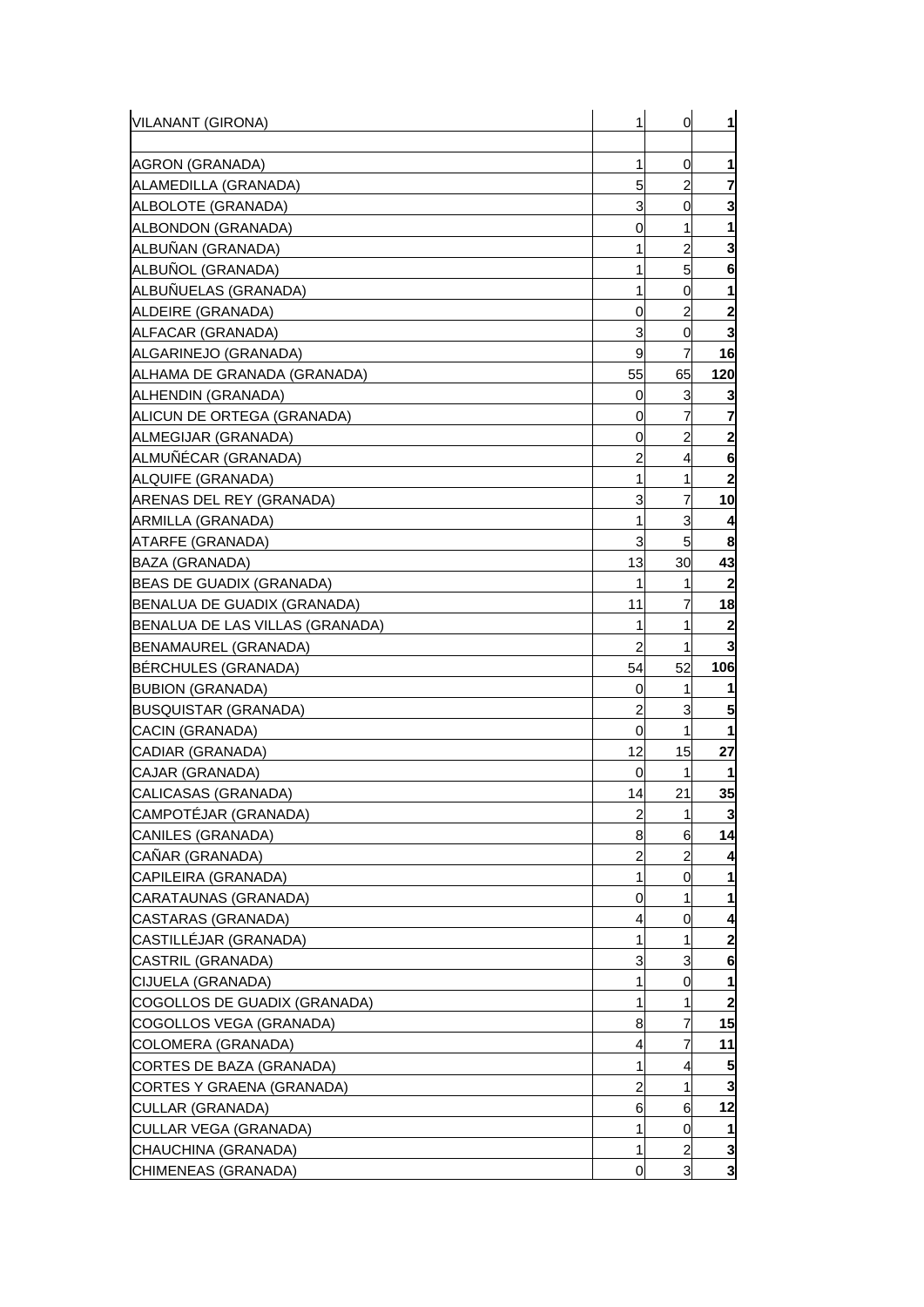| CHURRIANA DE LA VEGA (GRANADA) | $\mathbf{1}$   | $\overline{0}$          | 1                       |
|--------------------------------|----------------|-------------------------|-------------------------|
| DEHESAS DE GUADIX (GRANADA)    | $\overline{a}$ | $\overline{\mathbf{c}}$ | 4                       |
| DEIFONTES (GRANADA)            | $\mathbf{1}$   | $\overline{0}$          | 1                       |
| DIEZMA (GRANADA)               | 2              | 6                       | 8                       |
| DILAR (GRANADA)                | $\overline{c}$ | 3                       | 5                       |
| DOLAR (GRANADA)                | 2              | 0                       | $\overline{\mathbf{c}}$ |
| ESCUZAR (GRANADA)              | 1              | 0                       | 1                       |
| FERREIRA (GRANADA)             | 2              | 0                       | $\mathbf{2}$            |
| <b>FONELAS (GRANADA)</b>       | 10             | 6                       | 16                      |
| FREILA (GRANADA)               | 8              | 9                       | 17                      |
| FUENTE VAQUEROS (GRANADA)      | 3              | $\overline{c}$          | 5                       |
| GALERA (GRANADA)               | $\overline{a}$ | 5                       | 7                       |
| GOJAR (GRANADA)                | 0              | 1                       | 1                       |
| GOR (GRANADA)                  | 10             | $\overline{7}$          | 17                      |
| GORAFE (GRANADA)               | $\mathbf{1}$   | 0                       | $\mathbf{1}$            |
| GRANADA (GRANADA)              | 98             | 115                     | 213                     |
| GUADAHORTUNA (GRANADA)         | 4              | 4                       | 8                       |
| GUADIX (GRANADA)               | 29             | 32                      | 61                      |
| GUALCHOS (GRANADA)             | 3              | $\overline{2}$          | 5                       |
| GÜÉJAR SIERRA (GRANADA)        | 4              | 4                       | 8                       |
| <b>HUELAGO (GRANADA)</b>       | 3              | 7                       | 10                      |
| HUÉNEJA (GRANADA)              | 12             | 10                      | 22                      |
| HUESCAR (GRANADA)              | 2              | 4                       | 6                       |
| HUÉTOR SANTILLAN (GRANADA)     | 1              | 0                       | 1                       |
| <b>HUETOR TAJAR (GRANADA)</b>  | 7              | 4                       | 11                      |
| HUÉTOR VEGA (GRANADA)          | $\mathbf{1}$   | 0                       | 1                       |
| ILLORA (GRANADA)               | 10             | 20                      | 30                      |
| IZNALLOZ (GRANADA)             | 9              | 9                       | 18                      |
| JAYENA (GRANADA)               | 5              | 4                       | 9                       |
| JEREZ DEL MARQUESADO (GRANADA) | 4              | 5                       | 9                       |
| <b>JETE (GRANADA)</b>          | 1              | 0                       | $\mathbf{1}$            |
| <b>JUVILES (GRANADA)</b>       | 1              | 1                       | $\overline{\mathbf{c}}$ |
| CALAHORRA (LA) (GRANADA)       | 0              | 1                       | 1                       |
| LANJARON (GRANADA)             | 5              | 11                      | 16                      |
| LECRIN (GRANADA)               | 0              | 1                       | 1                       |
| LOBRAS (GRANADA)               | 1              | 1                       | $\boldsymbol{2}$        |
| LOJA (GRANADA)                 | 39             | 28                      | 67                      |
| LUGROS (GRANADA)               | 2              | 0                       | $\boldsymbol{2}$        |
| LUJAR (GRANADA)                | 3              | 0                       | 3                       |
| MARACENA (GRANADA)             | 1              | 1                       | $\mathbf{2}$            |
| MOCLIN (GRANADA)               | 3              | 3                       | 6                       |
| MONTEFRIO (GRANADA)            | 20             | 18                      | 38                      |
| MONTEJICAR (GRANADA)           | 1              | 0                       | 1                       |
| MONTILLANA (GRANADA)           | 1              | 0                       |                         |
| MORALEDA DE ZAFAYONA (GRANADA) | 5              | 4                       | 9                       |
| MOTRIL (GRANADA)               | 13             | 14                      | 27                      |
| MURTAS (GRANADA)               | 2              | 0                       | 2                       |
| NIGÜELAS (GRANADA)             | 2              | 0                       | $\mathbf{2}$            |
| NIVAR (GRANADA)                | 0              | 1                       | 1                       |
| ORCE (GRANADA)                 | 22             | 18                      | 40                      |
| ORGIVA (GRANADA)               | 60             | 56                      | 116                     |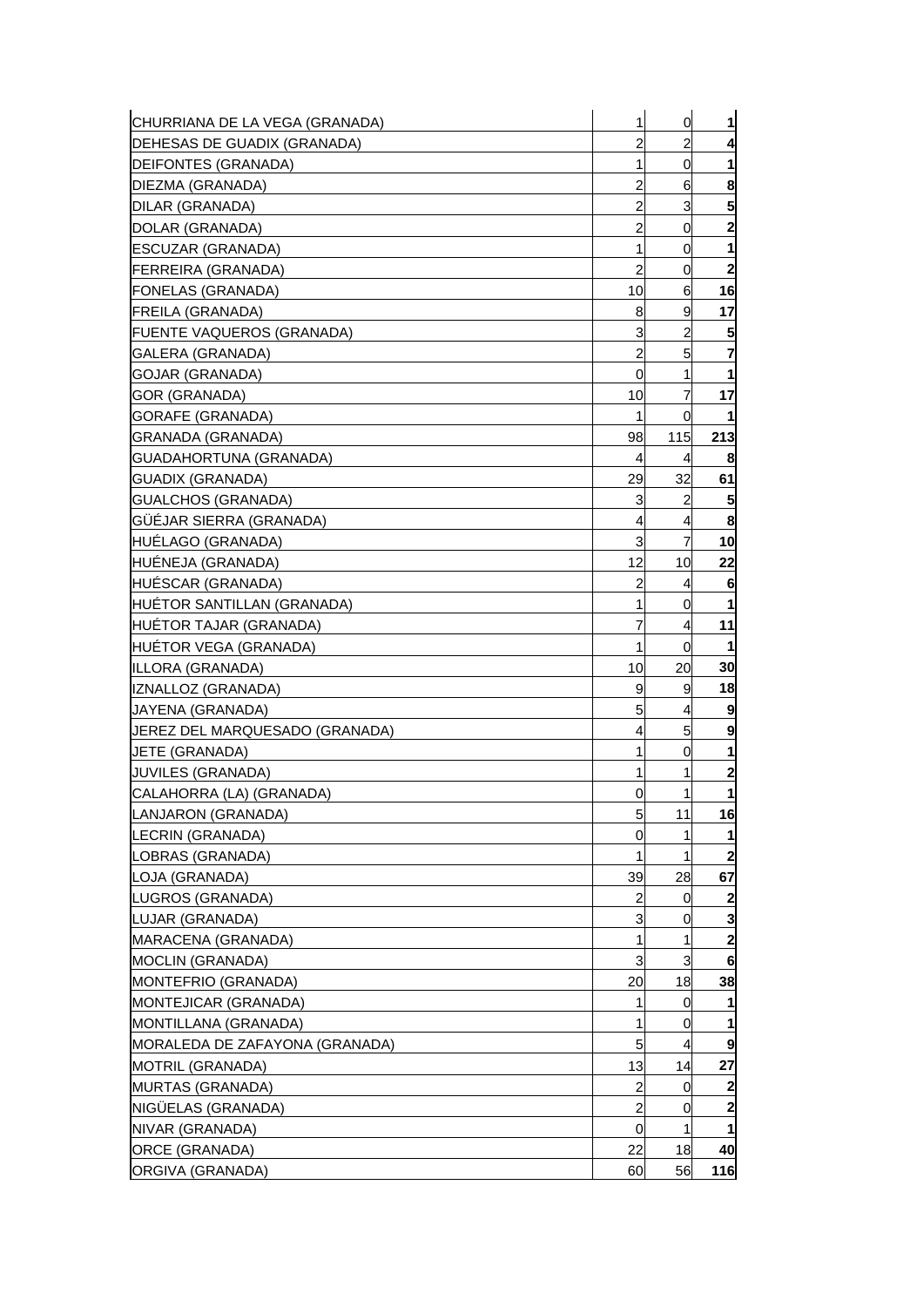| PADUL (GRANADA)                    | 5              | 5              | 10                      |
|------------------------------------|----------------|----------------|-------------------------|
| PAMPANEIRA (GRANADA)               | 1              | 2              | 3                       |
| PEDRO MARTINEZ (GRANADA)           | 16             | 11             | 27                      |
| PEZA (LA) (GRANADA)                | 5              | 8              | 13                      |
| PINOS PUENTE (GRANADA)             | 11             | 14             | 25                      |
| PIÑAR (GRANADA)                    | 18             | 23             | 41                      |
| POLICAR (GRANADA)                  | 2              | $\overline{c}$ | 4                       |
| POLOPOS (GRANADA)                  | 0              | 3              | 3                       |
| PUEBLA DE DON FADRIQUE (GRANADA)   | 3              | $\overline{c}$ | 5                       |
| PURULLENA (GRANADA)                | 1              | 1              | $\mathbf{2}$            |
| RUBITE (GRANADA)                   | 2              | 1              | 3                       |
| SALAR (GRANADA)                    | 23             | 18             | 41                      |
| SALOBREÑA (GRANADA)                | 5              | 12             | 17                      |
| SANTA CRUZ DEL COMERCIO (GRANADA)  | 1              | 0              | -1                      |
| SANTA FE (GRANADA)                 | 10             | 6              | 16                      |
| SOPORTUJAR (GRANADA)               | 2              | 2              | 4                       |
| SORVILAN (GRANADA)                 | 4              | 1              | 5                       |
| TORRE-CARDELA (GRANADA)            | 2              | 2              | 4                       |
| TORVIZCON (GRANADA)                | 3              | 1              |                         |
| TURON (GRANADA)                    | 3              | 4              | 7                       |
| UGIJAR (GRANADA)                   | 4              | 3              | 7                       |
| VALOR (GRANADA)                    | 8              | 15             | 23                      |
| VELEZ DE BENAUDALLA (GRANADA)      | 9              | 5              | 14                      |
| VENTAS DE HUELMA (GRANADA)         | 2              | $\overline{a}$ |                         |
| VILLANUEVA DE LAS TORRES (GRANADA) | 13             | 16             | 29                      |
| ZAFARRAYA (GRANADA)                | 4              | 4              | 8                       |
| ZUBIA (LA) (GRANADA)               | 1              | 0              |                         |
| ZUJAR (GRANADA)                    | 5              | 6              | 11                      |
| TAHA (LA) (GRANADA)                | 4              | 3              | 7                       |
| NEVADA (GRANADA)                   | 2              | 1              | 3                       |
| ALPUJARRA DE LA SIERRA (GRANADA)   | 2              | 3              | 5                       |
| GUAJARES (LOS) (GRANADA)           | 2              | 1              | 3                       |
| VALLE DEL ZALABI (GRANADA)         | 1              | 1              | $\overline{\mathbf{c}}$ |
| MORELABOR (GRANADA)                | 1              | 0              | 1                       |
| PINAR (EL) (GRANADA)               | 5              | 4              | 9                       |
| VEGAS DEL GENIL (GRANADA)          | 2              | 0              | $\mathbf{2}$            |
| CUEVAS DEL CAMPO (GRANADA)         | $\overline{2}$ | 1              | 3                       |
|                                    |                |                |                         |
| ALCOROCHES (GUADALAJARA)           | 0              | 1              |                         |
| ALUSTANTE (GUADALAJARA)            | 1              | 1              |                         |
| ANQUELA DEL PEDREGAL (GUADALAJARA) | 4              | 7              | 11                      |
| ARANZUEQUE (GUADALAJARA)           | 0              | 1              |                         |
| ATIENZA (GUADALAJARA)              | 1              | 0              |                         |
| BODERA (LA) (GUADALAJARA)          | 2              | 1              | 3                       |
| <b>BUDIA (GUADALAJARA)</b>         | 0              | 1              | 1                       |
| CANREDONDO (GUADALAJARA)           | 2              | 5              | 7                       |
| CENDEJAS DE LA TORRE (GUADALAJARA) | 2              | 0              |                         |
| CIFUENTES (GUADALAJARA)            | 2              | 2              |                         |
| FUENTELSAZ (GUADALAJARA)           | 1              | 1              | 2                       |
| GUADALAJARA (GUADALAJARA)          | $\overline{c}$ | 5              | 7                       |
| LUZON (GUADALAJARA)                | 0              | 1              | 1                       |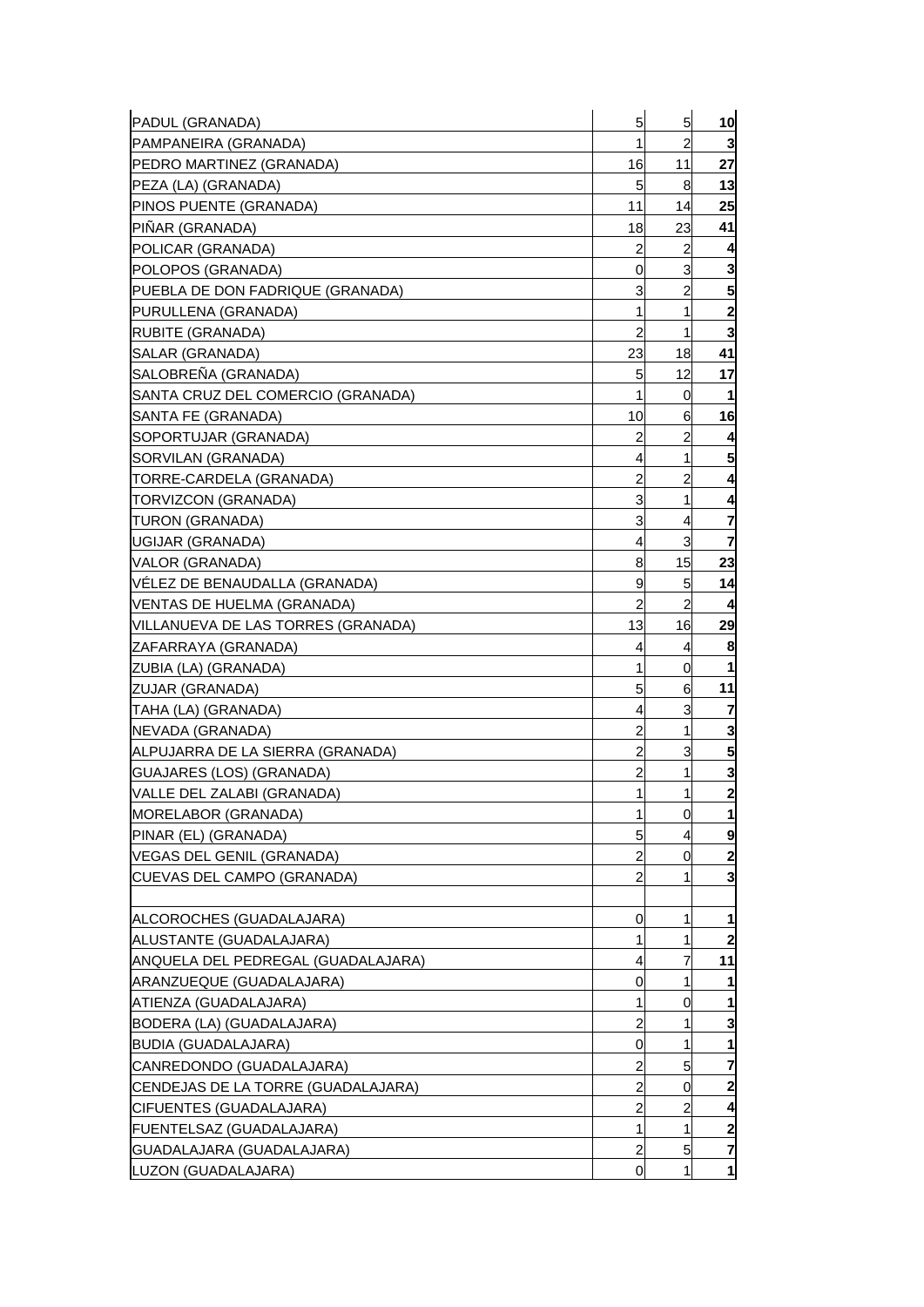| MEGINA (GUADALAJARA)                   | 1              | 1              | $\mathbf{2}$            |
|----------------------------------------|----------------|----------------|-------------------------|
| MILMARCOS (GUADALAJARA)                | 1              | 0              | 1                       |
| MIRABUENO (GUADALAJARA)                | 0              | 1              | 1                       |
| MOHERNANDO (GUADALAJARA)               | 0              | 1              | 1                       |
| MOLINA DE ARAGON (GUADALAJARA)         | 2              | 0              | $\overline{\mathbf{2}}$ |
| OREA (GUADALAJARA)                     | 1              | 3              | 4                       |
| PASTRANA (GUADALAJARA)                 | 1              | 0              | 1                       |
| PERALEJOS DE LAS TRUCHAS (GUADALAJARA) | 1              | 0              | 1                       |
| PINILLA DE MOLINA (GUADALAJARA)        | 2              | 0              | $\mathbf{2}$            |
| PIQUERAS (GUADALAJARA)                 | 6              | 3              | 9                       |
| POBO DE DUEÑAS (EL) (GUADALAJARA)      | 1              | 3              | 4                       |
| SALMERON (GUADALAJARA)                 | 0              | 2              | 2                       |
| SANTIUSTE (GUADALAJARA)                | 1              | 0              | 1                       |
| SETILES (GUADALAJARA)                  | 2              | 0              | $\mathbf{2}$            |
| SIGÜENZA (GUADALAJARA)                 | $\overline{a}$ | 1              | 3                       |
|                                        |                | 1              |                         |
| TAMAJON (GUADALAJARA)                  | 0              |                | 1                       |
| TENDILLA (GUADALAJARA)                 | 0              | 3              | 3                       |
| TORDELLEGO (GUADALAJARA)               | 2              | 4              | 6                       |
| TORREMOCHA DEL CAMPO (GUADALAJARA)     | 1              | 0              | 1                       |
| TORRUBIA (GUADALAJARA)                 | 2              | 1              | 3                       |
| TORTUERA (GUADALAJARA)                 | 1              | 3              | 4                       |
| TRAID (GUADALAJARA)                    | 0              | 1              | 1                       |
| VALHERMOSO (GUADALAJARA)               | 1              | 0              | 1                       |
| VILLASECA DE HENARES (GUADALAJARA)     | 3              | 1              | 4                       |
|                                        |                |                |                         |
| AZKOITIA (GUIPUSCOA)                   | 1              | 0              | 1                       |
| EIBAR (GUIPUSCOA)                      | 1              | 1              | $\overline{2}$          |
| ELGOIBAR (GUIPUSCOA)                   | 0              | 1              | 1                       |
| <b>IRUN (GUIPUSCOA)</b>                | $\overline{c}$ | 3              | 5                       |
| RENTERIA (GUIPUSCOA)                   | 0              | 1              | 1                       |
| DONOSTIA-SAN SEBASTIAN (GUIPUSCOA)     | 10             | 13             | 23                      |
| TOLOSA (GUIPUSCOA)                     | 2              | 1              | 3                       |
| BERGARA (GUIPUSCOA)                    | 0              | 1              | $\mathbf{1}$            |
| ORDIZIA (GUIPUSCOA)                    | $\overline{0}$ | 11             | $\mathbf{1}$            |
| URRETXU (GUIPUSCOA)                    | 0              |                | $\mathbf{1}$            |
| ZARAUTZ (GUIPUSCOA)                    | 0              | 1              | 1                       |
| ALJARAQUE (HUELVA)                     | 0              | 1              | 1                       |
| ALMONASTER LA REAL (HUELVA)            | 3              | 2              | 5                       |
| ALMONTE (HUELVA)                       |                | 1              | $\mathbf{2}$            |
| ALOSNO (HUELVA)                        | 6              | 6              | 12                      |
| ARACENA (HUELVA)                       | 4              | 2              | 6                       |
| <b>AROCHE (HUELVA)</b>                 | 3              | 2              | 5                       |
| AYAMONTE (HUELVA)                      | 3              | 7              | 10                      |
| <b>BEAS (HUELVA)</b>                   | 1              | 2              | 3                       |
| BOLLULLOS PAR DEL CONDADO (HUELVA)     | 0              | 1              | 1                       |
| CABEZAS RUBIAS (HUELVA)                | 0              | 1              | 1                       |
| CALA (HUELVA)                          |                | $\overline{2}$ | 3                       |
| CALAÑAS (HUELVA)                       | 16             | 17             | 33                      |
| CAMPILLO (EL) (HUELVA)                 | 3              | 2              | 5                       |
| CARTAYA (HUELVA)                       | $\overline{c}$ | 3              | $5\overline{)}$         |
| CERRO DE ANDÉVALO (EL) (HUELVA)        | 1              | 3              | 4                       |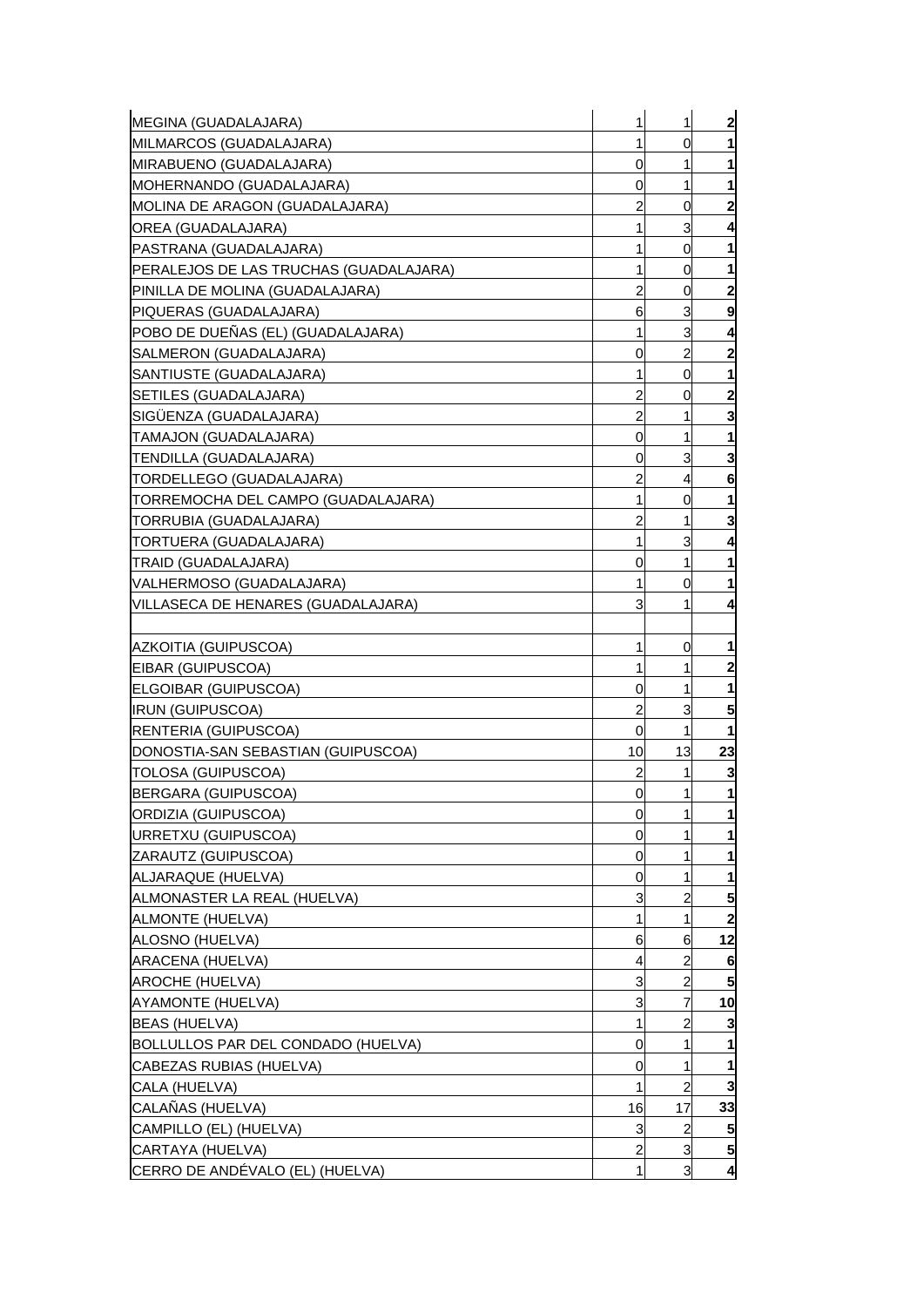| CORTEGANA (HUELVA)                     | 4  | $\overline{a}$ | 6                |
|----------------------------------------|----|----------------|------------------|
| CORTELAZOR (HUELVA)                    | 0  | 2              | $\mathbf{2}$     |
| CUMBRES DE SAN BARTOLOMÉ (HUELVA)      | 1  | 1              | 2                |
| <b>CUMBRES MAYORES (HUELVA)</b>        | 0  | 1              |                  |
| ENCINASOLA (HUELVA)                    | 4  | 7              | 11               |
| FUENTEHERIDOS (HUELVA)                 | 0  | 2              | $\boldsymbol{2}$ |
| GIBRALEON (HUELVA)                     | 2  | 1              | 3                |
| GRANADA DE RIO TINTO (LA) (HUELVA)     | 0  | 2              | 2                |
| HIGUERA DE LA SIERRA (HUELVA)          | 5  | 0              | 5                |
| HINOJALES (HUELVA)                     | 32 | 32             | 64               |
| HINOJOS (HUELVA)                       | 0  | 2              | 2                |
| HUELVA (HUELVA)                        | 33 | 42             | 75               |
| ISLA CRISTINA (HUELVA)                 | 6  | 4              | 10               |
| JABUGO (HUELVA)                        | 2  | 2              | 4                |
| MINAS DE RIOTINTO (HUELVA)             | 8  | 10             | 18               |
| NERVA (HUELVA)                         | 7  | 10             | 17               |
| NIEBLA (HUELVA)                        | 0  | 1              | 1                |
| PALMA DEL CONDADO (LA) (HUELVA)        | 1  | 0              |                  |
| PAYMOGO (HUELVA)                       | 6  | 0              | 6                |
| PUEBLA DE GUZMAN (HUELVA)              | 2  | 4              | 6                |
| PUNTA UMBRIA (HUELVA)                  | 2  | 0              | $\mathbf{2}$     |
| ROSAL DE LA FRONTERA (HUELVA)          | 3  | 2              | 5                |
| SAN BARTOLOMÉ DE LA TORRE (HUELVA)     | 1  | 0              | 1                |
| SAN JUAN DEL PUERTO (HUELVA)           | 1  | 1              | 2                |
| SANTA ANA LA REAL (HUELVA)             | 0  | 1              |                  |
| SANTA BARBARA DE CASA (HUELVA)         | 0  | 1              |                  |
| TRIGUEROS (HUELVA)                     | 1  | 0              |                  |
| VALVERDE DEL CAMINO (HUELVA)           | 3  | 1              |                  |
| VILLABLANCA (HUELVA)                   | 0  | 1              |                  |
| VILLANUEVA DE LOS CASTILLEJOS (HUELVA) | 1  | 1              | $\mathbf{2}$     |
| ZALAMEA LA REAL (HUELVA)               | 6  | 6              | 12               |
| ZUFRE (HUELVA)                         | 4  | 1              | 5                |
|                                        |    |                |                  |
| AISA (OSCA)                            | 0  | $\overline{2}$ | $\mathbf{2}$     |
| ALBELDA (OSCA)                         | 0  | 1              | 1                |
| ALCALA DE GURREA (OSCA)                | 1  | 0              |                  |
| ALMUNIA DE SAN JUAN (OSCA)             | 0  | 1              | 1                |
| ALMUNIENTE (OSCA)                      | 1  | 0              |                  |
| ALQUÉZAR (OSCA)                        | 0  | 2              | 2                |
| ALTORRICON (OSCA)                      | 1  | 0              |                  |
| ANGÜÉS (OSCA)                          | 1  | 0              | 1                |
| ARÉN (OSCA)                            | 2  | 1              | 3                |
| <b>AYERBE (OSCA)</b>                   | 0  | 1              | 1                |
| <b>BARBASTRO (OSCA)</b>                | 4  | 3              | 7                |
| BARCABO (OSCA)                         | 1  | 1              | $\overline{2}$   |
| BELVER DE CINCA (OSCA)                 | 0  | 1              |                  |
| <b>BENABARRE (OSCA)</b>                | 1  | 1              | 2                |
| BIELSA (OSCA)                          | 0  | 1              |                  |
| BINÉFAR (OSCA)                         | 1  | 3              | 4                |
| <b>BLECUA Y TORRES (OSCA)</b>          | 0  | 1              | 1                |
| BOLTAÑA (OSCA)                         | 2  | 1              | 3                |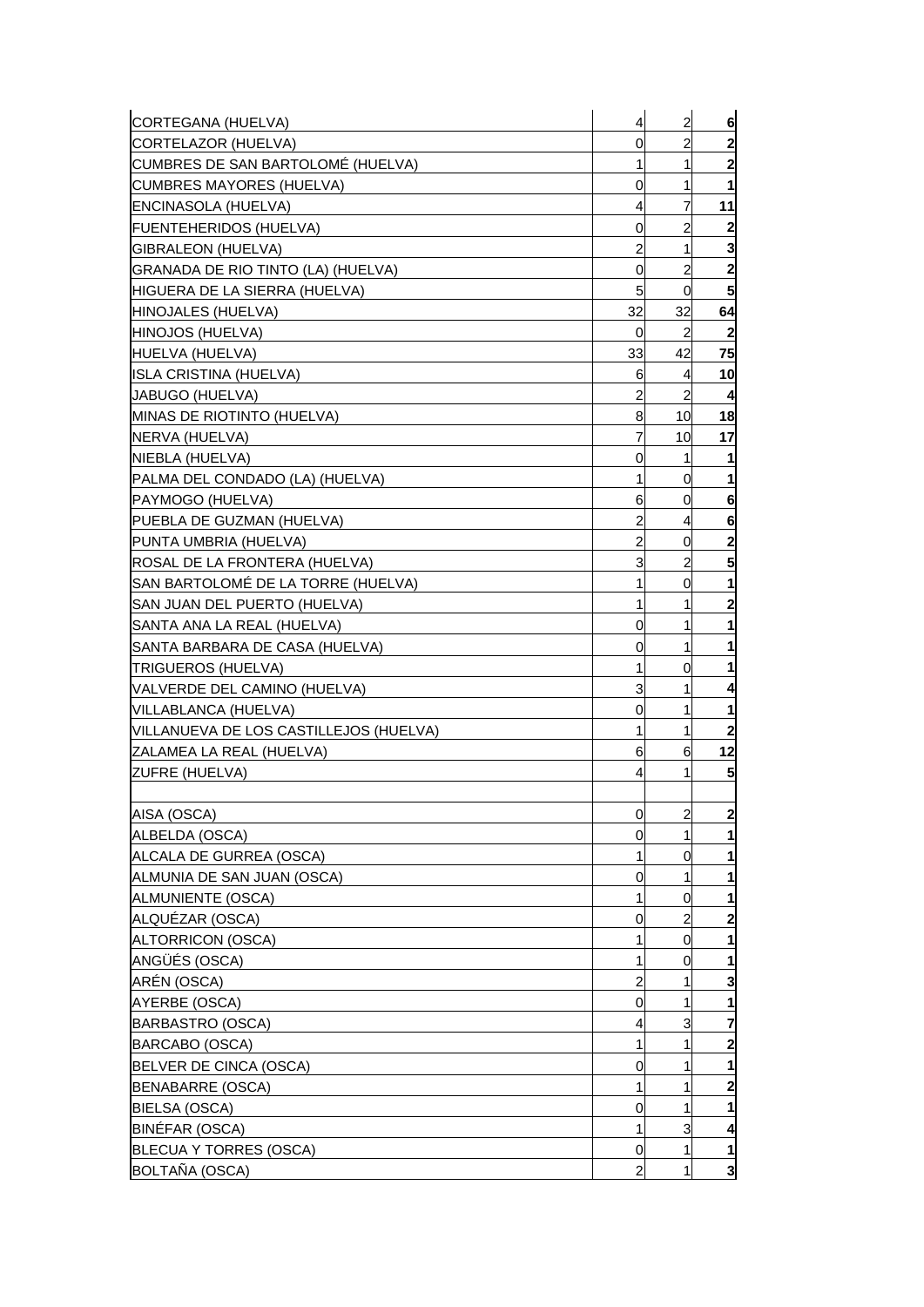| CAMPORRÉLLS (OSCA)             | 0              | 1              | 1                       |
|--------------------------------|----------------|----------------|-------------------------|
| CANAL DE BERDUN (OSCA)         | 2              | 0              | $\mathbf{2}$            |
| CANDASNOS (OSCA)               | 1              | 0              | 1                       |
| CAPDESASO (OSCA)               | 0              | 1              | 1                       |
| CASBAS DE HUESCA (OSCA)        | 0              | 1              | 1                       |
| CASTEJON DE MONEGROS (OSCA)    | 0              | 1              | 1                       |
| <b>ESPLUS (OSCA)</b>           | 2              | 0              | $\mathbf{2}$            |
| ESTADA (OSCA)                  | 1              | 0              | 1                       |
| FISCAL (OSCA)                  | 0              | 1              | 1                       |
| FONZ (OSCA)                    | 3              | 0              | 3                       |
| FRAGA (OSCA)                   | 3              | 4              | 7                       |
| FUEVA (LA) (OSCA)              | 0              | 2              | 2                       |
| GRADO (EL) (OSCA)              | 1              | 0              | 1                       |
| GRAÑÉN (OSCA)                  | 0              | 1              | 1                       |
| <b>GRAUS (OSCA)</b>            | 2              | 0              | $\overline{\mathbf{c}}$ |
| HUERTO (OSCA)                  | 1              | 3              | 4                       |
| HUESCA (OSCA)                  | 17             | 22             | 39                      |
| JACA (OSCA)                    | 4              | 4              | 8                       |
| LABUERDA (OSCA)                | 0              | 2              | 2                       |
| LALUENGA (OSCA)                | 1              | 0              | 1                       |
| LASPAULES (OSCA)               | 0              | 1              | 1                       |
| LOARRE (OSCA)                  | 0              | 1              | 1                       |
| LOSCORRALES (OSCA)             | 1              | 1              | $\mathbf{2}$            |
|                                | 1              |                |                         |
| MONESMA Y CAJIGAR (OSCA)       |                | 1              | 2                       |
| MONZON (OSCA)                  | 3              | 5              | 8                       |
| NAVAL (OSCA)                   | 1              | 0              | 1                       |
| OLVENA (OSCA)                  | 0              | 1              | 1                       |
| PANTICOSA (OSCA)               | 1              | 0              | 1                       |
| PERALTA DE CALASANZ (OSCA)     | 2              | 2              | 4                       |
| PERARRUA (OSCA)                | 3              | 2              | 5                       |
| POLEÑINO (OSCA)                | 0              | 1              | 1                       |
| POZAN DE VERO (OSCA)           | 0              | 1              | 1                       |
| ROBRES (OSCA)                  | 1              | 1              | $\mathbf{2}$            |
| SABIÑANIGO (OSCA)              | 3              | $\overline{0}$ | $\mathbf{3}$            |
| SALAS BAJAS (OSCA)             | $\overline{2}$ | 0              | $\mathbf{2}$            |
| SAN ESTEBAN DE LITERA (OSCA)   | 1              | 0              | 1                       |
| SANGARRÉN (OSCA)               | 2              | 0              | $\mathbf{2}$            |
| SARIÑENA (OSCA)                | 0              | 1              | 1                       |
| TAMARITE DE LITERA (OSCA)      | 3              |                | 4                       |
| TORRENTE DE CINCA (OSCA)       | 1              | 1              | $\mathbf{2}$            |
| VELILLA DE CINCA (OSCA)        | 0              | 1              | 1                       |
| VIACAMP Y LITERA (OSCA)        | 1              | 0              | 1                       |
| ZAIDIN (OSCA)                  | 1              | 0              | $\mathbf{1}$            |
| PUENTE LA REINA DE JACA (OSCA) | 1              | 0              | 1                       |
| SAN MIGUEL DEL CINCA (OSCA)    | 0              | 1              | 1                       |
| SOTONERA (LA) (OSCA)           | 0              | 2              | $\overline{2}$          |
| AINSA-SOBRARBE (OSCA)          | 2              | 1              | $\mathbf{3}$            |
|                                |                |                |                         |
| ALBANCHEZ DE UBEDA (JAEN)      | $\overline{2}$ | $\overline{2}$ | $\overline{\mathbf{A}}$ |
| ALCALA LA REAL (JAEN)          | 17             | 18             | 35                      |
| ALCAUDETE (JAEN)               | 10             | 8              | 18                      |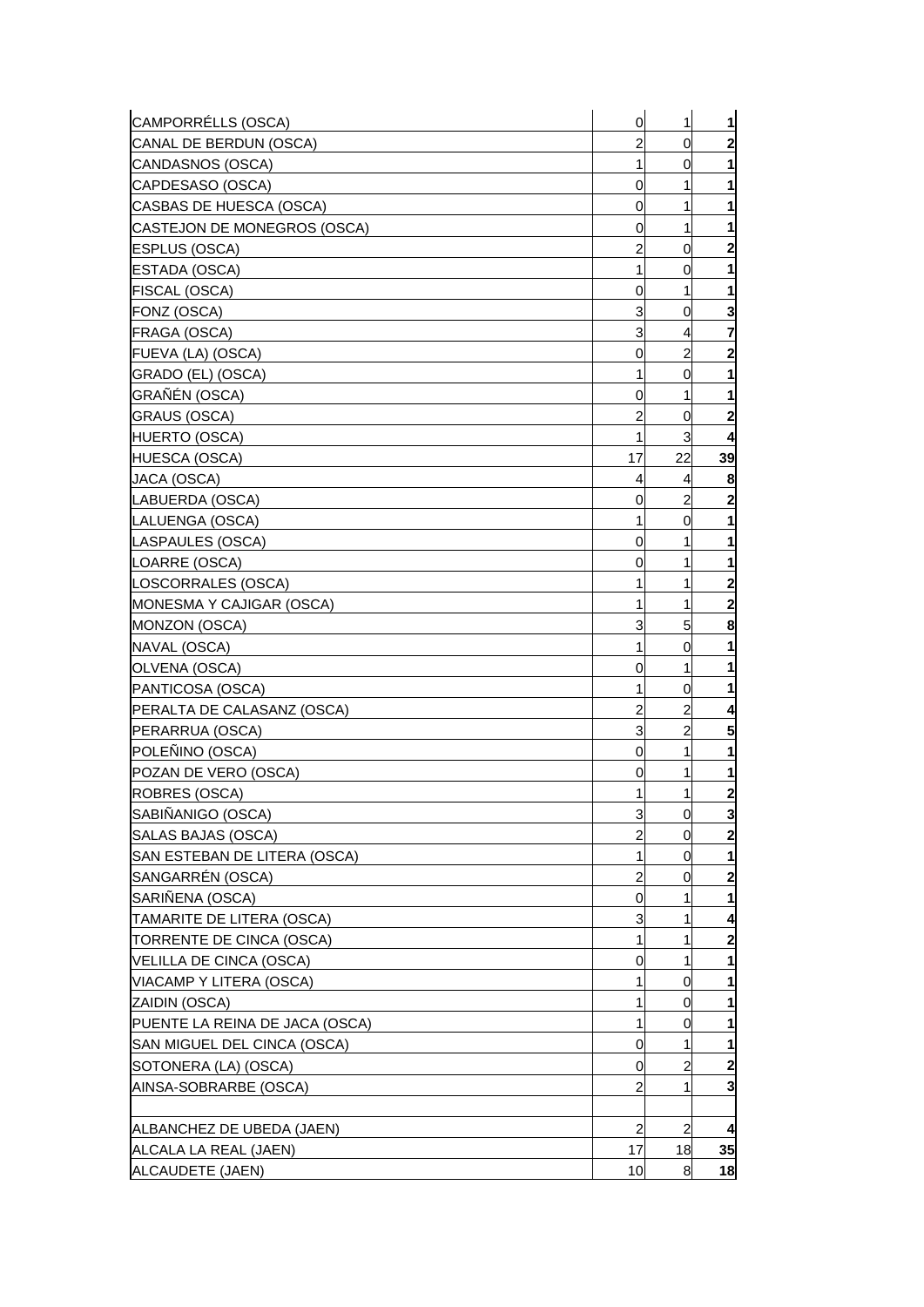| $\overline{c}$<br>ARJONA (JAEN)<br>4<br>6<br>3<br>$6\phantom{1}6$<br>3<br>ARQUILLOS (JAEN)<br>3<br>3<br>6<br>BAEZA (JAEN)<br>5<br>3<br>8<br>BAILÉN (JAEN)<br>BAÑOS DE LA ENCINA (JAEN)<br>0<br>1<br>$\mathbf{1}$<br>11<br>21<br>10<br>BEAS DE SEGURA (JAEN)<br><b>BEDMAR Y GARCIEZ (JAEN)</b><br>0<br>1<br>1<br>3<br>1<br>$\overline{c}$<br><b>BEGIJAR (JAEN)</b><br>BÉLMEZ DE LA MORALEDA (JAEN)<br>1<br>0<br>1<br>3<br>6<br>3<br>BENATAE (JAEN)<br>$\overline{7}$<br>13<br>6<br>CABRA DEL SANTO CRISTO (JAEN)<br>10<br>4<br>6<br>CAMBIL (JAEN)<br>7<br>3<br>CAMPILLO DE ARENAS (JAEN)<br>10<br>$\overline{2}$<br>1<br>3<br><b>CARBONEROS (JAEN)</b><br>1<br>$\overline{\mathbf{2}}$<br>1<br>CARCHELES (JAEN)<br>15<br>29<br>14<br>CAROLINA (LA) (JAEN)<br>3<br>5<br><b>CASTELLAR (JAEN)</b><br>2<br>5<br>1<br>CASTILLO DE LOCUBIN (JAEN)<br>4<br>$\overline{c}$<br>1<br>3<br>CAZALILLA (JAEN)<br>13<br>23<br>CAZORLA (JAEN)<br>10<br>$\overline{c}$<br>CHICLANA DE SEGURA (JAEN)<br>4<br>6<br>49<br>CHILLUÉVAR (JAEN)<br>21<br>28<br>ESCAÑUELA (JAEN)<br>0<br>1<br>1<br>$\overline{c}$<br>$\overline{\mathbf{c}}$<br><b>ESPELUY (JAEN)</b><br>0<br>1<br>1<br><b>FRAILES (JAEN)</b><br>0<br>1<br>1<br>0<br> FUENSANTA DE MARTOS (JAEN)<br>FUERTE DEL REY (JAEN)<br>1<br>0<br>1<br>GÉNAVE (JAEN)<br>3<br>1<br>4<br>GUARDIA DE JAÉN (LA) (JAEN)<br>1<br>5<br>4<br>$\overline{4}$<br>8<br><b>GUARROMAN (JAEN)</b><br>4<br>3<br>5<br>2<br><b>HIGUERA DE ARJONA (JAEN)</b><br>9<br>5<br>$\overline{4}$<br>HIGUERA DE CALATRAVA (JAEN)<br>$\overline{4}$<br>3<br><b>HORNOS (JAEN)</b><br>$\overline{7}$<br>7<br>5<br>12<br>HUELMA (JAEN)<br>5<br>11<br>16<br><b>IBROS (JAEN)</b><br>3<br>10<br>13<br>IRUELA (LA) (JAEN)<br>$\overline{c}$<br>IZNATORAF (JAEN)<br>0<br>$\mathbf{2}$<br>1<br>$\overline{\mathbf{2}}$<br>JABALQUINTO (JAEN)<br>1<br>JAÉN (JAEN)<br>90<br>44<br>46<br>54<br>JAMILENA (JAEN)<br>104<br>50<br>JIMENA (JAEN)<br>3<br>4<br>7<br>18<br>24<br>JODAR (JAEN)<br><b>LINARES (JAEN)</b><br>46<br>45<br>91<br>12<br>LOPERA (JAEN)<br>8<br>4<br>1<br>LUPION (JAEN)<br>0<br>1<br>$\overline{a}$<br>$\overline{a}$<br>4<br>MANCHA REAL (JAEN)<br>3<br>$\overline{4}$<br>MARMOLEJO (JAEN)<br>7<br><b>MARTOS (JAEN)</b><br>16<br>26<br>10<br><b>MENGIBAR (JAEN)</b><br>3<br>8<br>11<br>$\overline{2}$<br>2<br>$\overline{\mathbf{r}}$ | ANDUJAR (JAEN)         | 18 | 10 | 28 |
|----------------------------------------------------------------------------------------------------------------------------------------------------------------------------------------------------------------------------------------------------------------------------------------------------------------------------------------------------------------------------------------------------------------------------------------------------------------------------------------------------------------------------------------------------------------------------------------------------------------------------------------------------------------------------------------------------------------------------------------------------------------------------------------------------------------------------------------------------------------------------------------------------------------------------------------------------------------------------------------------------------------------------------------------------------------------------------------------------------------------------------------------------------------------------------------------------------------------------------------------------------------------------------------------------------------------------------------------------------------------------------------------------------------------------------------------------------------------------------------------------------------------------------------------------------------------------------------------------------------------------------------------------------------------------------------------------------------------------------------------------------------------------------------------------------------------------------------------------------------------------------------------------------------------------------------------------------------------------------------------------------------------------------------------------------------------------------------------------------------------------------------------------------------------------------------------------------------------------------------------------------------------------------------------------------------------------------------------|------------------------|----|----|----|
| 42                                                                                                                                                                                                                                                                                                                                                                                                                                                                                                                                                                                                                                                                                                                                                                                                                                                                                                                                                                                                                                                                                                                                                                                                                                                                                                                                                                                                                                                                                                                                                                                                                                                                                                                                                                                                                                                                                                                                                                                                                                                                                                                                                                                                                                                                                                                                           |                        |    |    |    |
|                                                                                                                                                                                                                                                                                                                                                                                                                                                                                                                                                                                                                                                                                                                                                                                                                                                                                                                                                                                                                                                                                                                                                                                                                                                                                                                                                                                                                                                                                                                                                                                                                                                                                                                                                                                                                                                                                                                                                                                                                                                                                                                                                                                                                                                                                                                                              |                        |    |    |    |
|                                                                                                                                                                                                                                                                                                                                                                                                                                                                                                                                                                                                                                                                                                                                                                                                                                                                                                                                                                                                                                                                                                                                                                                                                                                                                                                                                                                                                                                                                                                                                                                                                                                                                                                                                                                                                                                                                                                                                                                                                                                                                                                                                                                                                                                                                                                                              |                        |    |    |    |
|                                                                                                                                                                                                                                                                                                                                                                                                                                                                                                                                                                                                                                                                                                                                                                                                                                                                                                                                                                                                                                                                                                                                                                                                                                                                                                                                                                                                                                                                                                                                                                                                                                                                                                                                                                                                                                                                                                                                                                                                                                                                                                                                                                                                                                                                                                                                              |                        |    |    |    |
|                                                                                                                                                                                                                                                                                                                                                                                                                                                                                                                                                                                                                                                                                                                                                                                                                                                                                                                                                                                                                                                                                                                                                                                                                                                                                                                                                                                                                                                                                                                                                                                                                                                                                                                                                                                                                                                                                                                                                                                                                                                                                                                                                                                                                                                                                                                                              |                        |    |    |    |
|                                                                                                                                                                                                                                                                                                                                                                                                                                                                                                                                                                                                                                                                                                                                                                                                                                                                                                                                                                                                                                                                                                                                                                                                                                                                                                                                                                                                                                                                                                                                                                                                                                                                                                                                                                                                                                                                                                                                                                                                                                                                                                                                                                                                                                                                                                                                              |                        |    |    |    |
|                                                                                                                                                                                                                                                                                                                                                                                                                                                                                                                                                                                                                                                                                                                                                                                                                                                                                                                                                                                                                                                                                                                                                                                                                                                                                                                                                                                                                                                                                                                                                                                                                                                                                                                                                                                                                                                                                                                                                                                                                                                                                                                                                                                                                                                                                                                                              |                        |    |    |    |
|                                                                                                                                                                                                                                                                                                                                                                                                                                                                                                                                                                                                                                                                                                                                                                                                                                                                                                                                                                                                                                                                                                                                                                                                                                                                                                                                                                                                                                                                                                                                                                                                                                                                                                                                                                                                                                                                                                                                                                                                                                                                                                                                                                                                                                                                                                                                              |                        |    |    |    |
|                                                                                                                                                                                                                                                                                                                                                                                                                                                                                                                                                                                                                                                                                                                                                                                                                                                                                                                                                                                                                                                                                                                                                                                                                                                                                                                                                                                                                                                                                                                                                                                                                                                                                                                                                                                                                                                                                                                                                                                                                                                                                                                                                                                                                                                                                                                                              |                        |    |    |    |
|                                                                                                                                                                                                                                                                                                                                                                                                                                                                                                                                                                                                                                                                                                                                                                                                                                                                                                                                                                                                                                                                                                                                                                                                                                                                                                                                                                                                                                                                                                                                                                                                                                                                                                                                                                                                                                                                                                                                                                                                                                                                                                                                                                                                                                                                                                                                              |                        |    |    |    |
|                                                                                                                                                                                                                                                                                                                                                                                                                                                                                                                                                                                                                                                                                                                                                                                                                                                                                                                                                                                                                                                                                                                                                                                                                                                                                                                                                                                                                                                                                                                                                                                                                                                                                                                                                                                                                                                                                                                                                                                                                                                                                                                                                                                                                                                                                                                                              |                        |    |    |    |
|                                                                                                                                                                                                                                                                                                                                                                                                                                                                                                                                                                                                                                                                                                                                                                                                                                                                                                                                                                                                                                                                                                                                                                                                                                                                                                                                                                                                                                                                                                                                                                                                                                                                                                                                                                                                                                                                                                                                                                                                                                                                                                                                                                                                                                                                                                                                              |                        |    |    |    |
|                                                                                                                                                                                                                                                                                                                                                                                                                                                                                                                                                                                                                                                                                                                                                                                                                                                                                                                                                                                                                                                                                                                                                                                                                                                                                                                                                                                                                                                                                                                                                                                                                                                                                                                                                                                                                                                                                                                                                                                                                                                                                                                                                                                                                                                                                                                                              |                        |    |    |    |
|                                                                                                                                                                                                                                                                                                                                                                                                                                                                                                                                                                                                                                                                                                                                                                                                                                                                                                                                                                                                                                                                                                                                                                                                                                                                                                                                                                                                                                                                                                                                                                                                                                                                                                                                                                                                                                                                                                                                                                                                                                                                                                                                                                                                                                                                                                                                              |                        |    |    |    |
|                                                                                                                                                                                                                                                                                                                                                                                                                                                                                                                                                                                                                                                                                                                                                                                                                                                                                                                                                                                                                                                                                                                                                                                                                                                                                                                                                                                                                                                                                                                                                                                                                                                                                                                                                                                                                                                                                                                                                                                                                                                                                                                                                                                                                                                                                                                                              |                        |    |    |    |
|                                                                                                                                                                                                                                                                                                                                                                                                                                                                                                                                                                                                                                                                                                                                                                                                                                                                                                                                                                                                                                                                                                                                                                                                                                                                                                                                                                                                                                                                                                                                                                                                                                                                                                                                                                                                                                                                                                                                                                                                                                                                                                                                                                                                                                                                                                                                              |                        |    |    |    |
|                                                                                                                                                                                                                                                                                                                                                                                                                                                                                                                                                                                                                                                                                                                                                                                                                                                                                                                                                                                                                                                                                                                                                                                                                                                                                                                                                                                                                                                                                                                                                                                                                                                                                                                                                                                                                                                                                                                                                                                                                                                                                                                                                                                                                                                                                                                                              |                        |    |    |    |
|                                                                                                                                                                                                                                                                                                                                                                                                                                                                                                                                                                                                                                                                                                                                                                                                                                                                                                                                                                                                                                                                                                                                                                                                                                                                                                                                                                                                                                                                                                                                                                                                                                                                                                                                                                                                                                                                                                                                                                                                                                                                                                                                                                                                                                                                                                                                              |                        |    |    |    |
|                                                                                                                                                                                                                                                                                                                                                                                                                                                                                                                                                                                                                                                                                                                                                                                                                                                                                                                                                                                                                                                                                                                                                                                                                                                                                                                                                                                                                                                                                                                                                                                                                                                                                                                                                                                                                                                                                                                                                                                                                                                                                                                                                                                                                                                                                                                                              |                        |    |    |    |
|                                                                                                                                                                                                                                                                                                                                                                                                                                                                                                                                                                                                                                                                                                                                                                                                                                                                                                                                                                                                                                                                                                                                                                                                                                                                                                                                                                                                                                                                                                                                                                                                                                                                                                                                                                                                                                                                                                                                                                                                                                                                                                                                                                                                                                                                                                                                              |                        |    |    |    |
|                                                                                                                                                                                                                                                                                                                                                                                                                                                                                                                                                                                                                                                                                                                                                                                                                                                                                                                                                                                                                                                                                                                                                                                                                                                                                                                                                                                                                                                                                                                                                                                                                                                                                                                                                                                                                                                                                                                                                                                                                                                                                                                                                                                                                                                                                                                                              |                        |    |    |    |
|                                                                                                                                                                                                                                                                                                                                                                                                                                                                                                                                                                                                                                                                                                                                                                                                                                                                                                                                                                                                                                                                                                                                                                                                                                                                                                                                                                                                                                                                                                                                                                                                                                                                                                                                                                                                                                                                                                                                                                                                                                                                                                                                                                                                                                                                                                                                              |                        |    |    |    |
|                                                                                                                                                                                                                                                                                                                                                                                                                                                                                                                                                                                                                                                                                                                                                                                                                                                                                                                                                                                                                                                                                                                                                                                                                                                                                                                                                                                                                                                                                                                                                                                                                                                                                                                                                                                                                                                                                                                                                                                                                                                                                                                                                                                                                                                                                                                                              |                        |    |    |    |
|                                                                                                                                                                                                                                                                                                                                                                                                                                                                                                                                                                                                                                                                                                                                                                                                                                                                                                                                                                                                                                                                                                                                                                                                                                                                                                                                                                                                                                                                                                                                                                                                                                                                                                                                                                                                                                                                                                                                                                                                                                                                                                                                                                                                                                                                                                                                              |                        |    |    |    |
|                                                                                                                                                                                                                                                                                                                                                                                                                                                                                                                                                                                                                                                                                                                                                                                                                                                                                                                                                                                                                                                                                                                                                                                                                                                                                                                                                                                                                                                                                                                                                                                                                                                                                                                                                                                                                                                                                                                                                                                                                                                                                                                                                                                                                                                                                                                                              |                        |    |    |    |
|                                                                                                                                                                                                                                                                                                                                                                                                                                                                                                                                                                                                                                                                                                                                                                                                                                                                                                                                                                                                                                                                                                                                                                                                                                                                                                                                                                                                                                                                                                                                                                                                                                                                                                                                                                                                                                                                                                                                                                                                                                                                                                                                                                                                                                                                                                                                              |                        |    |    |    |
|                                                                                                                                                                                                                                                                                                                                                                                                                                                                                                                                                                                                                                                                                                                                                                                                                                                                                                                                                                                                                                                                                                                                                                                                                                                                                                                                                                                                                                                                                                                                                                                                                                                                                                                                                                                                                                                                                                                                                                                                                                                                                                                                                                                                                                                                                                                                              |                        |    |    |    |
|                                                                                                                                                                                                                                                                                                                                                                                                                                                                                                                                                                                                                                                                                                                                                                                                                                                                                                                                                                                                                                                                                                                                                                                                                                                                                                                                                                                                                                                                                                                                                                                                                                                                                                                                                                                                                                                                                                                                                                                                                                                                                                                                                                                                                                                                                                                                              |                        |    |    |    |
|                                                                                                                                                                                                                                                                                                                                                                                                                                                                                                                                                                                                                                                                                                                                                                                                                                                                                                                                                                                                                                                                                                                                                                                                                                                                                                                                                                                                                                                                                                                                                                                                                                                                                                                                                                                                                                                                                                                                                                                                                                                                                                                                                                                                                                                                                                                                              |                        |    |    |    |
|                                                                                                                                                                                                                                                                                                                                                                                                                                                                                                                                                                                                                                                                                                                                                                                                                                                                                                                                                                                                                                                                                                                                                                                                                                                                                                                                                                                                                                                                                                                                                                                                                                                                                                                                                                                                                                                                                                                                                                                                                                                                                                                                                                                                                                                                                                                                              |                        |    |    |    |
|                                                                                                                                                                                                                                                                                                                                                                                                                                                                                                                                                                                                                                                                                                                                                                                                                                                                                                                                                                                                                                                                                                                                                                                                                                                                                                                                                                                                                                                                                                                                                                                                                                                                                                                                                                                                                                                                                                                                                                                                                                                                                                                                                                                                                                                                                                                                              |                        |    |    |    |
|                                                                                                                                                                                                                                                                                                                                                                                                                                                                                                                                                                                                                                                                                                                                                                                                                                                                                                                                                                                                                                                                                                                                                                                                                                                                                                                                                                                                                                                                                                                                                                                                                                                                                                                                                                                                                                                                                                                                                                                                                                                                                                                                                                                                                                                                                                                                              |                        |    |    |    |
|                                                                                                                                                                                                                                                                                                                                                                                                                                                                                                                                                                                                                                                                                                                                                                                                                                                                                                                                                                                                                                                                                                                                                                                                                                                                                                                                                                                                                                                                                                                                                                                                                                                                                                                                                                                                                                                                                                                                                                                                                                                                                                                                                                                                                                                                                                                                              |                        |    |    |    |
|                                                                                                                                                                                                                                                                                                                                                                                                                                                                                                                                                                                                                                                                                                                                                                                                                                                                                                                                                                                                                                                                                                                                                                                                                                                                                                                                                                                                                                                                                                                                                                                                                                                                                                                                                                                                                                                                                                                                                                                                                                                                                                                                                                                                                                                                                                                                              |                        |    |    |    |
|                                                                                                                                                                                                                                                                                                                                                                                                                                                                                                                                                                                                                                                                                                                                                                                                                                                                                                                                                                                                                                                                                                                                                                                                                                                                                                                                                                                                                                                                                                                                                                                                                                                                                                                                                                                                                                                                                                                                                                                                                                                                                                                                                                                                                                                                                                                                              |                        |    |    |    |
|                                                                                                                                                                                                                                                                                                                                                                                                                                                                                                                                                                                                                                                                                                                                                                                                                                                                                                                                                                                                                                                                                                                                                                                                                                                                                                                                                                                                                                                                                                                                                                                                                                                                                                                                                                                                                                                                                                                                                                                                                                                                                                                                                                                                                                                                                                                                              |                        |    |    |    |
|                                                                                                                                                                                                                                                                                                                                                                                                                                                                                                                                                                                                                                                                                                                                                                                                                                                                                                                                                                                                                                                                                                                                                                                                                                                                                                                                                                                                                                                                                                                                                                                                                                                                                                                                                                                                                                                                                                                                                                                                                                                                                                                                                                                                                                                                                                                                              |                        |    |    |    |
|                                                                                                                                                                                                                                                                                                                                                                                                                                                                                                                                                                                                                                                                                                                                                                                                                                                                                                                                                                                                                                                                                                                                                                                                                                                                                                                                                                                                                                                                                                                                                                                                                                                                                                                                                                                                                                                                                                                                                                                                                                                                                                                                                                                                                                                                                                                                              |                        |    |    |    |
|                                                                                                                                                                                                                                                                                                                                                                                                                                                                                                                                                                                                                                                                                                                                                                                                                                                                                                                                                                                                                                                                                                                                                                                                                                                                                                                                                                                                                                                                                                                                                                                                                                                                                                                                                                                                                                                                                                                                                                                                                                                                                                                                                                                                                                                                                                                                              |                        |    |    |    |
|                                                                                                                                                                                                                                                                                                                                                                                                                                                                                                                                                                                                                                                                                                                                                                                                                                                                                                                                                                                                                                                                                                                                                                                                                                                                                                                                                                                                                                                                                                                                                                                                                                                                                                                                                                                                                                                                                                                                                                                                                                                                                                                                                                                                                                                                                                                                              |                        |    |    |    |
|                                                                                                                                                                                                                                                                                                                                                                                                                                                                                                                                                                                                                                                                                                                                                                                                                                                                                                                                                                                                                                                                                                                                                                                                                                                                                                                                                                                                                                                                                                                                                                                                                                                                                                                                                                                                                                                                                                                                                                                                                                                                                                                                                                                                                                                                                                                                              |                        |    |    |    |
|                                                                                                                                                                                                                                                                                                                                                                                                                                                                                                                                                                                                                                                                                                                                                                                                                                                                                                                                                                                                                                                                                                                                                                                                                                                                                                                                                                                                                                                                                                                                                                                                                                                                                                                                                                                                                                                                                                                                                                                                                                                                                                                                                                                                                                                                                                                                              |                        |    |    |    |
|                                                                                                                                                                                                                                                                                                                                                                                                                                                                                                                                                                                                                                                                                                                                                                                                                                                                                                                                                                                                                                                                                                                                                                                                                                                                                                                                                                                                                                                                                                                                                                                                                                                                                                                                                                                                                                                                                                                                                                                                                                                                                                                                                                                                                                                                                                                                              |                        |    |    |    |
|                                                                                                                                                                                                                                                                                                                                                                                                                                                                                                                                                                                                                                                                                                                                                                                                                                                                                                                                                                                                                                                                                                                                                                                                                                                                                                                                                                                                                                                                                                                                                                                                                                                                                                                                                                                                                                                                                                                                                                                                                                                                                                                                                                                                                                                                                                                                              |                        |    |    |    |
|                                                                                                                                                                                                                                                                                                                                                                                                                                                                                                                                                                                                                                                                                                                                                                                                                                                                                                                                                                                                                                                                                                                                                                                                                                                                                                                                                                                                                                                                                                                                                                                                                                                                                                                                                                                                                                                                                                                                                                                                                                                                                                                                                                                                                                                                                                                                              |                        |    |    |    |
|                                                                                                                                                                                                                                                                                                                                                                                                                                                                                                                                                                                                                                                                                                                                                                                                                                                                                                                                                                                                                                                                                                                                                                                                                                                                                                                                                                                                                                                                                                                                                                                                                                                                                                                                                                                                                                                                                                                                                                                                                                                                                                                                                                                                                                                                                                                                              |                        |    |    |    |
|                                                                                                                                                                                                                                                                                                                                                                                                                                                                                                                                                                                                                                                                                                                                                                                                                                                                                                                                                                                                                                                                                                                                                                                                                                                                                                                                                                                                                                                                                                                                                                                                                                                                                                                                                                                                                                                                                                                                                                                                                                                                                                                                                                                                                                                                                                                                              |                        |    |    |    |
|                                                                                                                                                                                                                                                                                                                                                                                                                                                                                                                                                                                                                                                                                                                                                                                                                                                                                                                                                                                                                                                                                                                                                                                                                                                                                                                                                                                                                                                                                                                                                                                                                                                                                                                                                                                                                                                                                                                                                                                                                                                                                                                                                                                                                                                                                                                                              |                        |    |    |    |
|                                                                                                                                                                                                                                                                                                                                                                                                                                                                                                                                                                                                                                                                                                                                                                                                                                                                                                                                                                                                                                                                                                                                                                                                                                                                                                                                                                                                                                                                                                                                                                                                                                                                                                                                                                                                                                                                                                                                                                                                                                                                                                                                                                                                                                                                                                                                              |                        |    |    |    |
|                                                                                                                                                                                                                                                                                                                                                                                                                                                                                                                                                                                                                                                                                                                                                                                                                                                                                                                                                                                                                                                                                                                                                                                                                                                                                                                                                                                                                                                                                                                                                                                                                                                                                                                                                                                                                                                                                                                                                                                                                                                                                                                                                                                                                                                                                                                                              | <b>MONTIZON (JAEN)</b> |    |    |    |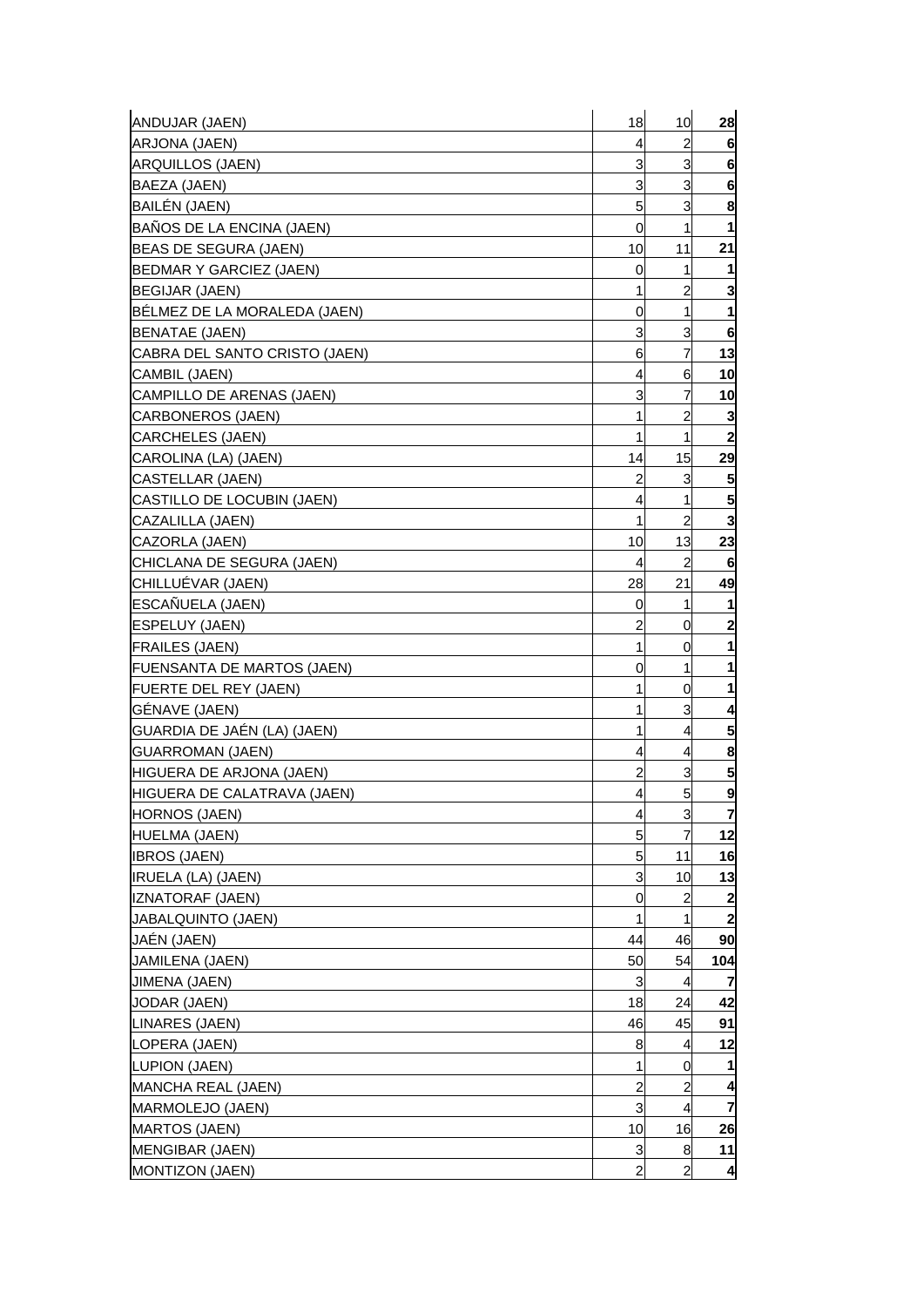| NAVAS DE SAN JUAN (JAEN)        | 0              | 1              | 1                       |
|---------------------------------|----------------|----------------|-------------------------|
| <b>NOALEJO (JAEN)</b>           | $\overline{a}$ | 4              | 6                       |
| ORCERA (JAEN)                   | 8              | 10             | 18                      |
| PEAL DE BECERRO (JAEN)          | 7              | 7              | 14                      |
| PEGALAJAR (JAEN)                | 3              | 1              | 4                       |
| PORCUNA (JAEN)                  | 10             | $\overline{7}$ | 17                      |
| POZO ALCON (JAEN)               | 7              | 10             | 17                      |
| PUENTE DE GÉNAVE (JAEN)         | 1              | 0              |                         |
| PUERTA DE SEGURA (LA) (JAEN)    | 1              | 1              | $\overline{\mathbf{c}}$ |
| QUESADA (JAEN)                  | 5              | 3              | 8                       |
| <b>RUS (JAEN)</b>               | 1              | 5              | 6                       |
| SABIOTE (JAEN)                  | 4              | $\overline{2}$ | 6                       |
| SANTA ELENA (JAEN)              | 8              | 3              | 11                      |
| SANTIAGO DE CALATRAVA (JAEN)    | 4              | 3              | 7                       |
| SANTIAGO-PONTONES (JAEN)        | 2              | 0              | $\overline{\mathbf{c}}$ |
| SANTISTEBAN DEL PUERTO (JAEN)   | 0              | 1              | 1                       |
| SANTO TOMÉ (JAEN)               | 17             | 9              | 26                      |
| SEGURA DE LA SIERRA (JAEN)      | 6              | 9              | 15                      |
| SILES (JAEN)                    | 13             | 14             | 27                      |
| SORIHUELA DEL GUADALIMAR (JAEN) | 2              | 3              | 5                       |
| TORREBLASCOPEDRO (JAEN)         | 2              | 4              | 6                       |
| TORREDELCAMPO (JAEN)            | $\overline{a}$ | 3              | 5                       |
| TORREDONJIMENO (JAEN)           | 10             | 6              | 16                      |
| TORREPEROGIL (JAEN)             | 1              | 2              | 3                       |
| TORRES (JAEN)                   | 0              | 4              | 4                       |
| TORRES DE ALBANCHEZ (JAEN)      | 3              | 3              | 6                       |
| <b>UBEDA (JAEN)</b>             | 17             | 20             | 37                      |
| VALDEPEÑAS DE JAÉN (JAEN)       | 1              | 2              | 3                       |
| <b>VILCHES (JAEN)</b>           | 12             | 15             | 27                      |
| VILLACARRILLO (JAEN)            | 12             | 11             | 23                      |
| VILLANUEVA DE LA REINA (JAEN)   | 2              | 9              | 11                      |
| VILLANUEVA DEL ARZOBISPO (JAEN) | 10             | 8              | 18                      |
| VILLARES (LOS) (JAEN)           | 1              | 5              | 6                       |
| VILLARRODRIGO (JAEN)            | 4              | 3              | $\overline{7}$          |
| <b>VILLATORRES (JAEN)</b>       | 5              | 5 <sup>1</sup> | 10                      |
|                                 |                |                |                         |
| ALMANZA (LLEO)                  | 0              | 1              | 1                       |
| <b>ASTORGA (LLEO)</b>           | $\overline{a}$ | 3              | 5                       |
| <b>BALBOA (LLEO)</b>            | 0              | 1              |                         |
| BAÑEZA (LA) (LLEO)              | 3              | 6              | 9                       |
| <b>BARJAS (LLEO)</b>            | 1              | 1              | 2                       |
| <b>BEMBIBRE (LLEO)</b>          | 1              | 0              |                         |
| <b>BENUZA (LLEO)</b>            | 1              | 0              | 1                       |
| BERCIANOS DEL PARAMO (LLEO)     | 0              | 1              |                         |
| BURGO RANERO (EL) (LLEO)        | 1              | 0              | 1                       |
| CACABELOS (LLEO)                | 1              | 0              |                         |
| CAMPONARAYA (LLEO)              | 0              | 1              |                         |
| CARRACEDELO (LLEO)              | 1              | 0              |                         |
| CARROCERA (LLEO)                | 0              | 1              | 1                       |
| CASTROCALBON (LLEO)             | 0              | 1              | 1                       |
| CASTROCONTRIGO (LLEO)           | 5              | $\overline{2}$ | $\overline{7}$          |
|                                 |                |                |                         |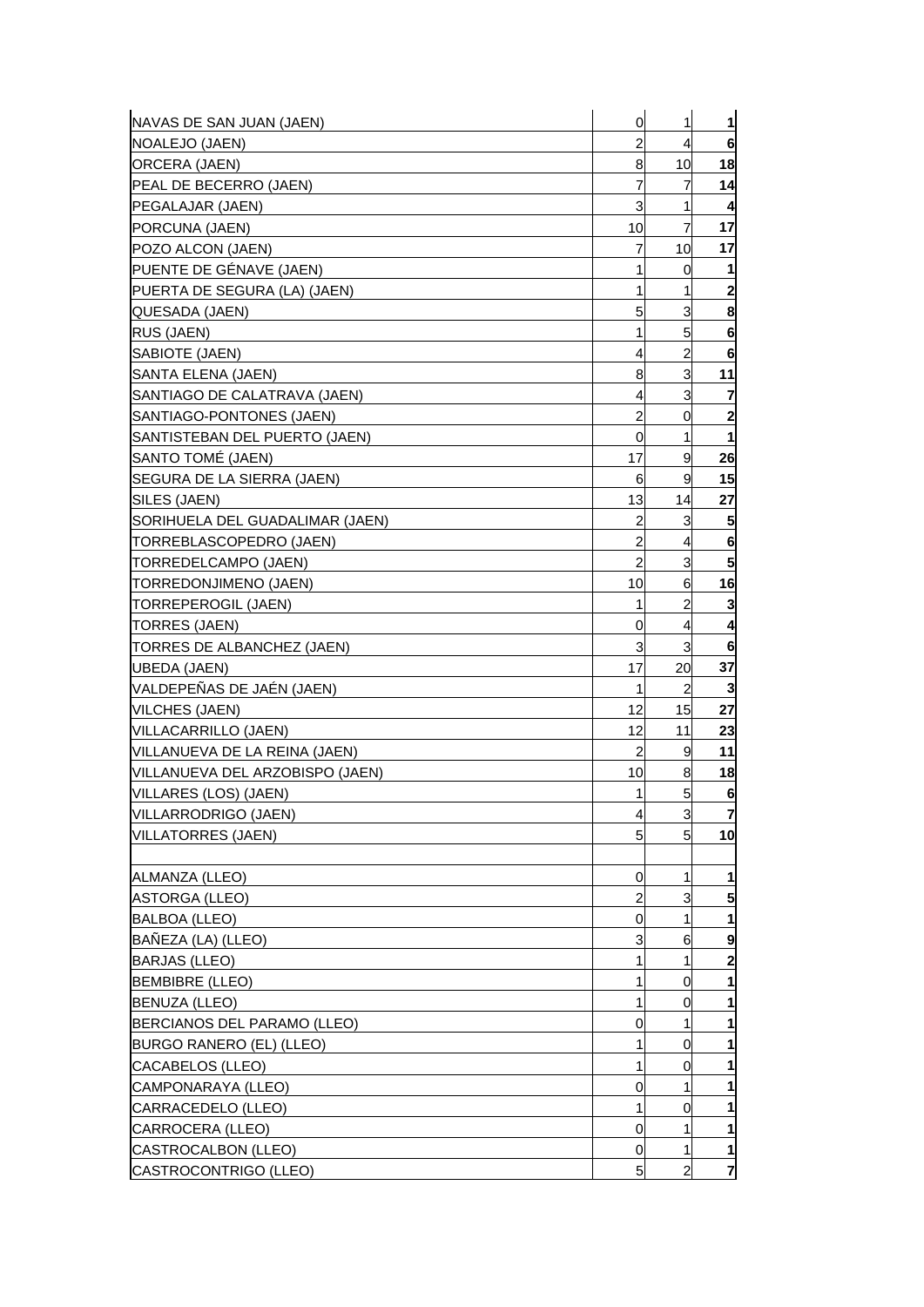| CEA (LLEO)                           | 0  | 3              | 3                |
|--------------------------------------|----|----------------|------------------|
| CEBRONES DEL RIO (LLEO)              | 1  | 2              | 3                |
| <b>CRÉMENES (LLEO)</b>               | 0  | 1              | 1                |
| CHOZAS DE ABAJO (LLEO)               | 1  | 0              | 1                |
| <b>ENCINEDO (LLEO)</b>               | 0  | 1              | 1                |
| ERCINA (LA) (LLEO)                   | 0  | 1              | 1                |
| <b>FABERO (LLEO)</b>                 | 4  | 5              | 9                |
| <b>GRADEFES (LLEO)</b>               | 2  | 0              | 2                |
| IGÜEÑA (LLEO)                        | 1  | 0              | 1                |
| LAGUNA DE NEGRILLOS (LLEO)           | 0  | 1              | $\mathbf{1}$     |
| LEON (LLEO)                          | 42 | 26             | 68               |
| LUYEGO (LLEO)                        | 1  | 0              | 11               |
| MANSILLA DE LAS MULAS (LLEO)         | 0  | 2              | $\boldsymbol{2}$ |
| MOLINASECA (LLEO)                    | 2  | 1              | 3                |
| MURIAS DE PAREDES (LLEO)             | 1  | 0              | 1                |
| ONZONILLA (LLEO)                     | 0  | 1              | 1                |
| PALACIOS DEL SIL (LLEO)              | 2  | 0              | $\mathbf{2}$     |
| PARAMO DEL SIL (LLEO)                | 6  | 3              | 9                |
| PEDROSA DEL REY (LLEO)               | 2  | 0              | $\mathbf{2}$     |
| <b>PERANZANES (LLEO)</b>             | 0  | 1              | 1                |
| POBLADURA DE PELAYO GARCIA (LLEO)    | 3  | 2              | 5                |
| PONFERRADA (LLEO)                    | 7  | 7              | 14               |
| POZUELO DEL PARAMO (LLEO)            | 0  | 1              | 1                |
| <b>PRADO DE LA GUZPENA (LLEO)</b>    | 1  | 1              | $\mathbf{2}$     |
| QUINTANA DEL CASTILLO (LLEO)         | 0  | 1              | 1                |
| QUINTANA DEL MARCO (LLEO)            | 9  | 10             | 19               |
| ROBLA (LA) (LLEO)                    |    | 1              | $\boldsymbol{2}$ |
| SABERO (LLEO)                        |    | 4              | 5                |
| SAHAGUN (LLEO)                       | 1  | 0              | 1                |
| SAN ADRIAN DEL VALLE (LLEO)          |    | 0              | 1                |
| SAN CRISTOBAL DE LA POLANTERA (LLEO) | 2  | 0              | $\mathbf{2}$     |
| SAN JUSTO DE LA VEGA (LLEO)          | 1  | 2              | 3                |
| SANTA COLOMBA DE CURUENO (LLEO)      | 0  | 1              | $\mathbf{1}$     |
| SANTA COLOMBA DE SOMOZA (LLEO)       | 1  | $\overline{0}$ | 1                |
| SANTA CRISTINA DE VALMADRIGAL (LLEO) | 0  |                | 1                |
| SANTA ELENA DE JAMUZ (LLEO)          | 0  |                | 1                |
| SANTA MARIA DEL PARAMO (LLEO)        | 0  |                | 1                |
| SANTA MARIA DE ORDAS (LLEO)          | 0  |                |                  |
| SANTA MARINA DEL REY (LLEO)          | 0  |                |                  |
| SANTAS MARTAS (LLEO)                 | 0  |                | 1                |
| SOTO Y AMIO (LLEO)                   | 1  | 0              | 1                |
| TORENO (LLEO)                        | 5  |                | 6                |
| <b>TRABADELO (LLEO)</b>              | 1  | 2              | 3                |
| VALDEFRESNO (LLEO)                   | 0  | 1              | 1                |
| VALDEMORA (LLEO)                     | 1  | 0              | 1                |
| VALDEPOLO (LLEO)                     | 3  | 0              | 3                |
| VALDERAS (LLEO)                      | 1  |                | $\mathbf{2}$     |
| VALDERREY (LLEO)                     | 1  | 1              | 2                |
| VALDERRUEDA (LLEO)                   | 2  | 3              | 5                |
| VALDESAMARIO (LLEO)                  | 0  | 1              | $\mathbf{1}$     |
| VAL DE SAN LORENZO (LLEO)            |    | 0              | $\mathbf{1}$     |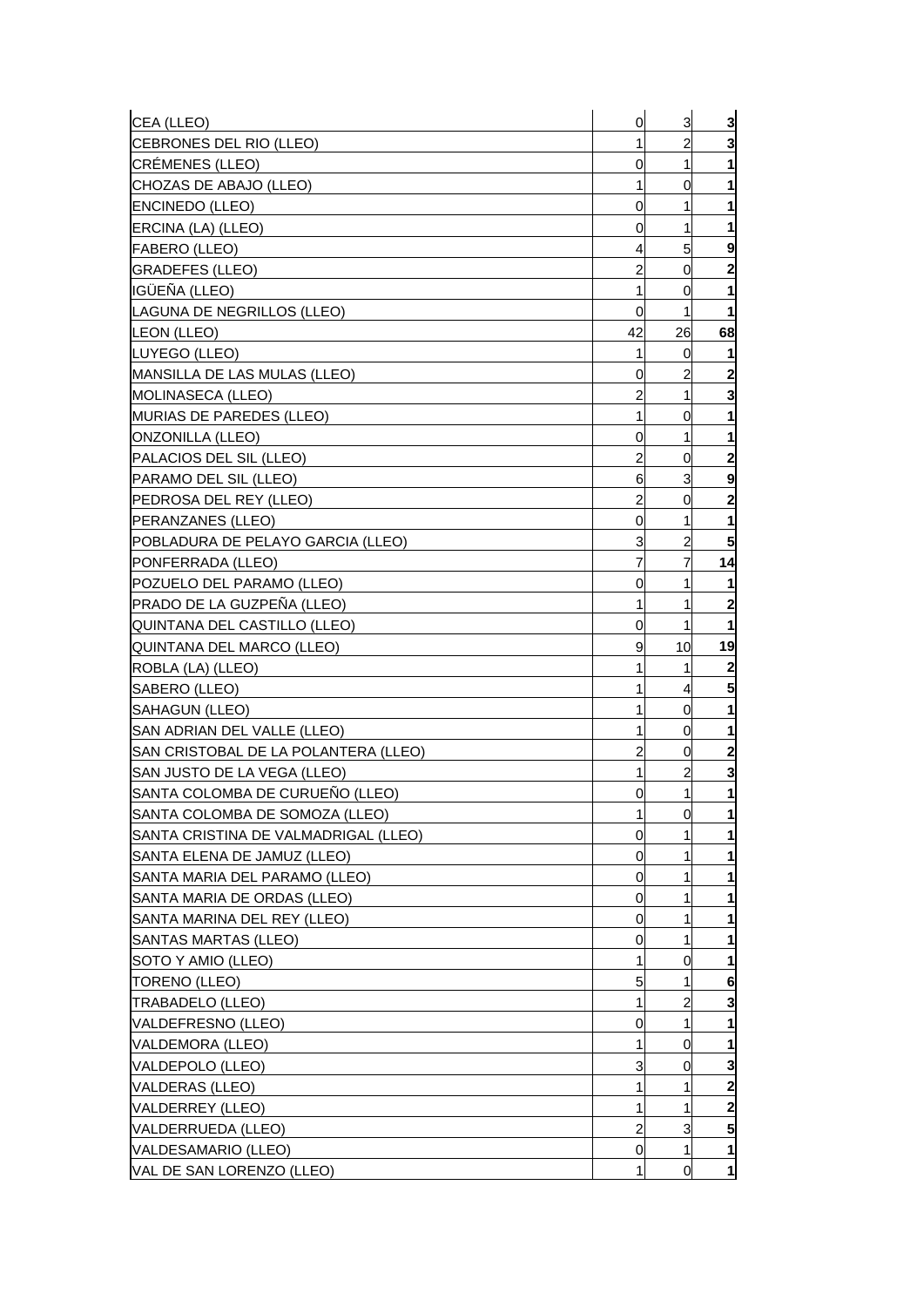| VALDEVIMBRE (LLEO)             | 1              | $\overline{a}$ | 3                       |
|--------------------------------|----------------|----------------|-------------------------|
| VALENCIA DE DON JUAN (LLEO)    | 0              | 1              | 1                       |
| VALVERDE-ENRIQUE (LLEO)        | 2              | 0              | 2                       |
| VEGA DE ESPINAREDA (LLEO)      | 0              | 1              | 1                       |
| VEGA DE VALCARCE (LLEO)        | 0              | 1              | 1                       |
| <b>VILLABLINO (LLEO)</b>       | 3              | 3              | 6                       |
| VILLAFRANCA DEL BIERZO (LLEO)  | 2              | 4              | 6                       |
| VILLAMAÑAN (LLEO)              | 0              | 1              | 1                       |
| VILLAREJO DE ORBIGO (LLEO)     | 0              | 1              | 1                       |
| VILLARES DE ORBIGO (LLEO)      | 1              | 0              | 1                       |
| VILLAZALA (LLEO)               | 0              | 1              | 1                       |
| ZOTES DEL PARAMO (LLEO)        | 3              | 2              | 5                       |
| <b>VILLAMANIN (LLEO)</b>       | 0              | 1              | 1                       |
|                                |                |                |                         |
| AGER (LLEIDA)                  | 1              | 0              | 1                       |
| AGRAMUNT (LLEIDA)              | 1              | 1              | $\mathbf{2}$            |
| ALFARRAS (LLEIDA)              | 1              | 0              | 1                       |
| ALGUAIRE (LLEIDA)              | 0              | 1              | 1                       |
| ALMACELLES (LLEIDA)            | 2              | 1              | 3                       |
| ALMATRET (LLEIDA)              | 0              | 1              | 1                       |
| ALPICAT (LLEIDA)               | 2              | 0              | $\mathbf{2}$            |
| ANGLESOLA (LLEIDA)             | 1              | 0              | 1                       |
| ARRES (LLEIDA)                 | 0              | 1              | 1                       |
| ARTESA DE SEGRE (LLEIDA)       | 2              | 2              | 4                       |
| ASPA (LLEIDA)                  | 1              | 0              | 1                       |
| <b>BAIX PALLARS (LLEIDA)</b>   | 0              | 1              | 1                       |
| <b>BALAGUER (LLEIDA)</b>       | 2              | 2              | 4                       |
| <b>BELIANES (LLEIDA)</b>       | 0              | 1              | 1                       |
| BELLCAIRE D'URGELL (LLEIDA)    | 1              | 1              | $\overline{\mathbf{c}}$ |
| BELLMUNT D'URGELL (LLEIDA)     | 0              | 1              | 1                       |
| <b>BELLPUIG (LLEIDA)</b>       | 0              | 1              | 1                       |
| BELLVER DE CERDANYA (LLEIDA)   | 3              |                | 4                       |
| <b>BELLVIS (LLEIDA)</b>        | $\overline{a}$ | 1              | 3                       |
| BENAVENT DE SEGRIA (LLEIDA)    | 0              | 1              | 1                       |
| <b>BIOSCA (LLEIDA)</b>         | 0              | 1              | $\mathbf{1}$            |
| BORDES (ES) (LLEIDA)           | 2              | 0              | $\mathbf{2}$            |
| BORGES BLANQUES (LES) (LLEIDA) | 1              | 0              | 1                       |
| <b>BOSSOST (LLEIDA)</b>        |                | 0              | 1                       |
| CABANABONA (LLEIDA)            | 1              | 1              | 2                       |
| CAMARASA (LLEIDA)              | 1              | 0              | 1                       |
| CANEJAN (LLEIDA)               | 1              | 0              | 1                       |
| CASTELLO DE FARFANYA (LLEIDA)  | 1              | 0              | 1                       |
| CAVA (LLEIDA)                  | 3              | 2              | 5                       |
| CERVERA (LLEIDA)               | 2              | 1              | 3                       |
| COLL DE NARGO (LLEIDA)         | 0              | 1              | 1                       |
| CONCA DE DALT (LLEIDA)         | 0              |                | 1                       |
| <b>ESTARAS (LLEIDA)</b>        | 0              | 1              | 1                       |
| ESTERRI D'ANEU (LLEIDA)        | 0              | 1              | 1                       |
| GOLMÉS (LLEIDA)                | 1              | 0              | 1                       |
| GOSOL (LLEIDA)                 | 0              | 1              | 1                       |
| GRANADELLA (LA) (LLEIDA)       | 1              | 0              | $\mathbf{1}$            |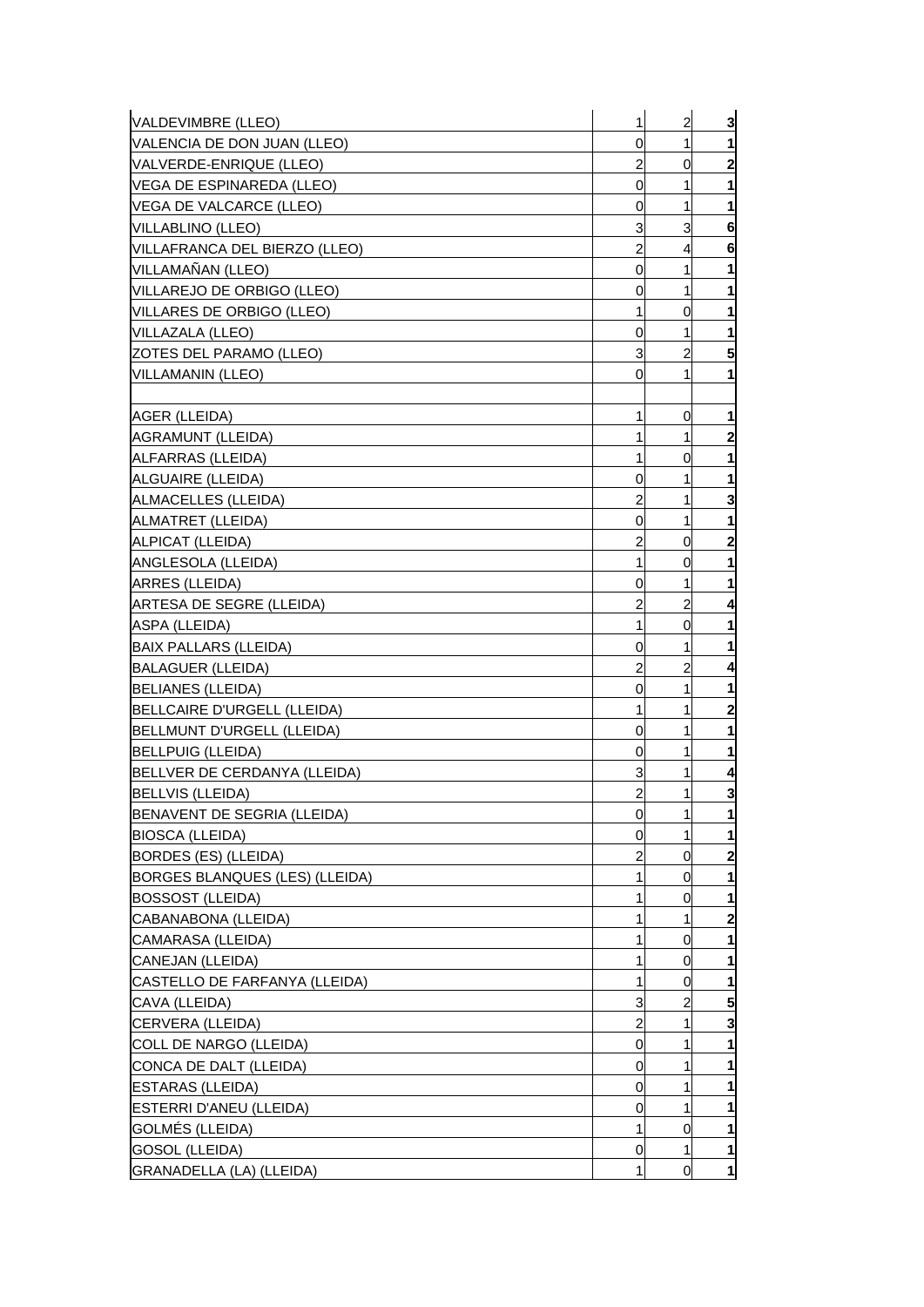| GRANJA D'ESCARP (LA) (LLEIDA)    | 4              | 5  | 9              |
|----------------------------------|----------------|----|----------------|
| <b>GRANYANELLA (LLEIDA)</b>      | 0              | 1  | 1              |
| GUINGUETA D'ANEU (LA) (LLEIDA)   | 1              | 0  | 1              |
| GUISSONA (LLEIDA)                | 1              | 2  | 3              |
| ISONA I CONCA DELLA (LLEIDA)     | 0              | 1  | 1              |
| <b>IVARS D'URGELL (LLEIDA)</b>   |                | 0  | 1              |
| JUNEDA (LLEIDA)                  | 1              | 1  | $\mathbf{z}$   |
| LES (LLEIDA)                     | 1              | 1  | $\mathbf{2}$   |
| LLARDECANS (LLEIDA)              | 0              | 1  | 1              |
| LLAVORSI (LLEIDA)                | 0              | 1  | 1              |
| LLEIDA (LLEIDA)                  | 41             | 46 | 87             |
| LLOBERA (LLEIDA)                 | 0              | 1  | 1              |
| MASSALCOREIG (LLEIDA)            | 0              | 1  | 1              |
| MIRALCAMP (LLEIDA)               |                | 0  | 1              |
| MOLLERUSSA (LLEIDA)              | 1              | 0  | 1              |
| MONTELLA I MARTINET (LLEIDA)     | 1              | 0  | 1              |
| MONTFERRER I CASTELLBO (LLEIDA)  | 0              | 1  | 1              |
| NAVES (LLEIDA)                   | 1              | 0  | 1              |
| OLIANA (LLEIDA)                  | 0              | 1  | 1              |
| OLIOLA (LLEIDA)                  | 0              | 1  | 1              |
| OS DE BALAGUER (LLEIDA)          | 0              | 3  | 3              |
| PENELLES (LLEIDA)                | 2              | 0  | $\mathbf{2}$   |
| PERAMOLA (LLEIDA)                | 0              | 1  | 1              |
| PLANS DE SIO (ELS) (LLEIDA)      | 1              | 0  | 1              |
| POBLA DE SEGUR (LA) (LLEIDA)     | 1              | 3  | 4              |
| PONT DE SUERT (EL) (LLEIDA)      | 4              | 5  | 9              |
| PONTS (LLEIDA)                   | 0              | 1  | 1              |
| PORTELLA (LA) (LLEIDA)           | 0              | 1  | 1              |
| PRULLANS (LLEIDA)                | 1              | 0  | 1              |
| PUIGVERD DE LLEIDA (LLEIDA)      |                | 0  | 1              |
| RIALP (LLEIDA)                   | 1              | 1  | $\mathbf{2}$   |
| ROSSELLO (LLEIDA)                |                | 1  | $\mathbf{2}$   |
| SANT ESTEVE DE LA SARGA (LLEIDA) | 0              | 1  | 1              |
| SANT GUIM DE LA PLANA (LLEIDA)   | 0              | 1  | $\mathbf{1}$   |
| SANT LLORENÇ DE MORUNYS (LLEIDA) | $\overline{2}$ | 1  | 3              |
| SARROCA DE BELLERA (LLEIDA)      | 2              | 2  | 4              |
| SENTIU DE SIO (LA) (LLEIDA)      | 0              | 1  | 1              |
| SEROS (LLEIDA)                   |                | 0  | $\mathbf{1}$   |
| SEU D'URGELL (LA) (LLEIDA)       | 5              |    | 12             |
| SOLSONA (LLEIDA)                 | 5              | 6  | 11             |
| TALAVERA (LLEIDA)                | 0              | 1  | 1              |
| TARREGA (LLEIDA)                 |                | 1  | $\mathbf{2}$   |
| TÉRMENS (LLEIDA)                 | 1              | 0  | $\mathbf{1}$   |
| <b>TORNABOUS (LLEIDA)</b>        | 1              | 2  | 3              |
| <b>TREMP (LLEIDA)</b>            | 1              | 6  | 7              |
| VALLBONA DE LES MONGES (LLEIDA)  | 4              | 1  | 5 <sub>l</sub> |
| VERDU (LLEIDA)                   | 1              | 1  | $\mathbf{2}$   |
| VIELHA E MIJARAN (LLEIDA)        | 2              | 0  | $\mathbf{z}$   |
| VILALLER (LLEIDA)                | 1              | 1  | $\mathbf{z}$   |
| VILANOVA DE BELLPUIG (LLEIDA)    | 1              | 0  | $\mathbf{1}$   |
|                                  |                |    |                |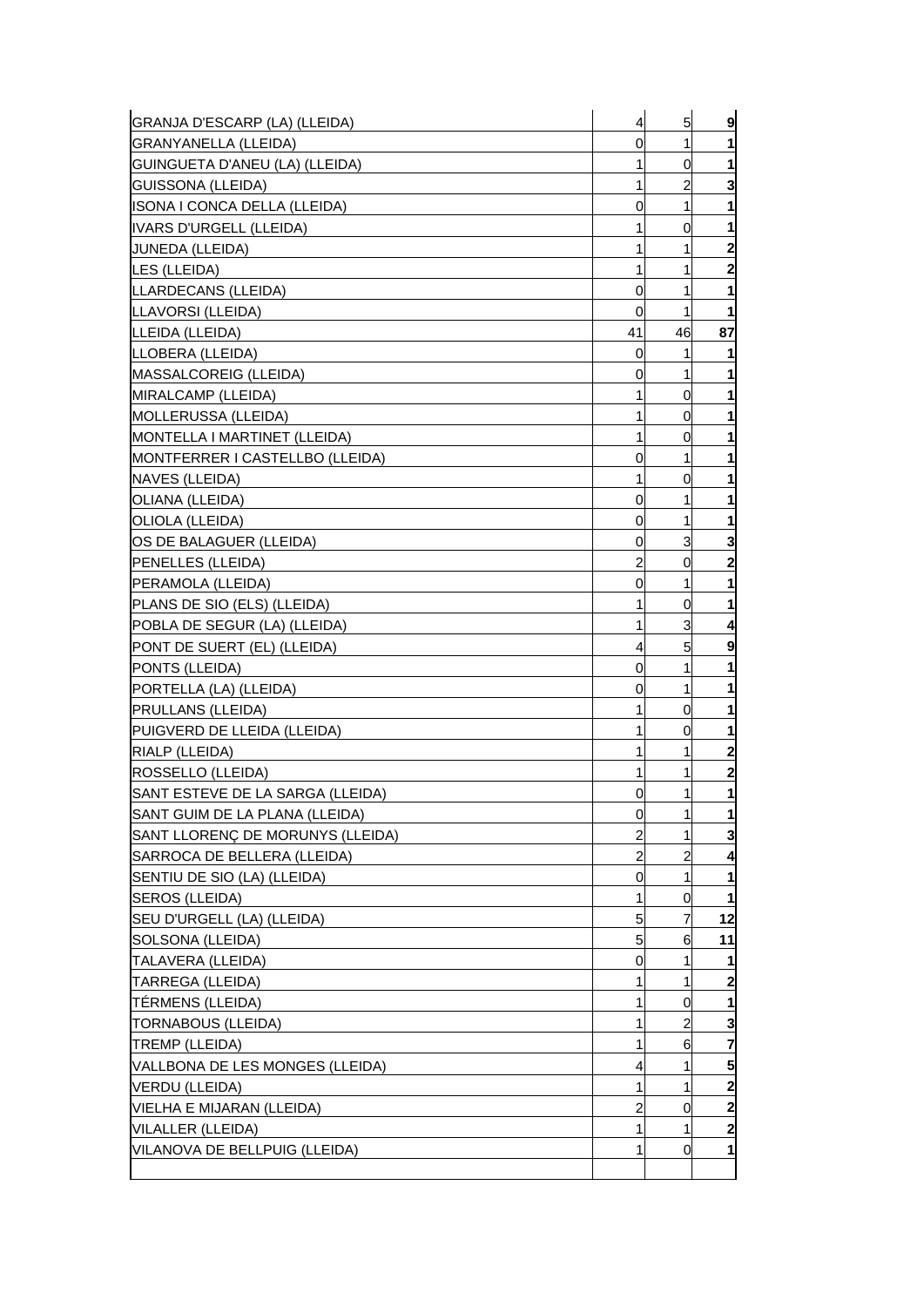| $\overline{a}$<br>$\mathbf{2}$<br>ALFARO (RIOJA, LA)<br>0<br>$\mathbf{z}$<br>$\overline{c}$<br>AUTOL (RIOJA, LA)<br>0<br>0<br>1<br>1<br>$\mathbf 1$<br>0<br>1<br>$\overline{c}$<br>CALAHORRA (RIOJA, LA)<br>2<br>4<br>3<br>$\overline{c}$<br>1<br>CERVERA DEL RIO ALHAMA (RIOJA, LA)<br>CORNAGO (RIOJA, LA)<br>3<br>1<br>4<br>EZCARAY (RIOJA, LA)<br>1<br>0<br>1<br>HARO (RIOJA, LA)<br>$\overline{\mathbf{c}}$<br>1<br>1<br>LOGROÑO (RIOJA, LA)<br>12<br>6<br>6<br>NALDA (RIOJA, LA)<br>0<br>1<br>1<br><b>PRADEJON (RIOJA, LA)</b><br>1<br>1<br>0<br>3<br>RABANERA (RIOJA, LA)<br>1<br>4<br>1<br>$\mathbf{1}$<br>SANTO DOMINGO DE LA CALZADA (RIOJA, LA)<br>0<br>$\mathbf{2}$<br>SOTO EN CAMEROS (RIOJA, LA)<br>2<br>0<br>TOBIA (RIOJA, LA)<br>0<br>1<br>1<br>URUÑUELA (RIOJA, LA)<br>1<br>1<br>0<br>VENTOSA (RIOJA, LA)<br>1<br>0<br>1<br>$\overline{\mathbf{c}}$<br><b>ABADIN (LUGO)</b><br>0<br>2<br>$\overline{c}$<br>ANTAS DE ULLA (LUGO)<br>$\overline{c}$<br>4<br>1<br>$\mathbf{1}$<br><b>BARREIROS (LUGO)</b><br>0<br>2<br>8<br>10<br>BECERREA (LUGO)<br>$\overline{c}$<br>3<br><b>BEGONTE (LUGO)</b><br>1<br>BOVEDA (LUGO)<br>0<br>1<br>1<br>$\overline{\mathbf{c}}$<br>1<br>CARBALLEDO (LUGO)<br>1<br>CASTRO DE REI (LUGO)<br>0<br>1<br>1<br>3<br>7<br>CASTROVERDE (LUGO)<br>4<br>2<br>3<br>CERVANTES (LUGO)<br>1<br>$\overline{c}$<br>$\overline{a}$<br>CORGO (O) (LUGO)<br>4<br>$\overline{c}$<br>COSPEITO (LUGO)<br>5<br>7<br>3<br>7<br>4<br>CHANTADA (LUGO)<br>5 <sub>l</sub><br>FOLGOSO DO COUREL (LUGO)<br>1<br>$\overline{4}$<br>8<br>FONSAGRADA (A) (LUGO)<br>4<br>4<br><b>FRIOL (LUGO)</b><br>1<br>0<br>1<br>3<br><b>GUNTIN (LUGO)</b><br>0<br>3<br>INCIO (O) (LUGO)<br>0<br>4<br>4<br>3<br>1<br>LANCARA (LUGO)<br>4<br>12<br>16<br>LUGO (LUGO)<br>28<br>MEIRA (LUGO)<br>$\overline{\mathbf{c}}$<br>0<br>2<br>MONDOÑEDO (LUGO)<br>0<br>1<br>1<br>7<br>MONFORTE DE LEMOS (LUGO)<br>3<br>4<br>MONTERROSO (LUGO)<br>1<br>0<br>1<br>2<br>8<br>NAVIA DE SUARNA (LUGO)<br>6<br>NOGAIS (AS) (LUGO)<br>0<br>3<br>3<br>$\overline{\mathbf{c}}$<br>2<br>OUTEIRO DE REI (LUGO)<br>0<br>$\mathbf{2}$<br>PALAS DE REI (LUGO)<br>2<br>0<br>PANTON (LUGO)<br>$\mathbf{1}$<br>1<br>0<br>PARAMO (O) (LUGO)<br>0<br>1<br>$\mathbf{1}$<br>3<br>3<br>6 | ALESANCO (RIOJA, LA)         | $\mathbf 0$ | 1 | $\mathbf{1}$ |
|--------------------------------------------------------------------------------------------------------------------------------------------------------------------------------------------------------------------------------------------------------------------------------------------------------------------------------------------------------------------------------------------------------------------------------------------------------------------------------------------------------------------------------------------------------------------------------------------------------------------------------------------------------------------------------------------------------------------------------------------------------------------------------------------------------------------------------------------------------------------------------------------------------------------------------------------------------------------------------------------------------------------------------------------------------------------------------------------------------------------------------------------------------------------------------------------------------------------------------------------------------------------------------------------------------------------------------------------------------------------------------------------------------------------------------------------------------------------------------------------------------------------------------------------------------------------------------------------------------------------------------------------------------------------------------------------------------------------------------------------------------------------------------------------------------------------------------------------------------------------------------------------------------------------------------------------------------------------------------------------------------------------------------------------------------------------------------------------------------------------------------------------------------------------------------------------------------------------------------------------------------|------------------------------|-------------|---|--------------|
|                                                                                                                                                                                                                                                                                                                                                                                                                                                                                                                                                                                                                                                                                                                                                                                                                                                                                                                                                                                                                                                                                                                                                                                                                                                                                                                                                                                                                                                                                                                                                                                                                                                                                                                                                                                                                                                                                                                                                                                                                                                                                                                                                                                                                                                        |                              |             |   |              |
|                                                                                                                                                                                                                                                                                                                                                                                                                                                                                                                                                                                                                                                                                                                                                                                                                                                                                                                                                                                                                                                                                                                                                                                                                                                                                                                                                                                                                                                                                                                                                                                                                                                                                                                                                                                                                                                                                                                                                                                                                                                                                                                                                                                                                                                        |                              |             |   |              |
|                                                                                                                                                                                                                                                                                                                                                                                                                                                                                                                                                                                                                                                                                                                                                                                                                                                                                                                                                                                                                                                                                                                                                                                                                                                                                                                                                                                                                                                                                                                                                                                                                                                                                                                                                                                                                                                                                                                                                                                                                                                                                                                                                                                                                                                        | BADARAN (RIOJA, LA)          |             |   |              |
|                                                                                                                                                                                                                                                                                                                                                                                                                                                                                                                                                                                                                                                                                                                                                                                                                                                                                                                                                                                                                                                                                                                                                                                                                                                                                                                                                                                                                                                                                                                                                                                                                                                                                                                                                                                                                                                                                                                                                                                                                                                                                                                                                                                                                                                        | BERCEO (RIOJA, LA)           |             |   |              |
|                                                                                                                                                                                                                                                                                                                                                                                                                                                                                                                                                                                                                                                                                                                                                                                                                                                                                                                                                                                                                                                                                                                                                                                                                                                                                                                                                                                                                                                                                                                                                                                                                                                                                                                                                                                                                                                                                                                                                                                                                                                                                                                                                                                                                                                        |                              |             |   |              |
|                                                                                                                                                                                                                                                                                                                                                                                                                                                                                                                                                                                                                                                                                                                                                                                                                                                                                                                                                                                                                                                                                                                                                                                                                                                                                                                                                                                                                                                                                                                                                                                                                                                                                                                                                                                                                                                                                                                                                                                                                                                                                                                                                                                                                                                        |                              |             |   |              |
|                                                                                                                                                                                                                                                                                                                                                                                                                                                                                                                                                                                                                                                                                                                                                                                                                                                                                                                                                                                                                                                                                                                                                                                                                                                                                                                                                                                                                                                                                                                                                                                                                                                                                                                                                                                                                                                                                                                                                                                                                                                                                                                                                                                                                                                        |                              |             |   |              |
|                                                                                                                                                                                                                                                                                                                                                                                                                                                                                                                                                                                                                                                                                                                                                                                                                                                                                                                                                                                                                                                                                                                                                                                                                                                                                                                                                                                                                                                                                                                                                                                                                                                                                                                                                                                                                                                                                                                                                                                                                                                                                                                                                                                                                                                        |                              |             |   |              |
|                                                                                                                                                                                                                                                                                                                                                                                                                                                                                                                                                                                                                                                                                                                                                                                                                                                                                                                                                                                                                                                                                                                                                                                                                                                                                                                                                                                                                                                                                                                                                                                                                                                                                                                                                                                                                                                                                                                                                                                                                                                                                                                                                                                                                                                        |                              |             |   |              |
|                                                                                                                                                                                                                                                                                                                                                                                                                                                                                                                                                                                                                                                                                                                                                                                                                                                                                                                                                                                                                                                                                                                                                                                                                                                                                                                                                                                                                                                                                                                                                                                                                                                                                                                                                                                                                                                                                                                                                                                                                                                                                                                                                                                                                                                        |                              |             |   |              |
|                                                                                                                                                                                                                                                                                                                                                                                                                                                                                                                                                                                                                                                                                                                                                                                                                                                                                                                                                                                                                                                                                                                                                                                                                                                                                                                                                                                                                                                                                                                                                                                                                                                                                                                                                                                                                                                                                                                                                                                                                                                                                                                                                                                                                                                        |                              |             |   |              |
|                                                                                                                                                                                                                                                                                                                                                                                                                                                                                                                                                                                                                                                                                                                                                                                                                                                                                                                                                                                                                                                                                                                                                                                                                                                                                                                                                                                                                                                                                                                                                                                                                                                                                                                                                                                                                                                                                                                                                                                                                                                                                                                                                                                                                                                        |                              |             |   |              |
|                                                                                                                                                                                                                                                                                                                                                                                                                                                                                                                                                                                                                                                                                                                                                                                                                                                                                                                                                                                                                                                                                                                                                                                                                                                                                                                                                                                                                                                                                                                                                                                                                                                                                                                                                                                                                                                                                                                                                                                                                                                                                                                                                                                                                                                        |                              |             |   |              |
|                                                                                                                                                                                                                                                                                                                                                                                                                                                                                                                                                                                                                                                                                                                                                                                                                                                                                                                                                                                                                                                                                                                                                                                                                                                                                                                                                                                                                                                                                                                                                                                                                                                                                                                                                                                                                                                                                                                                                                                                                                                                                                                                                                                                                                                        |                              |             |   |              |
|                                                                                                                                                                                                                                                                                                                                                                                                                                                                                                                                                                                                                                                                                                                                                                                                                                                                                                                                                                                                                                                                                                                                                                                                                                                                                                                                                                                                                                                                                                                                                                                                                                                                                                                                                                                                                                                                                                                                                                                                                                                                                                                                                                                                                                                        |                              |             |   |              |
|                                                                                                                                                                                                                                                                                                                                                                                                                                                                                                                                                                                                                                                                                                                                                                                                                                                                                                                                                                                                                                                                                                                                                                                                                                                                                                                                                                                                                                                                                                                                                                                                                                                                                                                                                                                                                                                                                                                                                                                                                                                                                                                                                                                                                                                        |                              |             |   |              |
|                                                                                                                                                                                                                                                                                                                                                                                                                                                                                                                                                                                                                                                                                                                                                                                                                                                                                                                                                                                                                                                                                                                                                                                                                                                                                                                                                                                                                                                                                                                                                                                                                                                                                                                                                                                                                                                                                                                                                                                                                                                                                                                                                                                                                                                        |                              |             |   |              |
|                                                                                                                                                                                                                                                                                                                                                                                                                                                                                                                                                                                                                                                                                                                                                                                                                                                                                                                                                                                                                                                                                                                                                                                                                                                                                                                                                                                                                                                                                                                                                                                                                                                                                                                                                                                                                                                                                                                                                                                                                                                                                                                                                                                                                                                        |                              |             |   |              |
|                                                                                                                                                                                                                                                                                                                                                                                                                                                                                                                                                                                                                                                                                                                                                                                                                                                                                                                                                                                                                                                                                                                                                                                                                                                                                                                                                                                                                                                                                                                                                                                                                                                                                                                                                                                                                                                                                                                                                                                                                                                                                                                                                                                                                                                        |                              |             |   |              |
|                                                                                                                                                                                                                                                                                                                                                                                                                                                                                                                                                                                                                                                                                                                                                                                                                                                                                                                                                                                                                                                                                                                                                                                                                                                                                                                                                                                                                                                                                                                                                                                                                                                                                                                                                                                                                                                                                                                                                                                                                                                                                                                                                                                                                                                        |                              |             |   |              |
|                                                                                                                                                                                                                                                                                                                                                                                                                                                                                                                                                                                                                                                                                                                                                                                                                                                                                                                                                                                                                                                                                                                                                                                                                                                                                                                                                                                                                                                                                                                                                                                                                                                                                                                                                                                                                                                                                                                                                                                                                                                                                                                                                                                                                                                        |                              |             |   |              |
|                                                                                                                                                                                                                                                                                                                                                                                                                                                                                                                                                                                                                                                                                                                                                                                                                                                                                                                                                                                                                                                                                                                                                                                                                                                                                                                                                                                                                                                                                                                                                                                                                                                                                                                                                                                                                                                                                                                                                                                                                                                                                                                                                                                                                                                        |                              |             |   |              |
|                                                                                                                                                                                                                                                                                                                                                                                                                                                                                                                                                                                                                                                                                                                                                                                                                                                                                                                                                                                                                                                                                                                                                                                                                                                                                                                                                                                                                                                                                                                                                                                                                                                                                                                                                                                                                                                                                                                                                                                                                                                                                                                                                                                                                                                        |                              |             |   |              |
|                                                                                                                                                                                                                                                                                                                                                                                                                                                                                                                                                                                                                                                                                                                                                                                                                                                                                                                                                                                                                                                                                                                                                                                                                                                                                                                                                                                                                                                                                                                                                                                                                                                                                                                                                                                                                                                                                                                                                                                                                                                                                                                                                                                                                                                        |                              |             |   |              |
|                                                                                                                                                                                                                                                                                                                                                                                                                                                                                                                                                                                                                                                                                                                                                                                                                                                                                                                                                                                                                                                                                                                                                                                                                                                                                                                                                                                                                                                                                                                                                                                                                                                                                                                                                                                                                                                                                                                                                                                                                                                                                                                                                                                                                                                        |                              |             |   |              |
|                                                                                                                                                                                                                                                                                                                                                                                                                                                                                                                                                                                                                                                                                                                                                                                                                                                                                                                                                                                                                                                                                                                                                                                                                                                                                                                                                                                                                                                                                                                                                                                                                                                                                                                                                                                                                                                                                                                                                                                                                                                                                                                                                                                                                                                        |                              |             |   |              |
|                                                                                                                                                                                                                                                                                                                                                                                                                                                                                                                                                                                                                                                                                                                                                                                                                                                                                                                                                                                                                                                                                                                                                                                                                                                                                                                                                                                                                                                                                                                                                                                                                                                                                                                                                                                                                                                                                                                                                                                                                                                                                                                                                                                                                                                        |                              |             |   |              |
|                                                                                                                                                                                                                                                                                                                                                                                                                                                                                                                                                                                                                                                                                                                                                                                                                                                                                                                                                                                                                                                                                                                                                                                                                                                                                                                                                                                                                                                                                                                                                                                                                                                                                                                                                                                                                                                                                                                                                                                                                                                                                                                                                                                                                                                        |                              |             |   |              |
|                                                                                                                                                                                                                                                                                                                                                                                                                                                                                                                                                                                                                                                                                                                                                                                                                                                                                                                                                                                                                                                                                                                                                                                                                                                                                                                                                                                                                                                                                                                                                                                                                                                                                                                                                                                                                                                                                                                                                                                                                                                                                                                                                                                                                                                        |                              |             |   |              |
|                                                                                                                                                                                                                                                                                                                                                                                                                                                                                                                                                                                                                                                                                                                                                                                                                                                                                                                                                                                                                                                                                                                                                                                                                                                                                                                                                                                                                                                                                                                                                                                                                                                                                                                                                                                                                                                                                                                                                                                                                                                                                                                                                                                                                                                        |                              |             |   |              |
|                                                                                                                                                                                                                                                                                                                                                                                                                                                                                                                                                                                                                                                                                                                                                                                                                                                                                                                                                                                                                                                                                                                                                                                                                                                                                                                                                                                                                                                                                                                                                                                                                                                                                                                                                                                                                                                                                                                                                                                                                                                                                                                                                                                                                                                        |                              |             |   |              |
|                                                                                                                                                                                                                                                                                                                                                                                                                                                                                                                                                                                                                                                                                                                                                                                                                                                                                                                                                                                                                                                                                                                                                                                                                                                                                                                                                                                                                                                                                                                                                                                                                                                                                                                                                                                                                                                                                                                                                                                                                                                                                                                                                                                                                                                        |                              |             |   |              |
|                                                                                                                                                                                                                                                                                                                                                                                                                                                                                                                                                                                                                                                                                                                                                                                                                                                                                                                                                                                                                                                                                                                                                                                                                                                                                                                                                                                                                                                                                                                                                                                                                                                                                                                                                                                                                                                                                                                                                                                                                                                                                                                                                                                                                                                        |                              |             |   |              |
|                                                                                                                                                                                                                                                                                                                                                                                                                                                                                                                                                                                                                                                                                                                                                                                                                                                                                                                                                                                                                                                                                                                                                                                                                                                                                                                                                                                                                                                                                                                                                                                                                                                                                                                                                                                                                                                                                                                                                                                                                                                                                                                                                                                                                                                        |                              |             |   |              |
|                                                                                                                                                                                                                                                                                                                                                                                                                                                                                                                                                                                                                                                                                                                                                                                                                                                                                                                                                                                                                                                                                                                                                                                                                                                                                                                                                                                                                                                                                                                                                                                                                                                                                                                                                                                                                                                                                                                                                                                                                                                                                                                                                                                                                                                        |                              |             |   |              |
|                                                                                                                                                                                                                                                                                                                                                                                                                                                                                                                                                                                                                                                                                                                                                                                                                                                                                                                                                                                                                                                                                                                                                                                                                                                                                                                                                                                                                                                                                                                                                                                                                                                                                                                                                                                                                                                                                                                                                                                                                                                                                                                                                                                                                                                        |                              |             |   |              |
|                                                                                                                                                                                                                                                                                                                                                                                                                                                                                                                                                                                                                                                                                                                                                                                                                                                                                                                                                                                                                                                                                                                                                                                                                                                                                                                                                                                                                                                                                                                                                                                                                                                                                                                                                                                                                                                                                                                                                                                                                                                                                                                                                                                                                                                        |                              |             |   |              |
|                                                                                                                                                                                                                                                                                                                                                                                                                                                                                                                                                                                                                                                                                                                                                                                                                                                                                                                                                                                                                                                                                                                                                                                                                                                                                                                                                                                                                                                                                                                                                                                                                                                                                                                                                                                                                                                                                                                                                                                                                                                                                                                                                                                                                                                        |                              |             |   |              |
|                                                                                                                                                                                                                                                                                                                                                                                                                                                                                                                                                                                                                                                                                                                                                                                                                                                                                                                                                                                                                                                                                                                                                                                                                                                                                                                                                                                                                                                                                                                                                                                                                                                                                                                                                                                                                                                                                                                                                                                                                                                                                                                                                                                                                                                        |                              |             |   |              |
|                                                                                                                                                                                                                                                                                                                                                                                                                                                                                                                                                                                                                                                                                                                                                                                                                                                                                                                                                                                                                                                                                                                                                                                                                                                                                                                                                                                                                                                                                                                                                                                                                                                                                                                                                                                                                                                                                                                                                                                                                                                                                                                                                                                                                                                        |                              |             |   |              |
|                                                                                                                                                                                                                                                                                                                                                                                                                                                                                                                                                                                                                                                                                                                                                                                                                                                                                                                                                                                                                                                                                                                                                                                                                                                                                                                                                                                                                                                                                                                                                                                                                                                                                                                                                                                                                                                                                                                                                                                                                                                                                                                                                                                                                                                        |                              |             |   |              |
|                                                                                                                                                                                                                                                                                                                                                                                                                                                                                                                                                                                                                                                                                                                                                                                                                                                                                                                                                                                                                                                                                                                                                                                                                                                                                                                                                                                                                                                                                                                                                                                                                                                                                                                                                                                                                                                                                                                                                                                                                                                                                                                                                                                                                                                        |                              |             |   |              |
|                                                                                                                                                                                                                                                                                                                                                                                                                                                                                                                                                                                                                                                                                                                                                                                                                                                                                                                                                                                                                                                                                                                                                                                                                                                                                                                                                                                                                                                                                                                                                                                                                                                                                                                                                                                                                                                                                                                                                                                                                                                                                                                                                                                                                                                        |                              |             |   |              |
|                                                                                                                                                                                                                                                                                                                                                                                                                                                                                                                                                                                                                                                                                                                                                                                                                                                                                                                                                                                                                                                                                                                                                                                                                                                                                                                                                                                                                                                                                                                                                                                                                                                                                                                                                                                                                                                                                                                                                                                                                                                                                                                                                                                                                                                        |                              |             |   |              |
|                                                                                                                                                                                                                                                                                                                                                                                                                                                                                                                                                                                                                                                                                                                                                                                                                                                                                                                                                                                                                                                                                                                                                                                                                                                                                                                                                                                                                                                                                                                                                                                                                                                                                                                                                                                                                                                                                                                                                                                                                                                                                                                                                                                                                                                        |                              |             |   |              |
|                                                                                                                                                                                                                                                                                                                                                                                                                                                                                                                                                                                                                                                                                                                                                                                                                                                                                                                                                                                                                                                                                                                                                                                                                                                                                                                                                                                                                                                                                                                                                                                                                                                                                                                                                                                                                                                                                                                                                                                                                                                                                                                                                                                                                                                        |                              |             |   |              |
|                                                                                                                                                                                                                                                                                                                                                                                                                                                                                                                                                                                                                                                                                                                                                                                                                                                                                                                                                                                                                                                                                                                                                                                                                                                                                                                                                                                                                                                                                                                                                                                                                                                                                                                                                                                                                                                                                                                                                                                                                                                                                                                                                                                                                                                        |                              |             |   |              |
|                                                                                                                                                                                                                                                                                                                                                                                                                                                                                                                                                                                                                                                                                                                                                                                                                                                                                                                                                                                                                                                                                                                                                                                                                                                                                                                                                                                                                                                                                                                                                                                                                                                                                                                                                                                                                                                                                                                                                                                                                                                                                                                                                                                                                                                        |                              |             |   |              |
|                                                                                                                                                                                                                                                                                                                                                                                                                                                                                                                                                                                                                                                                                                                                                                                                                                                                                                                                                                                                                                                                                                                                                                                                                                                                                                                                                                                                                                                                                                                                                                                                                                                                                                                                                                                                                                                                                                                                                                                                                                                                                                                                                                                                                                                        |                              |             |   |              |
|                                                                                                                                                                                                                                                                                                                                                                                                                                                                                                                                                                                                                                                                                                                                                                                                                                                                                                                                                                                                                                                                                                                                                                                                                                                                                                                                                                                                                                                                                                                                                                                                                                                                                                                                                                                                                                                                                                                                                                                                                                                                                                                                                                                                                                                        | PEDRAFITA DO CEBREIRO (LUGO) |             |   |              |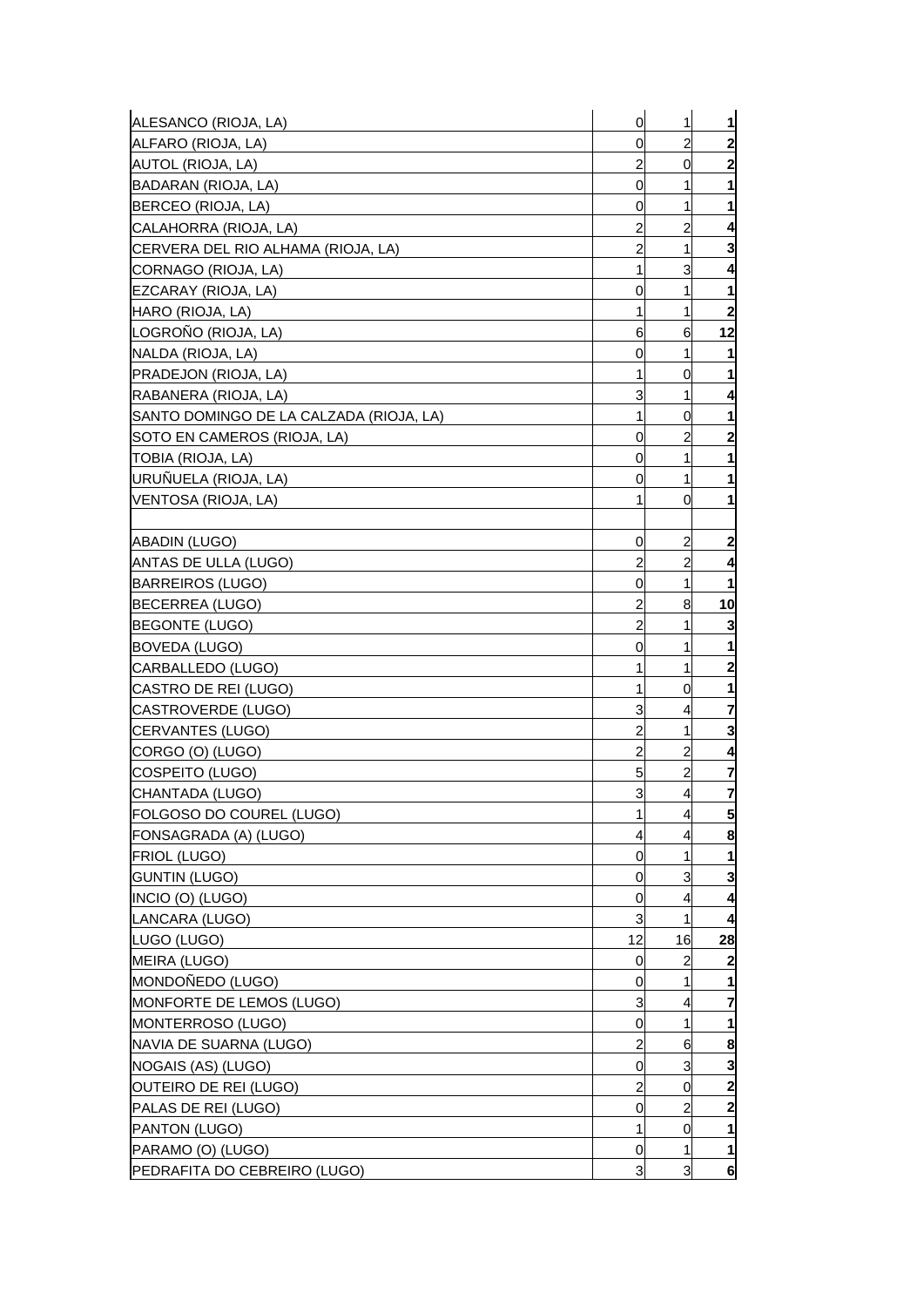| POL (LUGO)                         | $\mathbf 0$    | 1              | $\mathbf{1}$            |
|------------------------------------|----------------|----------------|-------------------------|
| POBRA DO BROLLON (A) (LUGO)        | 0              | 1              | $\mathbf{1}$            |
| PORTOMARIN (LUGO)                  | 1              | $\overline{c}$ | 3                       |
| QUIROGA (LUGO)                     | 0              | 4              | 4                       |
| RIBADEO (LUGO)                     | 1              | 1              | $\overline{\mathbf{c}}$ |
| RIOTORTO (LUGO)                    |                | 4              | 5 <sub>l</sub>          |
| RABADE (LUGO)                      |                | 0              | $\mathbf{1}$            |
| SARRIA (LUGO)                      | 1              | 3              | 4                       |
| SAVIÑAO (O) (LUGO)                 | 1              | $\overline{c}$ | 3                       |
| SOBER (LUGO)                       | 5              | $\overline{a}$ | 7                       |
| TABOADA (LUGO)                     | 2              | $\mathbf{3}$   | 5                       |
| <b>TRIACASTELA (LUGO)</b>          | 1              | 0              | 1                       |
| VIVEIRO (LUGO)                     |                | 2              | 3                       |
|                                    |                |                |                         |
| ALCALA DE HENARES (MADRID)         | $\overline{c}$ | 1              | 3                       |
| ALPEDRETE (MADRID)                 | 0              | 1              | 1                       |
| ARANJUEZ (MADRID)                  | 3              | $\overline{c}$ | 5                       |
| BELMONTE DE TAJO (MADRID)          | 1              | 0              | 1                       |
| <b>BOADILLA DEL MONTE (MADRID)</b> | 0              | 1              | 1                       |
| BUITRAGO DEL LOZOYA (MADRID)       | 0              | 1              | 1                       |
| CADALSO DE LOS VIDRIOS (MADRID)    | 0              | 1              | 1                       |
| COLMENAR VIEJO (MADRID)            | 0              | 1              | 1                       |
| CHINCHON (MADRID)                  | 1              | 0              | 1                       |
| <b>GETAFE (MADRID)</b>             | 0              | 2              | $\mathbf{2}$            |
| GUADARRAMA (MADRID)                | 0              | 1              | 1                       |
| MADRID (MADRID)                    | 72             | 105            | 177                     |
| <b>MOSTOLES (MADRID)</b>           | 3              | 1              | 4                       |
| POZUELO DE ALARCON (MADRID)        | 0              | 1              | 1                       |
| ROZAS DE MADRID (LAS) (MADRID)     | 1              | 0              | 1                       |
| SAN FERNANDO DE HENARES (MADRID)   | 0              | 1              | 1                       |
| TORREJON DE ARDOZ (MADRID)         | 1              | 0              | 1                       |
| TORREJON DE VELASCO (MADRID)       | 0              | 1              | 1                       |
| ALAMEDA (MALAGA)                   | 6              | 7              | 13                      |
| <b>ALCAUCIN (MALAGA)</b>           | 1              | $\overline{0}$ | $\mathbf{1}$            |
| ALFARNATE (MALAGA)                 | 4              | $\overline{c}$ | 6                       |
| ALHAURIN DE LA TORRE (MALAGA)      | 1              | 0              | $\mathbf{1}$            |
| ALHAURIN EL GRANDE (MALAGA)        | 2              | 0              | $\mathbf{2}$            |
| ALMACHAR (MALAGA)                  | 3              | $\overline{a}$ | 5                       |
| ALMARGEN (MALAGA)                  | 1              | 1              | $\mathbf{2}$            |
| ALMOGIA (MALAGA)                   | 4              | $\overline{c}$ | 6                       |
| ALORA (MALAGA)                     | 2              | 0              | $\mathbf{2}$            |
| ALPANDEIRE (MALAGA)                | 3              | $\overline{0}$ | $\overline{\mathbf{3}}$ |
| ANTEQUERA (MALAGA)                 | 95             | 97             | 192                     |
| ARCHEZ (MALAGA)                    | 0              | 1              |                         |
| ARCHIDONA (MALAGA)                 | 32             | 33             | 65                      |
| ARDALES (MALAGA)                   | 13             | 16             | 29                      |
| <b>ARRIATE (MALAGA)</b>            |                | 1              | $\boldsymbol{2}$        |
| BENAMARGOSA (MALAGA)               |                | $\overline{c}$ | 3                       |
| <b>BENAOJAN (MALAGA)</b>           | 1              | 0              | $\mathbf 1$             |
| BORGE (EL) (MALAGA)                |                | 0              | $\mathbf{1}$            |
| CAMPILLOS (MALAGA)                 | 3              | $\overline{2}$ | 5 <sub>5</sub>          |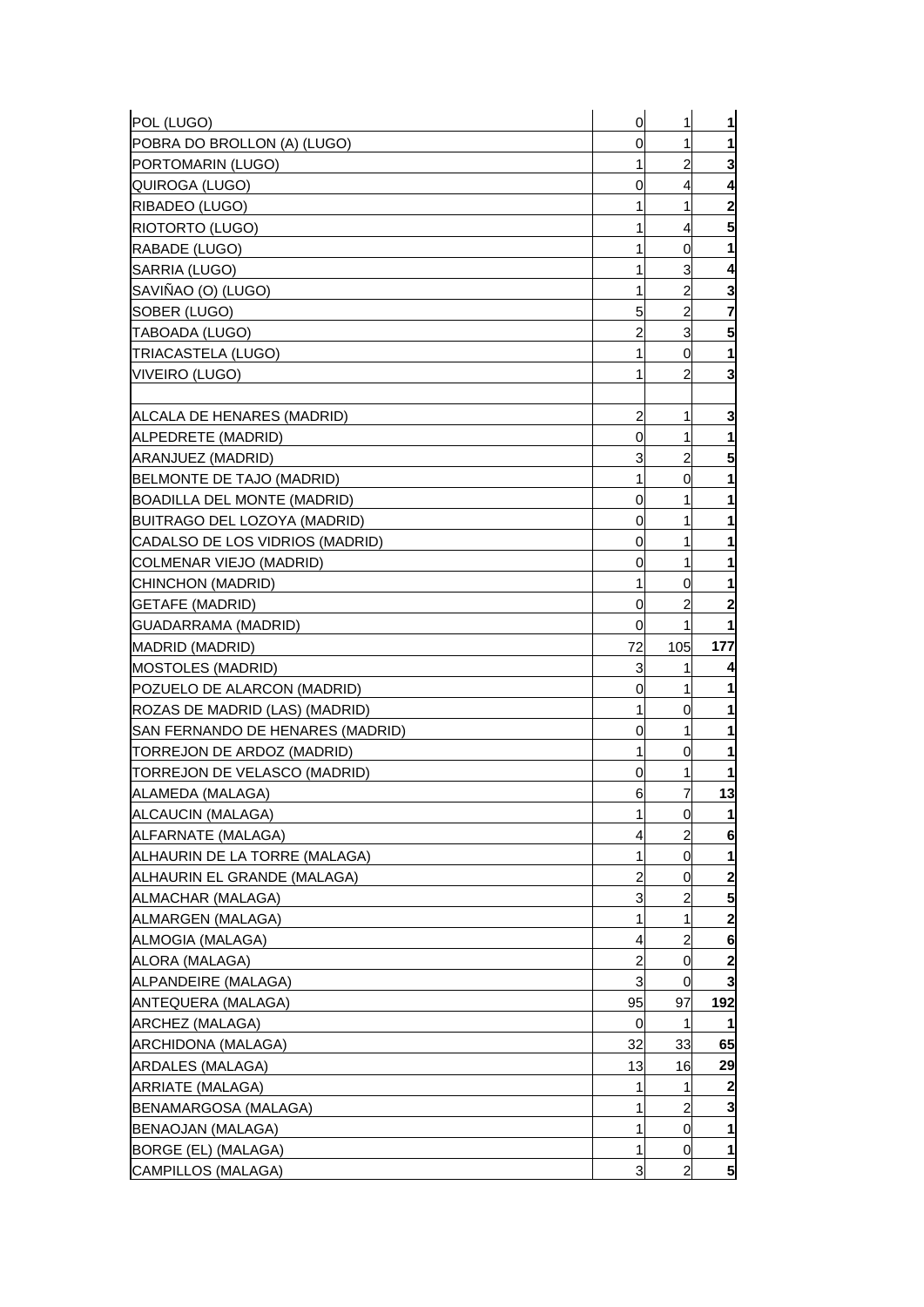| CANILLAS DE ACEITUNO (MALAGA)    | 3              | 0              | 3                |
|----------------------------------|----------------|----------------|------------------|
| CANILLAS DE ALBAIDA (MALAGA)     | 0              | 1              | 1                |
| CANETE LA REAL (MALAGA)          | 3              | 4              | 7                |
| CARRATRACA (MALAGA)              | 1              | 0              |                  |
| ICARTAJIMA (MALAGA)              | 1              | 0              | 1                |
| CARTAMA (MALAGA)                 | 0              | 1              | 1                |
| CASABERMEJA (MALAGA)             | 0              | 3              | 3                |
| ICASARABONELA (MALAGA)           | 4              | 1              | 5                |
| ICASARES (MALAGA)                | 0              | 1              | 1                |
| COIN (MALAGA)                    | 0              | $\overline{c}$ | $\mathbf{2}$     |
| COLMENAR (MALAGA)                | $\mathbf{1}$   | 0              | 1                |
| COMARES (MALAGA)                 | 0              | 2              | 2                |
| ICORTES DE LA FRONTERA (MALAGA)  | 3              | 0              | 3                |
| CUEVAS BAJAS (MALAGA)            | 5              | 8              | 13               |
| CUEVAS DE SAN MARCOS (MALAGA)    | 1              | 7              | 8                |
| <b>IESTEPONA (MALAGA)</b>        | 2              | 3              | 5                |
| [FRIGILIANA (MALAGA)             | $\overline{a}$ | 0              | $\mathbf{2}$     |
| <b>FUENGIROLA (MALAGA)</b>       | 0              | 1              | 1                |
| <b>FUENTE DE PIEDRA (MALAGA)</b> | 10             | 11             | 21               |
| <b>GAUCIN (MALAGA)</b>           | 1              | 0              | 1                |
| GENALGUACIL (MALAGA)             | 1              | 0              | 1                |
| GUARO (MALAGA)                   | $\overline{c}$ | 0              | $\boldsymbol{2}$ |
| HUMILLADERO (MALAGA)             | 114            | 116            | 230              |
| ISTAN (MALAGA)                   | 0              | 1              |                  |
| IJIMERA DE LIBAR (MALAGA)        | 1              | $\overline{c}$ |                  |
| MALAGA (MALAGA)                  | 70             | 69             | 139              |
| MANILVA (MALAGA)                 | 0              | 3              |                  |
| IMARBELLA (MALAGA)               | 3              | 2              | 5                |
| MIJAS (MALAGA)                   | 1              | 0              | 1                |
| MOLLINA (MALAGA)                 | 33             | 33             | 66               |
| <b>MONTEJAQUE (MALAGA)</b>       | 0              | 3              | 3                |
| NERJA (MALAGA)                   | 3              | 4              | 7                |
| PARAUTA (MALAGA)                 | 0              | 1              | 1                |
| PERIANA (MALAGA)                 | $\overline{a}$ | 3              | $5\overline{)}$  |
| PIZARRA (MALAGA)                 | 0              |                | 1                |
| RIOGORDO (MALAGA)                | 1              | 1              | $\boldsymbol{2}$ |
| RONDA (MALAGA)                   | 12             | 16             | 28               |
| SALARES (MALAGA)                 | $\overline{c}$ | 0              | $\boldsymbol{2}$ |
| SEDELLA (MALAGA)                 | $\overline{c}$ | 0              | $\mathbf{2}$     |
| SIERRA DE YEGUAS (MALAGA)        | 3              | 6              | 9                |
| <b>TEBA (MALAGA)</b>             | $\overline{c}$ | 1              | 3                |
| TOLOX (MALAGA)                   | 0              | 1              |                  |
| <b>TORROX (MALAGA)</b>           | 5              | 4              | 9                |
| TOTALAN (MALAGA)                 | 0              | 1              |                  |
| VALLE DE ABDALAJIS (MALAGA)      | 1              | 0              | 1                |
| VÉLEZ-MALAGA (MALAGA)            | 10             | 10             | 20               |
| VILLANUEVA DE ALGAIDAS (MALAGA)  | 37             | 45             | 82               |
| VILLANUEVA DEL ROSARIO (MALAGA)  | 22             | 28             | 50               |
| VILLANUEVA DEL TRABUCO (MALAGA)  | 130            | 105            | 235              |
| VILLANUEVA DE TAPIA (MALAGA)     | 3              | 1              | 4                |
| TORREMOLINOS (MALAGA)            | 0              | 2              | $\mathbf{z}$     |
|                                  |                |                |                  |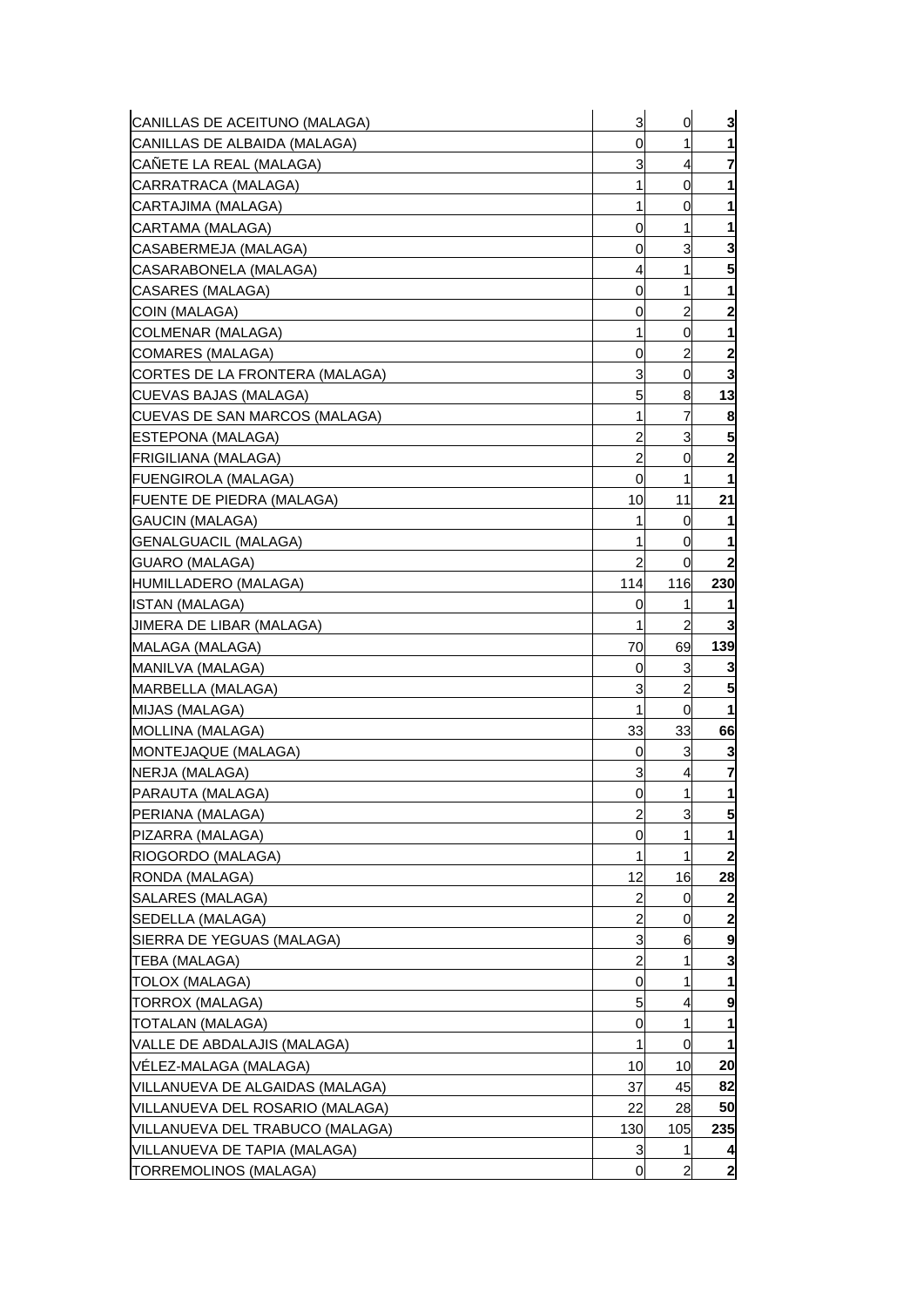| <b>ABARAN (MURCIA)</b>                 | $\mathbf 0$    | 1              | $\mathbf{1}$            |
|----------------------------------------|----------------|----------------|-------------------------|
| AGUILAS (MURCIA)                       | 41             | 44             | 85                      |
| ALEDO (MURCIA)                         | 0              | 1              | 1                       |
| ALGUAZAS (MURCIA)                      | 1              | 0              | 1                       |
| ALHAMA DE MURCIA (MURCIA)              | 2              | 0              | $\mathbf{2}$            |
| <b>ARCHENA (MURCIA)</b>                | 3              | $\overline{c}$ | 5                       |
| <b>BENIEL (MURCIA)</b>                 | 2              | $\overline{0}$ | $\overline{\mathbf{c}}$ |
| <b>BLANCA (MURCIA)</b>                 | 1              | 0              | 1                       |
| <b>BULLAS (MURCIA)</b>                 | 2              | 1              | 3                       |
| CALASPARRA (MURCIA)                    | $\overline{a}$ | 4              | 6                       |
| CARAVACA DE LA CRUZ (MURCIA)           | 6              | 7              | 13                      |
| CARTAGENA (MURCIA)                     | 37             | 68             | 105                     |
| <b>CEHEGIN (MURCIA)</b>                | 6              | 3              | 9                       |
| CEUTI (MURCIA)                         | 4              | 0              | 4                       |
| CIEZA (MURCIA)                         | 1              | 1              | 2                       |
| <b>FUENTE ALAMO DE MURCIA (MURCIA)</b> | 10             | 9              | 19                      |
| <b>JUMILLA (MURCIA)</b>                | $\mathbf 0$    | 3              | 3                       |
| LORCA (MURCIA)                         | 18             | 21             | 39                      |
| LORQUI (MURCIA)                        | 2              | 1              | 3                       |
| <b>MAZARRON (MURCIA)</b>               | $\overline{a}$ | 3              | 5                       |
| MOLINA DE SEGURA (MURCIA)              | 2              | 3              | 5                       |
| MORATALLA (MURCIA)                     | 1              | 3              | 4                       |
| <b>MULA (MURCIA)</b>                   | 1              | $\overline{c}$ | 3                       |
| <b>MURCIA (MURCIA)</b>                 | 20             | 48             | 68                      |
| OJOS (MURCIA)                          | 0              | 1              | 1                       |
| PUERTO LUMBRERAS (MURCIA)              | 3              | 4              | 7                       |
| RICOTE (MURCIA)                        | 0              | 1              | 1                       |
| SAN PEDRO DEL PINATAR (MURCIA)         | 0              | 1              | 1                       |
| TORRE-PACHECO (MURCIA)                 | $\overline{c}$ | 3              | 5                       |
| TORRES DE COTILLAS (LAS) (MURCIA)      | 0              | 1              | 1                       |
| <b>TOTANA (MURCIA)</b>                 | 2              | 3              | 5                       |
| UNION (LA) (MURCIA)                    | 12             | 22             | 34                      |
| SANTOMERA (MURCIA)                     | $\mathbf{1}$   | $\overline{0}$ | $\mathbf{1}$            |
| ALCAZARES (LOS) (MURCIA)               |                | 0              | 1                       |
|                                        |                |                |                         |
| ARESO (NAVARRA)                        | 1              | 0              | 1                       |
| <b>ARGUEDAS (NAVARRA)</b>              | 0              | 1              | 1                       |
| AZUELO (NAVARRA)                       | 0              |                | 1                       |
| BAZTAN (NAVARRA)                       | 0              | 1              | 1                       |
| BUÑUEL (NAVARRA)                       | 3              | 1              | 4                       |
| CADREITA (NAVARRA)                     | 1              | 0              | 1                       |
| CASCANTE (NAVARRA)                     | 0              | 1              | 1                       |
| CASTEJON (NAVARRA)                     | 1              | 0              | 1                       |
| CIRIZA (NAVARRA)                       | 1              | 0              | 1                       |
| ERATSUN (NAVARRA)                      | 0              | 1              | 1                       |
| ESTELLA/LIZARRA (NAVARRA)              | 0              | 1              | 1                       |
| FITERO (NAVARRA)                       | 0              | 1              | 1                       |
| <b>IGUZQUIZA (NAVARRA)</b>             | 1              | 0              | 1                       |
| LODOSA (NAVARRA)                       | 0              | 1              | 1                       |
| MARCILLA (NAVARRA)                     | 1              | 0              | $\mathbf{1}$            |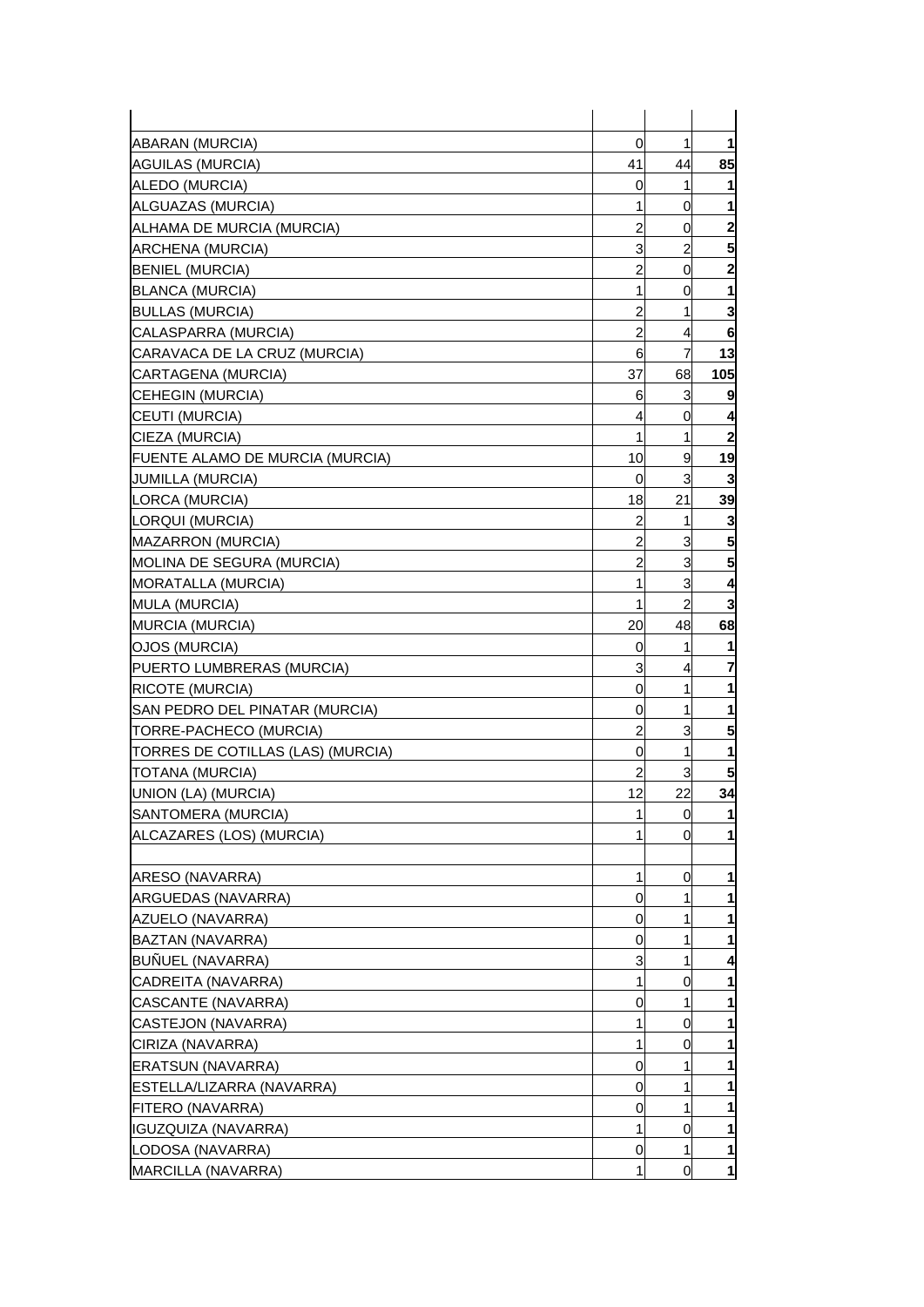| 0<br>1<br>11<br>9<br>1<br>0<br>1<br>1<br>0<br>0<br>1<br>1<br>1<br>1<br>0<br>0<br>1<br>1<br>1<br>1<br>0<br>0<br>1<br>ALLARIZ (ORENSE)<br>1<br>1<br>0<br><b>BALTAR (ORENSE)</b><br>0<br>1<br>$\overline{c}$<br>$\overline{\mathbf{c}}$<br><b>BANDE (ORENSE)</b><br>0<br>BARCO DE VALDEORRAS (O) (ORENSE)<br>4<br>8<br>4<br>$\overline{c}$<br>5<br>7<br>BLANCOS (OS) (ORENSE)<br>$\mathbf{2}$<br>$\overline{a}$<br><b>BOBORAS (ORENSE)</b><br>0<br>1<br>BOLO (O) (ORENSE)<br>0<br>1<br>$\overline{\mathbf{c}}$<br>1<br>CALVOS DE RANDIN (ORENSE)<br>1<br>CARBALLIÑO (O) (ORENSE)<br>8<br>4<br>4<br>$\overline{c}$<br>$\mathbf{2}$<br>CASTRELO DO VAL (ORENSE)<br>0<br>CASTRELO DE MIÑO (ORENSE)<br>1<br>1<br>0<br>CASTRO CALDELAS (ORENSE)<br>1<br>1<br>0<br>CELANOVA (ORENSE)<br>3<br>1<br>4<br>$\mathbf{1}$<br>CUALEDRO (ORENSE)<br>0<br>1<br>CHANDREXA DE QUEIXA (ORENSE)<br>1<br>0<br>1<br>3<br>XINZO DE LIMIA (ORENSE)<br>3<br>6<br>$\overline{c}$<br>GUDIÑA (A) (ORENSE)<br>3<br>1<br>$\mathbf{1}$<br>$\mathbf{1}$<br>LAZA (ORENSE)<br>0<br>0<br>1<br>LEIRO (ORENSE)<br>1<br>$\overline{\mathbf{c}}$<br>LOBEIRA (ORENSE)<br>2<br>0<br>$\overline{\mathbf{c}}$<br>1<br>MACEDA (ORENSE)<br>1<br>$\overline{\mathbf{3}}$<br>MEZQUITA (A) (ORENSE)<br>$\overline{a}$<br>$\mathbf{1}$<br>3<br>MONTERREI (ORENSE)<br>5<br>8<br>$\overline{a}$<br>MUIÑOS (ORENSE)<br>5<br>7<br>19<br>39<br>OURENSE (ORENSE)<br>20<br>PADRENDA (ORENSE)<br>0<br>1<br>1<br>$\overline{\mathbf{c}}$<br>$\overline{a}$<br>PEROXA (A) (ORENSE)<br>$\overline{0}$<br>PIÑOR (ORENSE)<br>1<br>0<br>1<br>$\overline{7}$<br>PORQUEIRA (ORENSE)<br>$\overline{c}$<br>5<br>$\overline{\mathbf{3}}$<br>$\overline{a}$<br>POBRA DE TRIVES (A) (ORENSE)<br>1<br>PUNXIN (ORENSE)<br>1<br>1<br>0<br>3<br>RAIRIZ DE VEIGA (ORENSE)<br>2<br>1<br>1<br>RIOS (ORENSE)<br>0<br>1<br>1<br>RUA (A) (ORENSE)<br>0<br>$\overline{c}$<br>0<br>1<br>1<br>0<br>1<br>0<br>$\overline{a}$<br>$\overline{a}$ | MORENTIN (NAVARRA)           | $\mathbf{1}$ | $\overline{0}$ | $\mathbf{1}$            |
|----------------------------------------------------------------------------------------------------------------------------------------------------------------------------------------------------------------------------------------------------------------------------------------------------------------------------------------------------------------------------------------------------------------------------------------------------------------------------------------------------------------------------------------------------------------------------------------------------------------------------------------------------------------------------------------------------------------------------------------------------------------------------------------------------------------------------------------------------------------------------------------------------------------------------------------------------------------------------------------------------------------------------------------------------------------------------------------------------------------------------------------------------------------------------------------------------------------------------------------------------------------------------------------------------------------------------------------------------------------------------------------------------------------------------------------------------------------------------------------------------------------------------------------------------------------------------------------------------------------------------------------------------------------------------------------------------------------------------------------------------------------------------------------------------------------------------------------------------------------------------------------------------------------------------------------------------------|------------------------------|--------------|----------------|-------------------------|
|                                                                                                                                                                                                                                                                                                                                                                                                                                                                                                                                                                                                                                                                                                                                                                                                                                                                                                                                                                                                                                                                                                                                                                                                                                                                                                                                                                                                                                                                                                                                                                                                                                                                                                                                                                                                                                                                                                                                                          | MURILLO EL FRUTO (NAVARRA)   |              |                | $\mathbf{1}$            |
|                                                                                                                                                                                                                                                                                                                                                                                                                                                                                                                                                                                                                                                                                                                                                                                                                                                                                                                                                                                                                                                                                                                                                                                                                                                                                                                                                                                                                                                                                                                                                                                                                                                                                                                                                                                                                                                                                                                                                          | PAMPLONA/IRUÑA (NAVARRA)     |              |                | 20                      |
|                                                                                                                                                                                                                                                                                                                                                                                                                                                                                                                                                                                                                                                                                                                                                                                                                                                                                                                                                                                                                                                                                                                                                                                                                                                                                                                                                                                                                                                                                                                                                                                                                                                                                                                                                                                                                                                                                                                                                          | RIBAFORADA (NAVARRA)         |              |                | 1                       |
|                                                                                                                                                                                                                                                                                                                                                                                                                                                                                                                                                                                                                                                                                                                                                                                                                                                                                                                                                                                                                                                                                                                                                                                                                                                                                                                                                                                                                                                                                                                                                                                                                                                                                                                                                                                                                                                                                                                                                          | SARTAGUDA (NAVARRA)          |              |                |                         |
|                                                                                                                                                                                                                                                                                                                                                                                                                                                                                                                                                                                                                                                                                                                                                                                                                                                                                                                                                                                                                                                                                                                                                                                                                                                                                                                                                                                                                                                                                                                                                                                                                                                                                                                                                                                                                                                                                                                                                          | SUNBILLA (NAVARRA)           |              |                | $\mathbf{1}$            |
|                                                                                                                                                                                                                                                                                                                                                                                                                                                                                                                                                                                                                                                                                                                                                                                                                                                                                                                                                                                                                                                                                                                                                                                                                                                                                                                                                                                                                                                                                                                                                                                                                                                                                                                                                                                                                                                                                                                                                          | TUDELA (NAVARRA)             |              |                | $\overline{\mathbf{c}}$ |
|                                                                                                                                                                                                                                                                                                                                                                                                                                                                                                                                                                                                                                                                                                                                                                                                                                                                                                                                                                                                                                                                                                                                                                                                                                                                                                                                                                                                                                                                                                                                                                                                                                                                                                                                                                                                                                                                                                                                                          | URRAUL ALTO (NAVARRA)        |              |                |                         |
|                                                                                                                                                                                                                                                                                                                                                                                                                                                                                                                                                                                                                                                                                                                                                                                                                                                                                                                                                                                                                                                                                                                                                                                                                                                                                                                                                                                                                                                                                                                                                                                                                                                                                                                                                                                                                                                                                                                                                          | VILLAFRANCA (NAVARRA)        |              |                |                         |
|                                                                                                                                                                                                                                                                                                                                                                                                                                                                                                                                                                                                                                                                                                                                                                                                                                                                                                                                                                                                                                                                                                                                                                                                                                                                                                                                                                                                                                                                                                                                                                                                                                                                                                                                                                                                                                                                                                                                                          | YERRI (NAVARRA)              |              |                |                         |
|                                                                                                                                                                                                                                                                                                                                                                                                                                                                                                                                                                                                                                                                                                                                                                                                                                                                                                                                                                                                                                                                                                                                                                                                                                                                                                                                                                                                                                                                                                                                                                                                                                                                                                                                                                                                                                                                                                                                                          | ZABALZA (NAVARRA)            |              |                |                         |
|                                                                                                                                                                                                                                                                                                                                                                                                                                                                                                                                                                                                                                                                                                                                                                                                                                                                                                                                                                                                                                                                                                                                                                                                                                                                                                                                                                                                                                                                                                                                                                                                                                                                                                                                                                                                                                                                                                                                                          |                              |              |                |                         |
|                                                                                                                                                                                                                                                                                                                                                                                                                                                                                                                                                                                                                                                                                                                                                                                                                                                                                                                                                                                                                                                                                                                                                                                                                                                                                                                                                                                                                                                                                                                                                                                                                                                                                                                                                                                                                                                                                                                                                          |                              |              |                |                         |
|                                                                                                                                                                                                                                                                                                                                                                                                                                                                                                                                                                                                                                                                                                                                                                                                                                                                                                                                                                                                                                                                                                                                                                                                                                                                                                                                                                                                                                                                                                                                                                                                                                                                                                                                                                                                                                                                                                                                                          |                              |              |                | $\mathbf{1}$            |
|                                                                                                                                                                                                                                                                                                                                                                                                                                                                                                                                                                                                                                                                                                                                                                                                                                                                                                                                                                                                                                                                                                                                                                                                                                                                                                                                                                                                                                                                                                                                                                                                                                                                                                                                                                                                                                                                                                                                                          |                              |              |                |                         |
|                                                                                                                                                                                                                                                                                                                                                                                                                                                                                                                                                                                                                                                                                                                                                                                                                                                                                                                                                                                                                                                                                                                                                                                                                                                                                                                                                                                                                                                                                                                                                                                                                                                                                                                                                                                                                                                                                                                                                          |                              |              |                |                         |
|                                                                                                                                                                                                                                                                                                                                                                                                                                                                                                                                                                                                                                                                                                                                                                                                                                                                                                                                                                                                                                                                                                                                                                                                                                                                                                                                                                                                                                                                                                                                                                                                                                                                                                                                                                                                                                                                                                                                                          |                              |              |                |                         |
|                                                                                                                                                                                                                                                                                                                                                                                                                                                                                                                                                                                                                                                                                                                                                                                                                                                                                                                                                                                                                                                                                                                                                                                                                                                                                                                                                                                                                                                                                                                                                                                                                                                                                                                                                                                                                                                                                                                                                          |                              |              |                |                         |
|                                                                                                                                                                                                                                                                                                                                                                                                                                                                                                                                                                                                                                                                                                                                                                                                                                                                                                                                                                                                                                                                                                                                                                                                                                                                                                                                                                                                                                                                                                                                                                                                                                                                                                                                                                                                                                                                                                                                                          |                              |              |                |                         |
|                                                                                                                                                                                                                                                                                                                                                                                                                                                                                                                                                                                                                                                                                                                                                                                                                                                                                                                                                                                                                                                                                                                                                                                                                                                                                                                                                                                                                                                                                                                                                                                                                                                                                                                                                                                                                                                                                                                                                          |                              |              |                |                         |
|                                                                                                                                                                                                                                                                                                                                                                                                                                                                                                                                                                                                                                                                                                                                                                                                                                                                                                                                                                                                                                                                                                                                                                                                                                                                                                                                                                                                                                                                                                                                                                                                                                                                                                                                                                                                                                                                                                                                                          |                              |              |                |                         |
|                                                                                                                                                                                                                                                                                                                                                                                                                                                                                                                                                                                                                                                                                                                                                                                                                                                                                                                                                                                                                                                                                                                                                                                                                                                                                                                                                                                                                                                                                                                                                                                                                                                                                                                                                                                                                                                                                                                                                          |                              |              |                |                         |
|                                                                                                                                                                                                                                                                                                                                                                                                                                                                                                                                                                                                                                                                                                                                                                                                                                                                                                                                                                                                                                                                                                                                                                                                                                                                                                                                                                                                                                                                                                                                                                                                                                                                                                                                                                                                                                                                                                                                                          |                              |              |                |                         |
|                                                                                                                                                                                                                                                                                                                                                                                                                                                                                                                                                                                                                                                                                                                                                                                                                                                                                                                                                                                                                                                                                                                                                                                                                                                                                                                                                                                                                                                                                                                                                                                                                                                                                                                                                                                                                                                                                                                                                          |                              |              |                |                         |
|                                                                                                                                                                                                                                                                                                                                                                                                                                                                                                                                                                                                                                                                                                                                                                                                                                                                                                                                                                                                                                                                                                                                                                                                                                                                                                                                                                                                                                                                                                                                                                                                                                                                                                                                                                                                                                                                                                                                                          |                              |              |                |                         |
|                                                                                                                                                                                                                                                                                                                                                                                                                                                                                                                                                                                                                                                                                                                                                                                                                                                                                                                                                                                                                                                                                                                                                                                                                                                                                                                                                                                                                                                                                                                                                                                                                                                                                                                                                                                                                                                                                                                                                          |                              |              |                |                         |
|                                                                                                                                                                                                                                                                                                                                                                                                                                                                                                                                                                                                                                                                                                                                                                                                                                                                                                                                                                                                                                                                                                                                                                                                                                                                                                                                                                                                                                                                                                                                                                                                                                                                                                                                                                                                                                                                                                                                                          |                              |              |                |                         |
|                                                                                                                                                                                                                                                                                                                                                                                                                                                                                                                                                                                                                                                                                                                                                                                                                                                                                                                                                                                                                                                                                                                                                                                                                                                                                                                                                                                                                                                                                                                                                                                                                                                                                                                                                                                                                                                                                                                                                          |                              |              |                |                         |
|                                                                                                                                                                                                                                                                                                                                                                                                                                                                                                                                                                                                                                                                                                                                                                                                                                                                                                                                                                                                                                                                                                                                                                                                                                                                                                                                                                                                                                                                                                                                                                                                                                                                                                                                                                                                                                                                                                                                                          |                              |              |                |                         |
|                                                                                                                                                                                                                                                                                                                                                                                                                                                                                                                                                                                                                                                                                                                                                                                                                                                                                                                                                                                                                                                                                                                                                                                                                                                                                                                                                                                                                                                                                                                                                                                                                                                                                                                                                                                                                                                                                                                                                          |                              |              |                |                         |
|                                                                                                                                                                                                                                                                                                                                                                                                                                                                                                                                                                                                                                                                                                                                                                                                                                                                                                                                                                                                                                                                                                                                                                                                                                                                                                                                                                                                                                                                                                                                                                                                                                                                                                                                                                                                                                                                                                                                                          |                              |              |                |                         |
|                                                                                                                                                                                                                                                                                                                                                                                                                                                                                                                                                                                                                                                                                                                                                                                                                                                                                                                                                                                                                                                                                                                                                                                                                                                                                                                                                                                                                                                                                                                                                                                                                                                                                                                                                                                                                                                                                                                                                          |                              |              |                |                         |
|                                                                                                                                                                                                                                                                                                                                                                                                                                                                                                                                                                                                                                                                                                                                                                                                                                                                                                                                                                                                                                                                                                                                                                                                                                                                                                                                                                                                                                                                                                                                                                                                                                                                                                                                                                                                                                                                                                                                                          |                              |              |                |                         |
|                                                                                                                                                                                                                                                                                                                                                                                                                                                                                                                                                                                                                                                                                                                                                                                                                                                                                                                                                                                                                                                                                                                                                                                                                                                                                                                                                                                                                                                                                                                                                                                                                                                                                                                                                                                                                                                                                                                                                          |                              |              |                |                         |
|                                                                                                                                                                                                                                                                                                                                                                                                                                                                                                                                                                                                                                                                                                                                                                                                                                                                                                                                                                                                                                                                                                                                                                                                                                                                                                                                                                                                                                                                                                                                                                                                                                                                                                                                                                                                                                                                                                                                                          |                              |              |                |                         |
|                                                                                                                                                                                                                                                                                                                                                                                                                                                                                                                                                                                                                                                                                                                                                                                                                                                                                                                                                                                                                                                                                                                                                                                                                                                                                                                                                                                                                                                                                                                                                                                                                                                                                                                                                                                                                                                                                                                                                          |                              |              |                |                         |
|                                                                                                                                                                                                                                                                                                                                                                                                                                                                                                                                                                                                                                                                                                                                                                                                                                                                                                                                                                                                                                                                                                                                                                                                                                                                                                                                                                                                                                                                                                                                                                                                                                                                                                                                                                                                                                                                                                                                                          |                              |              |                |                         |
|                                                                                                                                                                                                                                                                                                                                                                                                                                                                                                                                                                                                                                                                                                                                                                                                                                                                                                                                                                                                                                                                                                                                                                                                                                                                                                                                                                                                                                                                                                                                                                                                                                                                                                                                                                                                                                                                                                                                                          |                              |              |                |                         |
|                                                                                                                                                                                                                                                                                                                                                                                                                                                                                                                                                                                                                                                                                                                                                                                                                                                                                                                                                                                                                                                                                                                                                                                                                                                                                                                                                                                                                                                                                                                                                                                                                                                                                                                                                                                                                                                                                                                                                          |                              |              |                |                         |
|                                                                                                                                                                                                                                                                                                                                                                                                                                                                                                                                                                                                                                                                                                                                                                                                                                                                                                                                                                                                                                                                                                                                                                                                                                                                                                                                                                                                                                                                                                                                                                                                                                                                                                                                                                                                                                                                                                                                                          |                              |              |                |                         |
|                                                                                                                                                                                                                                                                                                                                                                                                                                                                                                                                                                                                                                                                                                                                                                                                                                                                                                                                                                                                                                                                                                                                                                                                                                                                                                                                                                                                                                                                                                                                                                                                                                                                                                                                                                                                                                                                                                                                                          |                              |              |                |                         |
|                                                                                                                                                                                                                                                                                                                                                                                                                                                                                                                                                                                                                                                                                                                                                                                                                                                                                                                                                                                                                                                                                                                                                                                                                                                                                                                                                                                                                                                                                                                                                                                                                                                                                                                                                                                                                                                                                                                                                          |                              |              |                |                         |
|                                                                                                                                                                                                                                                                                                                                                                                                                                                                                                                                                                                                                                                                                                                                                                                                                                                                                                                                                                                                                                                                                                                                                                                                                                                                                                                                                                                                                                                                                                                                                                                                                                                                                                                                                                                                                                                                                                                                                          |                              |              |                |                         |
|                                                                                                                                                                                                                                                                                                                                                                                                                                                                                                                                                                                                                                                                                                                                                                                                                                                                                                                                                                                                                                                                                                                                                                                                                                                                                                                                                                                                                                                                                                                                                                                                                                                                                                                                                                                                                                                                                                                                                          |                              |              |                |                         |
|                                                                                                                                                                                                                                                                                                                                                                                                                                                                                                                                                                                                                                                                                                                                                                                                                                                                                                                                                                                                                                                                                                                                                                                                                                                                                                                                                                                                                                                                                                                                                                                                                                                                                                                                                                                                                                                                                                                                                          |                              |              |                |                         |
|                                                                                                                                                                                                                                                                                                                                                                                                                                                                                                                                                                                                                                                                                                                                                                                                                                                                                                                                                                                                                                                                                                                                                                                                                                                                                                                                                                                                                                                                                                                                                                                                                                                                                                                                                                                                                                                                                                                                                          |                              |              |                |                         |
|                                                                                                                                                                                                                                                                                                                                                                                                                                                                                                                                                                                                                                                                                                                                                                                                                                                                                                                                                                                                                                                                                                                                                                                                                                                                                                                                                                                                                                                                                                                                                                                                                                                                                                                                                                                                                                                                                                                                                          | <b>RUBIA (ORENSE)</b>        |              |                | $\overline{\mathbf{c}}$ |
|                                                                                                                                                                                                                                                                                                                                                                                                                                                                                                                                                                                                                                                                                                                                                                                                                                                                                                                                                                                                                                                                                                                                                                                                                                                                                                                                                                                                                                                                                                                                                                                                                                                                                                                                                                                                                                                                                                                                                          | SAN CRISTOVO DE CEA (ORENSE) |              |                |                         |
|                                                                                                                                                                                                                                                                                                                                                                                                                                                                                                                                                                                                                                                                                                                                                                                                                                                                                                                                                                                                                                                                                                                                                                                                                                                                                                                                                                                                                                                                                                                                                                                                                                                                                                                                                                                                                                                                                                                                                          | SARREAUS (ORENSE)            |              |                |                         |
|                                                                                                                                                                                                                                                                                                                                                                                                                                                                                                                                                                                                                                                                                                                                                                                                                                                                                                                                                                                                                                                                                                                                                                                                                                                                                                                                                                                                                                                                                                                                                                                                                                                                                                                                                                                                                                                                                                                                                          | TEIXEIRA (A) (ORENSE)        |              |                | $\overline{\mathbf{3}}$ |
|                                                                                                                                                                                                                                                                                                                                                                                                                                                                                                                                                                                                                                                                                                                                                                                                                                                                                                                                                                                                                                                                                                                                                                                                                                                                                                                                                                                                                                                                                                                                                                                                                                                                                                                                                                                                                                                                                                                                                          | TOÉN (ORENSE)                |              |                | $\mathbf{3}$            |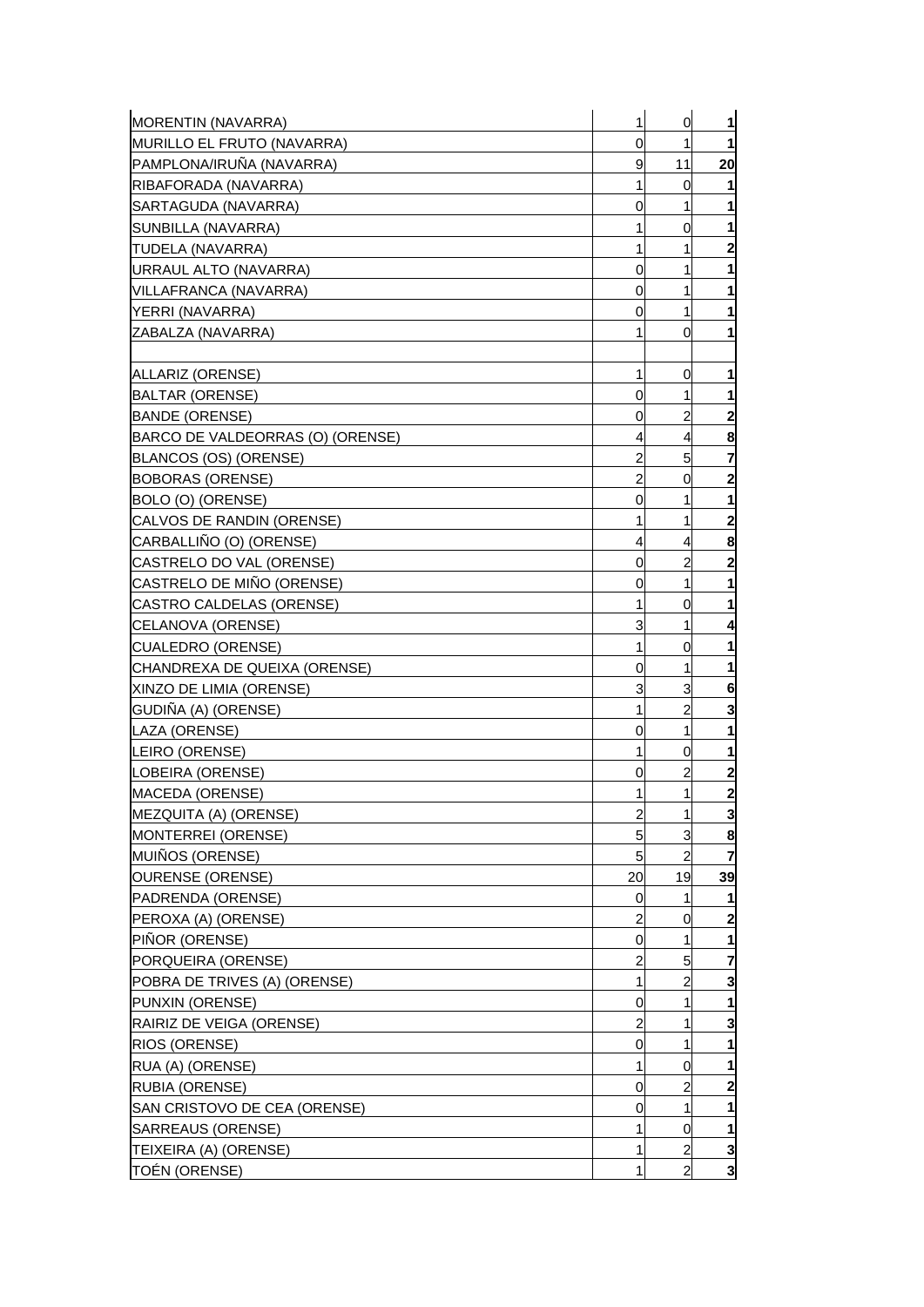| VEIGA (A) (ORENSE)                               | $\overline{c}$ | 0                   | $\overline{2}$          |
|--------------------------------------------------|----------------|---------------------|-------------------------|
| <b>VEREA (ORENSE)</b>                            | 5              | 5 <sub>5</sub>      | 10                      |
| <b>VERIN (ORENSE)</b>                            | $\overline{a}$ | 3                   | 5                       |
| VIANA DO BOLO (ORENSE)                           | 5              | 4                   | 9                       |
| <b>VILAMARIN (ORENSE)</b>                        | 0              | 1                   | $\mathbf{1}$            |
| VILAR DE SANTOS (ORENSE)                         | 1              | 0                   | 1                       |
| <b>VILARDEVOS (ORENSE)</b>                       | 0              | 1                   | 1                       |
| VILARIÑO DE CONSO (ORENSE)                       | 0              | 1                   | 1                       |
|                                                  |                |                     |                         |
| ALLANDE (ASTURIAS)                               | 1              | 3                   | 4                       |
| ALLER (ASTURIAS)                                 | 1              | $\overline{a}$      | 3                       |
| AVILÉS (ASTURIAS)                                | 3              | 7                   | 10                      |
| <b>BIMENES (ASTURIAS)</b>                        | 0              | 1                   | 1                       |
| CANGAS DEL NARCEA (ASTURIAS)                     | 1              | 0                   | 1                       |
| CASO (ASTURIAS)                                  | 1              | 0                   | 1                       |
| <b>CUDILLERO (ASTURIAS)</b>                      | 0              | 1                   | 1                       |
| <b>FRANCO (EL) (ASTURIAS)</b>                    | 1              | 0                   | 1                       |
| GIJON (ASTURIAS)                                 | 3              | 5                   | 8                       |
| <b>GRADO (ASTURIAS)</b>                          | 0              | 1                   | 1                       |
| <b>GRANDAS DE SALIME (ASTURIAS)</b>              | 0              | $\overline{a}$      | $\mathbf{2}$            |
| <b>IBIAS (ASTURIAS)</b>                          | 1              | 0                   | 1                       |
| LANGREO (ASTURIAS)                               | 3              | 0                   | 3                       |
| LAVIANA (ASTURIAS)                               | 1              | $\overline{a}$      | 3                       |
| VALDÉS (ASTURIAS)                                |                | $\overline{c}$      | $\mathbf{2}$            |
|                                                  | 0              | 1                   | $\overline{\mathbf{2}}$ |
| LLANES (ASTURIAS)                                | 1              | 5                   |                         |
| <b>MIERES (ASTURIAS)</b>                         | 7              |                     | 12                      |
| NAVIA (ASTURIAS)                                 | 0              | 1                   | 1                       |
| <b>OVIEDO (ASTURIAS)</b>                         | 15             | 7                   | 22                      |
| PEÑAMELLERA BAJA (ASTURIAS)<br>PRAVIA (ASTURIAS) | 1              | 1                   | $\boldsymbol{2}$        |
|                                                  | 0              | $\overline{a}$<br>1 | $\mathbf{2}$            |
| SAN MARTIN DEL REY AURELIO (ASTURIAS)            | 1              |                     | $\overline{\mathbf{c}}$ |
| SAN MARTIN DE OSCOS (ASTURIAS)                   | 0              | 1                   | 1                       |
| SIERO (ASTURIAS)                                 | 1              | $\overline{c}$      | 3                       |
| <b>TEVERGA (ASTURIAS)</b>                        | 1              | 0                   | 1                       |
| TINEO (ASTURIAS)                                 | $\overline{c}$ | 3                   | 5                       |
| <b>VEGADEO (ASTURIAS)</b>                        | 0              | 1                   | 1                       |
| VILLAVICIOSA (ASTURIAS)                          | 0              | 1                   | 1                       |
| <b>VILLAYON (ASTURIAS)</b>                       | 1              | 1                   | $\mathbf{2}$            |
|                                                  |                |                     |                         |
| ALAR DEL REY (PALENCIA)                          | 0              | 1                   | 1                       |
| AMUSCO (PALENCIA)                                | 1              | 0                   | 1                       |
| BALTANAS (PALENCIA)                              | 5              | 3                   | 8                       |
| BARCENA DE CAMPOS (PALENCIA)                     | 1              | 0                   | 1                       |
| BARRUELO DE SANTULLAN (PALENCIA)                 | 2              | 4                   | 6                       |
| BRAÑOSERA (PALENCIA)                             | 1              | 0                   | 1                       |
| CASTRILLO DE DON JUAN (PALENCIA)                 | 1              | 0                   |                         |
| CERVERA DE PISUERGA (PALENCIA)                   | 0              | 1                   | 1                       |
| CORDOVILLA LA REAL (PALENCIA)                    | 1              | 0                   |                         |
| DUEÑAS (PALENCIA)                                | $\overline{c}$ | 3                   | 5                       |
| <b>FRECHILLA (PALENCIA)</b>                      | $\mathbf 0$    | 1                   | 1                       |
| <b>FROMISTA (PALENCIA)</b>                       | 0              | $\overline{a}$      | $\mathbf{2}$            |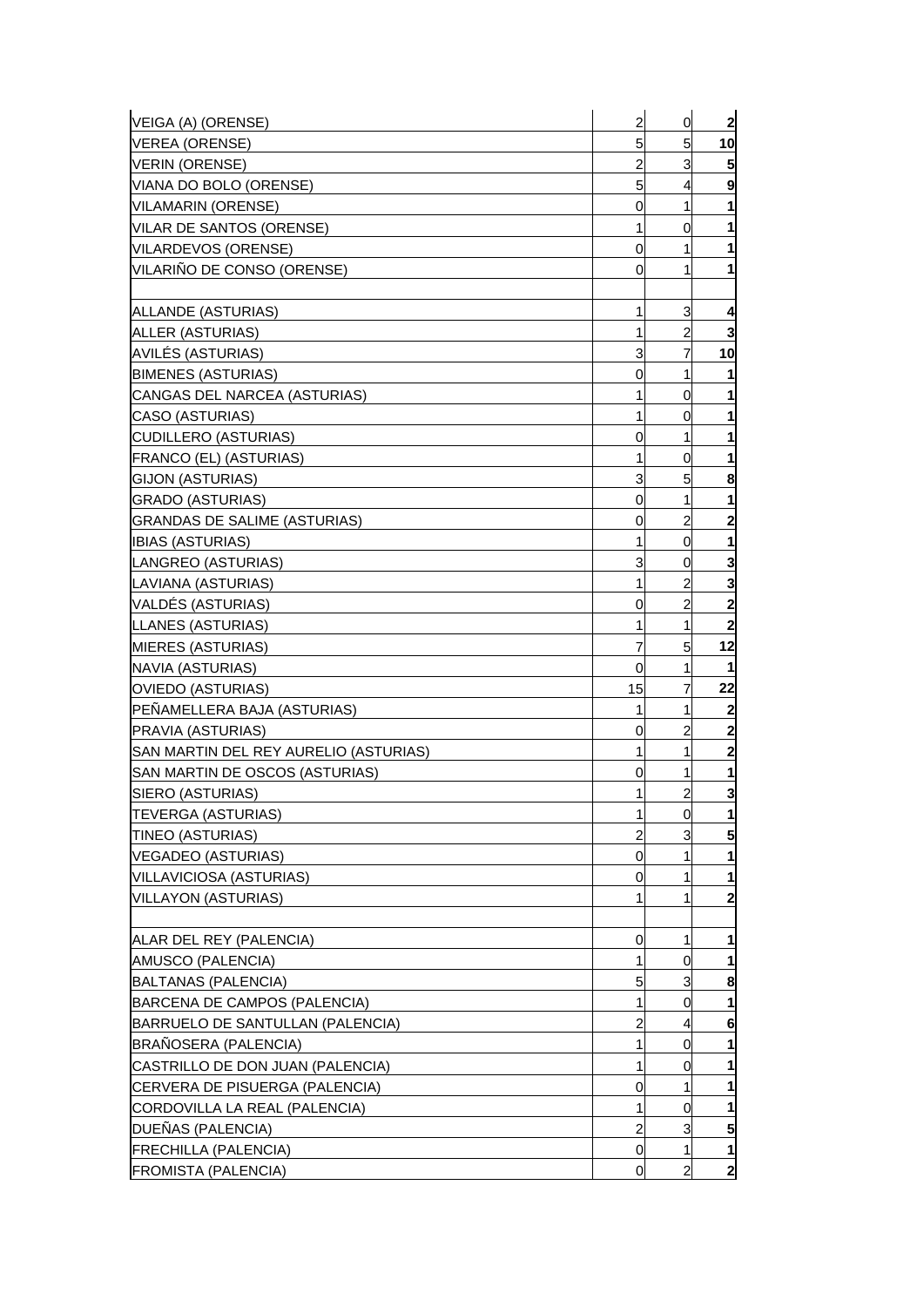| <b>GUARDO (PALENCIA)</b>                   | 3              | 1  | 4              |
|--------------------------------------------|----------------|----|----------------|
| GUAZA DE CAMPOS (PALENCIA)                 | 1              | 0  |                |
| HERRERA DE PISUERGA (PALENCIA)             | 0              | 2  |                |
| MAGAZ DE PISUERGA (PALENCIA)               | 0              | 1  |                |
| MORATINOS (PALENCIA)                       | 0              | 1  | 1              |
| OSORNO LA MAYOR (PALENCIA)                 | $\overline{c}$ | 0  | $\mathbf{2}$   |
| PALENCIA (PALENCIA)                        | 10             | 12 | 22             |
| PAREDES DE NAVA (PALENCIA)                 | 0              | 5  |                |
| POZA DE LA VEGA (PALENCIA)                 | 0              | 1  |                |
| SALDANA (PALENCIA)                         | 2              | 1  | 3              |
| SANTIBAÑEZ DE LA PEÑA (PALENCIA)           | 0              | 1  |                |
| SOTO DE CERRATO (PALENCIA)                 | 5              | 0  | 5              |
| TORQUEMADA (PALENCIA)                      | 2              | 0  | 2              |
| VELILLA DEL RIO CARRION (PALENCIA)         | 3              | 1  | 4              |
| VENTA DE BANOS (PALENCIA)                  | 1              | 1  | 2              |
| VID DE OJEDA (LA) (PALENCIA)               | 0              | 1  |                |
| <b>VILLALCON (PALENCIA)</b>                | 1              | 1  | 2              |
| VILLAMURIEL DE CERRATO (PALENCIA)          | 1              | 0  |                |
| VILLARRAMIEL (PALENCIA)                    | 1              | 0  |                |
| VILLAUMBRALES (PALENCIA)                   | 1              | 0  |                |
| VILLOLDO (PALENCIA)                        | 0              | 1  |                |
| VILLOTA DEL PARAMO (PALENCIA)              | 1              | 0  |                |
|                                            |                |    |                |
| ARRECIFE (PALMAS, LAS)                     | 0              | 1  |                |
| MOYA (PALMAS, LAS)                         | 1              | 0  |                |
| PALMAS DE GRAN CANARIA (LAS) (PALMAS, LAS) | 4              | 12 | 16             |
| PUERTO DEL ROSARIO (PALMAS, LAS)           | 1              | 0  |                |
| <b>TELDE (PALMAS, LAS)</b>                 | 1              | 0  |                |
| <b>BARRO (PONTEVEDRA)</b>                  | 0              | 1  |                |
| BAIONA (PONTEVEDRA)                        | 0              | 1  |                |
| CAÑIZA (A) (PONTEVEDRA)                    | 6              | 5  | 11             |
| COTOBADE (PONTEVEDRA)                      | 1              | 0  |                |
| COVELO (PONTEVEDRA)                        | 1              | 0  | 1              |
| DOZON (PONTEVEDRA)                         | 1              | 0  | 1              |
| ESTRADA (A) (PONTEVEDRA)                   | 1              |    | $\mathbf{2}$   |
| GUARDA (A) (PONTEVEDRA)                    | 0              | 1  |                |
| LALIN (PONTEVEDRA)                         | 2              | 0  | $\overline{2}$ |
| LAMA (A) (PONTEVEDRA)                      | 0              | 1  |                |
| MEAÑO (PONTEVEDRA)                         | 1              | 0  |                |
| MONDARIZ (PONTEVEDRA)                      | 1              | 2  | 3              |
| MOS (PONTEVEDRA)                           | 0              | 1  |                |
| PONTEVEDRA (PONTEVEDRA)                    | 12             | 8  | 20             |
| PORRIÑO (O) (PONTEVEDRA)                   | 1              | 0  |                |
| PONTEAREAS (PONTEVEDRA)                    | 0              | 1  |                |
| PONTE CALDELAS (PONTEVEDRA)                | 2              | 2  | 4              |
| RODEIRO (PONTEVEDRA)                       | 0              | 2  | $\overline{2}$ |
| SALVATERRA DE MIÑO (PONTEVEDRA)            | 0              | 1  |                |
| SILLEDA (PONTEVEDRA)                       | 2              | 1  | 3              |
| TUI (PONTEVEDRA)                           | $\overline{a}$ | 1  | 3              |
| VALGA (PONTEVEDRA)                         | 0              | 1  | 1              |
| VIGO (PONTEVEDRA)                          | 10             | 4  | 14             |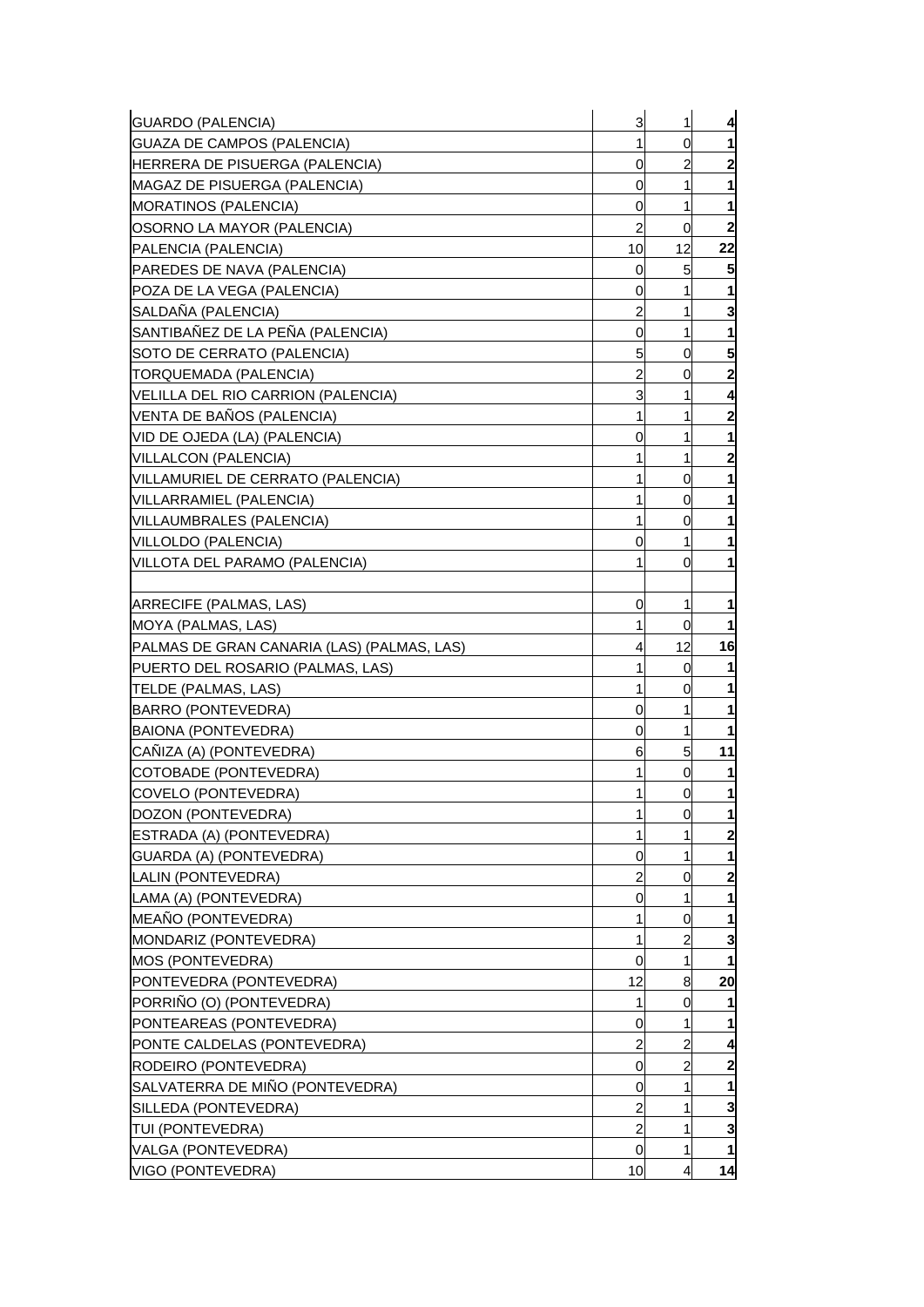| VILA DE CRUCES (PONTEVEDRA)                 | 1            | 0  | 1            |
|---------------------------------------------|--------------|----|--------------|
| ABUSEJO (SALAMANCA)                         | 0            | 1  | 1            |
| AGALLAS (SALAMANCA)                         | 0            | 1  |              |
| IALARAZ (SALAMANCA)                         | 1            | 1  | 2            |
| ALBA DE TORMES (SALAMANCA)                  | 0            | 1  | 1            |
| ALDEACIPRESTE (SALAMANCA)                   | 1            | 0  | 1            |
| ALDEADAVILA DE LA RIBERA (SALAMANCA)        | 1            | 1  | 2            |
| ANAYA DE ALBA (SALAMANCA)                   | 0            | 1  | 1            |
| ARAPILES (SALAMANCA)                        | 1            | 0  |              |
| ARMENTEROS (SALAMANCA)                      | 0            | 1  |              |
| BARCEO (SALAMANCA)                          | 1            | 0  |              |
| BARRUECOPARDO (SALAMANCA)                   | 0            | 1  | 1            |
| <b>BEJAR (SALAMANCA)</b>                    | 9            | 8  | 17           |
| <b>BOADA (SALAMANCA)</b>                    | $\mathbf{1}$ | 3  | 4            |
| BODON (EL) (SALAMANCA)                      | 12           | 14 | 26           |
| CABEZA DEL CABALLO (SALAMANCA)              | 1            | 0  | 1            |
| CANILLAS DE ABAJO (SALAMANCA)               | 1            | 0  |              |
| CANTALAPIEDRA (SALAMANCA)                   | 1            | 1  | 2            |
| CANTALPINO (SALAMANCA)                      | 0            | 1  |              |
| CANTARACILLO (SALAMANCA)                    | 1            | 0  | 1            |
| CARPIO DE AZABA (SALAMANCA)                 | 0            | 2  | $\mathbf{2}$ |
| CARRASCAL DE BARREGAS (SALAMANCA)           | 1            | 0  | 1            |
| CASAFRANCA (SALAMANCA)                      | 1            | 1  | 2            |
| ICASTILLEJO DE MARTIN VIEJO (SALAMANCA)     | 0            | 1  | 1            |
| CEPEDA (SALAMANCA)                          | 0            | 1  |              |
| CERRALBO (SALAMANCA)                        | 0            | 1  | 1            |
| CERRO (EL) (SALAMANCA)                      | 1            | 0  |              |
| ICIUDAD RODRIGO (SALAMANCA)                 | 3            | 7  | 10           |
| CRISTOBAL (SALAMANCA)                       | 2            | 1  | 3            |
| CUBO DE DON SANCHO (EL) (SALAMANCA)         | 1            | 1  | $\mathbf{2}$ |
| <b>FRADES DE LA SIERRA (SALAMANCA)</b>      | 1            | 0  | 1            |
| <b>FUENTEGUINALDO (SALAMANCA)</b>           | 0            | 1  | 1            |
| FUENTES DE BÉJAR (SALAMANCA)                | 1            | 0  |              |
| GALINDUSTE (SALAMANCA)                      | 0            |    |              |
| GALISANCHO (SALAMANCA)                      | 1            | 0  |              |
| <b>GARCIBUEY (SALAMANCA)</b>                | 1            | 0  | 1            |
| GARCIHERNANDEZ (SALAMANCA)                  | 1            | 0  |              |
| GUIJUELO (SALAMANCA)                        | 0            | 2  | 2            |
| <b>HERGUIJUELA DE LA SIERRA (SALAMANCA)</b> |              | 0  |              |
| HINOJOSA DE DUERO (SALAMANCA)               | 1            | 0  |              |
| <b>ITUERO DE AZABA (SALAMANCA)</b>          | 1            | 0  |              |
| LINARES DE RIOFRIO (SALAMANCA)              | 0            | 1  |              |
| LUMBRALES (SALAMANCA)                       | 1            | 0  |              |
| MACOTERA (SALAMANCA)                        | 3            | 1  | 4            |
| MALPARTIDA (SALAMANCA)                      | 1            | 2  | 3            |
| <b>MASUECO (SALAMANCA)</b>                  | 1            | 0  |              |
| MIRANDA DEL CASTAÑAR (SALAMANCA)            | 0            | 1  |              |
| <b>MOLINILLO (SALAMANCA)</b>                | 1            | 0  | 1            |
| MONTEMAYOR DEL RIO (SALAMANCA)              | 0            | 1  | 1            |
| MONTERRUBIO DE LA SIERRA (SALAMANCA)        | 0            | 2  | $\mathbf{z}$ |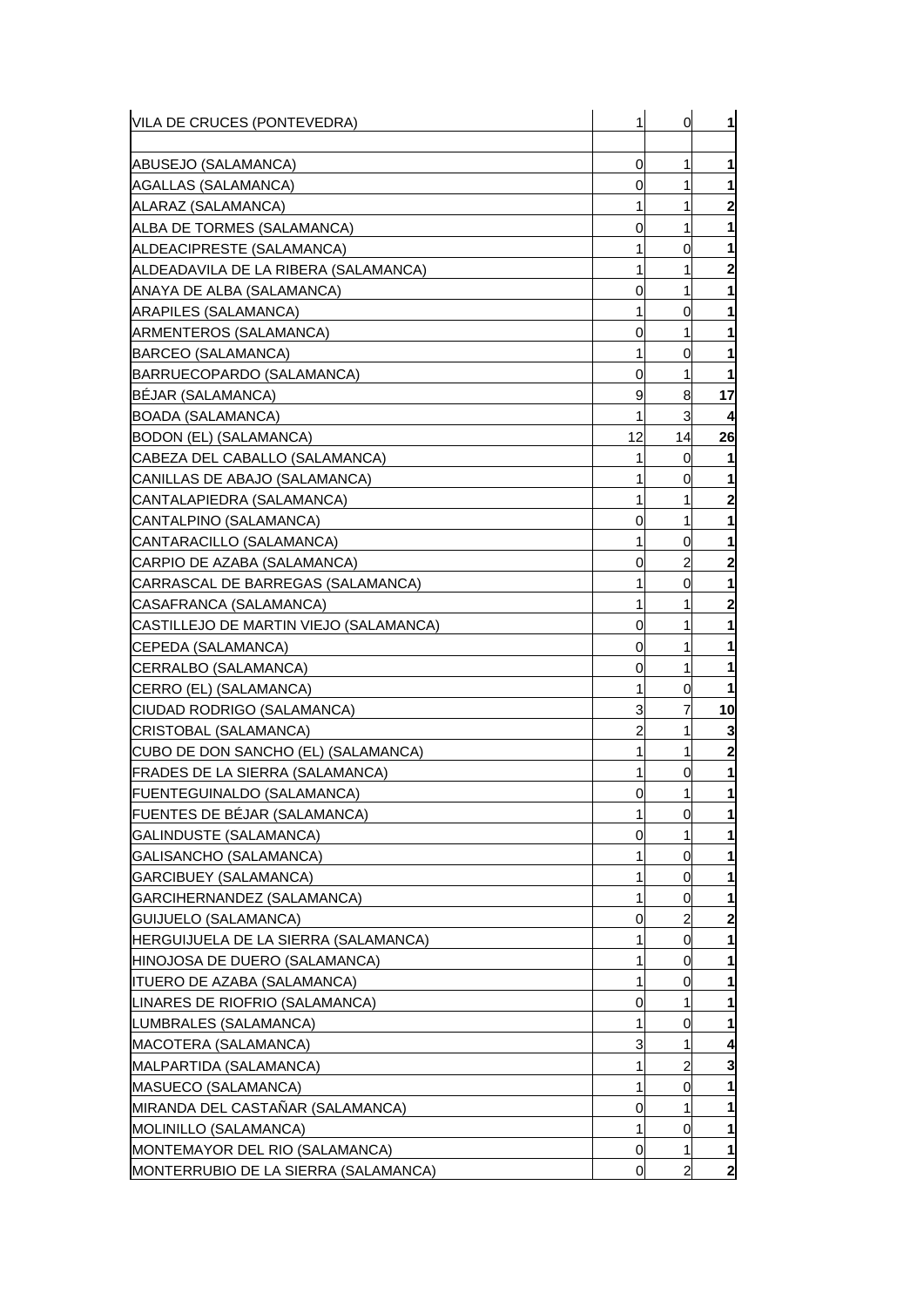| NAVAMORALES (SALAMANCA)                         | 0              | 1              | 1                       |
|-------------------------------------------------|----------------|----------------|-------------------------|
| NAVASFRIAS (SALAMANCA)                          | 1              | 0              | 1                       |
| PAYO (EL) (SALAMANCA)                           | 1              | 0              | 1                       |
| PEDROSILLO DE LOS AIRES (SALAMANCA)             | 0              | 1              |                         |
| PEÑARANDA DE BRACAMONTE (SALAMANCA)             | 1              | 0              | 1                       |
| PERALEJOS DE ARRIBA (SALAMANCA)                 | $\overline{a}$ | 0              | $\mathbf{2}$            |
| PINEDAS (SALAMANCA)                             | 13             | 10             | 23                      |
| PIZARRAL (SALAMANCA)                            | 0              | 1              |                         |
| POZOS DE HINOJO (SALAMANCA)                     | 1              | 0              | 1                       |
| PUEBLA DE SAN MEDEL (SALAMANCA)                 | 1              | 1              | $\overline{\mathbf{c}}$ |
| RINCONADA DE LA SIERRA (LA) (SALAMANCA)         | $\mathbf{1}$   | 0              | 1                       |
| ROLLAN (SALAMANCA)                              | 1              | 0              | 1                       |
| SALAMANCA (SALAMANCA)                           | 22             | 27             | 49                      |
| SALDEANA (SALAMANCA)                            | 3              | $\overline{c}$ | 5                       |
| SANCHON DE LA RIBERA (SALAMANCA)                | 1              | 1              | $\mathbf{2}$            |
| SANDO (SALAMANCA)                               | 0              | 1              | 1                       |
| SAN FELICES DE LOS GALLEGOS (SALAMANCA)         | 4              | $\overline{c}$ | 6                       |
| SAN PELAYO DE GUARENA (SALAMANCA)               | 3              | 0              | 3                       |
| SANTIBAÑEZ DE LA SIERRA (SALAMANCA)             | 1              | 0              | 1                       |
| SANTOS (LOS) (SALAMANCA)                        | 0              | 1              | 1                       |
| SERRADILLA DEL ARROYO (SALAMANCA)               | 0              | 1              | 1                       |
| SOBRADILLO (SALAMANCA)                          | 1              | 2              | 3                       |
| TARAZONA DE GUARENA (SALAMANCA)                 | 0              | 1              | 1                       |
| VALDEFUENTES DE SANGUSIN (SALAMANCA)            | 2              | 0              | $\mathbf{2}$            |
| VALDELACASA (SALAMANCA)                         | 8              | 5              | 13                      |
| VEGUILLAS (LAS) (SALAMANCA)                     | 1              | 1              | $\boldsymbol{2}$        |
| VELLES (LA) (SALAMANCA)                         | 2              | 0              | $\mathbf{2}$            |
| VILLAGONZALO DE TORMES (SALAMANCA)              | 1              | 0              |                         |
| VILLANUEVA DEL CONDE (SALAMANCA)                | 1              | 1              | 2                       |
| VILLAR DE CIERVO (SALAMANCA)                    | 1              | 0              | 1                       |
| VILLARINO DE LOS AIRES (SALAMANCA)              | $\overline{c}$ | $\overline{c}$ | 4                       |
| VILLASECO DE LOS REYES (SALAMANCA)              | 1              | 0              | 1                       |
| VILLAVIEJA DE YELTES (SALAMANCA)                | 0              | 1              | 1                       |
| ZARZA DE PUMAREDA (LA) (SALAMANCA)              | 1              | 0              | $\mathbf{1}$            |
|                                                 |                |                |                         |
| BUENAVISTA DEL NORTE (SANTA CRUZ DE TENERIFE)   | 0              | 1              | 1                       |
| CANDELARIA (SANTA CRUZ DE TENERIFE)             | 0              | 1              | 1                       |
| GRANADILLA DE ABONA (SANTA CRUZ DE TENERIFE)    | 1              | 0              |                         |
| GUANCHA (LA) (SANTA CRUZ DE TENERIFE)           | $\mathbf{1}$   | 0              | 1                       |
| ICOD DE LOS VINOS (SANTA CRUZ DE TENERIFE)      | 0              | 1              |                         |
| LAGUNA (LA) (SANTA CRUZ DE TENERIFE)            | 1              | 3              | 4                       |
| PUERTO DE LA CRUZ (SANTA CRUZ DE TENERIFE)      | 1              | 0              | 1                       |
| SANTA CRUZ DE TENERIFE (SANTA CRUZ DE TENERIFE) | $\mathbf{1}$   | $\overline{a}$ | 5                       |
| SANTIAGO DEL TEIDE (SANTA CRUZ DE TENERIFE)     | 0              | 1              |                         |
| TACORONTE (SANTA CRUZ DE TENERIFE)              | 1              | 0              | 1                       |
| ASTILLERO (EL) (CANTABRIA)                      | 0              | $\overline{a}$ | $\mathbf{2}$            |
| CAMARGO (CANTABRIA)                             | $\overline{c}$ | 0              | $\overline{\mathbf{c}}$ |
| CARTES (CANTABRIA)                              | 1              | 0              |                         |
| COMILLAS (CANTABRIA)                            | 1              | 0              | 1                       |
| HERRERIAS (CANTABRIA)                           | 1              | 0              | 1                       |
| LAREDO (CANTABRIA)                              | 0              | 1              | $\mathbf{1}$            |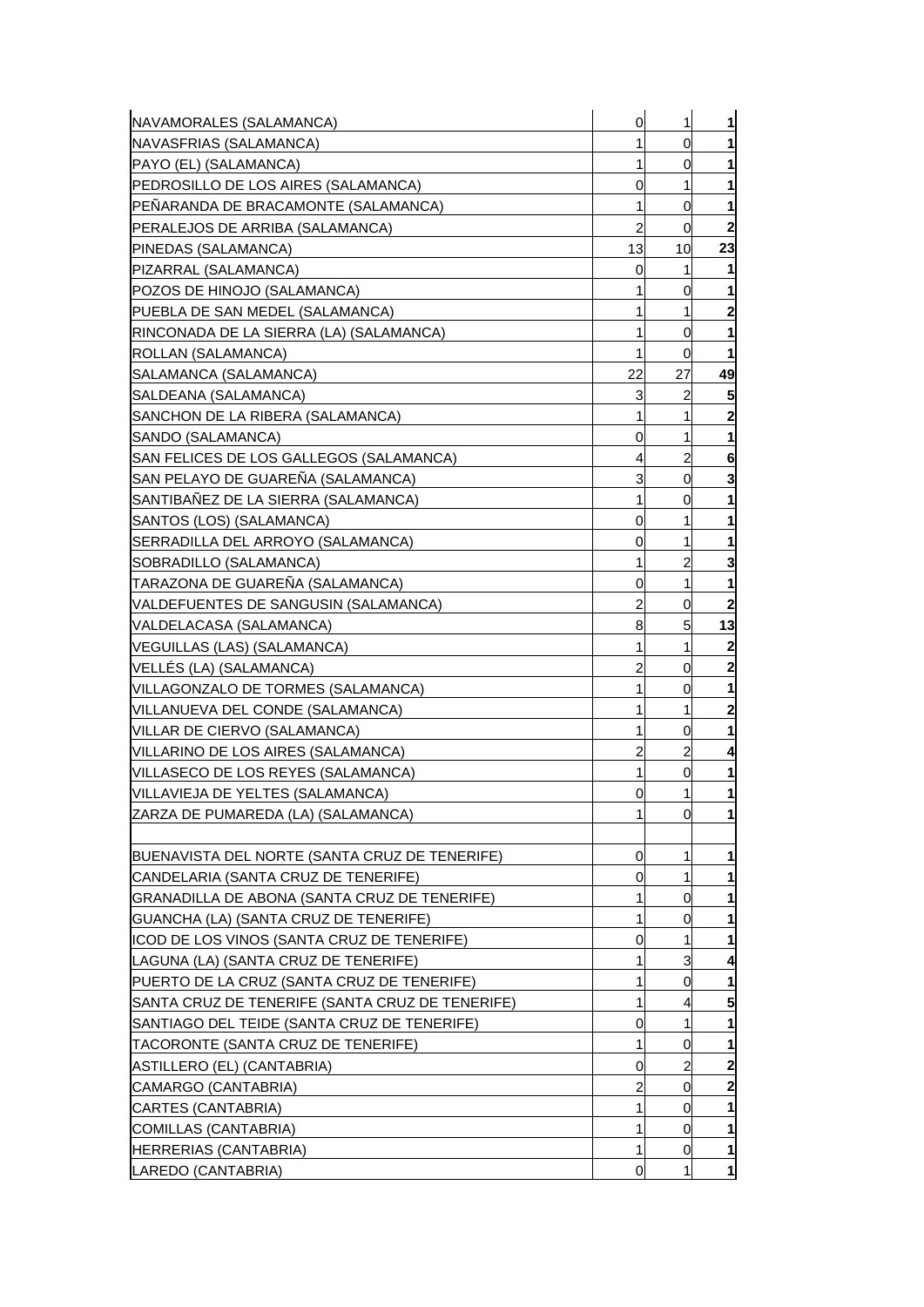| MIENGO (CANTABRIA)                     | $\mathbf 0$    | 1              | $\mathbf{1}$            |
|----------------------------------------|----------------|----------------|-------------------------|
| PIÉLAGOS (CANTABRIA)                   |                | 0              | $\mathbf{1}$            |
| POTES (CANTABRIA)                      |                | 0              | 1                       |
| <b>REINOSA (CANTABRIA)</b>             | 1              | 2              | 3                       |
| SANTANDER (CANTABRIA)                  | 19             | 22             | 41                      |
| SANTONA (CANTABRIA)                    |                | 0              | $\mathbf{1}$            |
| SAN VICENTE DE LA BARQUERA (CANTABRIA) | 0              | 1              | 1                       |
| SUANCES (CANTABRIA)                    | 1              | $\overline{c}$ | 3                       |
| TOJOS (LOS) (CANTABRIA)                | 1              | 0              | 1                       |
| TORRELAVEGA (CANTABRIA)                | 2              | 5              | 7                       |
| VALDALIGA (CANTABRIA)                  | 2              | 0              | $\overline{\mathbf{c}}$ |
| VEGA DE LIEBANA (CANTABRIA)            | 1              | 0              | 1                       |
| VILLAESCUSA (CANTABRIA)                | 0              | 2              | $\overline{\mathbf{c}}$ |
|                                        |                |                |                         |
| ADRADOS (SEGOVIA)                      | 1              | 0              | 1                       |
| ALDEANUEVA DE LA SERREZUELA (SEGOVIA)  |                | 0              | 1                       |
| CEDILLO DE LA TORRE (SEGOVIA)          |                | 0              | 1                       |
| CUELLAR (SEGOVIA)                      |                | 1              | $\overline{\mathbf{c}}$ |
| ESPINAR (EL) (SEGOVIA)                 | 0              | 1              | 1                       |
| <b>FUENTEPELAYO (SEGOVIA)</b>          | 1              | 1              | $\mathbf{2}$            |
| <b>FUENTESOTO (SEGOVIA)</b>            | 0              | 1              | 1                       |
| GARCILLAN (SEGOVIA)                    |                | 0              | 1                       |
| JUARROS DE VOLTOYA (SEGOVIA)           |                | 0              | 1                       |
| LASTRILLA (LA) (SEGOVIA)               | 0              | 1              | 1                       |
| MARAZUELA (SEGOVIA)                    | 1              | 0              | 1                       |
| NAVARES DE ENMEDIO (SEGOVIA)           |                | $\overline{c}$ | 3                       |
| SACRAMENIA (SEGOVIA)                   | 0              | 1              | 1                       |
| SANCHONUÑO (SEGOVIA)                   | 0              | 1              | 1                       |
| SANGARCIA (SEGOVIA)                    | 1              | 0              | 1                       |
| SAN ILDEFONSO (SEGOVIA)                | 0              | 1              | 1                       |
| SANTA MARIA LA REAL DE NIEVA (SEGOVIA) |                | 0              | 1                       |
| SEGOVIA (SEGOVIA)                      | 5              | 2              | 7                       |
| VALLE DE TABLADILLO (SEGOVIA)          | 1              | $\overline{0}$ | $\mathbf{1}$            |
| VALLELADO (SEGOVIA)                    | 1              | $\mathbf{1}$   | $\mathbf{2}$            |
| VILLAVERDE DE ISCAR (SEGOVIA)          |                | 0              | 1                       |
|                                        |                |                |                         |
| <b>AGUADULCE (SEVILLA)</b>             | 0              | 1              | $\mathbf 1$             |
| ALANIS (SEVILLA)                       |                | 3              | $\overline{4}$          |
| ALCALA DE GUADAÍRA (SEVILLA)           | 4              | 7              | 11                      |
| ALCALA DEL RIO (SEVILLA)               | 0              | 1              | 1                       |
| ALCOLEA DEL RIO (SEVILLA)              | 2              | 3              | 5                       |
| ALGABA (LA) (SEVILLA)                  | $\overline{a}$ | 1              | 3                       |
| ALMADÉN DE LA PLATA (SEVILLA)          | 4              | 3              | $\overline{7}$          |
| ARAHAL (SEVILLA)                       | 2              | 3              | 5                       |
| AZNALCOLLAR (SEVILLA)                  | 1              | 1              | $\overline{\mathbf{c}}$ |
| <b>BADOLATOSA (SEVILLA)</b>            | 9              | 11             | 20                      |
| <b>BRENES (SEVILLA)</b>                | 0              | $\overline{c}$ | $\boldsymbol{2}$        |
| CABEZAS DE SAN JUAN (LAS) (SEVILLA)    | 6              | 3              | 9                       |
| CAMAS (SEVILLA)                        | $\overline{c}$ | 5              | $\overline{7}$          |
| CAMPANA (LA) (SEVILLA)                 | $\overline{a}$ | 1              | $\overline{\mathbf{3}}$ |
| CANTILLANA (SEVILLA)                   | 7              | 4              | 11                      |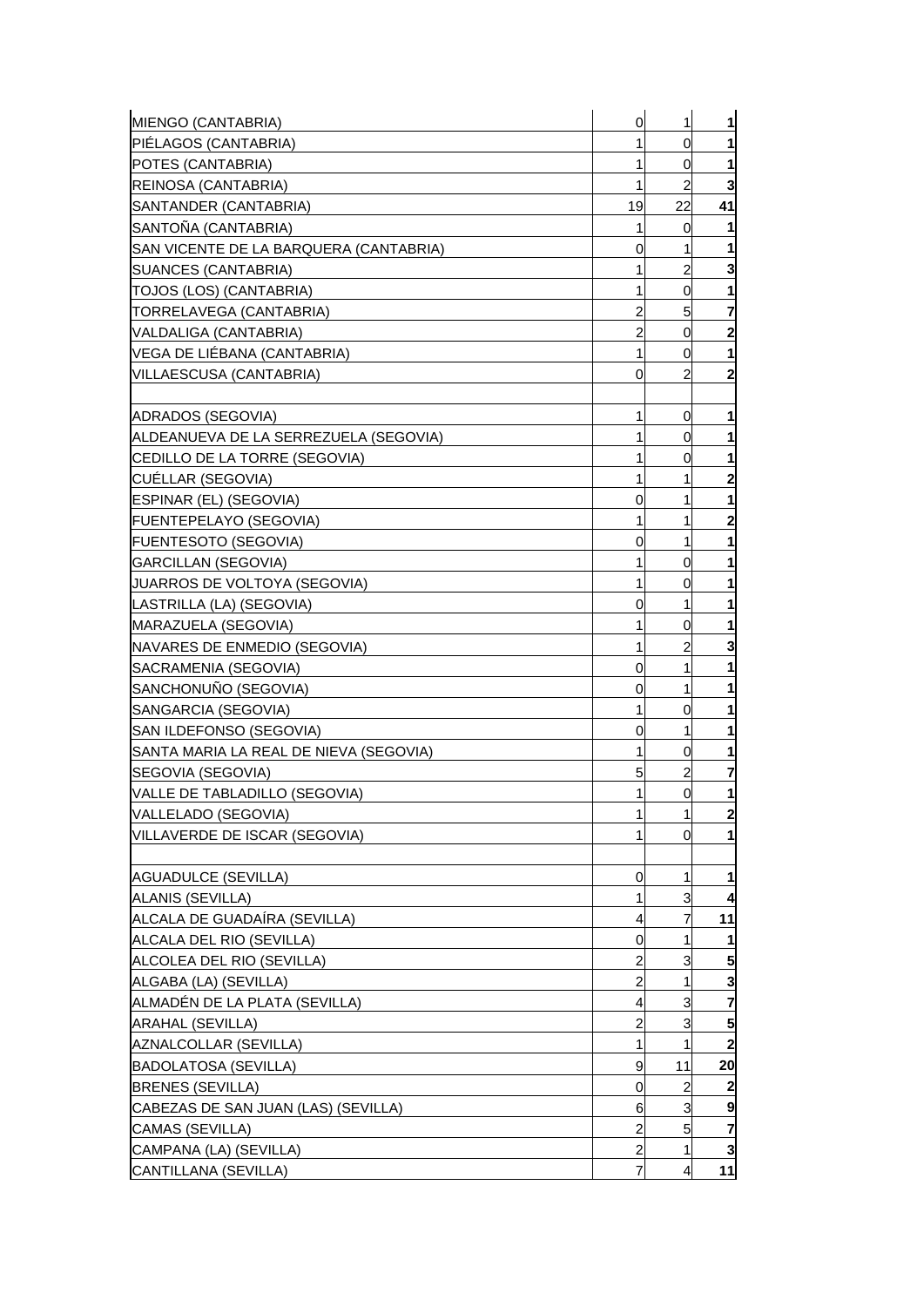| CARRION DE LOS CÉSPEDES (SEVILLA)<br>0<br>1<br>2<br>2<br>1<br>$\mathbf{2}$<br>1<br>CASTILLO DE LAS GUARDAS (EL) (SEVILLA)<br>1<br>1<br>$\mathbf{2}$<br>34<br>43<br>77<br>CAZALLA DE LA SIERRA (SEVILLA)<br>29<br>52<br>CONSTANTINA (SEVILLA)<br>23<br>2<br>CORIA DEL RIO (SEVILLA)<br>1<br>3<br>2<br>3<br>CORIPE (SEVILLA)<br>1<br>5<br>2<br>CORONIL (EL) (SEVILLA)<br>3<br>4<br>8<br>CORRALES (LOS) (SEVILLA)<br>4<br>DOS HERMANAS (SEVILLA)<br>1<br>0<br>ECIJA (SEVILLA)<br>22<br>29<br>51<br><b>ESTEPA (SEVILLA)</b><br>0<br>1<br>-1<br>11<br>17<br><b>FUENTES DE ANDALUCIA (SEVILLA)</b><br>6<br>2<br>GERENA (SEVILLA)<br>2<br>4<br>2<br>2<br>GILENA (SEVILLA)<br>4<br>3<br>2<br>5<br>GUADALCANAL (SEVILLA)<br>3<br><b>GUILLENA (SEVILLA)</b><br>1<br>HERRERA (SEVILLA)<br>4<br>4<br>8<br>$\overline{c}$<br>LANTEJUELA (LA) (SEVILLA)<br>4<br>6<br>3<br>13<br>LEBRIJA (SEVILLA)<br>16<br>1<br>1<br>LORA DE ESTEPA (SEVILLA)<br>0<br>40<br>69<br>LORA DEL RIO (SEVILLA)<br>29<br>2<br>LUISIANA (LA) (SEVILLA)<br>4<br>6<br>5<br>11<br>MARCHENA (SEVILLA)<br>6<br>2<br>MARINALEDA (SEVILLA)<br>1<br>3<br>MARTIN DE LA JARA (SEVILLA)<br>0<br>1<br>3<br>MOLARES (LOS) (SEVILLA)<br>$\overline{c}$<br>5<br>1<br>MONTELLANO (SEVILLA)<br>0<br>65<br>34<br>31<br>MORON DE LA FRONTERA (SEVILLA)<br>NAVAS DE LA CONCEPCION (LAS) (SEVILLA)<br>2<br>4<br>6<br>1<br>$\mathbf{2}$<br>OLIVARES (SEVILLA)<br>1<br>28<br>27<br><b>OSUNA (SEVILLA)</b><br>55<br>11<br>PARADAS (SEVILLA)<br>10<br>21<br>PEDRERA (SEVILLA)<br>0<br>1<br>$\overline{c}$<br>5<br>PEDROSO (EL) (SEVILLA)<br>3<br>PEÑAFLOR (SEVILLA)<br>$\overline{c}$<br>$\overline{2}$<br>0<br>PILAS (SEVILLA)<br>1<br>0<br>$\overline{a}$<br>PRUNA (SEVILLA)<br>2<br>4<br>7<br>13<br>20<br>PUEBLA DE CAZALLA (LA) (SEVILLA)<br>2<br>PUEBLA DE LOS INFANTES (LA) (SEVILLA)<br>6<br>4<br>5<br>1<br>6<br>PUEBLA DEL RIO (LA) (SEVILLA)<br>REAL DE LA JARA (EL) (SEVILLA)<br>3<br>3<br>6<br>$\overline{c}$<br>3<br>RINCONADA (LA) (SEVILLA)<br>1<br>RODA DE ANDALUCIA (LA) (SEVILLA)<br>$\overline{2}$<br>6<br>4<br>$\overline{2}$<br>1<br>RUBIO (EL) (SEVILLA)<br>3<br>SANLUCAR LA MAYOR (SEVILLA)<br>0<br>1<br>SAN NICOLAS DEL PUERTO (SEVILLA)<br>1<br>0<br>SANTIPONCE (SEVILLA)<br>0<br>1<br>1<br>7<br>5 | CARMONA (SEVILLA)                     | 11 | 8 | 19 |
|-------------------------------------------------------------------------------------------------------------------------------------------------------------------------------------------------------------------------------------------------------------------------------------------------------------------------------------------------------------------------------------------------------------------------------------------------------------------------------------------------------------------------------------------------------------------------------------------------------------------------------------------------------------------------------------------------------------------------------------------------------------------------------------------------------------------------------------------------------------------------------------------------------------------------------------------------------------------------------------------------------------------------------------------------------------------------------------------------------------------------------------------------------------------------------------------------------------------------------------------------------------------------------------------------------------------------------------------------------------------------------------------------------------------------------------------------------------------------------------------------------------------------------------------------------------------------------------------------------------------------------------------------------------------------------------------------------------------------------------------------------------------------------------------------------------------------------------------------------------------------------------------------------------------------------------------------------------------------------------------------------------------------------------------------------------------------------------------------------------------------------------------------------------------------------------------------------------------------------------------------------------|---------------------------------------|----|---|----|
| 12                                                                                                                                                                                                                                                                                                                                                                                                                                                                                                                                                                                                                                                                                                                                                                                                                                                                                                                                                                                                                                                                                                                                                                                                                                                                                                                                                                                                                                                                                                                                                                                                                                                                                                                                                                                                                                                                                                                                                                                                                                                                                                                                                                                                                                                          |                                       |    |   |    |
|                                                                                                                                                                                                                                                                                                                                                                                                                                                                                                                                                                                                                                                                                                                                                                                                                                                                                                                                                                                                                                                                                                                                                                                                                                                                                                                                                                                                                                                                                                                                                                                                                                                                                                                                                                                                                                                                                                                                                                                                                                                                                                                                                                                                                                                             | CASARICHE (SEVILLA)                   |    |   |    |
|                                                                                                                                                                                                                                                                                                                                                                                                                                                                                                                                                                                                                                                                                                                                                                                                                                                                                                                                                                                                                                                                                                                                                                                                                                                                                                                                                                                                                                                                                                                                                                                                                                                                                                                                                                                                                                                                                                                                                                                                                                                                                                                                                                                                                                                             | CASTILBLANCO DE LOS ARROYOS (SEVILLA) |    |   |    |
|                                                                                                                                                                                                                                                                                                                                                                                                                                                                                                                                                                                                                                                                                                                                                                                                                                                                                                                                                                                                                                                                                                                                                                                                                                                                                                                                                                                                                                                                                                                                                                                                                                                                                                                                                                                                                                                                                                                                                                                                                                                                                                                                                                                                                                                             |                                       |    |   |    |
|                                                                                                                                                                                                                                                                                                                                                                                                                                                                                                                                                                                                                                                                                                                                                                                                                                                                                                                                                                                                                                                                                                                                                                                                                                                                                                                                                                                                                                                                                                                                                                                                                                                                                                                                                                                                                                                                                                                                                                                                                                                                                                                                                                                                                                                             |                                       |    |   |    |
|                                                                                                                                                                                                                                                                                                                                                                                                                                                                                                                                                                                                                                                                                                                                                                                                                                                                                                                                                                                                                                                                                                                                                                                                                                                                                                                                                                                                                                                                                                                                                                                                                                                                                                                                                                                                                                                                                                                                                                                                                                                                                                                                                                                                                                                             |                                       |    |   |    |
|                                                                                                                                                                                                                                                                                                                                                                                                                                                                                                                                                                                                                                                                                                                                                                                                                                                                                                                                                                                                                                                                                                                                                                                                                                                                                                                                                                                                                                                                                                                                                                                                                                                                                                                                                                                                                                                                                                                                                                                                                                                                                                                                                                                                                                                             |                                       |    |   |    |
|                                                                                                                                                                                                                                                                                                                                                                                                                                                                                                                                                                                                                                                                                                                                                                                                                                                                                                                                                                                                                                                                                                                                                                                                                                                                                                                                                                                                                                                                                                                                                                                                                                                                                                                                                                                                                                                                                                                                                                                                                                                                                                                                                                                                                                                             |                                       |    |   |    |
|                                                                                                                                                                                                                                                                                                                                                                                                                                                                                                                                                                                                                                                                                                                                                                                                                                                                                                                                                                                                                                                                                                                                                                                                                                                                                                                                                                                                                                                                                                                                                                                                                                                                                                                                                                                                                                                                                                                                                                                                                                                                                                                                                                                                                                                             |                                       |    |   |    |
|                                                                                                                                                                                                                                                                                                                                                                                                                                                                                                                                                                                                                                                                                                                                                                                                                                                                                                                                                                                                                                                                                                                                                                                                                                                                                                                                                                                                                                                                                                                                                                                                                                                                                                                                                                                                                                                                                                                                                                                                                                                                                                                                                                                                                                                             |                                       |    |   |    |
|                                                                                                                                                                                                                                                                                                                                                                                                                                                                                                                                                                                                                                                                                                                                                                                                                                                                                                                                                                                                                                                                                                                                                                                                                                                                                                                                                                                                                                                                                                                                                                                                                                                                                                                                                                                                                                                                                                                                                                                                                                                                                                                                                                                                                                                             |                                       |    |   |    |
|                                                                                                                                                                                                                                                                                                                                                                                                                                                                                                                                                                                                                                                                                                                                                                                                                                                                                                                                                                                                                                                                                                                                                                                                                                                                                                                                                                                                                                                                                                                                                                                                                                                                                                                                                                                                                                                                                                                                                                                                                                                                                                                                                                                                                                                             |                                       |    |   |    |
|                                                                                                                                                                                                                                                                                                                                                                                                                                                                                                                                                                                                                                                                                                                                                                                                                                                                                                                                                                                                                                                                                                                                                                                                                                                                                                                                                                                                                                                                                                                                                                                                                                                                                                                                                                                                                                                                                                                                                                                                                                                                                                                                                                                                                                                             |                                       |    |   |    |
|                                                                                                                                                                                                                                                                                                                                                                                                                                                                                                                                                                                                                                                                                                                                                                                                                                                                                                                                                                                                                                                                                                                                                                                                                                                                                                                                                                                                                                                                                                                                                                                                                                                                                                                                                                                                                                                                                                                                                                                                                                                                                                                                                                                                                                                             |                                       |    |   |    |
|                                                                                                                                                                                                                                                                                                                                                                                                                                                                                                                                                                                                                                                                                                                                                                                                                                                                                                                                                                                                                                                                                                                                                                                                                                                                                                                                                                                                                                                                                                                                                                                                                                                                                                                                                                                                                                                                                                                                                                                                                                                                                                                                                                                                                                                             |                                       |    |   |    |
|                                                                                                                                                                                                                                                                                                                                                                                                                                                                                                                                                                                                                                                                                                                                                                                                                                                                                                                                                                                                                                                                                                                                                                                                                                                                                                                                                                                                                                                                                                                                                                                                                                                                                                                                                                                                                                                                                                                                                                                                                                                                                                                                                                                                                                                             |                                       |    |   |    |
|                                                                                                                                                                                                                                                                                                                                                                                                                                                                                                                                                                                                                                                                                                                                                                                                                                                                                                                                                                                                                                                                                                                                                                                                                                                                                                                                                                                                                                                                                                                                                                                                                                                                                                                                                                                                                                                                                                                                                                                                                                                                                                                                                                                                                                                             |                                       |    |   |    |
|                                                                                                                                                                                                                                                                                                                                                                                                                                                                                                                                                                                                                                                                                                                                                                                                                                                                                                                                                                                                                                                                                                                                                                                                                                                                                                                                                                                                                                                                                                                                                                                                                                                                                                                                                                                                                                                                                                                                                                                                                                                                                                                                                                                                                                                             |                                       |    |   |    |
|                                                                                                                                                                                                                                                                                                                                                                                                                                                                                                                                                                                                                                                                                                                                                                                                                                                                                                                                                                                                                                                                                                                                                                                                                                                                                                                                                                                                                                                                                                                                                                                                                                                                                                                                                                                                                                                                                                                                                                                                                                                                                                                                                                                                                                                             |                                       |    |   |    |
|                                                                                                                                                                                                                                                                                                                                                                                                                                                                                                                                                                                                                                                                                                                                                                                                                                                                                                                                                                                                                                                                                                                                                                                                                                                                                                                                                                                                                                                                                                                                                                                                                                                                                                                                                                                                                                                                                                                                                                                                                                                                                                                                                                                                                                                             |                                       |    |   |    |
|                                                                                                                                                                                                                                                                                                                                                                                                                                                                                                                                                                                                                                                                                                                                                                                                                                                                                                                                                                                                                                                                                                                                                                                                                                                                                                                                                                                                                                                                                                                                                                                                                                                                                                                                                                                                                                                                                                                                                                                                                                                                                                                                                                                                                                                             |                                       |    |   |    |
|                                                                                                                                                                                                                                                                                                                                                                                                                                                                                                                                                                                                                                                                                                                                                                                                                                                                                                                                                                                                                                                                                                                                                                                                                                                                                                                                                                                                                                                                                                                                                                                                                                                                                                                                                                                                                                                                                                                                                                                                                                                                                                                                                                                                                                                             |                                       |    |   |    |
|                                                                                                                                                                                                                                                                                                                                                                                                                                                                                                                                                                                                                                                                                                                                                                                                                                                                                                                                                                                                                                                                                                                                                                                                                                                                                                                                                                                                                                                                                                                                                                                                                                                                                                                                                                                                                                                                                                                                                                                                                                                                                                                                                                                                                                                             |                                       |    |   |    |
|                                                                                                                                                                                                                                                                                                                                                                                                                                                                                                                                                                                                                                                                                                                                                                                                                                                                                                                                                                                                                                                                                                                                                                                                                                                                                                                                                                                                                                                                                                                                                                                                                                                                                                                                                                                                                                                                                                                                                                                                                                                                                                                                                                                                                                                             |                                       |    |   |    |
|                                                                                                                                                                                                                                                                                                                                                                                                                                                                                                                                                                                                                                                                                                                                                                                                                                                                                                                                                                                                                                                                                                                                                                                                                                                                                                                                                                                                                                                                                                                                                                                                                                                                                                                                                                                                                                                                                                                                                                                                                                                                                                                                                                                                                                                             |                                       |    |   |    |
|                                                                                                                                                                                                                                                                                                                                                                                                                                                                                                                                                                                                                                                                                                                                                                                                                                                                                                                                                                                                                                                                                                                                                                                                                                                                                                                                                                                                                                                                                                                                                                                                                                                                                                                                                                                                                                                                                                                                                                                                                                                                                                                                                                                                                                                             |                                       |    |   |    |
|                                                                                                                                                                                                                                                                                                                                                                                                                                                                                                                                                                                                                                                                                                                                                                                                                                                                                                                                                                                                                                                                                                                                                                                                                                                                                                                                                                                                                                                                                                                                                                                                                                                                                                                                                                                                                                                                                                                                                                                                                                                                                                                                                                                                                                                             |                                       |    |   |    |
|                                                                                                                                                                                                                                                                                                                                                                                                                                                                                                                                                                                                                                                                                                                                                                                                                                                                                                                                                                                                                                                                                                                                                                                                                                                                                                                                                                                                                                                                                                                                                                                                                                                                                                                                                                                                                                                                                                                                                                                                                                                                                                                                                                                                                                                             |                                       |    |   |    |
|                                                                                                                                                                                                                                                                                                                                                                                                                                                                                                                                                                                                                                                                                                                                                                                                                                                                                                                                                                                                                                                                                                                                                                                                                                                                                                                                                                                                                                                                                                                                                                                                                                                                                                                                                                                                                                                                                                                                                                                                                                                                                                                                                                                                                                                             |                                       |    |   |    |
|                                                                                                                                                                                                                                                                                                                                                                                                                                                                                                                                                                                                                                                                                                                                                                                                                                                                                                                                                                                                                                                                                                                                                                                                                                                                                                                                                                                                                                                                                                                                                                                                                                                                                                                                                                                                                                                                                                                                                                                                                                                                                                                                                                                                                                                             |                                       |    |   |    |
|                                                                                                                                                                                                                                                                                                                                                                                                                                                                                                                                                                                                                                                                                                                                                                                                                                                                                                                                                                                                                                                                                                                                                                                                                                                                                                                                                                                                                                                                                                                                                                                                                                                                                                                                                                                                                                                                                                                                                                                                                                                                                                                                                                                                                                                             |                                       |    |   |    |
|                                                                                                                                                                                                                                                                                                                                                                                                                                                                                                                                                                                                                                                                                                                                                                                                                                                                                                                                                                                                                                                                                                                                                                                                                                                                                                                                                                                                                                                                                                                                                                                                                                                                                                                                                                                                                                                                                                                                                                                                                                                                                                                                                                                                                                                             |                                       |    |   |    |
|                                                                                                                                                                                                                                                                                                                                                                                                                                                                                                                                                                                                                                                                                                                                                                                                                                                                                                                                                                                                                                                                                                                                                                                                                                                                                                                                                                                                                                                                                                                                                                                                                                                                                                                                                                                                                                                                                                                                                                                                                                                                                                                                                                                                                                                             |                                       |    |   |    |
|                                                                                                                                                                                                                                                                                                                                                                                                                                                                                                                                                                                                                                                                                                                                                                                                                                                                                                                                                                                                                                                                                                                                                                                                                                                                                                                                                                                                                                                                                                                                                                                                                                                                                                                                                                                                                                                                                                                                                                                                                                                                                                                                                                                                                                                             |                                       |    |   |    |
|                                                                                                                                                                                                                                                                                                                                                                                                                                                                                                                                                                                                                                                                                                                                                                                                                                                                                                                                                                                                                                                                                                                                                                                                                                                                                                                                                                                                                                                                                                                                                                                                                                                                                                                                                                                                                                                                                                                                                                                                                                                                                                                                                                                                                                                             |                                       |    |   |    |
|                                                                                                                                                                                                                                                                                                                                                                                                                                                                                                                                                                                                                                                                                                                                                                                                                                                                                                                                                                                                                                                                                                                                                                                                                                                                                                                                                                                                                                                                                                                                                                                                                                                                                                                                                                                                                                                                                                                                                                                                                                                                                                                                                                                                                                                             |                                       |    |   |    |
|                                                                                                                                                                                                                                                                                                                                                                                                                                                                                                                                                                                                                                                                                                                                                                                                                                                                                                                                                                                                                                                                                                                                                                                                                                                                                                                                                                                                                                                                                                                                                                                                                                                                                                                                                                                                                                                                                                                                                                                                                                                                                                                                                                                                                                                             |                                       |    |   |    |
|                                                                                                                                                                                                                                                                                                                                                                                                                                                                                                                                                                                                                                                                                                                                                                                                                                                                                                                                                                                                                                                                                                                                                                                                                                                                                                                                                                                                                                                                                                                                                                                                                                                                                                                                                                                                                                                                                                                                                                                                                                                                                                                                                                                                                                                             |                                       |    |   |    |
|                                                                                                                                                                                                                                                                                                                                                                                                                                                                                                                                                                                                                                                                                                                                                                                                                                                                                                                                                                                                                                                                                                                                                                                                                                                                                                                                                                                                                                                                                                                                                                                                                                                                                                                                                                                                                                                                                                                                                                                                                                                                                                                                                                                                                                                             |                                       |    |   |    |
|                                                                                                                                                                                                                                                                                                                                                                                                                                                                                                                                                                                                                                                                                                                                                                                                                                                                                                                                                                                                                                                                                                                                                                                                                                                                                                                                                                                                                                                                                                                                                                                                                                                                                                                                                                                                                                                                                                                                                                                                                                                                                                                                                                                                                                                             |                                       |    |   |    |
|                                                                                                                                                                                                                                                                                                                                                                                                                                                                                                                                                                                                                                                                                                                                                                                                                                                                                                                                                                                                                                                                                                                                                                                                                                                                                                                                                                                                                                                                                                                                                                                                                                                                                                                                                                                                                                                                                                                                                                                                                                                                                                                                                                                                                                                             |                                       |    |   |    |
|                                                                                                                                                                                                                                                                                                                                                                                                                                                                                                                                                                                                                                                                                                                                                                                                                                                                                                                                                                                                                                                                                                                                                                                                                                                                                                                                                                                                                                                                                                                                                                                                                                                                                                                                                                                                                                                                                                                                                                                                                                                                                                                                                                                                                                                             |                                       |    |   |    |
|                                                                                                                                                                                                                                                                                                                                                                                                                                                                                                                                                                                                                                                                                                                                                                                                                                                                                                                                                                                                                                                                                                                                                                                                                                                                                                                                                                                                                                                                                                                                                                                                                                                                                                                                                                                                                                                                                                                                                                                                                                                                                                                                                                                                                                                             |                                       |    |   |    |
|                                                                                                                                                                                                                                                                                                                                                                                                                                                                                                                                                                                                                                                                                                                                                                                                                                                                                                                                                                                                                                                                                                                                                                                                                                                                                                                                                                                                                                                                                                                                                                                                                                                                                                                                                                                                                                                                                                                                                                                                                                                                                                                                                                                                                                                             |                                       |    |   |    |
|                                                                                                                                                                                                                                                                                                                                                                                                                                                                                                                                                                                                                                                                                                                                                                                                                                                                                                                                                                                                                                                                                                                                                                                                                                                                                                                                                                                                                                                                                                                                                                                                                                                                                                                                                                                                                                                                                                                                                                                                                                                                                                                                                                                                                                                             |                                       |    |   |    |
|                                                                                                                                                                                                                                                                                                                                                                                                                                                                                                                                                                                                                                                                                                                                                                                                                                                                                                                                                                                                                                                                                                                                                                                                                                                                                                                                                                                                                                                                                                                                                                                                                                                                                                                                                                                                                                                                                                                                                                                                                                                                                                                                                                                                                                                             |                                       |    |   |    |
|                                                                                                                                                                                                                                                                                                                                                                                                                                                                                                                                                                                                                                                                                                                                                                                                                                                                                                                                                                                                                                                                                                                                                                                                                                                                                                                                                                                                                                                                                                                                                                                                                                                                                                                                                                                                                                                                                                                                                                                                                                                                                                                                                                                                                                                             |                                       |    |   |    |
|                                                                                                                                                                                                                                                                                                                                                                                                                                                                                                                                                                                                                                                                                                                                                                                                                                                                                                                                                                                                                                                                                                                                                                                                                                                                                                                                                                                                                                                                                                                                                                                                                                                                                                                                                                                                                                                                                                                                                                                                                                                                                                                                                                                                                                                             |                                       |    |   |    |
|                                                                                                                                                                                                                                                                                                                                                                                                                                                                                                                                                                                                                                                                                                                                                                                                                                                                                                                                                                                                                                                                                                                                                                                                                                                                                                                                                                                                                                                                                                                                                                                                                                                                                                                                                                                                                                                                                                                                                                                                                                                                                                                                                                                                                                                             |                                       |    |   |    |
|                                                                                                                                                                                                                                                                                                                                                                                                                                                                                                                                                                                                                                                                                                                                                                                                                                                                                                                                                                                                                                                                                                                                                                                                                                                                                                                                                                                                                                                                                                                                                                                                                                                                                                                                                                                                                                                                                                                                                                                                                                                                                                                                                                                                                                                             | SAUCEJO (EL) (SEVILLA)                |    |   |    |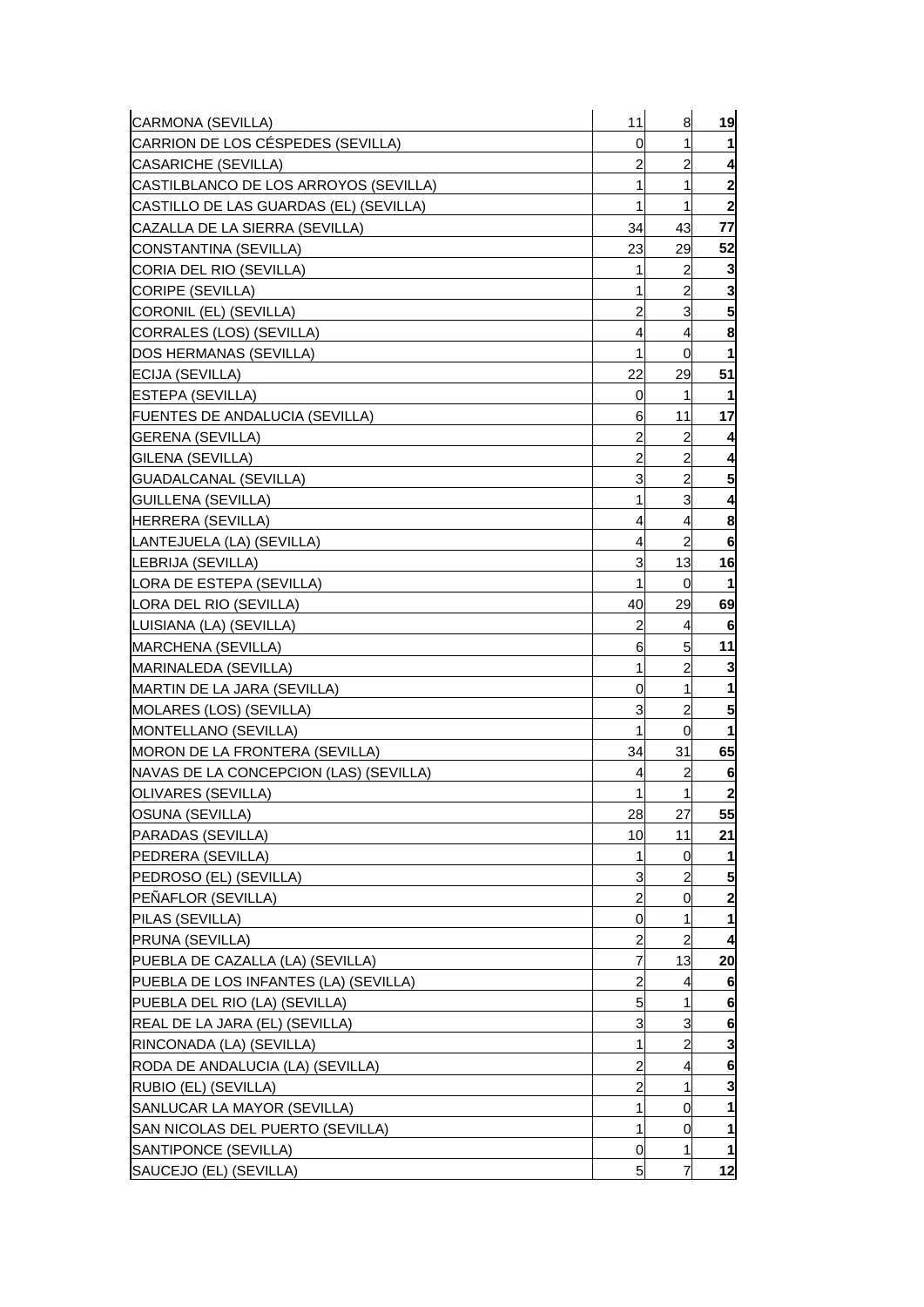| SEVILLA (SEVILLA)                     | 109            | 125            | 234              |
|---------------------------------------|----------------|----------------|------------------|
| TOCINA (SEVILLA)                      | 7              | 4              | 11               |
| UTRERA (SEVILLA)                      | 19             | 16             | 35               |
| VILLANUEVA DEL RIO Y MINAS (SEVILLA)  | 69             | 63             | 132              |
| VILLANUEVA DE SAN JUAN (SEVILLA)      | $\overline{a}$ | 1              | 3                |
| VILLAVERDE DEL RIO (SEVILLA)          | 1              | 1              | $\boldsymbol{2}$ |
| VISO DEL ALCOR (EL) (SEVILLA)         | 3              | 3              | 6                |
|                                       |                |                |                  |
| ADRADAS (SORIA)                       | 0              | 1              | 1                |
| ALENTISQUE (SORIA)                    | 1              | 0              | 1                |
| ALMALUEZ (SORIA)                      | 1              | 0              | 1                |
| ALMAZAN (SORIA)                       | 2              | 3              | 5                |
| ALMENAR DE SORIA (SORIA)              | 1              | 0              | 1                |
| ALPANSEQUE (SORIA)                    | 0              | $\overline{c}$ | $\mathbf{2}$     |
| ARANCON (SORIA)                       | 0              | 1              | 1                |
| ARCOS DE JALON (SORIA)                | 2              | 3              | 5                |
| AUSEJO DE LA SIERRA (SORIA)           | 0              | 1              | 1                |
| BAYUBAS DE ABAJO (SORIA)              | 0              | 1              | 1                |
| BAYUBAS DE ARRIBA (SORIA)             | 1              | 0              | 1                |
| BOROBIA (SORIA)                       | 1              | 0              |                  |
| IBURGO DE OSMA-CIUDAD DE OSMA (SORIA) | 4              | 4              | 8                |
| CABREJAS DEL CAMPO (SORIA)            | 1              | 0              | 1                |
| CABREJAS DEL PINAR (SORIA)            | 0              | 1              | 1                |
| CARRASCOSA DE ABAJO (SORIA)           | 0              | 1              | 1                |
| CASTILRUIZ (SORIA)                    | 0              | 1              | 1                |
| CASTILLEJO DE ROBLEDO (SORIA)         | 1              | 1              | 2                |
| CIDONES (SORIA)                       | 3              | 4              | 7                |
| CIGUDOSA (SORIA)                      | 0              | 1              |                  |
| CIHUELA (SORIA)                       | 1              | 0              | 1                |
| CIRIA (SORIA)                         | 0              | 1              | 1                |
| COVALEDA (SORIA)                      | 0              | 1              | 1                |
| CUBILLA (SORIA)                       | 2              | 0              | 2                |
| CUBO DE LA SOLANA (SORIA)             | 0              | 1              | 1                |
| DEZA (SORIA)                          | $\overline{0}$ | 1              | 1                |
| ESPEJA DE SAN MARCELINO (SORIA)       | 4              |                | 5                |
| GOLMAYO (SORIA)                       | 0              | 1              |                  |
| HINOJOSA DEL CAMPO (SORIA)            | 1              | 0              | 1                |
| LICERAS (SORIA)                       | 0              | 1              | 1                |
| LOSILLA (LA) (SORIA)                  | 0              | 1              | 1                |
| <b>MEDINACELI (SORIA)</b>             | 2              | 0              | 2                |
| MIÑO DE MEDINACELI (SORIA)            | 1              | 0              | 1                |
| <b>MOMBLONA (SORIA)</b>               | 1              | 0              |                  |
| MONTEAGUDO DE LAS VICARIAS (SORIA)    | 0              | 1              | 1                |
| <b>MONTEJO DE TIERMES (SORIA)</b>     | 0              | 1              | 1                |
| MORON DE ALMAZAN (SORIA)              | 1              | 1              | 2                |
| POVEDA DE SORIA (LA) (SORIA)          | 0              | 1              |                  |
| RETORTILLO DE SORIA (SORIA)           | 1              | 0              | 1                |
| ROYO (EL) (SORIA)                     | 1              | 0              |                  |
| SALDUERO (SORIA)                      | 0              | 1              | 1                |
| SAN ESTEBAN DE GORMAZ (SORIA)         | 1              | 2              | 3                |
| SAN PEDRO MANRIQUE (SORIA)            | 0              | 1              | $\mathbf{1}$     |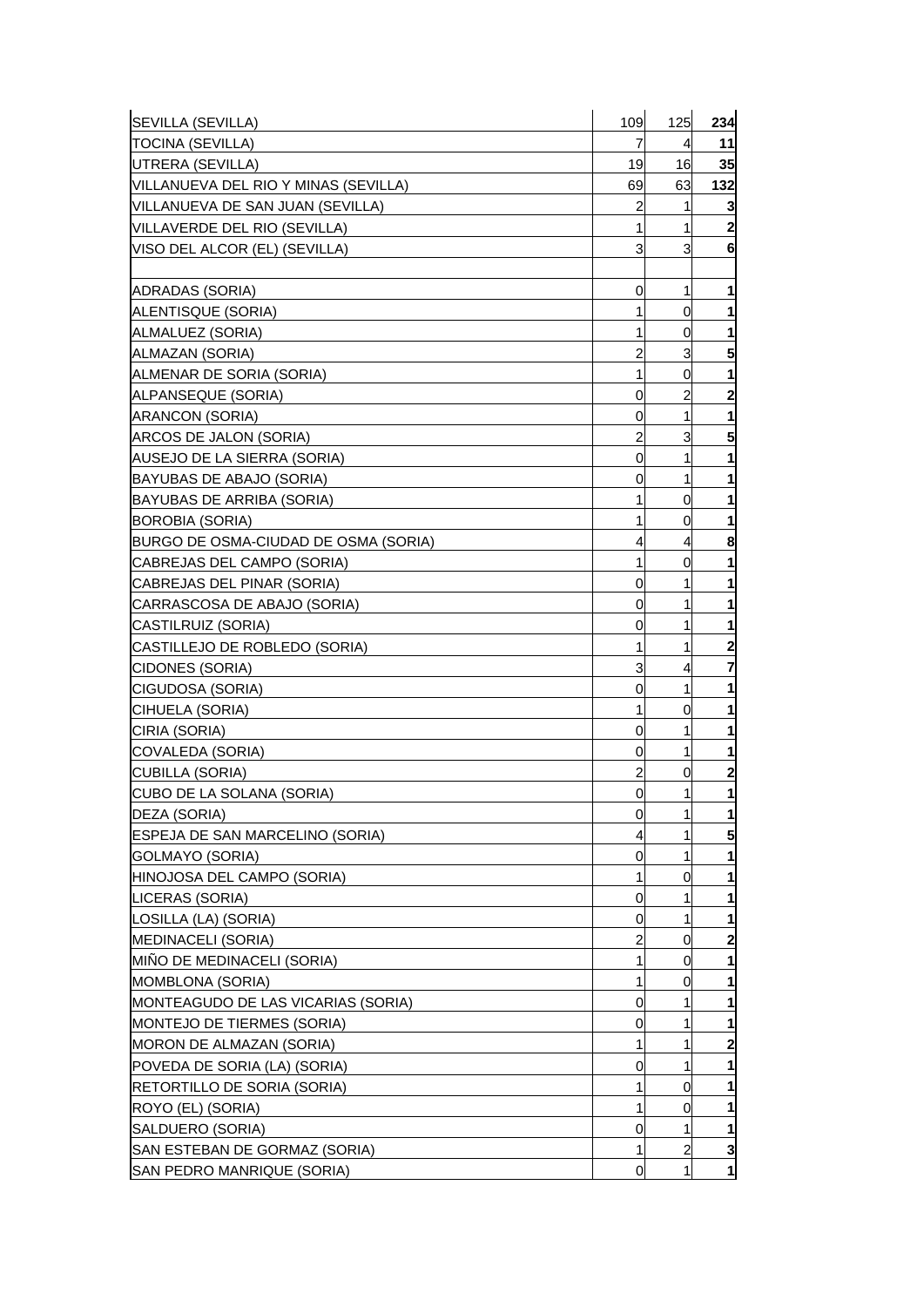| SORIA (SORIA)                          | 12             | 18             | 30                      |
|----------------------------------------|----------------|----------------|-------------------------|
| TAJUECO (SORIA)                        | 1              | 0              |                         |
| VALDEAVELLANO DE TERA (SORIA)          | 0              | 1              | 1                       |
| VALDENEBRO (SORIA)                     | 1              | 0              | 1                       |
|                                        |                |                |                         |
| ALBINYANA (TARRAGONA)                  | 1              | 1              | $\overline{\mathbf{c}}$ |
| ALTAFULLA (TARRAGONA)                  | 2              | 0              | $\mathbf{2}$            |
| AMETLLA DE MAR (L') (TARRAGONA)        | 1              | 0              | 1                       |
| IAMPOSTA (TARRAGONA)                   | 2              | 3              | 5                       |
| ASCO (TARRAGONA)                       | 2              | 2              | 4                       |
| BELLMUNT DEL PRIORAT (TARRAGONA)       | 1              | $\overline{2}$ | 3                       |
| BENIFALLET (TARRAGONA)                 | 0              | 1              |                         |
| IBOT (TARRAGONA)                       | 1              | 0              | 1                       |
| BRAFIM (TARRAGONA)                     | 1              | 0              | 1                       |
| CAMBRILS (TARRAGONA)                   | 2              | 0              | $\mathbf{2}$            |
| CONSTANTI (TARRAGONA)                  | 1              | 0              |                         |
| IESPLUGA DE FRANCOLI (L') (TARRAGONA)  | 2              | 1              | 3                       |
| [FALSET (TARRAGONA)                    | 1              | 0              |                         |
| <b>FLIX (TARRAGONA)</b>                | 0              | 1              | 1                       |
| GANDESA (TARRAGONA)                    | 0              | 1              |                         |
| <b>GODALL (TARRAGONA)</b>              | 2              | 1              | З                       |
| GRATALLOPS (TARRAGONA)                 | 1              | 1              | 2                       |
| <b>IHORTA DE SANT JOAN (TARRAGONA)</b> | 1              | 2              | 3                       |
| LLORAC (TARRAGONA)                     | 0              | 1              |                         |
| LLORENÇ DEL PENEDES (TARRAGONA)        | 0              | 1              | 1                       |
| MASLLORENÇ (TARRAGONA)                 | 1              | 0              |                         |
| <b>MIRAVET (TARRAGONA)</b>             | 1              | 0              |                         |
| <b>MOLAR (EL) (TARRAGONA)</b>          | 1              | 0              |                         |
| <b>MONTBLANC (TARRAGONA)</b>           | 0              | 1              |                         |
| <b>MORA D'EBRE (TARRAGONA)</b>         | 5              | 2              | 7                       |
| MORA LA NOVA (TARRAGONA)               | 0              | 1              | 1                       |
| <b>PASSANANT (TARRAGONA)</b>           | 1              | 0              | 1                       |
| PERELLO (EL) (TARRAGONA)               | 0              | 1              | 1                       |
| PINELL DE BRAI (EL) (TARRAGONA)        | $\overline{4}$ | $\overline{a}$ | 6                       |
| POBLA DE MONTORNES (LA) (TARRAGONA)    | 0              |                | 1                       |
| <b>PONTILS (TARRAGONA)</b>             | 2              | 0              | $\mathbf{2}$            |
| IPORRERA (TARRAGONA)                   | 0              | 1              |                         |
| PRADELL DE LA TEIXETA (TARRAGONA)      | 1              | 0              |                         |
| PUIGPELAT (TARRAGONA)                  | 1              | 0              | 1                       |
| QUEROL (TARRAGONA)                     | 0              | 1              |                         |
| <b>REUS (TARRAGONA)</b>                | 18             | 12             | 30                      |
| RIBA-ROJA D'EBRE (TARRAGONA)           | 0              | 2              | 2                       |
| RIUDECOLS (TARRAGONA)                  | 0              | 1              |                         |
| ROCAFORT DE QUERALT (TARRAGONA)        | 0              | 1              |                         |
| RODA DE BARA (TARRAGONA)               | 1              | 0              | 1                       |
| ROQUETES (TARRAGONA)                   | 0              | 1              |                         |
| SALOMO (TARRAGONA)                     | 1              | 0              |                         |
| SANT CARLES DE LA RAPITA (TARRAGONA)   | 1              | 2              | 3                       |
| SANT JAUME DELS DOMENYS (TARRAGONA)    | 0              | 1              | 1                       |
| SANTA BARBARA (TARRAGONA)              | 0              | 1              | 1                       |
| SANTA COLOMA DE QUERALT (TARRAGONA)    | 0              | 1              | $\mathbf{1}$            |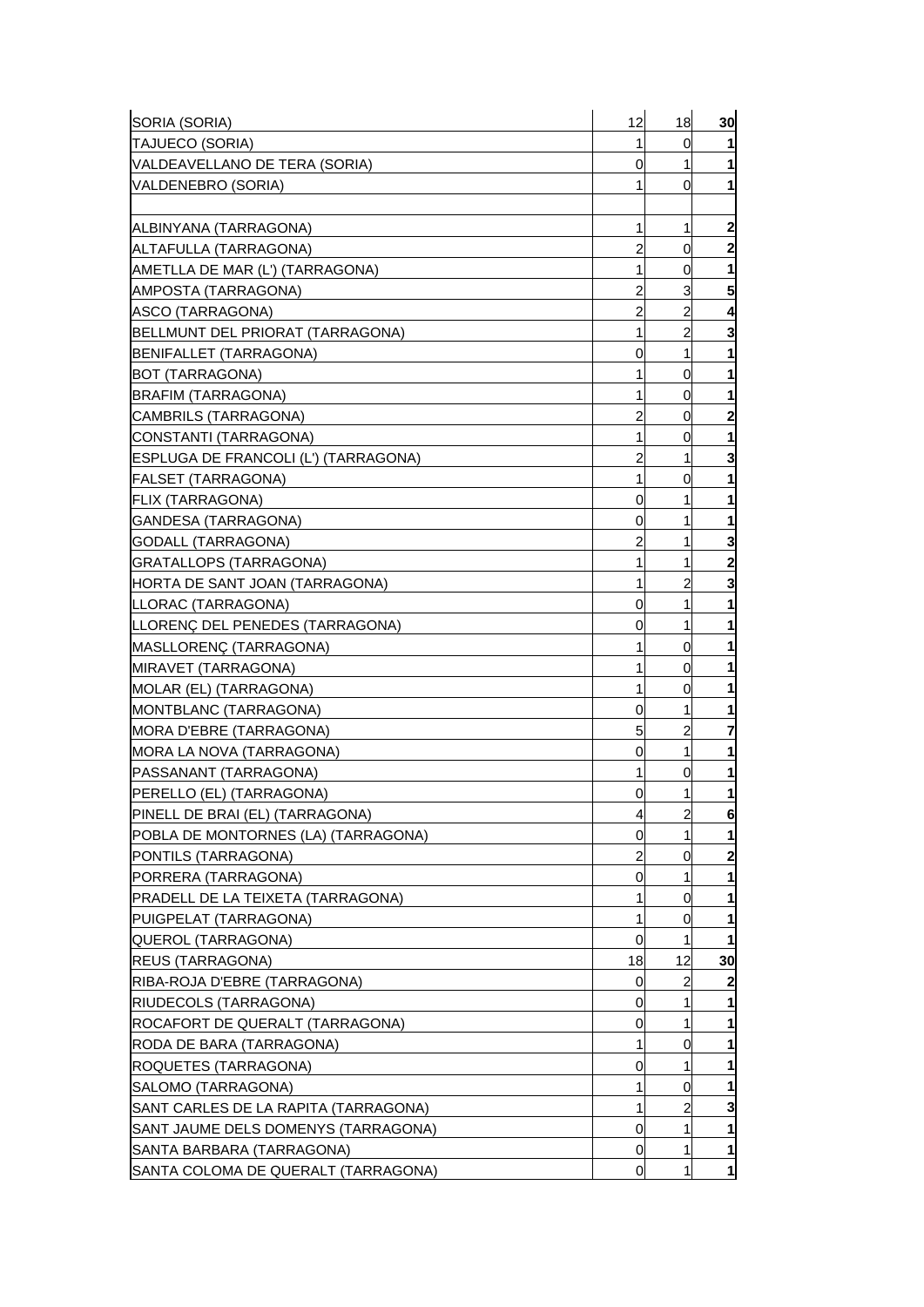| SELVA DEL CAMP (LA) (TARRAGONA)      | 1  | $\overline{a}$ | $\overline{\mathbf{3}}$ |
|--------------------------------------|----|----------------|-------------------------|
| SÉNIA (LA) (TARRAGONA)               | 0  | 3              | 3                       |
| TARRAGONA (TARRAGONA)                | 19 | 21             | 40                      |
| TORRE DE L'ESPANYOL (LA) (TARRAGONA) | 2  | 0              | 2                       |
| TORREDEMBARRA (TARRAGONA)            | 0  | 1              | 1                       |
| TORTOSA (TARRAGONA)                  | 12 | 14             | 26                      |
| ULLDECONA (TARRAGONA)                | 1  | 1              | 2                       |
| VALLFOGONA DE RIUCORB (TARRAGONA)    | 0  | 1              |                         |
| VALLS (TARRAGONA)                    | 5  | 6              | 11                      |
| VENDRELL (EL) (TARRAGONA)            | 1  | 2              | 3                       |
| VILABELLA (TARRAGONA)                | 0  | 1              |                         |
| VILALBA DELS ARCS (TARRAGONA)        | 1  | 1              | 2                       |
| VILANOVA D'ESCORNALBOU (TARRAGONA)   | 0  | 1              | 1                       |
| VILA-RODONA (TARRAGONA)              | 1  | 0              |                         |
| VILELLA BAIXA (LA) (TARRAGONA)       | 0  | 1              | 1                       |
| VIMBODI (TARRAGONA)                  | 1  | 0              |                         |
|                                      |    |                |                         |
| ABEJUELA (TEROL)                     | 1  | 0              |                         |
| AGUAVIVA (TEROL)                     | 0  | 1              |                         |
| AGUILAR DEL ALFAMBRA (TEROL)         | 1  | 0              |                         |
| <b>ALACON (TEROL)</b>                | 0  | 1              | 1                       |
| ALBALATE DEL ARZOBISPO (TEROL)       | 2  | 3              | 5                       |
| ALBARRACIN (TEROL)                   | 0  | 3              | 3                       |
| ALCAINE (TEROL)                      | 1  | 0              |                         |
| ALCAÑIZ (TEROL)                      | 1  | 2              | 3                       |
| ALCORISA (TEROL)                     | 4  | $\overline{2}$ | 6                       |
| ALFAMBRA (TEROL)                     | 2  | 4              | 6                       |
| ALIAGA (TEROL)                       | 4  | 5              | 9                       |
| ALLOZA (TEROL)                       | 1  | 5              | 6                       |
| ALLUEVA (TEROL)                      | 1  | 1              | $\mathbf{2}$            |
| ANDORRA (TEROL)                      | 2  | 1              | 3                       |
| <b>ARGENTE (TEROL)</b>               | 0  | 1              |                         |
| ARIÑO (TEROL)                        | 1  | 1              | $\mathbf{2}$            |
| <b>AZAILA (TEROL)</b>                | 0  | 4              | 4                       |
| <b>BAGUENA (TEROL)</b>               | 0  |                |                         |
| <b>BAÑON (TEROL)</b>                 | 0  | 1              |                         |
| <b>BARRACHINA (TEROL)</b>            | 1  | 0              | 1                       |
| <b>BEA (TEROL)</b>                   | 1  | 0              |                         |
| <b>BLANCAS (TEROL)</b>               | 2  | 1              | 3                       |
| <b>BORDON (TEROL)</b>                | 4  | 7              | 11                      |
| <b>BRONCHALES (TEROL)</b>            | 1  | 0              |                         |
| CABRA DE MORA (TEROL)                | 3  | 5              | 8                       |
| CALAMOCHA (TEROL)                    | 1  | 0              |                         |
| CALANDA (TEROL)                      | 4  | 4              | 8                       |
| CAMAÑAS (TEROL)                      | 0  | 1              | 1                       |
| CANTAVIEJA (TEROL)                   | 2  | 1              | 3                       |
| CAÑADA DE BENATANDUZ (TEROL)         | 6  | 8              | 14                      |
| CAÑADA DE VERICH (LA) (TEROL)        | 1  | 1              | 2                       |
| CAÑIZAR DEL OLIVAR (TEROL)           | 0  | $\overline{2}$ | 2                       |
| CASCANTE DEL RIO (TEROL)             | 1  | 0              | 1                       |
| <b>CASTEL DE CABRA (TEROL)</b>       | 1  | 0              | $\mathbf{1}$            |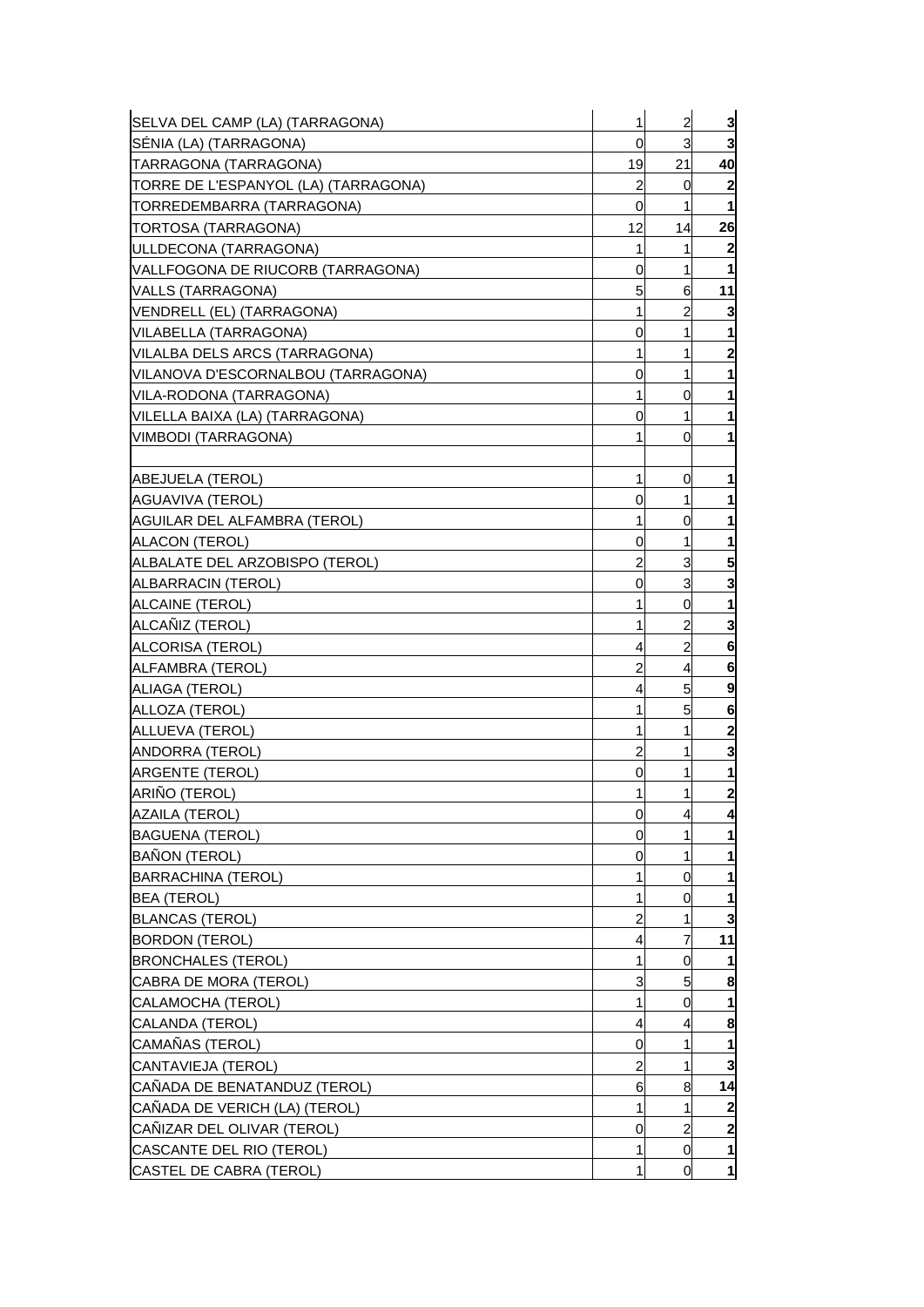| CASTELLAR (EL) (TEROL)           | 8              | 14             | 22                      |
|----------------------------------|----------------|----------------|-------------------------|
| <b>CASTELLOTE (TEROL)</b>        | 6              | 9              | 15                      |
| CORBALAN (TEROL)                 | 1              | $\overline{a}$ | 3                       |
| CORTES DE ARAGON (TEROL)         | 1              | 1              | $\mathbf{2}$            |
| CUBA (LA) (TEROL)                | 1              | 0              | 1                       |
| CUCALON (TEROL)                  | 1              | 0              | 1                       |
| CUEVAS LABRADAS (TEROL)          | $\overline{c}$ | 2              | 4                       |
| ESCUCHA (TEROL)                  | $\overline{4}$ | $\overline{a}$ | 6                       |
| FORMICHE ALTO (TEROL)            | 15             | 14             | 29                      |
| FORTANETE (TEROL)                | 0              | 1              |                         |
| FOZ-CALANDA (TEROL)              | $\mathbf{1}$   | $\overline{a}$ | 3                       |
| FRESNEDA (LA) (TEROL)            | 2              | 0              | $\boldsymbol{2}$        |
| FRIAS DE ALBARRACIN (TEROL)      | 1              | $\overline{a}$ | 3                       |
| <b>FUENTES CALIENTES (TEROL)</b> | 4              | 3              | 7                       |
| FUENTES CLARAS (TEROL)           | 1              | 0              | 1                       |
| FUENTES DE RUBIELOS (TEROL)      | 1              | 0              | 1                       |
| GEA DE ALBARRACIN (TEROL)        | 0              | 1              | 1                       |
| GINEBROSA (LA) (TEROL)           | 0              | 1              | 1                       |
| GUADALAVIAR (TEROL)              | 1              | 0              | 1                       |
| <b>GUDAR (TEROL)</b>             | 1              | 0              | 1                       |
| HIJAR (TEROL)                    | 1              | 1              | $\overline{\mathbf{c}}$ |
| HOZ DE LA VIEJA (LA) (TEROL)     | 0              | 1              | 1                       |
| HUESA DEL COMUN (TEROL)          | 0              | 1              | 1                       |
| IGLESUELA DEL CID (LA) (TEROL)   | 2              | 0              | 2                       |
| <b>JATIEL (TEROL)</b>            | 0              | 1              | 1                       |
| JOSA (TEROL)                     | 1              | 0              | 1                       |
| LAGUERUELA (TEROL)               | 1              | 0              | 1                       |
| LIBROS (TEROL)                   | 2              | 1              | 3                       |
| ILINARES DE MORA (TEROL)         | 0              | 1              | 1                       |
| LOSCOS (TEROL)                   | 0              | 1              | 1                       |
| MAICAS (TEROL)                   | 6              | 5 <sup>1</sup> | 11                      |
| MANZANERA (TEROL)                | 13             | 10             | 23                      |
| MAS DE LAS MATAS (TEROL)         | 1              | $\mathbf{1}$   | $\overline{\mathbf{c}}$ |
| MATA DE LOS OLMOS (LA) (TEROL)   | $\mathbf{1}$   | $\overline{c}$ | 3                       |
| <b>MAZALEON (TEROL)</b>          | 1              | <sub>0</sub>   | 1                       |
| <b>MOLINOS (TEROL)</b>           | 0              | 2              | $\mathbf{z}$            |
| MONREAL DEL CAMPO (TEROL)        | 1              | 3              | 4                       |
| MONTALBAN (TEROL)                | 3              | $\overline{a}$ | 5                       |
| MORA DE RUBIELOS (TEROL)         | 9              | 5 <sub>5</sub> | 14                      |
| <b>MOSQUERUELA (TEROL)</b>       | 5              | 7              | 12                      |
| NOGUERUELAS (TEROL)              | 3              | 4              | 7                       |
| OBON (TEROL)                     | 0              | 1              | 1                       |
| OJOS NEGROS (TEROL)              | $\overline{a}$ | 3              | 5                       |
| OLBA (TEROL)                     | $\overline{a}$ | 2              | 4                       |
| OLIETE (TEROL)                   | $\overline{c}$ | 1              | 3                       |
| OLMOS (LOS) (TEROL)              | 0              | 1              | 1                       |
| PALOMAR DE ARROYOS (TEROL)       | 3              | 1              | 4                       |
| PERALEJOS (TEROL)                | 6              | 2              | 8                       |
| PERALES DEL ALFAMBRA (TEROL)     | 4              | $\overline{c}$ | 6                       |
| PITARQUE (TEROL)                 | 1              | 3              | 4                       |
| PORTELLADA (LA) (TEROL)          | 1              | <sub>0</sub>   | $\mathbf{1}$            |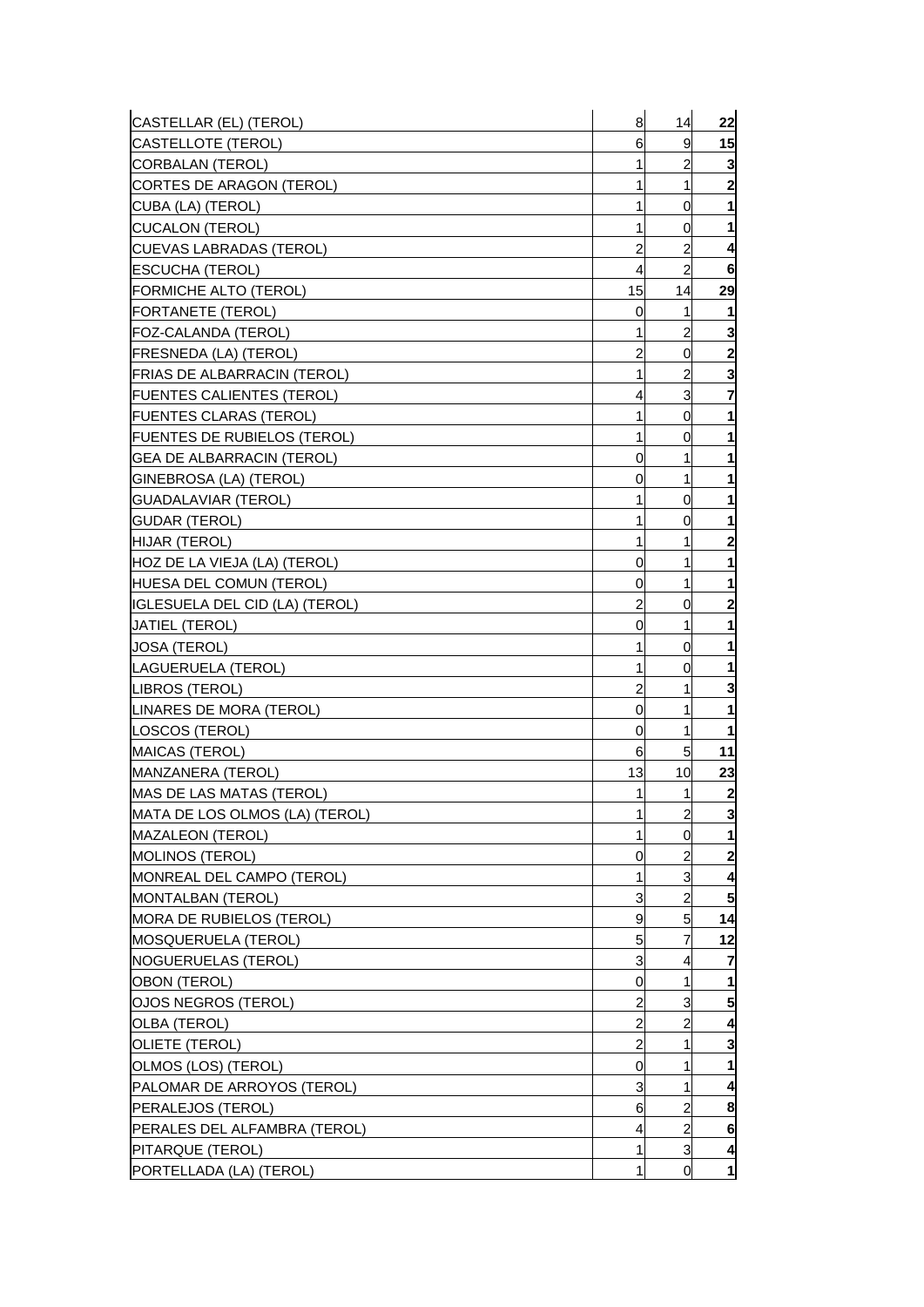| POZUEL DEL CAMPO (TEROL)             | $\mathbf 0$    | 1  | $\mathbf{1}$            |
|--------------------------------------|----------------|----|-------------------------|
| PUEBLA DE HIJAR (LA) (TEROL)         | 0              | 1  | $\mathbf{1}$            |
| PUEBLA DE VALVERDE (LA) (TEROL)      | 22             | 25 | 47                      |
| PUERTOMINGALVO (TEROL)               | 0              | 2  | $\boldsymbol{2}$        |
| RILLO (TEROL)                        | 1              | 0  | 1                       |
| RIODEVA (TEROL)                      | 1              | 1  | $\mathbf{2}$            |
| RUBIELOS DE MORA (TEROL)             | 5              | 1  | 6                       |
| SALCEDILLO (TEROL)                   | 0              | 3  | 3                       |
| SALDON (TEROL)                       | 11             | 10 | 21                      |
| SAMPER DE CALANDA (TEROL)            | 0              | 2  | $\mathbf{2}$            |
| SANTA EULALIA (TEROL)                | 1              | 0  | 1                       |
| SARRION (TEROL)                      | 5              | 3  | 8                       |
| SEGURA DE LOS BAÑOS (TEROL)          | $\overline{2}$ | 0  | $\overline{\mathbf{2}}$ |
| <b>TERUEL (TEROL)</b>                | 21             | 21 | 42                      |
| TORRECILLA DEL REBOLLAR (TEROL)      | 2              | 0  | $\mathbf{2}$            |
| TORRE DEL COMPTE (TEROL)             | 0              | 1  | 1                       |
| TORRES DE ALBARRACIN (TEROL)         | 0              | 1  | 1                       |
| <b>TORRIJAS (TEROL)</b>              | 1              | 0  | 1                       |
| <b>TRAMACASTIEL (TEROL)</b>          | 1              | 0  | 1                       |
| <b>TRONCHON (TEROL)</b>              | 7              | 11 | 18                      |
| UTRILLAS (TEROL)                     | 1              | 3  | 4                       |
| VALBONA (TEROL)                      |                | 1  | $\mathbf{2}$            |
| VALDEALGORFA (TEROL)                 | 2              | 0  | $\mathbf{2}$            |
| VALDELTORMO (TEROL)                  | 0              | 1  | 1                       |
| VALDERROBRES (TEROL)                 | 2              | 2  | 4                       |
| VILLAFRANCA DEL CAMPO (TEROL)        | 2              | 2  | 4                       |
| VILLARLUENGO (TEROL)                 | 5              | 4  | 9                       |
| VIVEL DEL RIO MARTIN (TEROL)         | 1              | 1  | $\mathbf{2}$            |
|                                      |                |    |                         |
| ALCOLEA DE TAJO (TOLEDO)             | 0              | 1  | 1                       |
| ALDEANUEVA DE BARBARROYA (TOLEDO)    | 0              | 1  | 1                       |
| ALDEANUEVA DE SAN BARTOLOMÉ (TOLEDO) | 0              | 2  | 2                       |
| CABAÑAS DE YEPES (TOLEDO)            | 0              | 1  | 1                       |
| CASAR DE ESCALONA (EL) (TOLEDO)      | 0              | 1  | 1                       |
| CONSUEGRA (TOLEDO)                   |                | 1  | 3                       |
| DOMINGO PÉREZ (TOLEDO)               | 1              | 1  | $\mathbf{2}$            |
| ESQUIVIAS (TOLEDO)                   | 0              | 2  | $\mathbf{2}$            |
| <b>FUENSALIDA (TOLEDO)</b>           | 0              | 1  | 1                       |
| HERENCIAS (LAS) (TOLEDO)             | 2              | 0  | $\overline{2}$          |
| LILLO (TOLEDO)                       | 0              | 1  | 1                       |
| MATA (LA) (TOLEDO)                   | 1              | 0  | 1                       |
| MAZARAMBROZ (TOLEDO)                 | 0              |    | 1                       |
| NOMBELA (TOLEDO)                     | 0              | 1  | 1                       |
| NUÑO GOMEZ (TOLEDO)                  | 0              | 1  | 1                       |
| QUINTANAR DE LA ORDEN (TOLEDO)       | 1              | 0  | 1                       |
| SAN PABLO DE LOS MONTES (TOLEDO)     | 0              |    | 1                       |
| SANTA CRUZ DE LA ZARZA (TOLEDO)      | 2              | 0  | 2                       |
| SEVILLEJA DE LA JARA (TOLEDO)        | 1              | 0  | 1                       |
| SOTILLO DE LAS PALOMAS (TOLEDO)      | 0              | 1  | 1                       |
| TALAVERA DE LA REINA (TOLEDO)        | 6              | 1  | 7                       |
| <b>TOLEDO (TOLEDO)</b>               |                | 5  | $\overline{7}$          |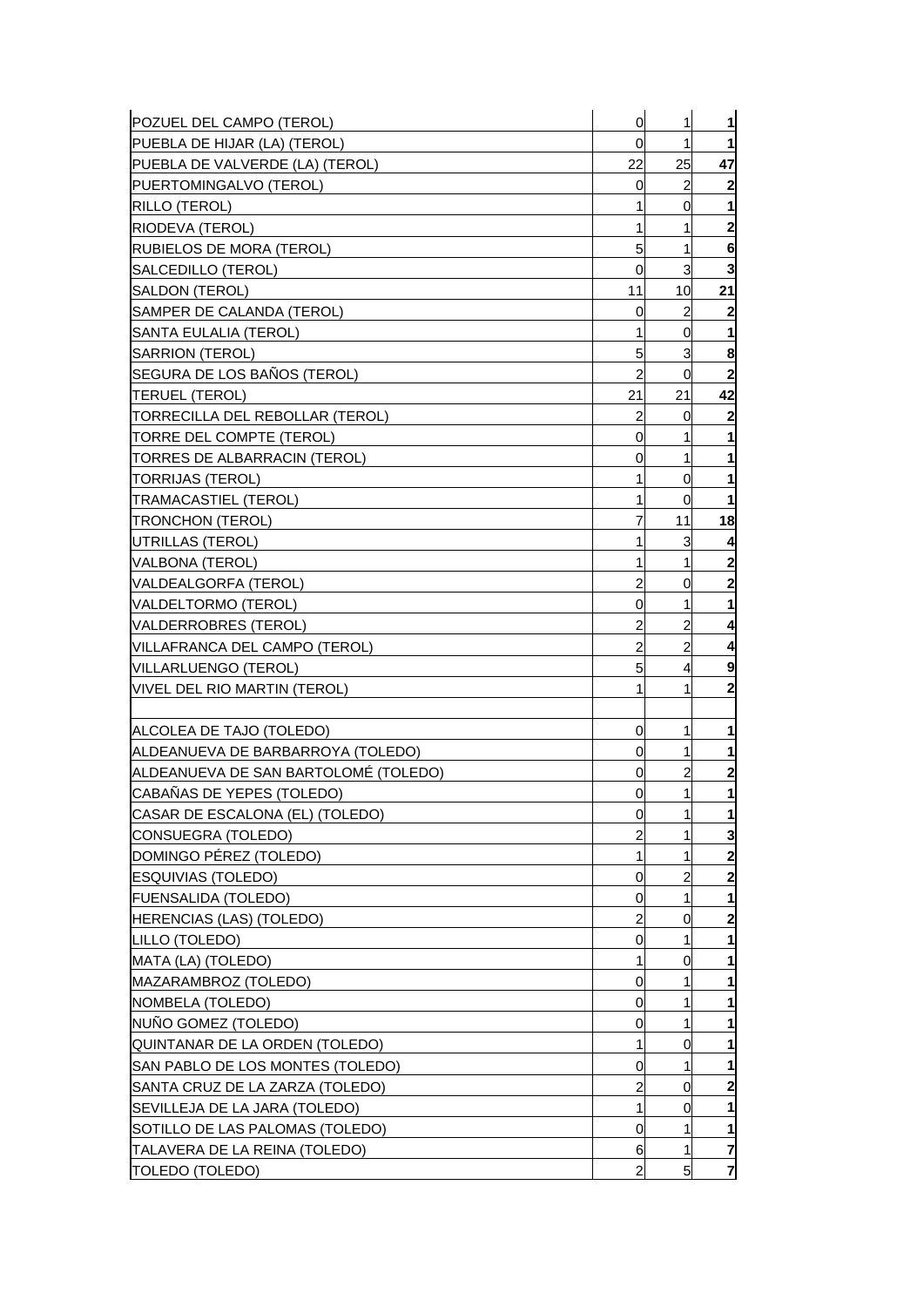| VENTAS DE SAN JULIAN (LAS) (TOLEDO)<br>1<br>0<br>1<br>1<br>0<br>$\overline{c}$<br>0<br>0<br>1<br>1<br>VILLATOBAS (TOLEDO)<br>0<br>1<br>0<br>1<br>1<br>ALBERIC (VALENCIA)<br>0<br>0<br>1<br>1<br>1<br>0<br>ALPUENTE (VALENCIA)<br>1<br>0<br>1<br>1<br>ALZIRA (VALENCIA)<br><b>ANTELLA (VALENCIA)</b><br>1<br>0<br>$\mathbf{2}$<br>2<br>AYORA (VALENCIA)<br>0<br>BENETUSSER (VALENCIA)<br>1<br>1<br>0<br>BENIMODO (VALENCIA)<br>1<br>0<br><b>BICORP (VALENCIA)</b><br>0<br>1<br>1<br>$\mathbf{2}$<br><b>BOCAIRENT (VALENCIA)</b><br>1<br>1<br><b>BOLBAITE (VALENCIA)</b><br>$\overline{\mathbf{c}}$<br>2<br>0<br><b>BUÑOL (VALENCIA)</b><br>0<br><b>BURJASSOT (VALENCIA)</b><br>1<br>0<br>$\overline{c}$<br>3<br>CANALS (VALENCIA)<br>1<br>$\overline{\mathbf{c}}$<br>CARCAIXENT (VALENCIA)<br>2<br>0<br>CASAS BAJAS (VALENCIA)<br>0<br>$\overline{c}$<br>2<br>CASTIELFABIB (VALENCIA)<br>4<br>CHELLA (VALENCIA)<br>0<br>1<br>1<br>$\overline{\mathbf{c}}$<br>CULLERA (VALENCIA)<br>2<br>0<br>$\mathbf{1}$<br><b>ESTIVELLA (VALENCIA)</b><br>0<br>1<br><b>FAVARA (VALENCIA)</b><br>$\overline{0}$<br>3<br><b>GANDIA (VALENCIA)</b><br>2<br>$\overline{2}$<br>3<br>GAVARDA (VALENCIA)<br>1<br>0<br>$\mathbf{2}$<br>JARAFUEL (VALENCIA)<br>$\overline{c}$<br>MANUEL (VALENCIA)<br>1<br>0<br>$\overline{\mathbf{c}}$<br>MISLATA (VALENCIA)<br>2<br>0<br>$\overline{c}$<br>3<br>ONTINYENT (VALENCIA)<br>1<br>PAIPORTA (VALENCIA)<br>0<br>1<br>$\overline{c}$<br>PATERNA (VALENCIA)<br>0<br>PEDRALBA (VALENCIA)<br>1<br>0<br>POBLA DE FARNALS (LA) (VALENCIA)<br>0<br>1<br>$\overline{c}$<br>POBLA DE VALLBONA (LA) (VALENCIA)<br>$\overline{a}$<br>2<br>QUART DE POBLET (VALENCIA)<br>QUESA (VALENCIA)<br>0<br>1<br>RAFELGUARAF (VALENCIA)<br>0<br>1<br>REAL DE MONTROI (VALENCIA)<br>0<br>1<br>REQUENA (VALENCIA)<br>1<br>1<br>1<br>0<br>SAGUNTO/SAGUNT (VALENCIA)<br>4<br>4<br>SIETE AGUAS (VALENCIA)<br>0<br>1<br>SILLA (VALENCIA)<br>2<br>0 | URDA (TOLEDO)                          | 1 | $\overline{0}$ | $\mathbf{1}$            |
|-------------------------------------------------------------------------------------------------------------------------------------------------------------------------------------------------------------------------------------------------------------------------------------------------------------------------------------------------------------------------------------------------------------------------------------------------------------------------------------------------------------------------------------------------------------------------------------------------------------------------------------------------------------------------------------------------------------------------------------------------------------------------------------------------------------------------------------------------------------------------------------------------------------------------------------------------------------------------------------------------------------------------------------------------------------------------------------------------------------------------------------------------------------------------------------------------------------------------------------------------------------------------------------------------------------------------------------------------------------------------------------------------------------------------------------------------------------------------------------------------------------------------------------------------------------------------------------------------------------------------------------------------------------------------------------------------------------------------------------------------------------------------------------------------------------------------------------------------------------------------------------------------------------------------------------------|----------------------------------------|---|----------------|-------------------------|
|                                                                                                                                                                                                                                                                                                                                                                                                                                                                                                                                                                                                                                                                                                                                                                                                                                                                                                                                                                                                                                                                                                                                                                                                                                                                                                                                                                                                                                                                                                                                                                                                                                                                                                                                                                                                                                                                                                                                           |                                        |   |                | $\mathbf{1}$            |
|                                                                                                                                                                                                                                                                                                                                                                                                                                                                                                                                                                                                                                                                                                                                                                                                                                                                                                                                                                                                                                                                                                                                                                                                                                                                                                                                                                                                                                                                                                                                                                                                                                                                                                                                                                                                                                                                                                                                           | VILLACAÑAS (TOLEDO)                    |   |                |                         |
|                                                                                                                                                                                                                                                                                                                                                                                                                                                                                                                                                                                                                                                                                                                                                                                                                                                                                                                                                                                                                                                                                                                                                                                                                                                                                                                                                                                                                                                                                                                                                                                                                                                                                                                                                                                                                                                                                                                                           | VILLAFRANCA DE LOS CABALLEROS (TOLEDO) |   |                | $\overline{\mathbf{c}}$ |
|                                                                                                                                                                                                                                                                                                                                                                                                                                                                                                                                                                                                                                                                                                                                                                                                                                                                                                                                                                                                                                                                                                                                                                                                                                                                                                                                                                                                                                                                                                                                                                                                                                                                                                                                                                                                                                                                                                                                           | VILLALUENGA DE LA SAGRA (TOLEDO)       |   |                |                         |
|                                                                                                                                                                                                                                                                                                                                                                                                                                                                                                                                                                                                                                                                                                                                                                                                                                                                                                                                                                                                                                                                                                                                                                                                                                                                                                                                                                                                                                                                                                                                                                                                                                                                                                                                                                                                                                                                                                                                           |                                        |   |                | 1                       |
|                                                                                                                                                                                                                                                                                                                                                                                                                                                                                                                                                                                                                                                                                                                                                                                                                                                                                                                                                                                                                                                                                                                                                                                                                                                                                                                                                                                                                                                                                                                                                                                                                                                                                                                                                                                                                                                                                                                                           | YEPES (TOLEDO)                         |   |                |                         |
|                                                                                                                                                                                                                                                                                                                                                                                                                                                                                                                                                                                                                                                                                                                                                                                                                                                                                                                                                                                                                                                                                                                                                                                                                                                                                                                                                                                                                                                                                                                                                                                                                                                                                                                                                                                                                                                                                                                                           |                                        |   |                |                         |
|                                                                                                                                                                                                                                                                                                                                                                                                                                                                                                                                                                                                                                                                                                                                                                                                                                                                                                                                                                                                                                                                                                                                                                                                                                                                                                                                                                                                                                                                                                                                                                                                                                                                                                                                                                                                                                                                                                                                           | ADEMUZ (VALENCIA)                      |   |                | $\overline{\mathbf{c}}$ |
|                                                                                                                                                                                                                                                                                                                                                                                                                                                                                                                                                                                                                                                                                                                                                                                                                                                                                                                                                                                                                                                                                                                                                                                                                                                                                                                                                                                                                                                                                                                                                                                                                                                                                                                                                                                                                                                                                                                                           |                                        |   |                | 1                       |
|                                                                                                                                                                                                                                                                                                                                                                                                                                                                                                                                                                                                                                                                                                                                                                                                                                                                                                                                                                                                                                                                                                                                                                                                                                                                                                                                                                                                                                                                                                                                                                                                                                                                                                                                                                                                                                                                                                                                           | ALGEMESI (VALENCIA)                    |   |                |                         |
|                                                                                                                                                                                                                                                                                                                                                                                                                                                                                                                                                                                                                                                                                                                                                                                                                                                                                                                                                                                                                                                                                                                                                                                                                                                                                                                                                                                                                                                                                                                                                                                                                                                                                                                                                                                                                                                                                                                                           | ALMUSSAFES (VALENCIA)                  |   |                |                         |
|                                                                                                                                                                                                                                                                                                                                                                                                                                                                                                                                                                                                                                                                                                                                                                                                                                                                                                                                                                                                                                                                                                                                                                                                                                                                                                                                                                                                                                                                                                                                                                                                                                                                                                                                                                                                                                                                                                                                           |                                        |   |                |                         |
|                                                                                                                                                                                                                                                                                                                                                                                                                                                                                                                                                                                                                                                                                                                                                                                                                                                                                                                                                                                                                                                                                                                                                                                                                                                                                                                                                                                                                                                                                                                                                                                                                                                                                                                                                                                                                                                                                                                                           |                                        |   |                | $\mathbf{2}$            |
|                                                                                                                                                                                                                                                                                                                                                                                                                                                                                                                                                                                                                                                                                                                                                                                                                                                                                                                                                                                                                                                                                                                                                                                                                                                                                                                                                                                                                                                                                                                                                                                                                                                                                                                                                                                                                                                                                                                                           |                                        |   |                | 1                       |
|                                                                                                                                                                                                                                                                                                                                                                                                                                                                                                                                                                                                                                                                                                                                                                                                                                                                                                                                                                                                                                                                                                                                                                                                                                                                                                                                                                                                                                                                                                                                                                                                                                                                                                                                                                                                                                                                                                                                           |                                        |   |                |                         |
|                                                                                                                                                                                                                                                                                                                                                                                                                                                                                                                                                                                                                                                                                                                                                                                                                                                                                                                                                                                                                                                                                                                                                                                                                                                                                                                                                                                                                                                                                                                                                                                                                                                                                                                                                                                                                                                                                                                                           |                                        |   |                |                         |
|                                                                                                                                                                                                                                                                                                                                                                                                                                                                                                                                                                                                                                                                                                                                                                                                                                                                                                                                                                                                                                                                                                                                                                                                                                                                                                                                                                                                                                                                                                                                                                                                                                                                                                                                                                                                                                                                                                                                           |                                        |   |                | 1                       |
|                                                                                                                                                                                                                                                                                                                                                                                                                                                                                                                                                                                                                                                                                                                                                                                                                                                                                                                                                                                                                                                                                                                                                                                                                                                                                                                                                                                                                                                                                                                                                                                                                                                                                                                                                                                                                                                                                                                                           |                                        |   |                |                         |
|                                                                                                                                                                                                                                                                                                                                                                                                                                                                                                                                                                                                                                                                                                                                                                                                                                                                                                                                                                                                                                                                                                                                                                                                                                                                                                                                                                                                                                                                                                                                                                                                                                                                                                                                                                                                                                                                                                                                           |                                        |   |                |                         |
|                                                                                                                                                                                                                                                                                                                                                                                                                                                                                                                                                                                                                                                                                                                                                                                                                                                                                                                                                                                                                                                                                                                                                                                                                                                                                                                                                                                                                                                                                                                                                                                                                                                                                                                                                                                                                                                                                                                                           |                                        |   |                |                         |
|                                                                                                                                                                                                                                                                                                                                                                                                                                                                                                                                                                                                                                                                                                                                                                                                                                                                                                                                                                                                                                                                                                                                                                                                                                                                                                                                                                                                                                                                                                                                                                                                                                                                                                                                                                                                                                                                                                                                           |                                        |   |                | $\mathbf{1}$            |
|                                                                                                                                                                                                                                                                                                                                                                                                                                                                                                                                                                                                                                                                                                                                                                                                                                                                                                                                                                                                                                                                                                                                                                                                                                                                                                                                                                                                                                                                                                                                                                                                                                                                                                                                                                                                                                                                                                                                           |                                        |   |                | 1                       |
|                                                                                                                                                                                                                                                                                                                                                                                                                                                                                                                                                                                                                                                                                                                                                                                                                                                                                                                                                                                                                                                                                                                                                                                                                                                                                                                                                                                                                                                                                                                                                                                                                                                                                                                                                                                                                                                                                                                                           |                                        |   |                |                         |
|                                                                                                                                                                                                                                                                                                                                                                                                                                                                                                                                                                                                                                                                                                                                                                                                                                                                                                                                                                                                                                                                                                                                                                                                                                                                                                                                                                                                                                                                                                                                                                                                                                                                                                                                                                                                                                                                                                                                           |                                        |   |                |                         |
|                                                                                                                                                                                                                                                                                                                                                                                                                                                                                                                                                                                                                                                                                                                                                                                                                                                                                                                                                                                                                                                                                                                                                                                                                                                                                                                                                                                                                                                                                                                                                                                                                                                                                                                                                                                                                                                                                                                                           |                                        |   |                | $\mathbf{1}$            |
|                                                                                                                                                                                                                                                                                                                                                                                                                                                                                                                                                                                                                                                                                                                                                                                                                                                                                                                                                                                                                                                                                                                                                                                                                                                                                                                                                                                                                                                                                                                                                                                                                                                                                                                                                                                                                                                                                                                                           |                                        |   |                |                         |
|                                                                                                                                                                                                                                                                                                                                                                                                                                                                                                                                                                                                                                                                                                                                                                                                                                                                                                                                                                                                                                                                                                                                                                                                                                                                                                                                                                                                                                                                                                                                                                                                                                                                                                                                                                                                                                                                                                                                           |                                        |   |                |                         |
|                                                                                                                                                                                                                                                                                                                                                                                                                                                                                                                                                                                                                                                                                                                                                                                                                                                                                                                                                                                                                                                                                                                                                                                                                                                                                                                                                                                                                                                                                                                                                                                                                                                                                                                                                                                                                                                                                                                                           |                                        |   |                |                         |
|                                                                                                                                                                                                                                                                                                                                                                                                                                                                                                                                                                                                                                                                                                                                                                                                                                                                                                                                                                                                                                                                                                                                                                                                                                                                                                                                                                                                                                                                                                                                                                                                                                                                                                                                                                                                                                                                                                                                           |                                        |   |                |                         |
|                                                                                                                                                                                                                                                                                                                                                                                                                                                                                                                                                                                                                                                                                                                                                                                                                                                                                                                                                                                                                                                                                                                                                                                                                                                                                                                                                                                                                                                                                                                                                                                                                                                                                                                                                                                                                                                                                                                                           |                                        |   |                |                         |
|                                                                                                                                                                                                                                                                                                                                                                                                                                                                                                                                                                                                                                                                                                                                                                                                                                                                                                                                                                                                                                                                                                                                                                                                                                                                                                                                                                                                                                                                                                                                                                                                                                                                                                                                                                                                                                                                                                                                           |                                        |   |                |                         |
|                                                                                                                                                                                                                                                                                                                                                                                                                                                                                                                                                                                                                                                                                                                                                                                                                                                                                                                                                                                                                                                                                                                                                                                                                                                                                                                                                                                                                                                                                                                                                                                                                                                                                                                                                                                                                                                                                                                                           |                                        |   |                |                         |
|                                                                                                                                                                                                                                                                                                                                                                                                                                                                                                                                                                                                                                                                                                                                                                                                                                                                                                                                                                                                                                                                                                                                                                                                                                                                                                                                                                                                                                                                                                                                                                                                                                                                                                                                                                                                                                                                                                                                           |                                        |   |                |                         |
|                                                                                                                                                                                                                                                                                                                                                                                                                                                                                                                                                                                                                                                                                                                                                                                                                                                                                                                                                                                                                                                                                                                                                                                                                                                                                                                                                                                                                                                                                                                                                                                                                                                                                                                                                                                                                                                                                                                                           |                                        |   |                | $\mathbf{1}$            |
|                                                                                                                                                                                                                                                                                                                                                                                                                                                                                                                                                                                                                                                                                                                                                                                                                                                                                                                                                                                                                                                                                                                                                                                                                                                                                                                                                                                                                                                                                                                                                                                                                                                                                                                                                                                                                                                                                                                                           |                                        |   |                |                         |
|                                                                                                                                                                                                                                                                                                                                                                                                                                                                                                                                                                                                                                                                                                                                                                                                                                                                                                                                                                                                                                                                                                                                                                                                                                                                                                                                                                                                                                                                                                                                                                                                                                                                                                                                                                                                                                                                                                                                           |                                        |   |                |                         |
|                                                                                                                                                                                                                                                                                                                                                                                                                                                                                                                                                                                                                                                                                                                                                                                                                                                                                                                                                                                                                                                                                                                                                                                                                                                                                                                                                                                                                                                                                                                                                                                                                                                                                                                                                                                                                                                                                                                                           |                                        |   |                | 1                       |
|                                                                                                                                                                                                                                                                                                                                                                                                                                                                                                                                                                                                                                                                                                                                                                                                                                                                                                                                                                                                                                                                                                                                                                                                                                                                                                                                                                                                                                                                                                                                                                                                                                                                                                                                                                                                                                                                                                                                           |                                        |   |                | $\mathbf{2}$            |
|                                                                                                                                                                                                                                                                                                                                                                                                                                                                                                                                                                                                                                                                                                                                                                                                                                                                                                                                                                                                                                                                                                                                                                                                                                                                                                                                                                                                                                                                                                                                                                                                                                                                                                                                                                                                                                                                                                                                           |                                        |   |                | 1                       |
|                                                                                                                                                                                                                                                                                                                                                                                                                                                                                                                                                                                                                                                                                                                                                                                                                                                                                                                                                                                                                                                                                                                                                                                                                                                                                                                                                                                                                                                                                                                                                                                                                                                                                                                                                                                                                                                                                                                                           |                                        |   |                | 1                       |
|                                                                                                                                                                                                                                                                                                                                                                                                                                                                                                                                                                                                                                                                                                                                                                                                                                                                                                                                                                                                                                                                                                                                                                                                                                                                                                                                                                                                                                                                                                                                                                                                                                                                                                                                                                                                                                                                                                                                           |                                        |   |                | 3                       |
|                                                                                                                                                                                                                                                                                                                                                                                                                                                                                                                                                                                                                                                                                                                                                                                                                                                                                                                                                                                                                                                                                                                                                                                                                                                                                                                                                                                                                                                                                                                                                                                                                                                                                                                                                                                                                                                                                                                                           |                                        |   |                | 4                       |
|                                                                                                                                                                                                                                                                                                                                                                                                                                                                                                                                                                                                                                                                                                                                                                                                                                                                                                                                                                                                                                                                                                                                                                                                                                                                                                                                                                                                                                                                                                                                                                                                                                                                                                                                                                                                                                                                                                                                           |                                        |   |                | 1                       |
|                                                                                                                                                                                                                                                                                                                                                                                                                                                                                                                                                                                                                                                                                                                                                                                                                                                                                                                                                                                                                                                                                                                                                                                                                                                                                                                                                                                                                                                                                                                                                                                                                                                                                                                                                                                                                                                                                                                                           |                                        |   |                | 1                       |
|                                                                                                                                                                                                                                                                                                                                                                                                                                                                                                                                                                                                                                                                                                                                                                                                                                                                                                                                                                                                                                                                                                                                                                                                                                                                                                                                                                                                                                                                                                                                                                                                                                                                                                                                                                                                                                                                                                                                           |                                        |   |                | 1                       |
|                                                                                                                                                                                                                                                                                                                                                                                                                                                                                                                                                                                                                                                                                                                                                                                                                                                                                                                                                                                                                                                                                                                                                                                                                                                                                                                                                                                                                                                                                                                                                                                                                                                                                                                                                                                                                                                                                                                                           |                                        |   |                | $\mathbf{2}$            |
|                                                                                                                                                                                                                                                                                                                                                                                                                                                                                                                                                                                                                                                                                                                                                                                                                                                                                                                                                                                                                                                                                                                                                                                                                                                                                                                                                                                                                                                                                                                                                                                                                                                                                                                                                                                                                                                                                                                                           | RIBA-ROJA DE TURIA (VALENCIA)          |   |                | 1                       |
|                                                                                                                                                                                                                                                                                                                                                                                                                                                                                                                                                                                                                                                                                                                                                                                                                                                                                                                                                                                                                                                                                                                                                                                                                                                                                                                                                                                                                                                                                                                                                                                                                                                                                                                                                                                                                                                                                                                                           |                                        |   |                | 8                       |
|                                                                                                                                                                                                                                                                                                                                                                                                                                                                                                                                                                                                                                                                                                                                                                                                                                                                                                                                                                                                                                                                                                                                                                                                                                                                                                                                                                                                                                                                                                                                                                                                                                                                                                                                                                                                                                                                                                                                           |                                        |   |                | 1                       |
|                                                                                                                                                                                                                                                                                                                                                                                                                                                                                                                                                                                                                                                                                                                                                                                                                                                                                                                                                                                                                                                                                                                                                                                                                                                                                                                                                                                                                                                                                                                                                                                                                                                                                                                                                                                                                                                                                                                                           |                                        |   |                | $\mathbf{2}$            |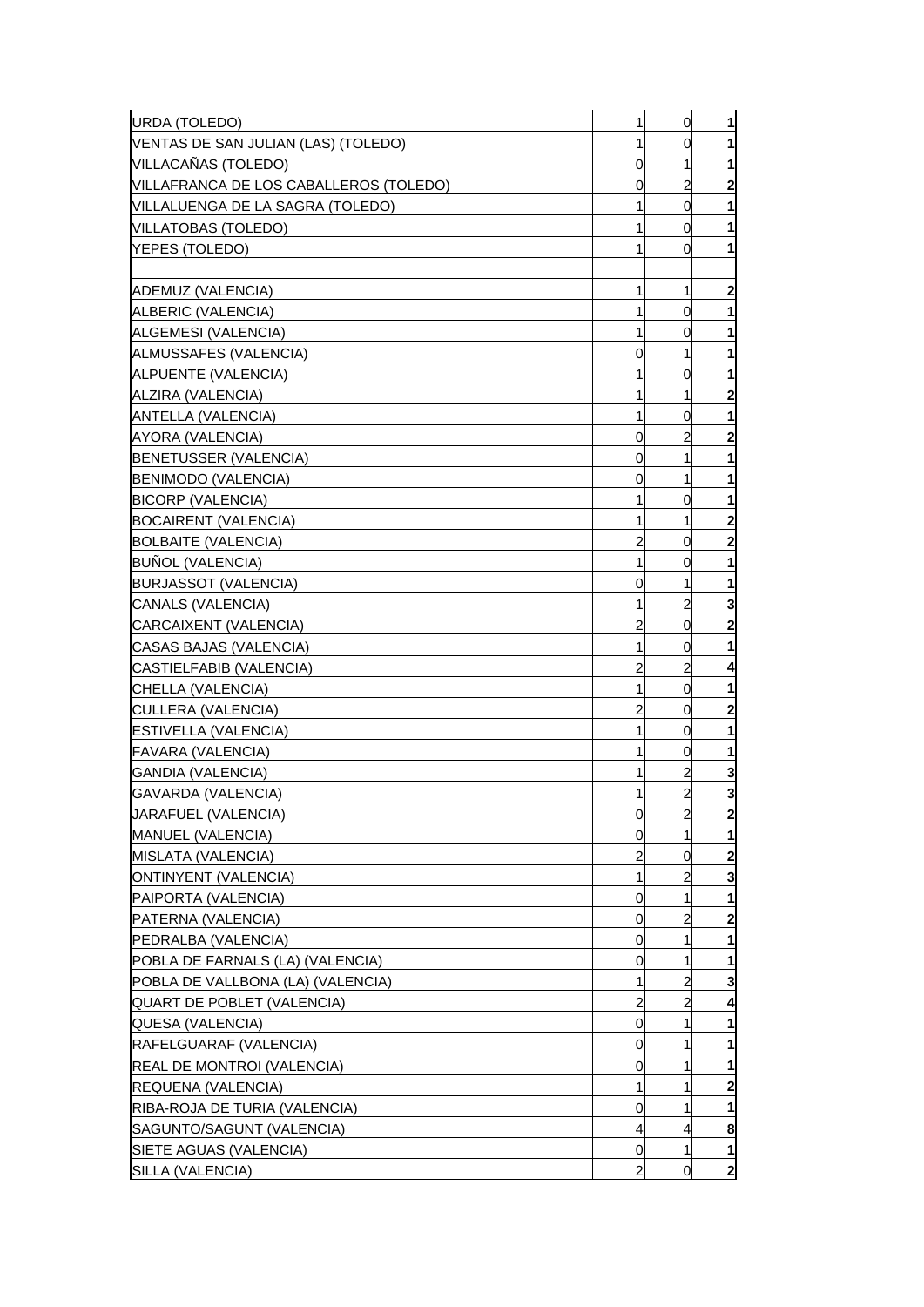| SOT DE CHERA (VALENCIA)                 | 1  | 0              | $\mathbf{1}$     |
|-----------------------------------------|----|----------------|------------------|
| SUECA (VALENCIA)                        | 2  | 2              | 4                |
| TAVERNES DE LA VALLDIGNA (VALENCIA)     | 1  | 0              |                  |
| TERESA DE COFRENTES (VALENCIA)          | 2  | 0              | $\mathbf{2}$     |
| TORRENT (VALENCIA)                      | 1  | 0              | 1                |
| UTIEL (VALENCIA)                        | 6  | 3              | 9                |
| VALENCIA (VALENCIA)                     | 27 | 39             | 66               |
| VALLANCA (VALENCIA)                     | 0  | 2              | $\boldsymbol{2}$ |
| VILLALONGA (VALENCIA)                   | 0  | 1              | 1                |
| VILLAR DEL ARZOBISPO (VALENCIA)         |    | 0              | 1                |
| XATIVA (VALENCIA)                       | 2  | 2              | 4                |
| YESA (LA) (VALENCIA)                    | 1  | 0              | 1                |
|                                         |    |                |                  |
| AGUILAR DE CAMPOS (VALLADOLID)          | 0  | 1              | 1                |
| ALAEJOS (VALLADOLID)                    | 0  | 1              | 1                |
| ATAQUINES (VALLADOLID)                  | 0  |                |                  |
| BECILLA DE VALDERADUEY (VALLADOLID)     | 2  | 1              | 3                |
| BOCIGAS (VALLADOLID)                    | 0  | 1              | 1                |
| CABEZON (VALLADOLID)                    | 0  | 1              |                  |
| CANILLAS DE ESGUEVA (VALLADOLID)        |    | 2              | 3                |
| CASTROVERDE DE CERRATO (VALLADOLID)     | 1  | 0              | 1                |
| CIGALES (VALLADOLID)                    | 0  | 1              | 1                |
| CUBILLAS DE SANTA MARTA (VALLADOLID)    | 0  | 1              | 1                |
| <b>HORNILLOS DE ERESMA (VALLADOLID)</b> | 1  | 0              | 1                |
| MAYORGA (VALLADOLID)                    | 2  | 1              | 3                |
| MEDINA DEL CAMPO (VALLADOLID)           | 2  | 4              | 6                |
| MOJADOS (VALLADOLID)                    | 0  | 1              | 1                |
| NAVA DEL REY (VALLADOLID)               |    | 1              | 2                |
| OLMEDO (VALLADOLID)                     | 1  | 0              | 1                |
| PARRILLA (LA) (VALLADOLID)              | 0  | 2              | $\mathbf{2}$     |
| PEÑAFIEL (VALLADOLID)                   | 0  | 1              | 1                |
| PIÑEL DE ARRIBA (VALLADOLID)            | 2  | 0              | 2                |
| PORTILLO (VALLADOLID)                   | 1  | 1              | $\mathbf{z}$     |
| QUINTANILLA DE ARRIBA (VALLADOLID)      | 1  | $\overline{0}$ | 1                |
| QUINTANILLA DE ONÉSIMO (VALLADOLID)     |    | 0              | 1                |
| RUBI DE BRACAMONTE (VALLADOLID)         | 0  | 1              | 1                |
| SAN PABLO DE LA MORALEJA (VALLADOLID)   |    | 0              | 1                |
| SANTERVAS DE CAMPOS (VALLADOLID)        |    | 0              |                  |
| SANTOVENIA DE PISUERGA (VALLADOLID)     | 0  |                |                  |
| SAN VICENTE DEL PALACIO (VALLADOLID)    | 1  | 0              |                  |
| SARDON DE DUERO (VALLADOLID)            | 1  | 0              | 1                |
| SIMANCAS (VALLADOLID)                   | 0  |                | 1                |
| TORDESILLAS (VALLADOLID)                | 1  | 3              | 4                |
| TUDELA DE DUERO (VALLADOLID)            | 0  | 1              | 1                |
| VALBUENA DE DUERO (VALLADOLID)          | 1  | 0              | 1                |
| VALLADOLID (VALLADOLID)                 | 13 | 20             | 33               |
| VELILLA (VALLADOLID)                    | 2  | 0              | 2                |
| VILLABAÑEZ (VALLADOLID)                 | 1  | 0              | 1                |
| VILLAFRECHOS (VALLADOLID)               | 0  | 1              | 1                |
| VILLAGARCIA DE CAMPOS (VALLADOLID)      | 1  | 0              | 11               |
| VILLALBA DE LOS ALCORES (VALLADOLID)    | 0  | 1              | $\mathbf{1}$     |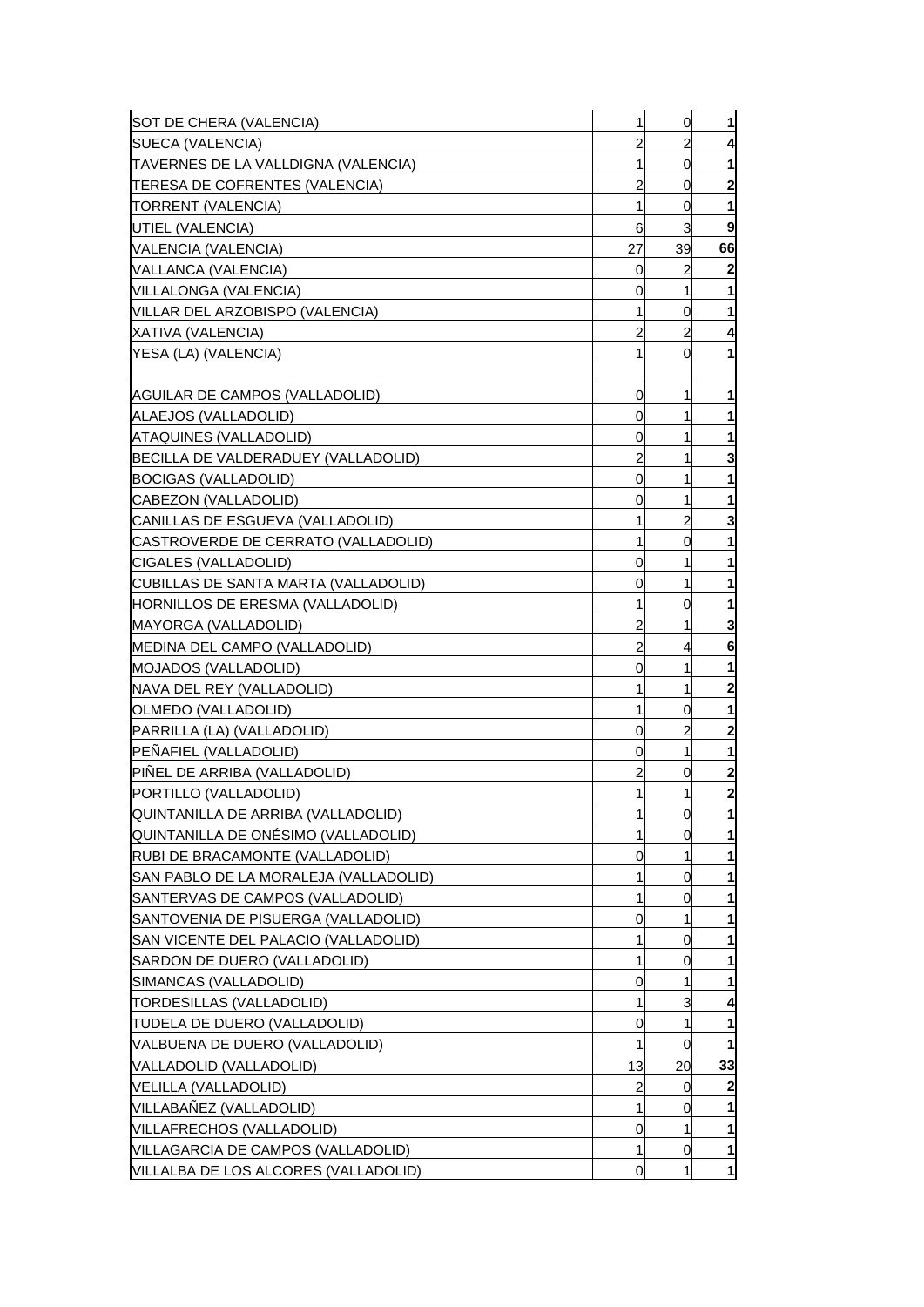| VILLALON DE CAMPOS (VALLADOLID)             | 1  | 1              | $\overline{2}$   |
|---------------------------------------------|----|----------------|------------------|
| VILLANUBLA (VALLADOLID)                     |    | 0              | 11               |
|                                             |    |                |                  |
| ABANTO Y CIÉRVANA/ABANTO ZIERBENA (BISCAIA) | 0  | 2              | $\mathbf{2}$     |
| ARACALDO (BISCAIA)                          | 0  | 1              | 1                |
| BARAKALDO (BISCAIA)                         | 19 | 10             | 29               |
| <b>BILBAO (BISCAIA)</b>                     | 22 | 21             | 43               |
| DURANGO (BISCAIA)                           | 0  | 1              | 1                |
| ELORRIO (BISCAIA)                           | 1  | 1              | $\boldsymbol{2}$ |
| ERMUA (BISCAIA)                             | 0  | 1              | 1                |
| GALDAKAO (BISCAIA)                          | 0  | 1              |                  |
| <b>GETXO (BISCAIA)</b>                      | 0  | 1              |                  |
| GERNIKA-LUMO (BISCAIA)                      | 1  | 0              | 1                |
| MUNGIA (BISCAIA)                            | 0  | 1              | 1                |
| MUSKIZ (BISCAIA)                            | 1  | 0              | 1                |
| PORTUGALETE (BISCAIA)                       | 1  | 0              |                  |
| VALLE DE TRAPAGA-TRAPAGARAN (BISCAIA)       | 0  | 1              | 1                |
| SANTURTZI (BISCAIA)                         | 0  | 1              | 1                |
| SESTAO (BISCAIA)                            | 1  | 1              | 2                |
| AREATZA (BISCAIA)                           | 1  | 0              | 1                |
| ZALDIBAR (BISCAIA)                          | 0  | 1              | 1                |
| SONDIKA (BISCAIA)                           | 0  |                | 1                |
|                                             |    |                |                  |
| ALCAÑICES (ZAMORA)                          | 0  | 1              | 1                |
| ALCUBILLA DE NOGALES (ZAMORA)               | 0  | 1              | 1                |
| ALMARAZ DE DUERO (ZAMORA)                   |    | 1              | 2                |
| ARCOS DE LA POLVOROSA (ZAMORA)              | 0  | 2              | $\mathbf{2}$     |
| ARGUJILLO (ZAMORA)                          | 0  | 1              | 1                |
| ASTURIANOS (ZAMORA)                         | 1  | 0              | 1                |
| AYOO DE VIDRIALES (ZAMORA)                  | 2  | 2              | 4                |
| BENAVENTE (ZAMORA)                          | 4  | 3              | 7                |
| BERMILLO DE SAYAGO (ZAMORA)                 |    | 1              | $\mathbf{2}$     |
| BURGANES DE VALVERDE (ZAMORA)               | 0  | 4              | 4                |
| CALZADILLA DE TERA (ZAMORA)                 | 1  | $\overline{0}$ | 11               |
| CASTROGONZALO (ZAMORA)                      | 0  |                | 1                |
| <b>FERMOSELLE (ZAMORA)</b>                  | 3  | 2              | 5                |
| <b>FERRERAS DE ABAJO (ZAMORA)</b>           | 0  | $\overline{c}$ | $\overline{2}$   |
| <b>FIGUERUELA DE ARRIBA (ZAMORA)</b>        |    | 0              | 1                |
| FRIERA DE VALVERDE (ZAMORA)                 | 0  |                | 1                |
| FUENTELAPEÑA (ZAMORA)                       | 0  |                | 1                |
| <b>FUENTESAUCO (ZAMORA)</b>                 | 0  | 1              | 1                |
| <b>FUENTESPREADAS (ZAMORA)</b>              |    | 0              |                  |
| GALENDE (ZAMORA)                            | 1  | 0              | 1                |
| JAMBRINA (ZAMORA)                           | 0  | 1              | 1                |
| LUELMO (ZAMORA)                             | 1  | 2              | 3                |
| MADERAL (EL) (ZAMORA)                       |    | 0              |                  |
| MADRIDANOS (ZAMORA)                         | 0  |                | 1                |
| MANGANESES DE LA LAMPREANA (ZAMORA)         | 0  | 1              | 1                |
| MANZANAL DE ARRIBA (ZAMORA)                 | 0  | $\overline{2}$ | $\mathbf{2}$     |
| MILLES DE LA POLVOROSA (ZAMORA)             | 0  | 1              | 11               |
| MORAL DE SAYAGO (ZAMORA)                    |    |                | $\mathbf{2}$     |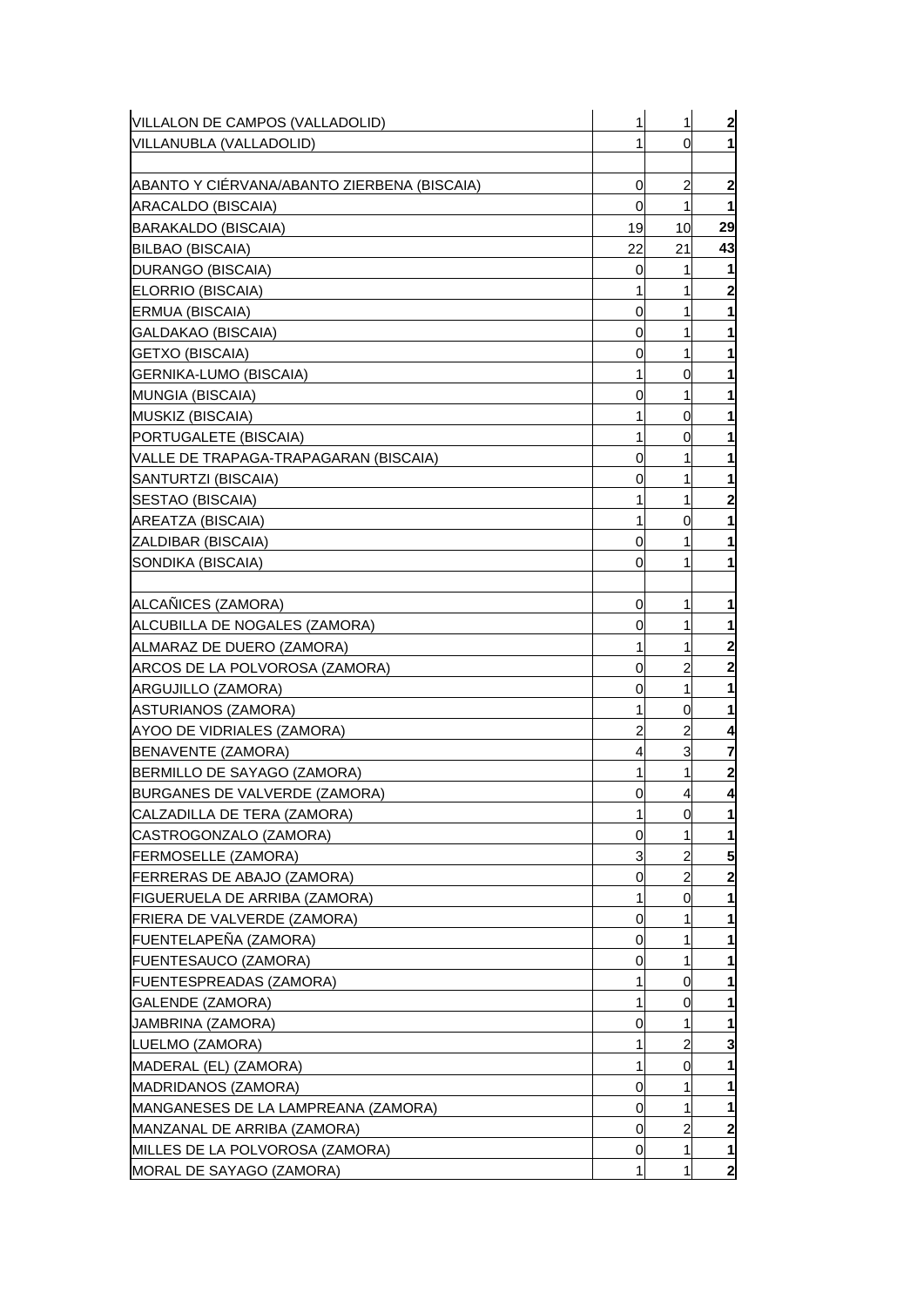| MORALEJA DEL VINO (ZAMORA)                               | 1      | $\overline{0}$ | $\mathbf{1}$                            |
|----------------------------------------------------------|--------|----------------|-----------------------------------------|
| MORALES DE REY (ZAMORA)                                  | 0      | 1              | 1                                       |
| <b>IMORERUELA DE TABARA (ZAMORA)</b>                     | 1      | 0              | $\mathbf{1}$                            |
| <b>INAVIANOS DE VALVERDE (ZAMORA)</b>                    | 1      | 0              | 1                                       |
| PEDRALBA DE LA PRADERIA (ZAMORA)                         | 3      | 0              | 3                                       |
| [PEGO (EL) (ZAMORA)                                      | 1      | 0              | 1                                       |
| PORTO (ZAMORA)                                           | 0      | 1              | $\mathbf{1}$                            |
| POZUELO DE TABARA (ZAMORA)                               | 0      | 1              | 1                                       |
| QUINTANILLA DE URZ (ZAMORA)                              | 0      | 1              | 1                                       |
| QUIRUELAS DE VIDRIALES (ZAMORA)                          | 1      | 0              | 1                                       |
| RABANALES (ZAMORA)                                       | 1      | 0              | 1                                       |
| ROBLEDA-CERVANTES (ZAMORA)                               | 2      | 2              | 4                                       |
| SAMIR DE LOS CANOS (ZAMORA)                              | 1      | 1              | $\overline{\mathbf{c}}$                 |
| ISAN MIGUEL DE LA RIBERA (ZAMORA)                        | 0      | 1              | 1                                       |
| SAN MIGUEL DEL VALLE (ZAMORA)                            | 0      | 1              | $\mathbf{1}$                            |
| SANTA CLARA DE AVEDILLO (ZAMORA)                         | 0      | 1              | 1                                       |
| ISANTA COLOMBA DE LAS MONJAS (ZAMORA)                    | 8      | 2              | 10                                      |
| SANTA CROYA DE TERA (ZAMORA)                             | 0      | 1              | 1                                       |
| SANTIBAÑEZ DE VIDRIALES (ZAMORA)                         | 0      | 1              | 1                                       |
| TORO (ZAMORA)                                            |        | 2              | 3                                       |
| TORRE DEL VALLE (LA) (ZAMORA)                            | 1      | 0              | 1                                       |
| TREFACIO (ZAMORA)                                        | 3      | $\overline{a}$ | 5                                       |
| VADILLO DE LA GUARENA (ZAMORA)                           | 1      | 0              | $\mathbf{1}$                            |
|                                                          |        | 1              |                                         |
| VENIALBO (ZAMORA)                                        | 0      |                | 1                                       |
| VEZDEMARBAN (ZAMORA)                                     | 0<br>1 | 1<br>1         | 1                                       |
| VILLABUENA DEL PUENTE (ZAMORA)                           | 1      | 0              | $\overline{\mathbf{c}}$<br>$\mathbf{1}$ |
| VILLAESCUSA (ZAMORA)<br>VILLAFERRUENA (ZAMORA)           | 2      |                |                                         |
|                                                          | 0      | 2<br>1         | 4                                       |
| VILLALPANDO (ZAMORA)<br>VILLANUEVA DE LAS PERAS (ZAMORA) | 0      | 1              | 1                                       |
|                                                          | 1      | 1              | 1<br>$\overline{\mathbf{c}}$            |
| VILLANUEVA DEL CAMPO (ZAMORA)                            | 0      | 1              |                                         |
| VILLAR DEL BUEY (ZAMORA)<br>VILLARALBO (ZAMORA)          | 0      | 1              | 1<br>$\mathbf{1}$                       |
| VILLARRIN DE CAMPOS (ZAMORA)                             | 1      |                |                                         |
| VILLAVEZA DEL AGUA (ZAMORA)                              | 0      | $\overline{0}$ | $\mathbf{1}$<br>$\mathbf{1}$            |
| VIÑAS (ZAMORA)                                           | 2      | 0              | $\mathbf{2}$                            |
|                                                          | 12     | 13             | 25                                      |
| ZAMORA (ZAMORA)                                          |        |                |                                         |
| AGUARON (SARAGOSSA)                                      | 0      | 2              | $\overline{\mathbf{c}}$                 |
| ALAGON (SARAGOSSA)                                       |        | 0              | 1                                       |
| ALBORGE (SARAGOSSA)                                      | 1      | 0              | 1                                       |
| ALCALA DE MONCAYO (SARAGOSSA)                            | 0      |                | 1                                       |
| ALMOLDA (LA) (SARAGOSSA)                                 | 0      | 1              | $\mathbf{1}$                            |
| ALMUNIA DE DOÑA GODINA (LA) (SARAGOSSA)                  | 1      | 1              | $\mathbf{2}$                            |
| ANIÑON (SARAGOSSA)                                       |        | 2              |                                         |
|                                                          | 0      |                | $\mathbf{2}$                            |
| ARANDA DE MONCAYO (SARAGOSSA)                            | 0<br>1 | 1<br>1         | 1<br>$\overline{\mathbf{c}}$            |
| ARIZA (SARAGOSSA)                                        |        |                |                                         |
| ATECA (SARAGOSSA)                                        | 2      | 0              | $\mathbf{2}$                            |
| BARDALLUR (SARAGOSSA)                                    | 0      | 1              | $\mathbf{1}$                            |
| <b>BELCHITE (SARAGOSSA)</b>                              |        | 0              | $\mathbf{1}$                            |
| BREA DE ARAGON (SARAGOSSA)                               | 1      | <sub>0</sub>   | $\mathbf{1}$                            |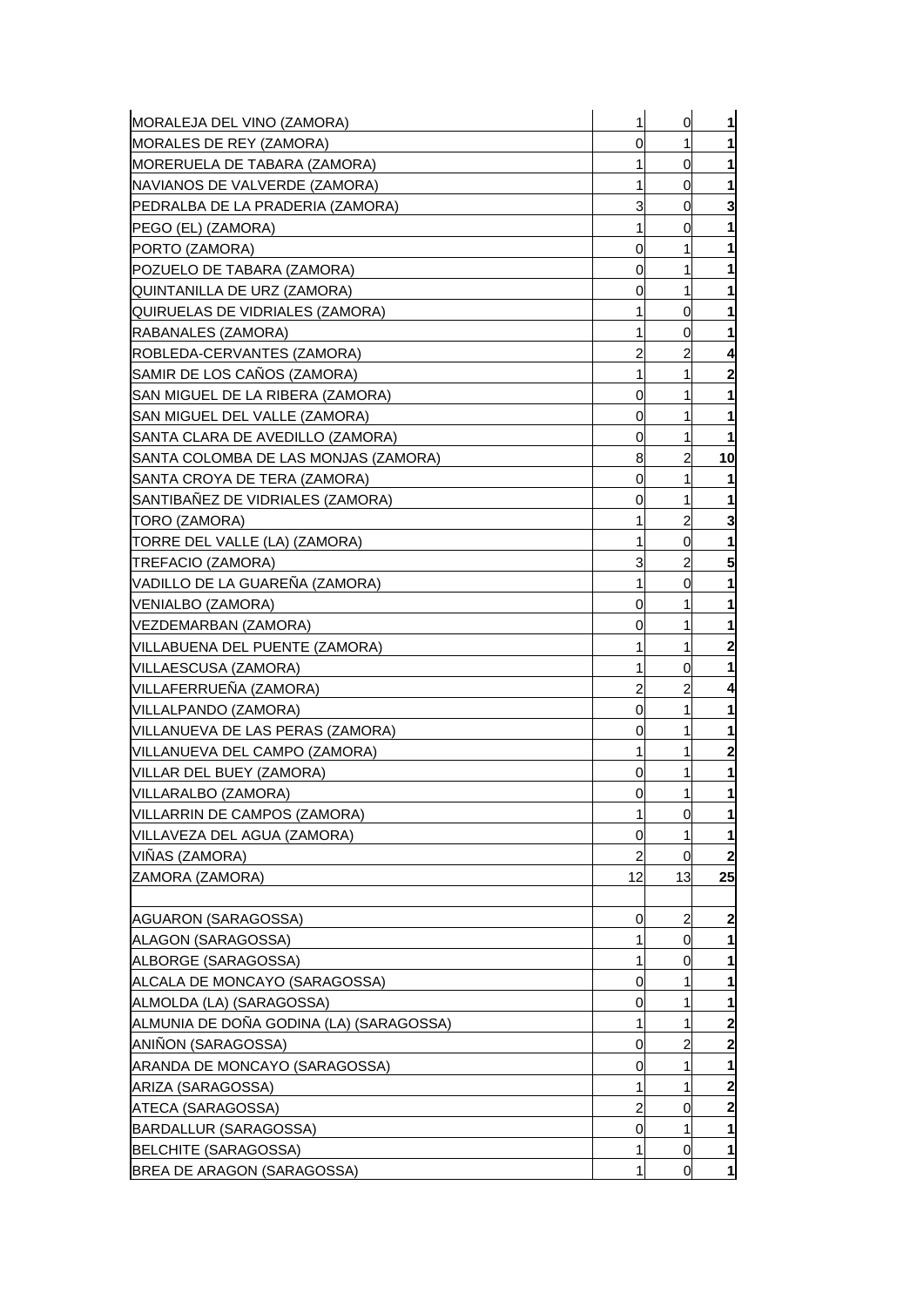| <b>BUJARALOZ (SARAGOSSA)</b>         | 1 | 0 | 1                       |
|--------------------------------------|---|---|-------------------------|
| CABOLAFUENTE (SARAGOSSA)             | 0 | 1 | 1                       |
| CALATAYUD (SARAGOSSA)                |   | 4 | 5                       |
| CALATORAO (SARAGOSSA)                |   | 0 |                         |
| CARENAS (SARAGOSSA)                  | 1 | 0 | 1                       |
| CARIÑENA (SARAGOSSA)                 | 0 |   | 1                       |
| CASPE (SARAGOSSA)                    |   | 7 | 14                      |
| CERVERA DE LA CAÑADA (SARAGOSSA)     | 0 | 1 |                         |
| DAROCA (SARAGOSSA)                   | 0 | 2 | $\mathbf{2}$            |
| EJEA DE LOS CABALLEROS (SARAGOSSA)   |   | 0 | 1                       |
| EMBID DE ARIZA (SARAGOSSA)           |   | 0 | 1                       |
| EPILA (SARAGOSSA)                    |   |   | $\mathbf{2}$            |
| ERLA (SARAGOSSA)                     | 1 | 1 | $\mathbf{2}$            |
| <b>ESCATRON (SARAGOSSA)</b>          | 8 | 9 | 17                      |
| FABARA (SARAGOSSA)                   | 0 | 1 | 1                       |
| GALLUR (SARAGOSSA)                   | 0 | 2 | $\mathbf{2}$            |
| GELSA (SARAGOSSA)                    | 1 | 2 | 3                       |
| HERRERA DE LOS NAVARROS (SARAGOSSA)  | 0 | 1 | 1                       |
| JARQUE (SARAGOSSA)                   | 2 | 0 | 2                       |
| LECIÑENA (SARAGOSSA)                 | 1 | 2 | 3                       |
| LUMPIAQUE (SARAGOSSA)                | 0 | 1 | 1                       |
| MAELLA (SARAGOSSA)                   | 0 | 1 | 1                       |
| MAGALLON (SARAGOSSA)                 | 1 | 0 | 1                       |
| MAINAR (SARAGOSSA)                   | 0 | 2 | 2                       |
| <b>IMEQUINENZA (SARAGOSSA)</b>       | 4 | 6 | 10                      |
| MESONES DE ISUELA (SARAGOSSA)        |   | 0 |                         |
| MIEDES DE ARAGON (SARAGOSSA)         | 0 |   |                         |
| MONREAL DE ARIZA (SARAGOSSA)         | 2 | 2 | 4                       |
| MUELA (LA) (SARAGOSSA)               | 0 | 1 |                         |
| NONASPE (SARAGOSSA)                  | 0 |   | 1                       |
| NUEVALOS (SARAGOSSA)                 | 2 |   | 9                       |
| PARACUELLOS DE LA RIBERA (SARAGOSSA) | 0 |   |                         |
| PIEDRATAJADA (SARAGOSSA)             | 0 | 1 | 1                       |
| POMER (SARAGOSSA)                    | 0 | 1 | 1                       |
| QUINTO (SARAGOSSA)                   | 0 | 2 | $\mathbf{2}$            |
| SADABA (SARAGOSSA)                   | 2 | 2 | 4                       |
| SALVATIERRA DE ESCA (SARAGOSSA)      | 0 | 1 | 1                       |
| SASTAGO (SARAGOSSA)                  | 0 | 2 | $\overline{2}$          |
| SABIÑAN (SARAGOSSA)                  | 0 | 1 | 1                       |
| SESTRICA (SARAGOSSA)                 | 1 | 0 | 1                       |
| SIGÜÉS (SARAGOSSA)                   | 2 | 1 | 3                       |
| SISAMON (SARAGOSSA)                  | 0 | 1 | 1                       |
| SOS DEL REY CATOLICO (SARAGOSSA)     | 1 | 0 | 1                       |
| TARAZONA (SARAGOSSA)                 | 0 | 1 | 1                       |
| TORRELAPAJA (SARAGOSSA)              | 1 | 0 | 1                       |
| TORRIJO DE LA CAÑADA (SARAGOSSA)     |   | 0 | 1                       |
| UNCASTILLO (SARAGOSSA)               | 1 | 1 | $\mathbf{2}$            |
| VALTORRES (SARAGOSSA)                |   | 0 | 1                       |
| VILUEÑA (LA) (SARAGOSSA)             | 1 | 1 | $\mathbf{2}$            |
| VILLANUEVA DE JILOCA (SARAGOSSA)     | 0 | 1 | 11                      |
| VILLARROYA DE LA SIERRA (SARAGOSSA)  |   | 2 | $\overline{\mathbf{3}}$ |
|                                      |   |   |                         |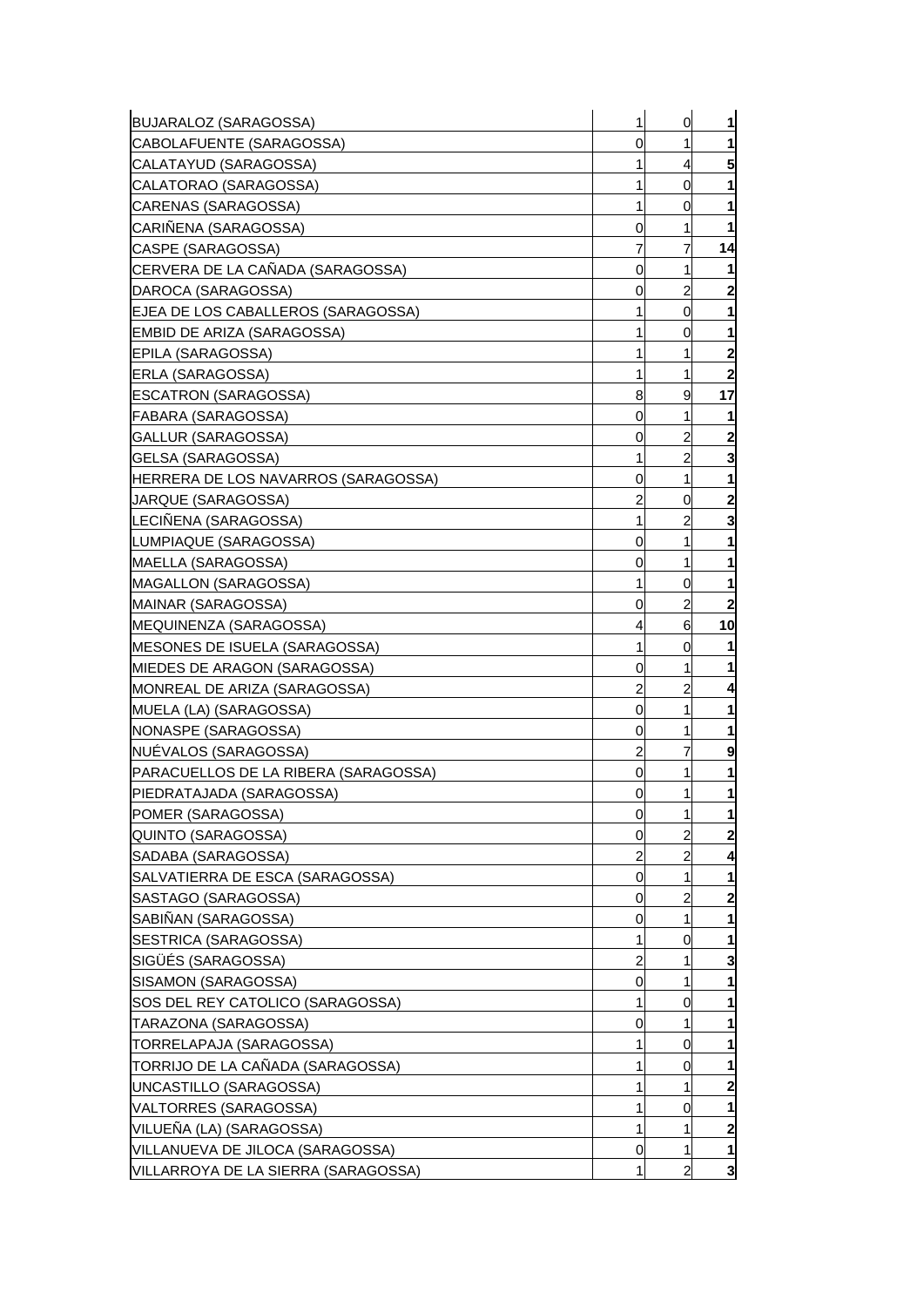| IVILLARROYA DEL CAMPO (SARAGOSSA) |    |    | 2  |
|-----------------------------------|----|----|----|
| ZARAGOZA (SARAGOSSA)              | 38 | 29 | 67 |
| <b>ZUERA (SARAGOSSA)</b>          |    |    | 21 |
| <b>CEUTA (CEUTA)</b>              | 17 | 24 | 41 |
| <b>IMELILLA (MELILLA)</b>         | 48 | 49 | 97 |

## **Nascuts a l'estranger de la communitation de la communitation de la communitation de la communitation de la communitation de la communitation de la communitation de la communitation de la communitation de la communitation**

| <b>AFGANISTAN (PAISOS)</b>      | $\mathbf{1}$   | $\overline{0}$ | $\mathbf 1$  |
|---------------------------------|----------------|----------------|--------------|
| ALEMANYA (PAISOS)               | 36             | 43             | 79           |
| ANDORRA (PAISOS)                | 3              | 3              | 6            |
| APATRIDA (PAISOS)               | 1              | 0              | 1            |
| ARGELIA (PAISOS)                | 12             | $\overline{3}$ | 15           |
| ARGENTINA (PAISOS)              | 164            | 159            | 323          |
| AUSTRALIA (PAISOS)              | 5              | 2              | 7            |
| AUSTRIA (PAISOS)                | 1              | 0              | 1            |
| BANGLA DESH (PAISOS)            | 1              | 0              | 1            |
| <b>BELGICA (PAISOS)</b>         | 12             | 6              | 18           |
| BIELORRUSSIA (PAISOS)           | 1              | 0              | 1            |
| BOLIVIA (PAISOS)                | 27             | 26             | 53           |
| BOSNIA I HERCEGOVINA (PAISOS)   | 1              | 0              |              |
| BRASIL (PAISOS)                 | 30             | 31             | 61           |
| BULGARIA (PAISOS)               | 213            | 106            | 319          |
| BURKINA FASSO (PAISOS)          | 1              | 0              | 1            |
| CAMERUN (PAISOS)                | 4              | 2              | 6            |
| CANADA (PAISOS)                 | 5              | 3              | 8            |
| COLOMBIA (PAISOS)               | 78             | 108            | 186          |
| CONGO (PAISOS)                  | 1              | 0              | 1            |
| COSTA RICA (PAISOS)             | 1              | 3              | 4            |
| CUBA (PAISOS)                   | 14             | 36             | 50           |
| DINAMARCA (PAISOS)              | 1              | 2              | 3            |
| DOMINICA (PAISOS)               | $\overline{c}$ | 3              | 5            |
| EGIPTE (PAISOS)                 | $\overline{a}$ | 1              | 3            |
| EL SALVADOR (PAISOS)            | 2              | 6              | 8            |
| EQUADOR (PAISOS)                | 578            | 598            | 1176         |
| ESLOVAQUIA (PAISOS)             | 0              | 4              | 4            |
| ESLOVENIA (PAISOS)              | 0              | 1              | 1            |
| ESPANYA (PAISOS)                | 2              | $\overline{c}$ | 4            |
| ESTATS UNITS D'AMERICA (PAISOS) | 9              | $\overline{c}$ | 11           |
| <b>FILIPINES (PAISOS)</b>       | 2              | 10             | 12           |
| FINLANDIA (PAISOS)              | $\mathbf{1}$   | 1              | $\mathbf{2}$ |
| FRANÇA (PAISOS)                 | 89             | 92             | 181          |
| GAMBIA (PAISOS)                 | 47             | 10             | 57           |
| <b>GEORGIA (PAISOS)</b>         | 9              | 1              | 10           |
| GHANA (PAISOS)                  | 8              | 0              | 8            |
| <b>GRAN BRETANYA (PAISOS)</b>   | 10             | 10             | 20           |
| <b>GRECIA (PAISOS)</b>          | $\overline{c}$ | $\overline{0}$ | 2            |
| <b>GUATEMALA (PAISOS)</b>       | 3              | 5              | 8            |
| <b>GUINEA (PAISOS)</b>          | 3              | $\overline{a}$ | 5            |
| GUINEA EQUATORIAL (PAISOS)      | 7              | 15             | 22           |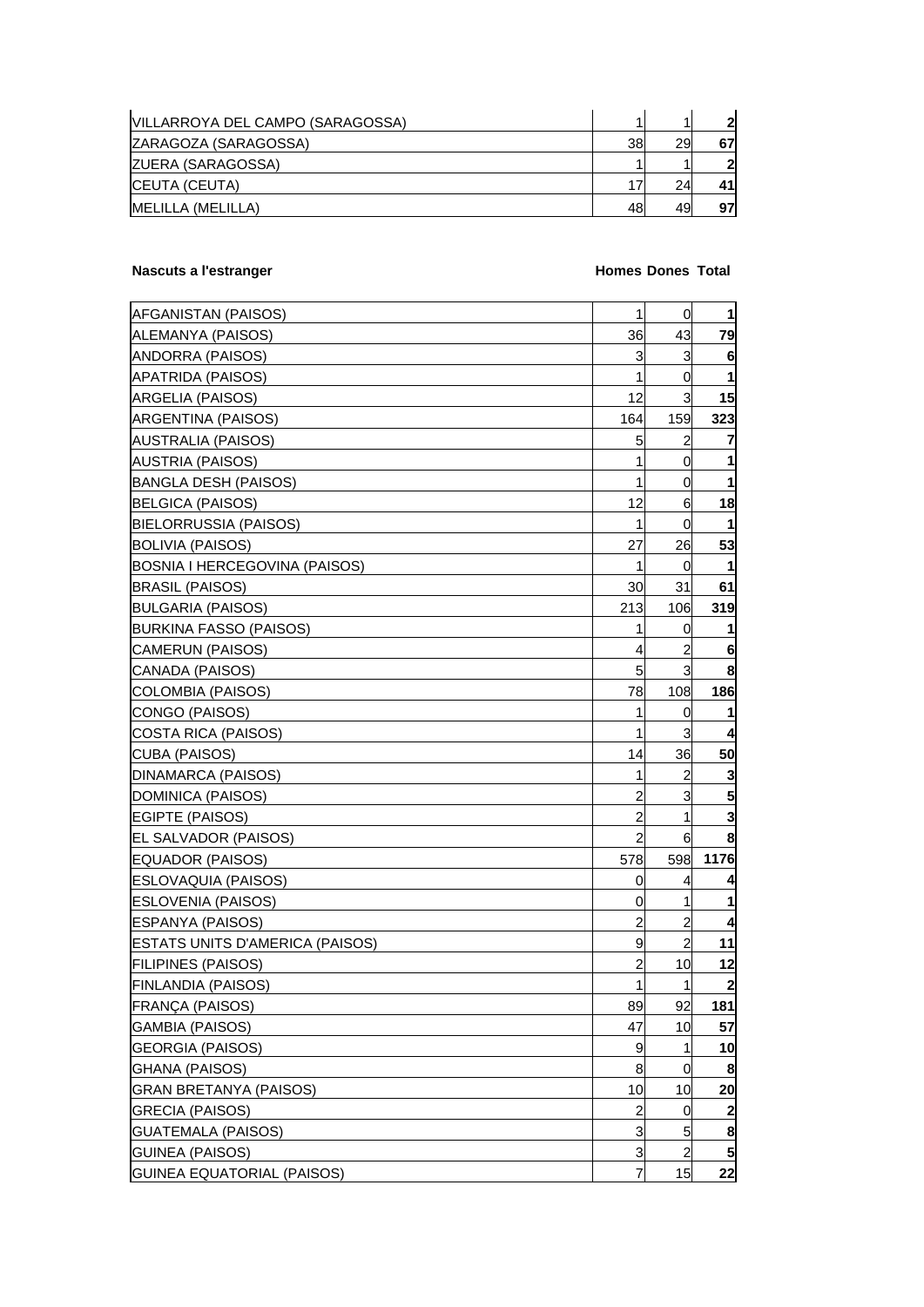| GUINEA-BISSAU (PAISOS)                | 1              | 1              | $\overline{2}$          |
|---------------------------------------|----------------|----------------|-------------------------|
| <b>HONDURES (PAISOS)</b>              | 3              | 8              | 11                      |
| HONGRIA (PAISOS)                      | 0              | 1              | 1                       |
| INDIA (PAISOS)                        | 17             | 2              | 19                      |
| <b>IRAK (PAISOS)</b>                  | 1              | 0              | 1                       |
| <b>IRAN (PAISOS)</b>                  | $\overline{2}$ | 0              | $\overline{\mathbf{2}}$ |
| <b>ITALIA (PAISOS)</b>                | 39             | 15             | 54                      |
| <b>IUGOSLAVIA (PAISOS)</b>            | 1              | 0              |                         |
| JAPO (PAISOS)                         | 0              | $\overline{c}$ | $\mathbf{2}$            |
| KENYA (PAISOS)                        | 0              | 1              | 1                       |
| LETONIA (PAISOS)                      | 0              | 1              | 1                       |
| LIBAN (PAISOS)                        | 1              | 1              | 2                       |
| LIBERIA (PAISOS)                      | 5              | 1              | 6                       |
| LIBIA (PAISOS)                        | 0              | 1              |                         |
| MALAISIA (PAISOS)                     | 1              | 0              | 1                       |
| MALI (PAISOS)                         | 63             | 2              | 65                      |
| MARROC (PAISOS)                       | 829            | 387            | 1216                    |
| MAURITANIA (PAISOS)                   | 502            | 7              | 509                     |
| MEXICO (PAISOS)                       | 7              | 10             | 17                      |
| MOLDAVIA (PAISOS)                     | 43             | 23             | 66                      |
| NICARAGUA (PAISOS)                    | 1              | 0              | 1                       |
| NIGER (PAISOS)                        | 1              | 0              | 1                       |
| NIGERIA (PAISOS)                      | 27             | 22             | 49                      |
|                                       | 9              | 2              | 11                      |
| PAISOS BAIXOS (PAISOS)                | 6              | 0              |                         |
| PAKISTAN (PAISOS)                     | 139            | 111            | 6<br>250                |
| PARAGUAI (PAISOS)                     | 40             | 56             | 96                      |
| PERU (PAISOS)                         | 42             | 19             | 61                      |
| POLONIA (PAISOS)<br>PORTUGAL (PAISOS) | 24             | 28             | 52                      |
| REPUBLICA DOMINICANA (PAISOS)         | 11             | 36             | 47                      |
| <b>REPUBLICA TXECA (PAISOS)</b>       | 0              | 1              |                         |
|                                       |                | 92             |                         |
| ROMANIA (PAISOS)                      | 109            |                | 201                     |
| RUSSIA (PAISOS)                       | 19             | 25             | 44                      |
| SENEGAL (PAISOS)                      | 81             | 9              | 90                      |
| SIERRA LEONE (PAISOS)                 | 9              | $\mathbf 0$    | 9                       |
| SIRIA (PAISOS)                        | 1              | 1              | $\mathbf{2}$            |
| SUD-AFRICA (PAISOS)                   | 1              | 0              | 1                       |
| SUDAN (PAISOS)                        | 2              | 0              | $\overline{2}$          |
| SUECIA (PAISOS)                       | 4              | 2              | 6                       |
| SUISSA (PAISOS)                       | 13             | 15             | 28                      |
| TAIWAN (PAISOS)                       | $\overline{c}$ | $\mathbf 0$    | 2                       |
| TANZANIA (PAISOS)                     | 1              | 0              |                         |
| <b>TUNISIA (PAISOS)</b>               | $\overline{c}$ | 0              | $\overline{\mathbf{c}}$ |
| <b>TURQUIA (PAISOS)</b>               | 2              | 1              | 3                       |
| <b>UCRAINA (PAISOS)</b>               | 56             | 41             | 97                      |
| URUGUAI (PAISOS)                      | 46             | 36             | 82                      |
| UZBEKISTAN (PAISOS)                   | 2              | 4              | 6                       |
| <b>VENEÇUELA (PAISOS)</b>             | 11             | 22             | 33                      |
| XILE (PAISOS)                         | 82             | 64             | 146                     |
| XINA (PAISOS)                         | 80             | 65             | 145                     |
| Total població del municipi           | 26160          |                | 25416 51576             |